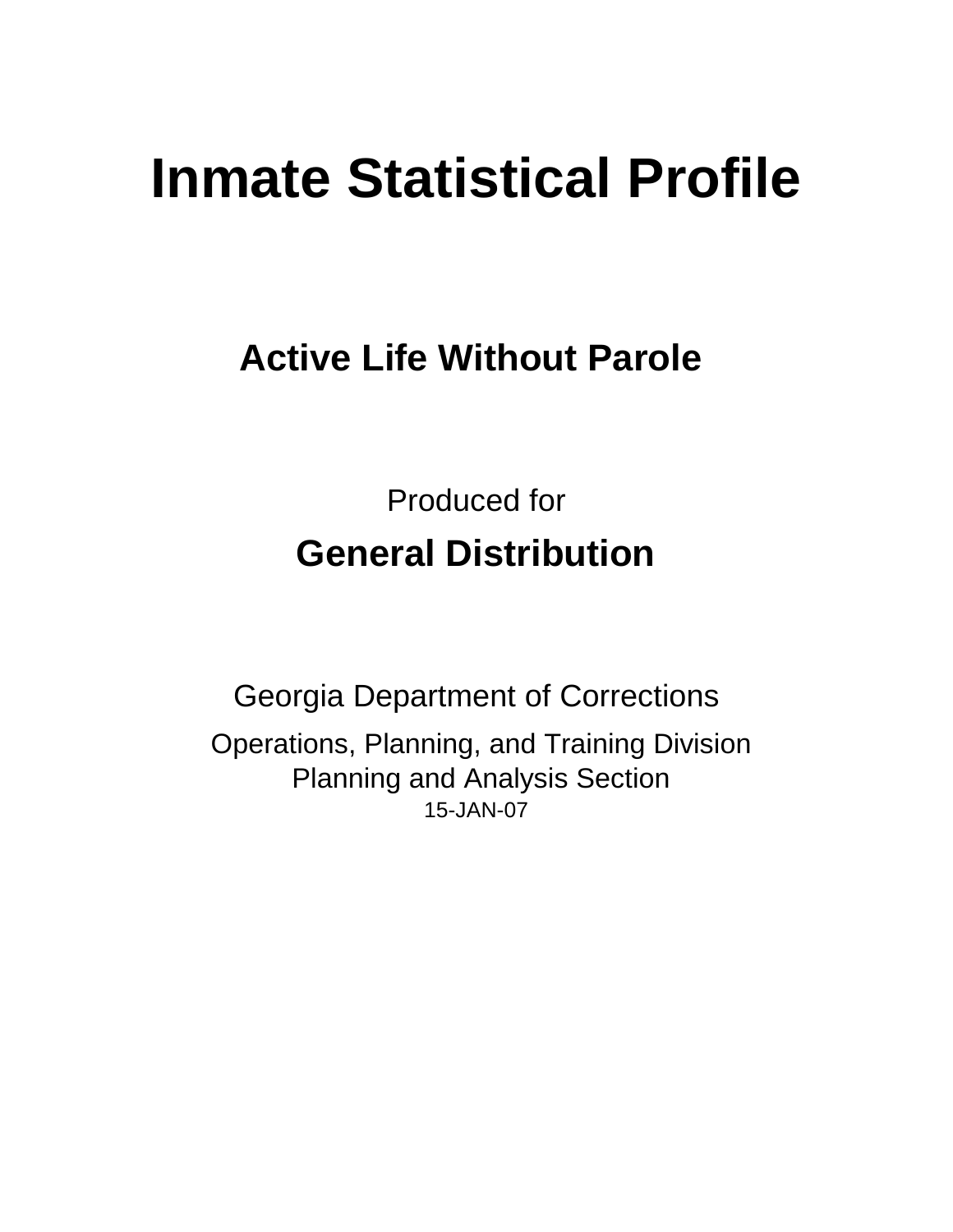**Contents** 

**Active Life Without Parole** 

Produced for **General Distribution**

# Table of Contents

| <b>Demographic information</b>                                       |
|----------------------------------------------------------------------|
| 5 Current age, broken out in ten year age groups                     |
| 6 Race group                                                         |
| 7 Hispanic Origin                                                    |
| 8 Marital status, self-reported at entry to prison                   |
| 9 Number of children, self-reported at entry to prison               |
| 10 Religious affiliation, self-reported at entry to prison           |
| 11 Home county - self-reported at entry to prison                    |
| 14 Socioeconomic class, self-reported at entry to prison             |
| 15 Environment to age 16, self-reported at entry to prison           |
| 16 Guardian status to age 16, self-reported at entry to prison       |
| 17 Employment status before prison, self-reported at entry to prison |
| 18 Age at admission                                                  |
| 20 Age at release                                                    |
| 21 Height, measured at entry to prison                               |
| 22 Weight, measured at entry to prison                               |
| <b>Correctional information</b>                                      |
| 23 Type of admission to prison                                       |
| 24 Current / last security status                                    |
| 25 Current / last institution type                                   |
| 26 Institution type - transitional centers                           |
| 27 Institution type - mental hospitals                               |
| 28 Institution type - county prisons                                 |
| 29 Institution type - state prisons                                  |
| 30 Institution type - private prisons                                |
| 31 Institution type - prison annexes                                 |
| 32 Institution type - inmate boot camp                               |
| 33 Number of disciplinary reports                                    |
| 34 Number of transfers                                               |
| 35 Number of escapes                                                 |
| 36 Probable future release type                                      |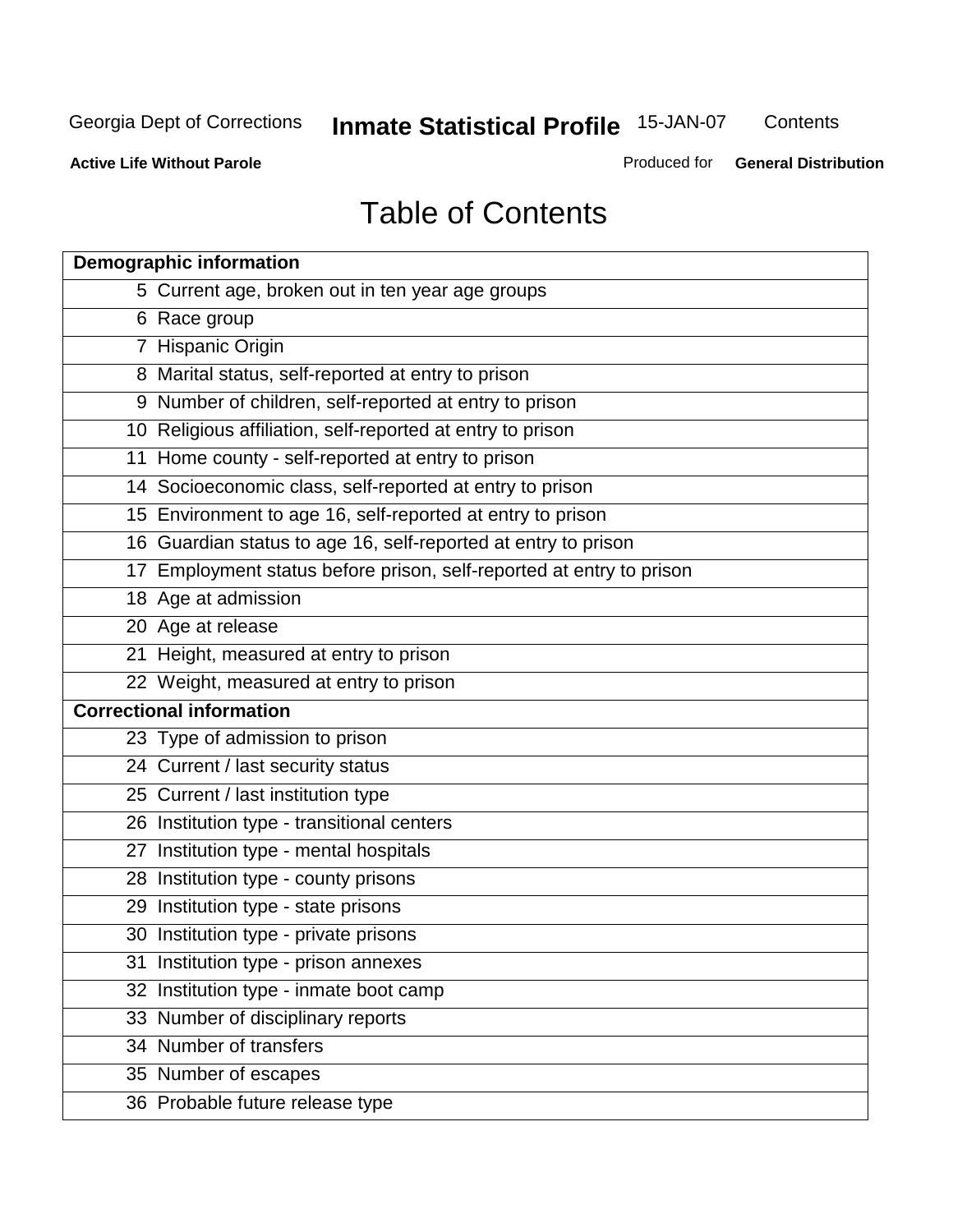**Contents** 

**Active Life Without Parole** 

Produced for **General Distribution**

# Table of Contents

| <b>Correctional information</b>                                  |
|------------------------------------------------------------------|
| 37 Actual release type                                           |
| 38 Time served in current (or last) institution                  |
| <b>Educational, psychological and physical information</b>       |
| 39 Highest grade level attained                                  |
| 40 Culture fair IQ scores                                        |
| 41 Wide Range Achievement Test (WRAT) reading score              |
| 42 Wide Range Achievement Test (WRAT) math score                 |
| 43 Wide Range Achievement Test (WRAT) spelling score             |
| 44 Scope of substance abuse - summary                            |
| 45 Scope of substance abuse - detail                             |
| 46 Current / last mental health treatment level                  |
| 47 PULHESDWIT medical scale - 'P' overall condition ('P'hysical) |
| 48 PULHESDWIT medical scale - 'U' upper body                     |
| 49 PULHESDWIT medical scale - 'L' lower body                     |
| 50 PULHESDWIT medical scale - 'H' hearing                        |
| 51 PULHESDWIT medical scale - 'E' vision                         |
| 52 PULHESDWIT medical scale -'S' psychiatric                     |
| 53 PULHESDWIT medical scale - 'D' dental                         |
| 54 PULHESDWIT medical scale - 'W' work ability                   |
| 55 PULHESDWIT medical scale - 'I' impairment                     |
| 56 PULHESDWIT medical scale - 'T' transportability               |
| 57 Criminality in family, self-reported                          |
| 58 Alcoholism in family, self-reported                           |
| 59 Drug abuse in family, self-reported                           |
| 60 Subjected to frequent beatings, self-reported                 |
| Father absent during inmate's childhood<br>61                    |
| 62 Mother absent during inmate's childhood                       |
| <b>Crimes and criminal history information</b>                   |
| 63 Number of prior Georgia incarcerations                        |
| 64 Prison sentence in years                                      |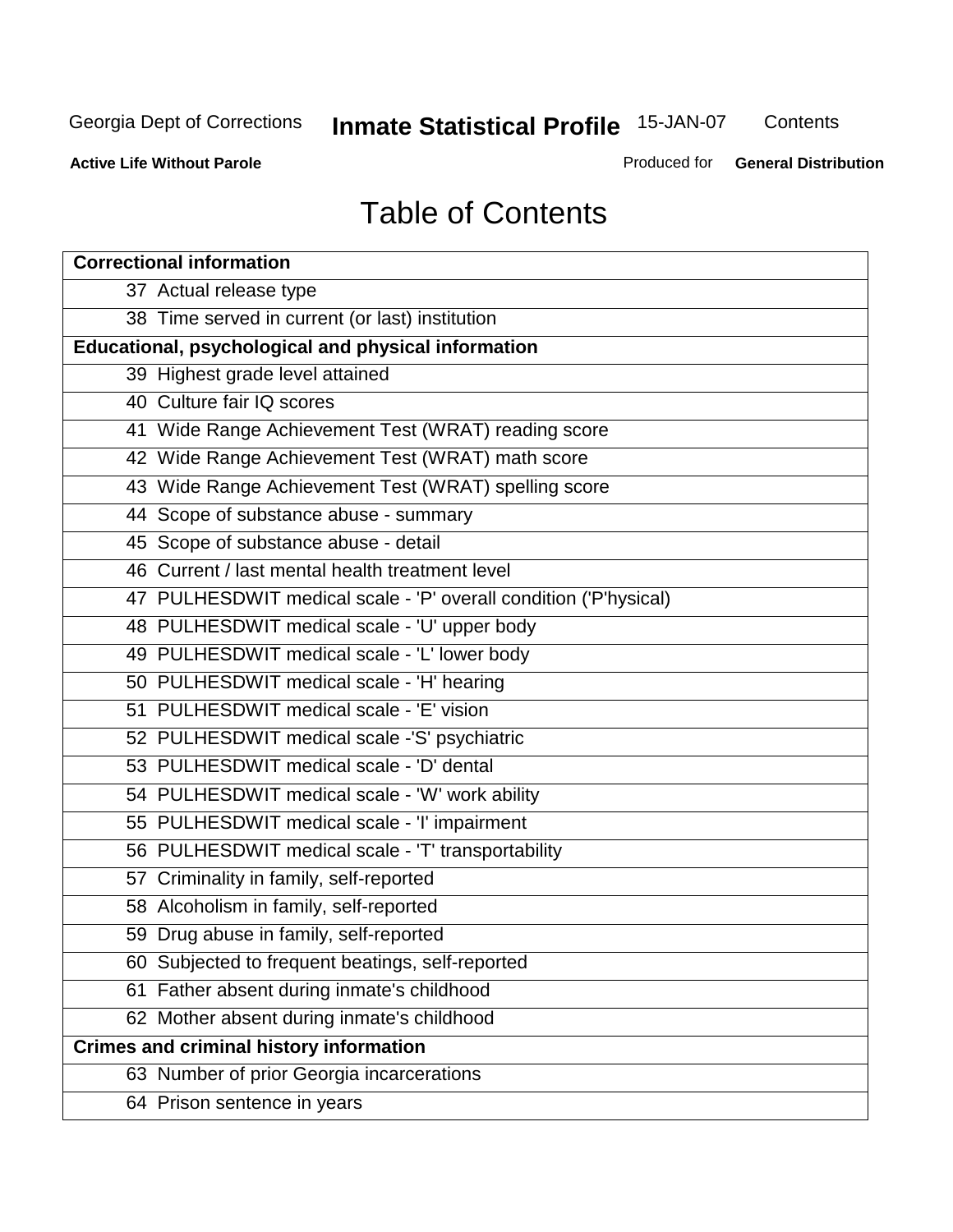**Contents** 

**Active Life Without Parole** 

Produced for **General Distribution**

# Table of Contents

| <b>Crimes and criminal history information</b>                 |
|----------------------------------------------------------------|
| 65 Primary offense, broken out into felonies vs misdemeanors   |
| 66 Primary offense, broken out into six broad crime categories |
| 67 Primary offense, detailed offense code                      |
| 68 County of conviction of primary offense                     |
| 71 Circuit of conviction of primary offense                    |
| 73 Years served (jail + prison) in this incarceration          |
| <b>Medical information</b>                                     |
| 74 Results of most recent HIV test                             |
| 75 Results of most recent tuberculosis test                    |
| 76 Results of most recent syphilis test                        |
| 77 Results of most recent Hepatitis-C test                     |
| 78 Results of most recent pregnancy test                       |
| 79 Results of most recent diabetes test                        |
| 80 Results of most recent hypertension test                    |
| 81 Results of most recent asthma test                          |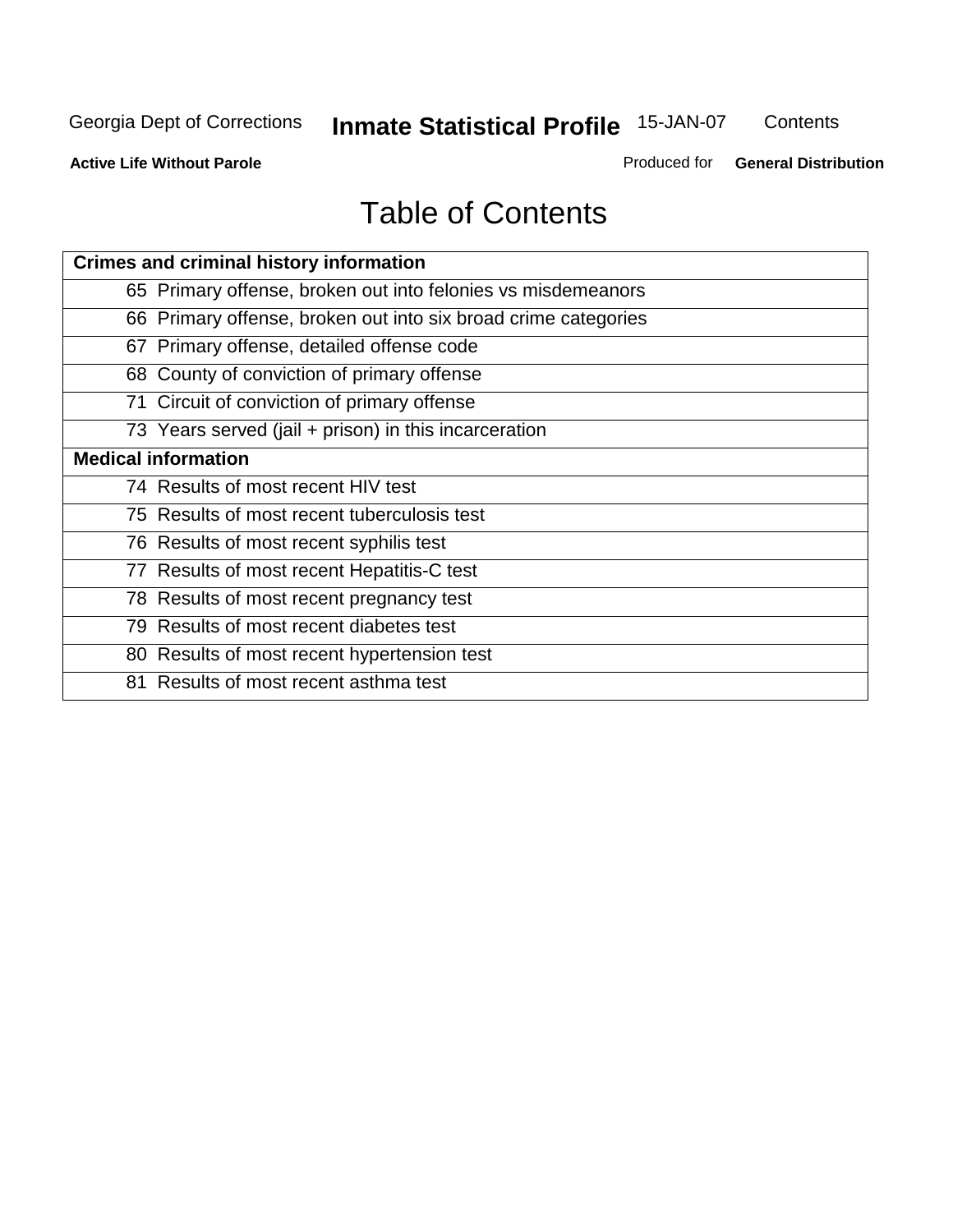#### **Active Life Without Parole**

#### Produced for **General Distribution**

### Current age, broken out in ten-year age groups

|                       |              | <b>Male</b> |         |              | <b>Female</b> |       |              | <b>Total</b> |
|-----------------------|--------------|-------------|---------|--------------|---------------|-------|--------------|--------------|
| <b>Current Age</b>    | <b>Count</b> | Col %       | Row %   | <b>Count</b> | Col %         | Row % | <b>Total</b> | Col %        |
| <b>Twenties</b>       | 74           | 16.82%      | 98.67%  |              | 16.67%        | 1.33% |              | 75 16.82%    |
| <b>Thirties</b>       | 164          | 37.27%      | 99.39%  |              | 16.67%        | 0.61% |              | 165 37.00%   |
| <b>Forties</b>        | 132          | $30.00\%$   | 97.78%  | 3            | 50.00%        | 2.22% |              | 135 30.27%   |
| <b>Fifties</b>        | 54           | 12.27%      | 98.18%  |              | 16.67%        | 1.82% |              | 55 12.33%    |
| <b>Sixties</b>        | 12           | 2.73%       | 100.00% |              |               |       | 12           | 2.69%        |
| <b>Seventy +</b>      | 4            | 0.91%       | 100.00% |              |               |       | 4            | 0.90%        |
| <b>Total Reported</b> | 440          | 100%        | 98.65%  | 6            | 100%          | 1.35% | 446          | 100.0%       |

| <b>Not Reported</b> |            |     |
|---------------------|------------|-----|
| <b>Grand Total</b>  | <b>440</b> | 446 |

| Mean (average)       | 40.60 | 40.33 | 40.60 |
|----------------------|-------|-------|-------|
| Median (middle)      | 39    | 43.5  | 39    |
| Mode (most frequent) | 38    |       | 38    |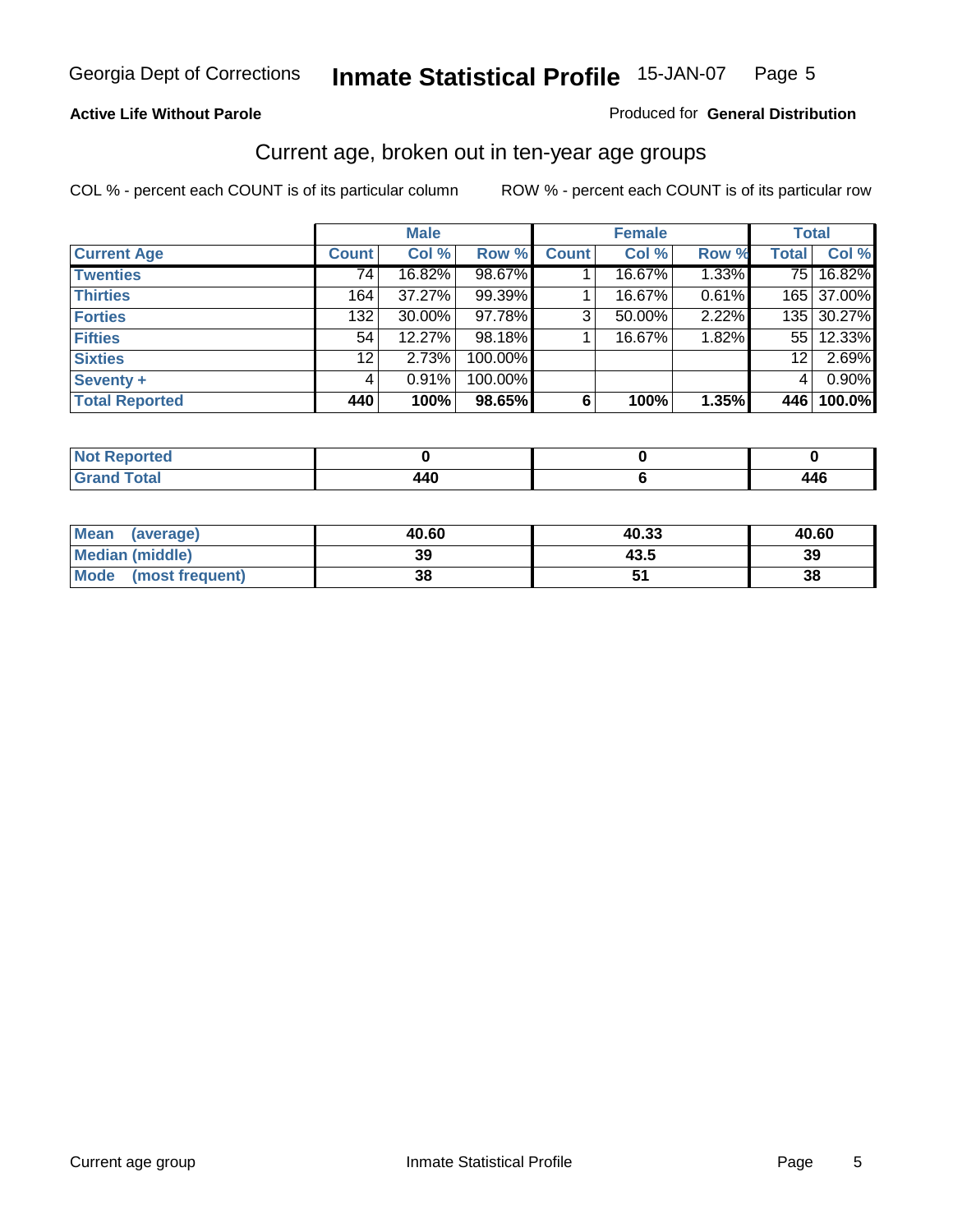**Active Life Without Parole** 

Produced for **General Distribution**

### Race group

|                       |              | <b>Male</b> |                    |   | <b>Female</b> |          |       | <b>Total</b> |
|-----------------------|--------------|-------------|--------------------|---|---------------|----------|-------|--------------|
| <b>Race Group</b>     | <b>Count</b> | Col %       | <b>Row % Count</b> |   | Col %         | Row %    | Total | Col %        |
| <b>White</b>          | 115          | 26.14%      | 96.64%             | 4 | 66.67%        | $3.36\%$ | 119   | 26.68%       |
| <b>Black</b>          | 325          | 73.86%      | 99.39%             |   | 33.33%        | $.61\%$  | 327   | 73.32%       |
| <b>Total Reported</b> | 440          | 100%        | 98.65%             |   | 100%          | 1.35%    | 446   | 100%         |

| eported<br>$\cdots$ |     |               |
|---------------------|-----|---------------|
| fota'<br>_____      | 440 | AAC<br>$\sim$ |

| $^1$ Mo. | Rlack | White | 3lack |
|----------|-------|-------|-------|
| .        |       |       |       |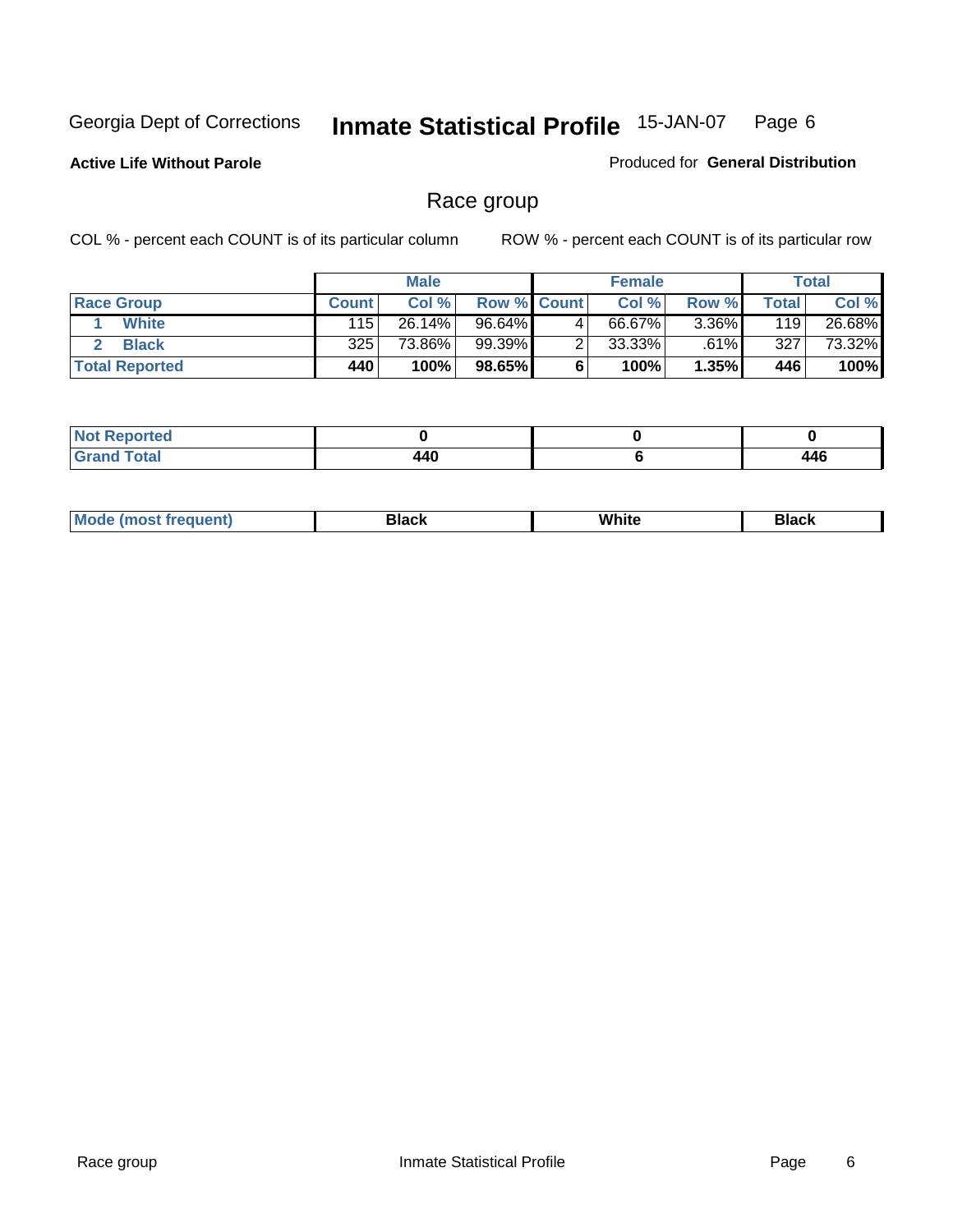**Active Life Without Parole** 

Produced for **General Distribution**

### Hispanic Origin

COL % - percent each COUNT is of its particular column ROW % - percent each COUNT is of its particular row

|                        |              | <b>Male</b> |                    |   | <b>Female</b> |          |              | <b>Total</b> |
|------------------------|--------------|-------------|--------------------|---|---------------|----------|--------------|--------------|
| <b>Hispanic Origin</b> | <b>Count</b> | Col %       | <b>Row % Count</b> |   | Col %         | Row %    | <b>Total</b> | Col %        |
| <b>Non Hispanic</b>    | 432          | 98.18%      | 98.63%             | 6 | 100.00%       | $1.37\%$ | 438          | 98.21%       |
| <b>Hispanic</b>        |              | ا %82.1     | 100.00%            |   |               |          |              | $.79\%$      |
| <b>Total Reported</b>  | 440          | 100%        | 98.65%             |   | 100%          | 1.35%    | 446          | 100%         |

**An inmate is counted as Hispanic if** 

**(a) he self-reported as Hispanic during the diagnostic process, or** 

**(b) his primary language is Spanish, or** 

**(c) he claimed birth or citizenship in Spain or a Latin American country, or** 

**(d) he had a common Spanish surname such as Lopez or Garcia**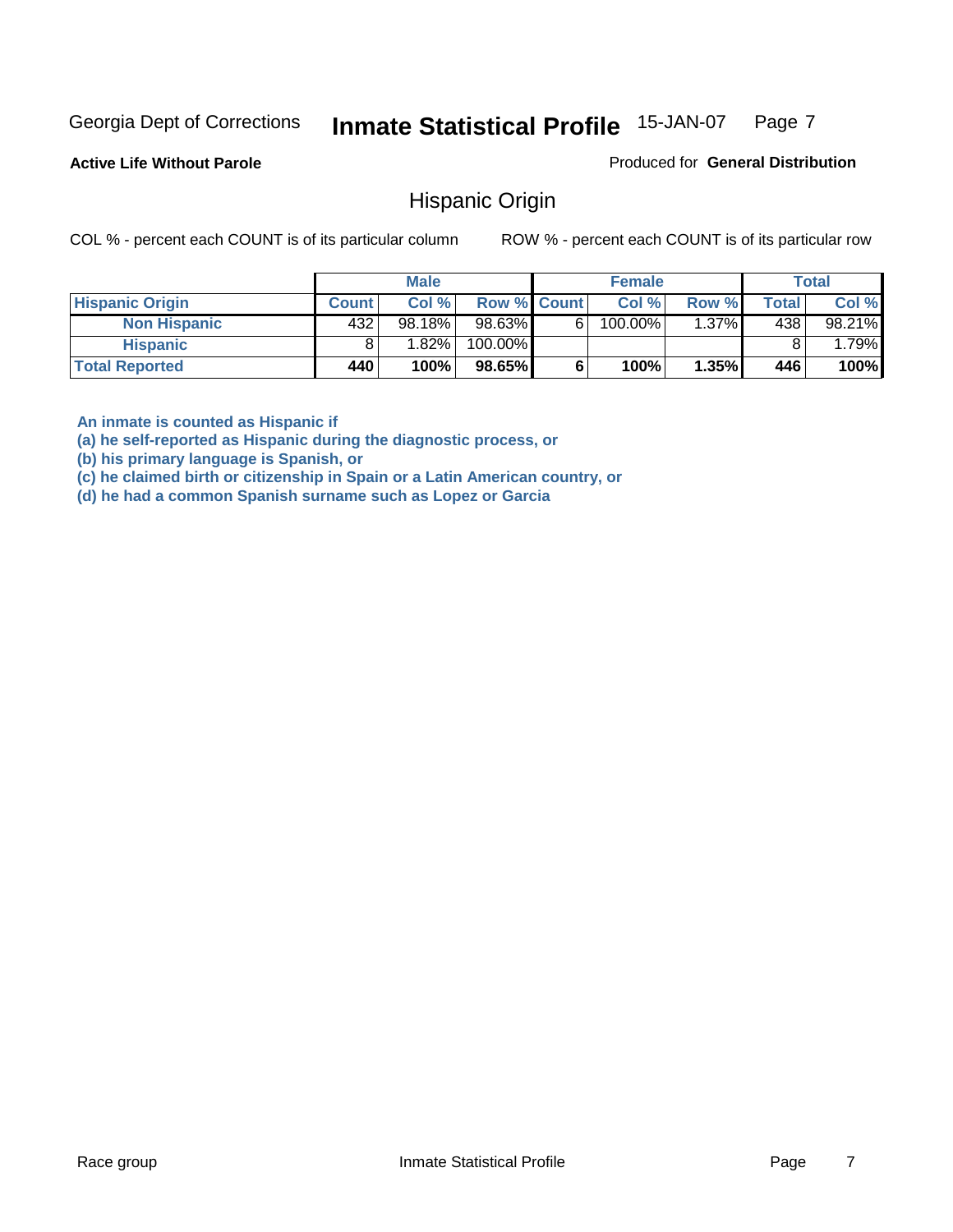**Active Life Without Parole** 

#### Produced for **General Distribution**

### Marital status, self-reported at entry to prison

|                        | <b>Male</b>  |        |         | <b>Female</b> |        |       | <b>Total</b> |        |
|------------------------|--------------|--------|---------|---------------|--------|-------|--------------|--------|
| <b>Marital Status</b>  | <b>Count</b> | Col %  | Row %   | <b>Count</b>  | Col %  | Row % | <b>Total</b> | Col %  |
| <b>Single</b>          | 247          | 57.04% | 98.41%  | 4             | 66.67% | 1.59% | 251          | 57.18% |
| <b>Married</b><br>2.   | 57           | 13.16% | 100.00% |               |        |       | 57           | 12.98% |
| <b>Separated</b><br>3  | 18           | 4.16%  | 100.00% |               |        |       | 18           | 4.10%  |
| <b>Divorced</b><br>4   | 56           | 12.93% | 98.25%  |               | 16.67% | 1.75% | 57           | 12.98% |
| <b>Widowed</b><br>5    | 15           | 3.46%  | 93.75%  |               | 16.67% | 6.25% | 16           | 3.64%  |
| <b>Common Law</b><br>6 | 40           | 9.24%  | 100.00% |               |        |       | 40           | 9.11%  |
| <b>Total Reported</b>  | 433          | 100%   | 98.63%  | 6             | 100%   | 1.37% | 439          | 100%   |

| тео                             |                          |                      |
|---------------------------------|--------------------------|----------------------|
| $\mathcal{L}$ and $\mathcal{L}$ | $\overline{a}$<br>$\sim$ | <i>AAC</i><br>$\sim$ |

| <b>Mode (most frequent)</b><br>Sinale<br>≒ınale |
|-------------------------------------------------|
|-------------------------------------------------|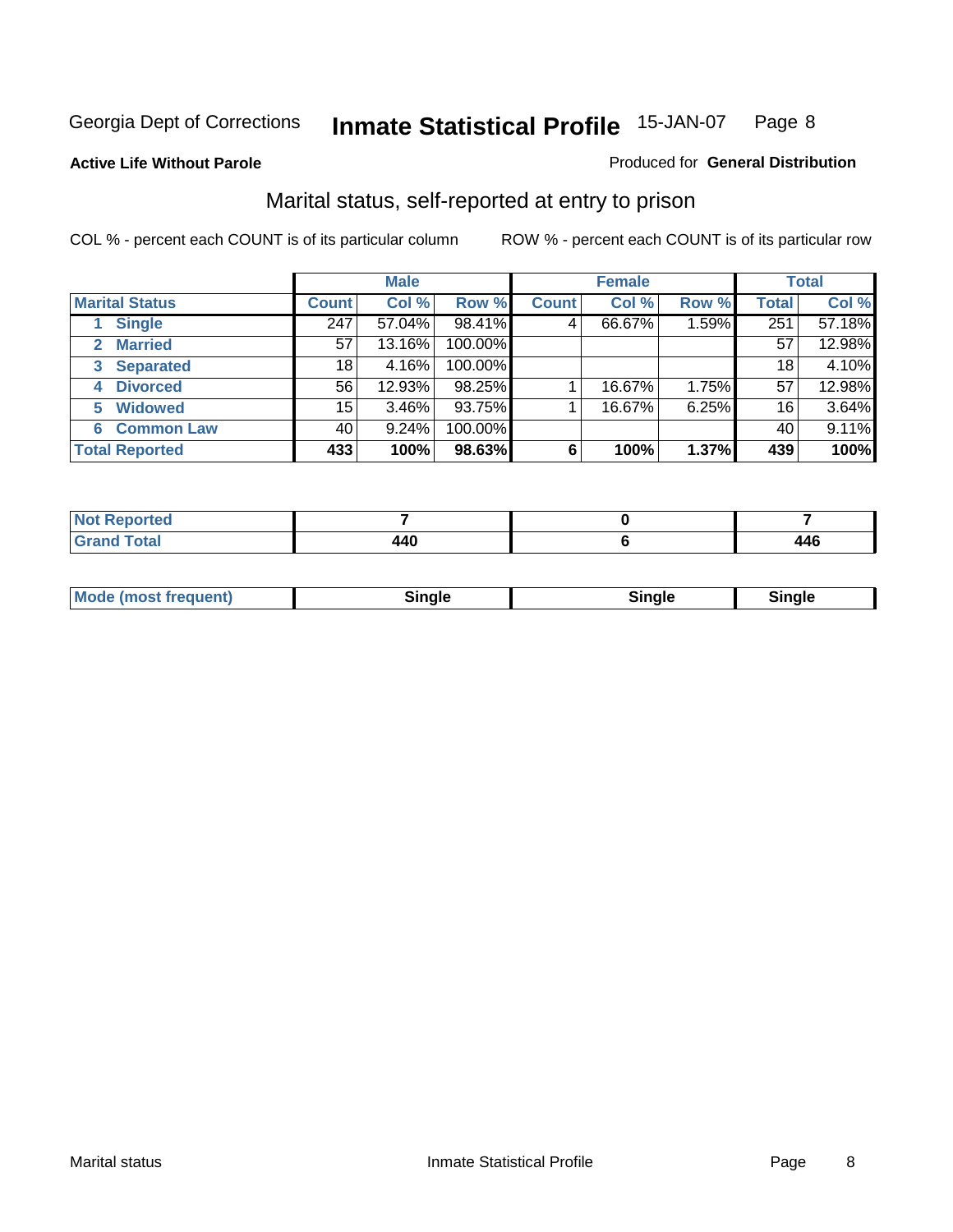#### **Active Life Without Parole**

#### Produced for **General Distribution**

### Number of children, self reported at entry to prison

|                           |              | <b>Male</b> |         |              | <b>Female</b> |       | <b>Total</b> |        |
|---------------------------|--------------|-------------|---------|--------------|---------------|-------|--------------|--------|
| <b>Number of Children</b> | <b>Count</b> | Col %       | Row %   | <b>Count</b> | Col %         | Row % | <b>Total</b> | Col %  |
| $\bf{0}$                  | 158          | 36.07%      | 99.37%  |              | 16.67%        | 0.63% | 159          | 35.81% |
|                           | 116          | 26.48%      | 96.67%  | 4            | 66.67%        | 3.33% | 120          | 27.03% |
| $\overline{2}$            | 75           | 17.12%      | 98.68%  |              | 16.67%        | 1.32% | 761          | 17.12% |
| 3                         | 48           | 10.96%      | 100.00% |              |               |       | 48           | 10.81% |
| 4                         | 20           | 4.57%       | 100.00% |              |               |       | 20           | 4.50%  |
| 5                         | 12.          | 2.74%       | 100.00% |              |               |       | 12           | 2.70%  |
| 6                         | 2            | 0.46%       | 100.00% |              |               |       | 2            | 0.45%  |
|                           |              | 0.23%       | 100.00% |              |               |       |              | 0.23%  |
| 8                         |              | 0.23%       | 100.00% |              |               |       |              | 0.23%  |
| 9                         | 2            | 0.46%       | 100.00% |              |               |       | 2            | 0.45%  |
| Over 10                   | 3            | 0.68%       | 100.00% |              |               |       | 3            | 0.68%  |
| <b>Total Reported</b>     | 438          | 100%        | 98.65%  | 6            | 100%          | 1.35% | 444          | 100.0% |

| للمستقصاء<br>теа<br>N<br>. |                |     |
|----------------------------|----------------|-----|
| $T = 4$<br>---<br>-        | $\overline{a}$ | 446 |

| <b>Mean</b><br>(average) | 44. ا | 1.43 |
|--------------------------|-------|------|
| <b>Median (middle)</b>   |       |      |
| Mode (most frequent)     |       |      |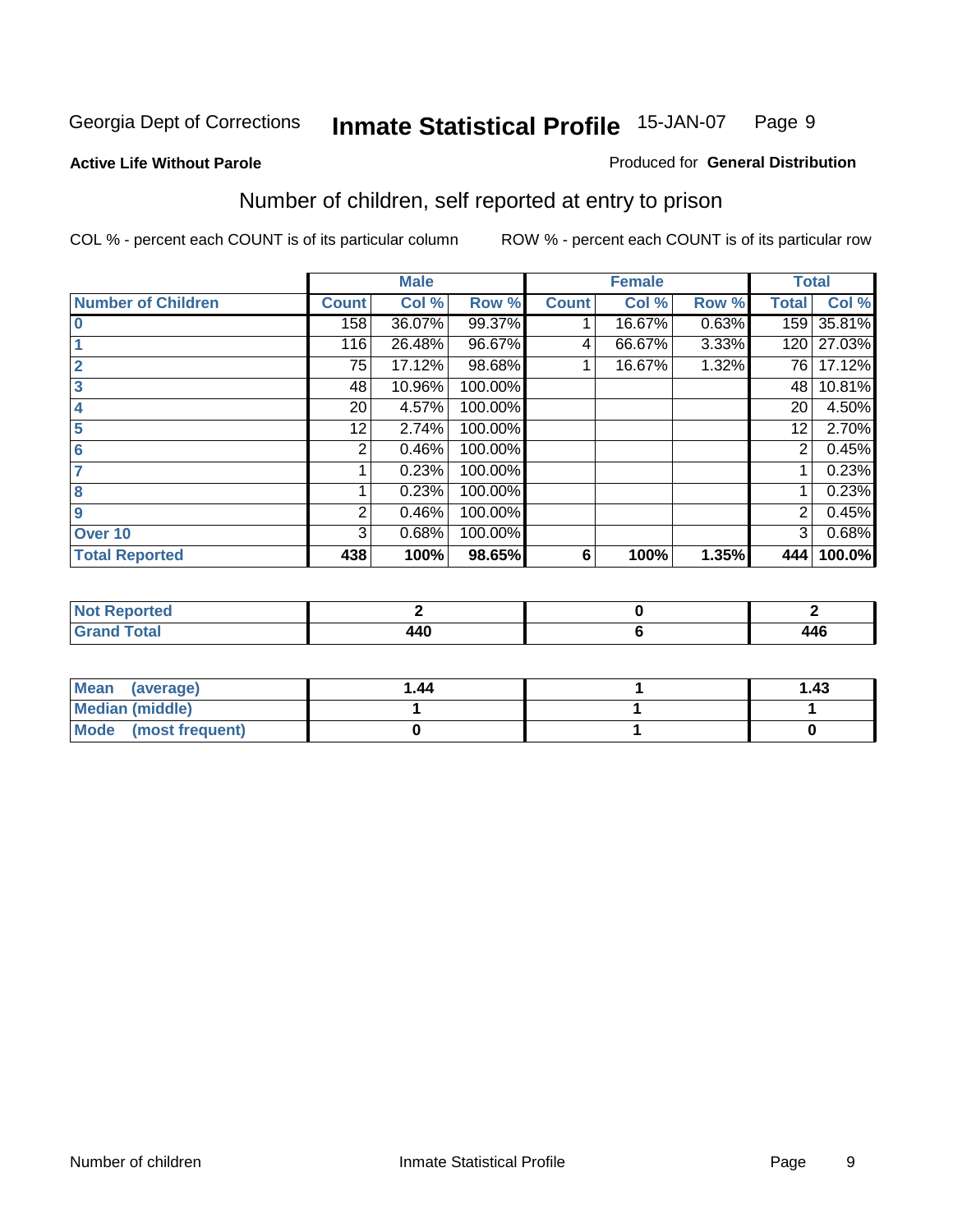#### **Active Life Without Parole**

#### Produced for **General Distribution**

### Religious affiliation, self-reported at entry to prison

|              |                              |                 | <b>Male</b> |         |              | <b>Female</b> |       |              | <b>Total</b> |
|--------------|------------------------------|-----------------|-------------|---------|--------------|---------------|-------|--------------|--------------|
|              | <b>Religious Affiliation</b> | <b>Count</b>    | Col %       | Row %   | <b>Count</b> | Col %         | Row % | <b>Total</b> | Col %        |
|              | <b>Islam</b>                 | 30 <sup>°</sup> | 7.85%       | 100.00% |              |               |       | 30           | 7.73%        |
| $\mathbf{2}$ | <b>Catholic</b>              | 11              | 2.88%       | 100.00% |              |               |       | 11           | 2.84%        |
| 3            | <b>Baptist</b>               | 167             | 43.72%      | 98.24%  | 3            | 50.00%        | 1.76% | 170          | 43.81%       |
| 4            | <b>Methodist</b>             | 5               | 1.31%       | 100.00% |              |               |       | 5            | 1.29%        |
| 7            | <b>Chc Of God</b>            |                 | .26%        | 100.00% |              |               |       |              | .26%         |
| 8            | <b>Holiness</b>              | 11              | 2.88%       | 91.67%  |              | 16.67%        | 8.33% | 12           | 3.09%        |
| 9            | <b>Jewish</b>                |                 | .26%        | 100.00% |              |               |       |              | .26%         |
| 16           | <b>Seven D Ad</b>            | 4               | 1.05%       | 100.00% |              |               |       | 4            | 1.03%        |
| 17           | <b>Jehovah Wt</b>            | 6               | 1.57%       | 100.00% |              |               |       | 6            | 1.55%        |
| 18           | <b>Latr Day S</b>            |                 | .26%        | 100.00% |              |               |       |              | .26%         |
| 20           | <b>Other Prot</b>            | 56              | 14.66%      | 96.55%  | 2            | 33.33%        | 3.45% | 58           | 14.95%       |
| 96           | <b>None</b>                  | 89              | 23.30%      | 100.00% |              |               |       | 89           | 22.94%       |
|              | <b>Total Reported</b>        | 382             | 100%        | 98.45%  | 6            | 100%          | 1.55% | 388          | 100%         |

| 'tea        | --<br>Ju       | ູບດ |
|-------------|----------------|-----|
| <b>otal</b> | $\mathbf{A}$ r | 446 |

| <b>Mode (most frequent)</b> | <b>Baptist</b> | <b>Baptist</b> | <b>Baptist</b> |
|-----------------------------|----------------|----------------|----------------|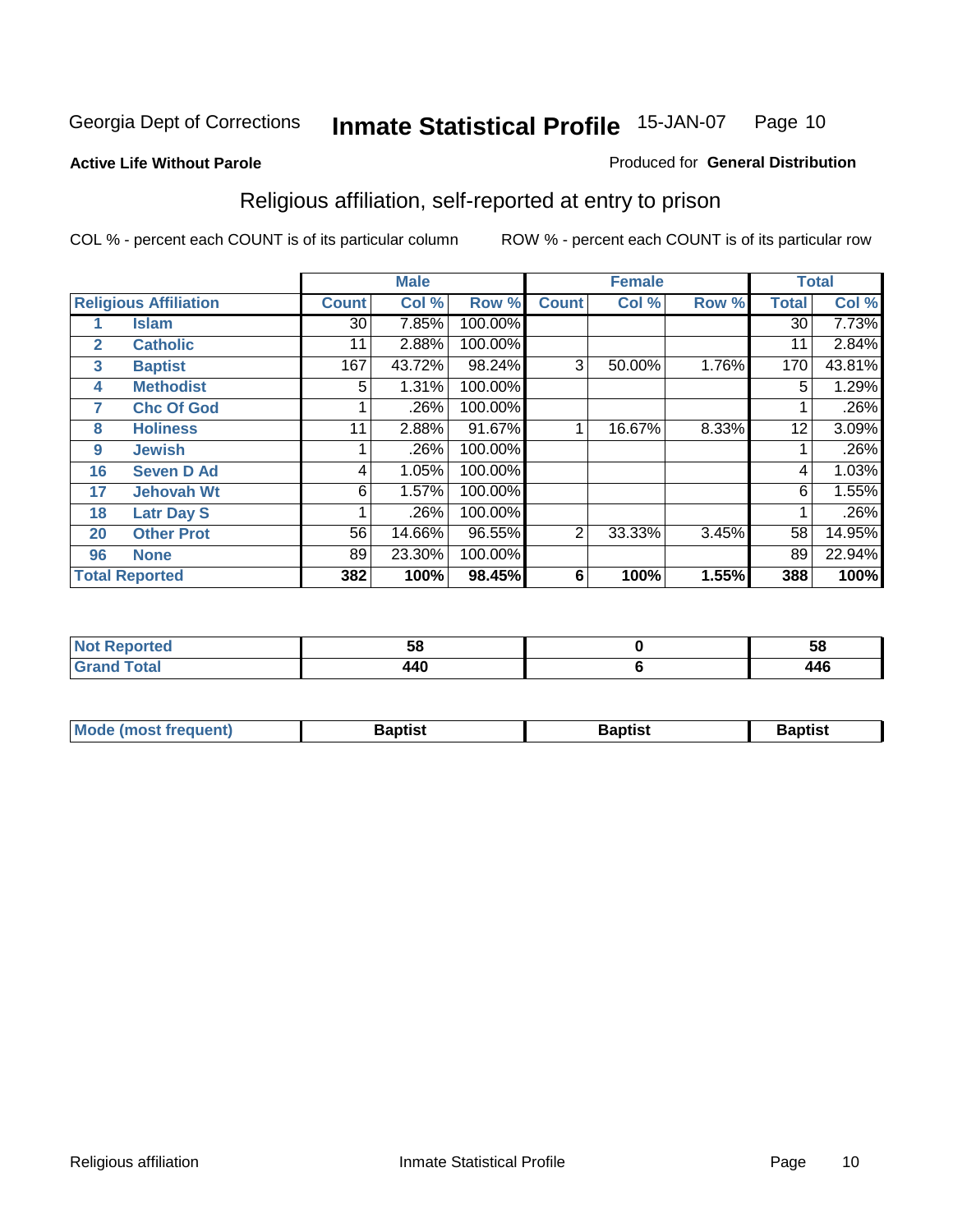#### **Active Life Without Parole**

#### Produced for **General Distribution**

### Home county, self-reported at entry to prison

|                 |                    |                 | <b>Male</b> |         |              | <b>Female</b> |        | <b>Total</b>    |        |
|-----------------|--------------------|-----------------|-------------|---------|--------------|---------------|--------|-----------------|--------|
|                 | <b>Home County</b> | <b>Count</b>    | Col %       | Row %   | <b>Count</b> | Col %         | Row %  | <b>Total</b>    | Col %  |
| $\overline{1}$  | <b>Appling</b>     | $\overline{2}$  | .48%        | 100.00% |              |               |        | $\overline{2}$  | .47%   |
| $\overline{2}$  | <b>Atkinson</b>    | 1               | .24%        | 100.00% |              |               |        | 1               | .24%   |
| 5               | <b>Baldwin</b>     | 4               | .96%        | 100.00% |              |               |        | 4               | .95%   |
| $\overline{7}$  | <b>Barrow</b>      | $\overline{3}$  | .72%        | 100.00% |              |               |        | $\overline{3}$  | .71%   |
| 8               | <b>Bartow</b>      | $\overline{3}$  | .72%        | 100.00% |              |               |        | $\overline{3}$  | .71%   |
| 9               | <b>Ben Hill</b>    | $\overline{3}$  | .72%        | 100.00% |              |               |        | $\overline{3}$  | .71%   |
| 11              | <b>Bibb</b>        | $\overline{9}$  | 2.16%       | 100.00% |              |               |        | $\overline{9}$  | 2.13%  |
| 12              | <b>Bleckley</b>    | 3               | .72%        | 100.00% |              |               |        | $\overline{3}$  | .71%   |
| 14              | <b>Brooks</b>      | 1               | .24%        | 100.00% |              |               |        | 1               | .24%   |
| 16              | <b>Bulloch</b>     | 1               | .24%        | 100.00% |              |               |        | 1               | .24%   |
| 17              | <b>Burke</b>       | $\overline{3}$  | .72%        | 100.00% |              |               |        | $\overline{3}$  | .71%   |
| 18              | <b>Butts</b>       | 1               | .24%        | 100.00% |              |               |        | 1               | .24%   |
| 20              | <b>Camden</b>      | 4               | .96%        | 100.00% |              |               |        | 4               | .95%   |
| 22              | <b>Carroll</b>     | $\overline{2}$  | .48%        | 100.00% |              |               |        | $\overline{2}$  | .47%   |
| 25              | <b>Chatham</b>     | $\overline{22}$ | 5.29%       | 100.00% |              |               |        | $\overline{22}$ | 5.21%  |
| 28              | <b>Cherokee</b>    | $\overline{2}$  | .48%        | 100.00% |              |               |        | $\overline{2}$  | .47%   |
| 29              | <b>Clarke</b>      | $\overline{10}$ | 2.40%       | 100.00% |              |               |        | $\overline{10}$ | 2.37%  |
| 31              | <b>Clayton</b>     | $\overline{11}$ | 2.64%       | 91.67%  | $\mathbf{1}$ | 16.67%        | 8.33%  | $\overline{12}$ | 2.84%  |
| 33              | <b>Cobb</b>        | 14              | 3.37%       | 100.00% |              |               |        | $\overline{14}$ | 3.32%  |
| 34              | <b>Coffee</b>      | $\overline{2}$  | .48%        | 100.00% |              |               |        | $\overline{2}$  | .47%   |
| 35              | <b>Colquitt</b>    | $\overline{2}$  | .48%        | 100.00% |              |               |        | $\overline{2}$  | .47%   |
| 36              | <b>Columbia</b>    | $\overline{3}$  | .72%        | 100.00% |              |               |        | $\overline{3}$  | .71%   |
| 37              | <b>Cook</b>        | $\overline{2}$  | .48%        | 100.00% |              |               |        | $\overline{2}$  | .47%   |
| 38              | <b>Coweta</b>      | 1               | .24%        | 100.00% |              |               |        | 1               | .24%   |
| 40              | <b>Crisp</b>       | 1               | .24%        | 100.00% |              |               |        | 1               | .24%   |
| 43              | <b>Decatur</b>     | 1               | .24%        | 100.00% |              |               |        | 1               | .24%   |
| 44              | <b>Dekalb</b>      | $\overline{29}$ | 6.97%       | 100.00% |              |               |        | $\overline{29}$ | 6.87%  |
| 46              | <b>Dooly</b>       | 1               | .24%        | 100.00% |              |               |        | 1               | .24%   |
| 47              | <b>Dougherty</b>   | 14              | 3.37%       | 100.00% |              |               |        | $\overline{14}$ | 3.32%  |
| 48              | <b>Douglas</b>     | $\overline{6}$  | 1.44%       | 85.71%  | $\mathbf{1}$ | 16.67%        | 14.29% | 7               | 1.66%  |
| $\overline{51}$ | <b>Effingham</b>   | 1               | .24%        | 100.00% |              |               |        | 1               | .24%   |
| 52              | <b>Elbert</b>      | $\overline{c}$  | .48%        | 100.00% |              |               |        | $\overline{c}$  | .47%   |
| 56              | <b>Fayette</b>     | $\overline{3}$  | .72%        | 100.00% |              |               |        | $\overline{3}$  | .71%   |
| 57              | <b>Floyd</b>       | $\overline{4}$  | .96%        | 100.00% |              |               |        | 4               | .95%   |
| 59              | <b>Franklin</b>    | $\overline{2}$  | .48%        | 100.00% |              |               |        | $\overline{2}$  | .47%   |
| 60              | <b>Fulton</b>      | $\overline{50}$ | 12.02%      | 100.00% |              |               |        | $\overline{50}$ | 11.85% |
| 61              | <b>Gilmer</b>      | 1               | .24%        | 100.00% |              |               |        | 1               | .24%   |
| 63              | <b>Glynn</b>       | $\overline{8}$  | 1.92%       | 100.00% |              |               |        | 8               | 1.90%  |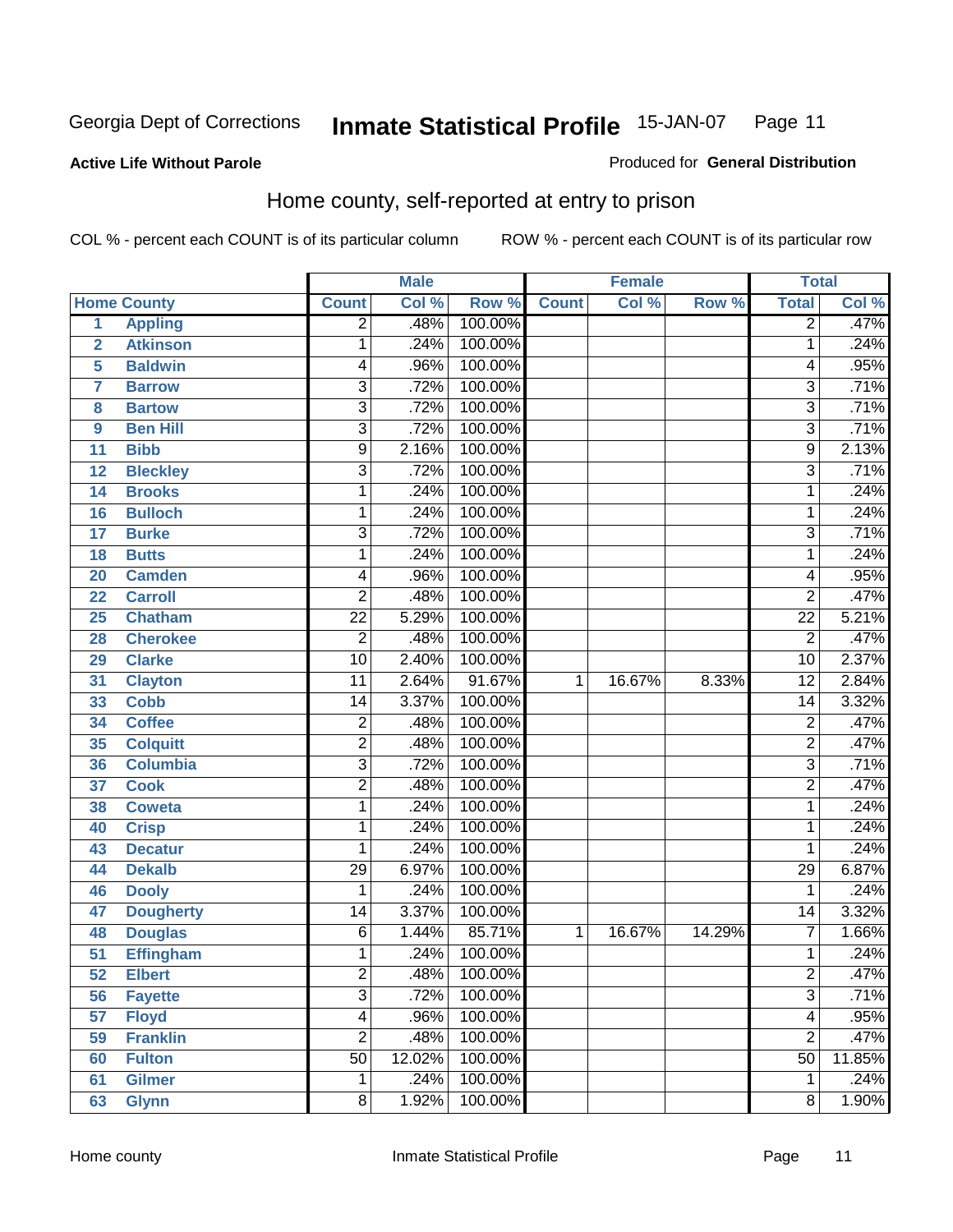Produced for **General Distribution**

#### **Active Life Without Parole**

### Home county, self-reported at entry to prison

|     |                    |                 | <b>Male</b> |         |              | <b>Female</b> |        | <b>Total</b>    |       |
|-----|--------------------|-----------------|-------------|---------|--------------|---------------|--------|-----------------|-------|
|     | <b>Home County</b> | <b>Count</b>    | Col %       | Row %   | <b>Count</b> | Col %         | Row %  | <b>Total</b>    | Col % |
| 65  | Grady              | 1               | .24%        | 100.00% |              |               |        | 1               | .24%  |
| 66  | Greene             | 1               | .24%        | 100.00% |              |               |        | 1               | .24%  |
| 67  | <b>Gwinnett</b>    | 8               | 1.92%       | 100.00% |              |               |        | 8               | 1.90% |
| 68  | <b>Habersham</b>   | 1               | .24%        | 100.00% |              |               |        | 1               | .24%  |
| 69  | <b>Hall</b>        | $\overline{7}$  | 1.68%       | 100.00% |              |               |        | $\overline{7}$  | 1.66% |
| 70  | <b>Hancock</b>     | 2               | .48%        | 100.00% |              |               |        | $\overline{2}$  | .47%  |
| 72  | <b>Harris</b>      | 1               | .24%        | 100.00% |              |               |        | 1               | .24%  |
| 73  | <b>Hart</b>        | 2               | .48%        | 100.00% |              |               |        | $\overline{2}$  | .47%  |
| 75  | <b>Henry</b>       | $\overline{3}$  | .72%        | 100.00% |              |               |        | $\overline{3}$  | .71%  |
| 76  | <b>Houston</b>     | 6               | 1.44%       | 100.00% |              |               |        | 6               | 1.42% |
| 78  | <b>Jackson</b>     | $\overline{3}$  | .72%        | 100.00% |              |               |        | $\overline{3}$  | .71%  |
| 80  | <b>Jeff Davis</b>  | 1               | .24%        | 100.00% |              |               |        | 1               | .24%  |
| 82  | <b>Jenkins</b>     | $\overline{2}$  | .48%        | 100.00% |              |               |        | $\overline{2}$  | .47%  |
| 87  | <b>Laurens</b>     | $\overline{2}$  | .48%        | 100.00% |              |               |        | $\overline{2}$  | .47%  |
| 89  | <b>Liberty</b>     | 4               | .96%        | 100.00% |              |               |        | 4               | .95%  |
| 90  | <b>Lincoln</b>     | 1               | .24%        | 100.00% |              |               |        | 1               | .24%  |
| 91  | Long               | 1               | .24%        | 100.00% |              |               |        | 1               | .24%  |
| 92  | <b>Lowndes</b>     | 4               | .96%        | 100.00% |              |               |        | 4               | .95%  |
| 96  | <b>Marion</b>      | 1               | .24%        | 100.00% |              |               |        | 1               | .24%  |
| 97  | <b>Mcduffie</b>    | 1               | .24%        | 100.00% |              |               |        | 1               | .24%  |
| 98  | <b>Mcintosh</b>    | $\overline{2}$  | .48%        | 100.00% |              |               |        | $\overline{2}$  | .47%  |
| 100 | <b>Miller</b>      | 1               | .24%        | 100.00% |              |               |        | 1               | .24%  |
| 101 | <b>Mitchell</b>    | 1               | .24%        | 100.00% |              |               |        | 1               | .24%  |
| 102 | <b>Monroe</b>      | 1               | .24%        | 100.00% |              |               |        | 1               | .24%  |
| 104 | <b>Morgan</b>      | 1               | .24%        | 100.00% |              |               |        | 1               | .24%  |
| 106 | <b>Muscogee</b>    | $\overline{11}$ | 2.64%       | 100.00% |              |               |        | $\overline{11}$ | 2.61% |
| 107 | <b>Newton</b>      | 1               | .24%        | 50.00%  | 1            | 16.67%        | 50.00% | $\overline{2}$  | .47%  |
| 109 | <b>Oglethorpe</b>  | 2               | .48%        | 100.00% |              |               |        | $\overline{2}$  | .47%  |
| 110 | <b>Paulding</b>    | $\mathbf{1}$    | .24%        | 100.00% |              |               |        | 1               | .24%  |
| 113 | <b>Pierce</b>      | 1               | .24%        | 100.00% |              |               |        | 1               | .24%  |
| 114 | <b>Pike</b>        | $\overline{2}$  | .48%        | 66.67%  | 1            | 16.67%        | 33.33% | $\overline{3}$  | .71%  |
| 115 | <b>Polk</b>        | 1               | .24%        | 100.00% |              |               |        | 1               | .24%  |
| 117 | <b>Putnam</b>      | $\overline{2}$  | .48%        | 100.00% |              |               |        | $\overline{2}$  | .47%  |
| 119 | <b>Rabun</b>       | 1               | .24%        | 100.00% |              |               |        | 1               | .24%  |
| 120 | <b>Randolph</b>    | $\overline{2}$  | .48%        | 100.00% |              |               |        | $\overline{2}$  | .47%  |
| 121 | <b>Richmond</b>    | $\overline{16}$ | 3.85%       | 94.12%  | 1            | 16.67%        | 5.88%  | $\overline{17}$ | 4.03% |
| 122 | <b>Rockdale</b>    | 1               | .24%        | 100.00% |              |               |        | 1               | .24%  |
| 125 | <b>Seminole</b>    | 1               | .24%        | 100.00% |              |               |        | 1               | .24%  |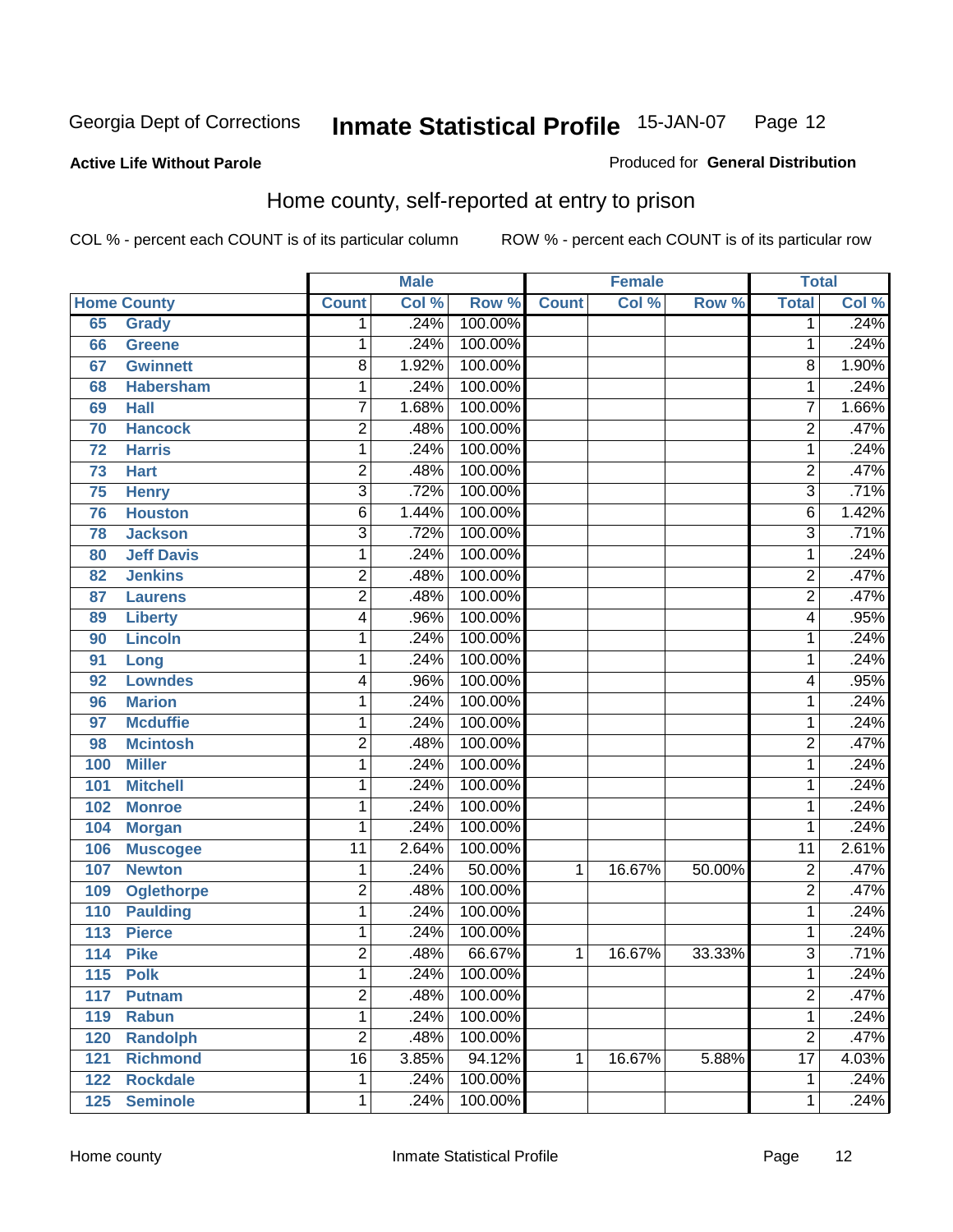#### **Active Life Without Parole**

#### Produced for **General Distribution**

### Home county, self-reported at entry to prison

|                          |                         | <b>Male</b> |         |                 | <b>Female</b> |        | <b>Total</b> |        |
|--------------------------|-------------------------|-------------|---------|-----------------|---------------|--------|--------------|--------|
| <b>Home County</b>       | <b>Count</b>            | Col %       | Row %   | <b>Count</b>    | Col %         | Row %  | <b>Total</b> | Col %  |
| <b>Spalding</b><br>126   | 5                       | 1.20%       | 100.00% |                 |               |        | 5            | 1.18%  |
| <b>Stephens</b><br>127   | 2                       | .48%        | 100.00% |                 |               |        | 2            | .47%   |
| <b>Sumter</b><br>129     | 1                       | .24%        | 100.00% |                 |               |        |              | .24%   |
| 132<br><b>Tattnall</b>   | 1                       | .24%        | 100.00% |                 |               |        |              | .24%   |
| 136<br><b>Thomas</b>     | 3                       | .72%        | 100.00% |                 |               |        | 3            | .71%   |
| <b>Tift</b><br>137       | 3                       | .72%        | 100.00% |                 |               |        | 3            | .71%   |
| <b>Toombs</b><br>138     | 3                       | .72%        | 100.00% |                 |               |        | 3            | .71%   |
| <b>Troup</b><br>141      |                         | .24%        | 100.00% |                 |               |        |              | .24%   |
| <b>Union</b><br>144      | 1                       | .24%        | 100.00% |                 |               |        |              | .24%   |
| 145<br><b>Upson</b>      | 1                       | .24%        | 100.00% |                 |               |        |              | .24%   |
| <b>Walker</b><br>146     | $\overline{2}$          | .48%        | 66.67%  | 1               | 16.67%        | 33.33% | 3            | .71%   |
| 147<br><b>Walton</b>     | 3                       | .72%        | 100.00% |                 |               |        | 3            | .71%   |
| <b>Ware</b><br>148       | 6                       | 1.44%       | 100.00% |                 |               |        | 6            | 1.42%  |
| <b>Washington</b><br>150 | $\overline{3}$          | .72%        | 100.00% |                 |               |        | 3            | .71%   |
| <b>Wayne</b><br>151      | 3                       | .72%        | 100.00% |                 |               |        | 3            | .71%   |
| <b>Whitfield</b><br>155  | $\overline{\mathbf{c}}$ | .48%        | 100.00% |                 |               |        | 2            | .47%   |
| <b>Wilkinson</b><br>158  | 1                       | .24%        | 100.00% |                 |               |        |              | .24%   |
| <b>Unknown</b><br>160    | 43                      | 10.34%      | 100.00% |                 |               |        | 43           | 10.19% |
| <b>Total Rported</b>     | 416                     | 100%        | 98.58%  | $6\phantom{1}6$ | 100%          | 1.42%  | 422          | 100%   |

| <b>NO</b><br>rtea                             |              | --              |
|-----------------------------------------------|--------------|-----------------|
| otal<br>$\mathbf{r}$<br>$\sim$<br>$-1$ . $-1$ | . A C<br>TTV | . A C<br>$\sim$ |

| <b>Mo</b><br>$\cdots$ | --- | w | ullui |
|-----------------------|-----|---|-------|
|                       |     |   |       |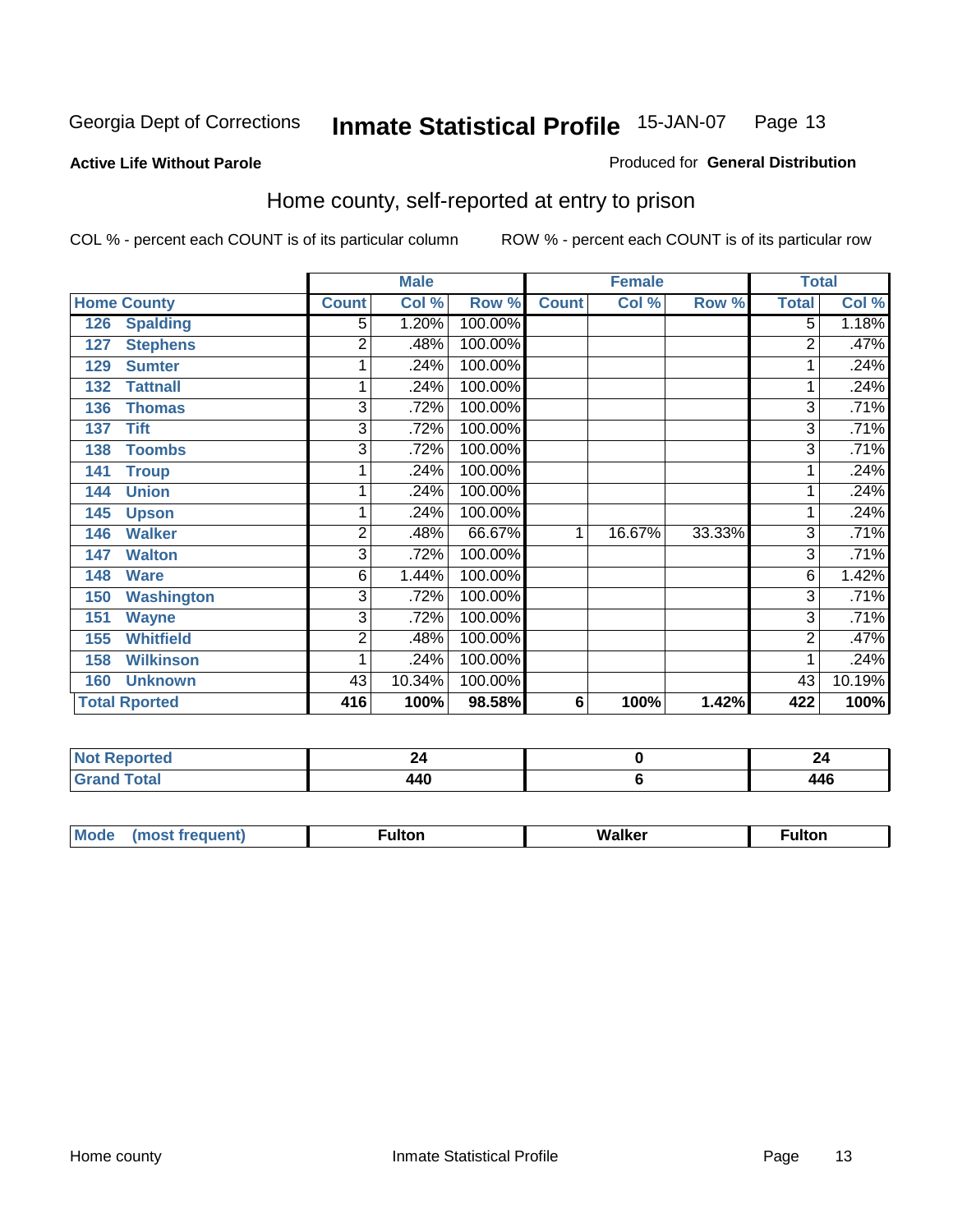#### **Active Life Without Parole**

#### Produced for **General Distribution**

### Socioeconomic class, self-reported at entry to prison

|                            | <b>Male</b>  |        |            | <b>Female</b> |           |       | <b>Total</b> |        |
|----------------------------|--------------|--------|------------|---------------|-----------|-------|--------------|--------|
| <b>Socioeconomic Class</b> | <b>Count</b> | Col %  | Row %      | <b>Count</b>  | Col %     | Row % | <b>Total</b> | Col %  |
| <b>Welfare</b>             | 27           | 6.43%  | 100.00%    |               |           |       | 27           | 6.35%  |
| <b>Occ Employ</b>          | 19           | 4.52%  | $100.00\%$ |               |           |       | 19           | 4.47%  |
| <b>Minimum Std</b>         | 228          | 54.29% | $99.56\%$  |               | $20.00\%$ | .44%  | 229          | 53.88% |
| <b>Middle</b>              | 146          | 34.76% | $97.33\%$  |               | 80.00%    | 2.67% | 150          | 35.29% |
| <b>Total Reported</b>      | 420          | 100%   | 98.82%     |               | 100%      | 1.18% | 425          | 100%   |

| тео            | nr.<br>___              |      |
|----------------|-------------------------|------|
| υιαι<br>______ | $\overline{A}$<br>. . U | r-ru |

| M<br>Mir<br>Mi<br><b>Middle</b><br><b>C</b> ta<br>Sta<br>əτu<br>.<br>the contract of the contract of the contract of the contract of the contract of the contract of the contract of<br>___ |
|---------------------------------------------------------------------------------------------------------------------------------------------------------------------------------------------|
|---------------------------------------------------------------------------------------------------------------------------------------------------------------------------------------------|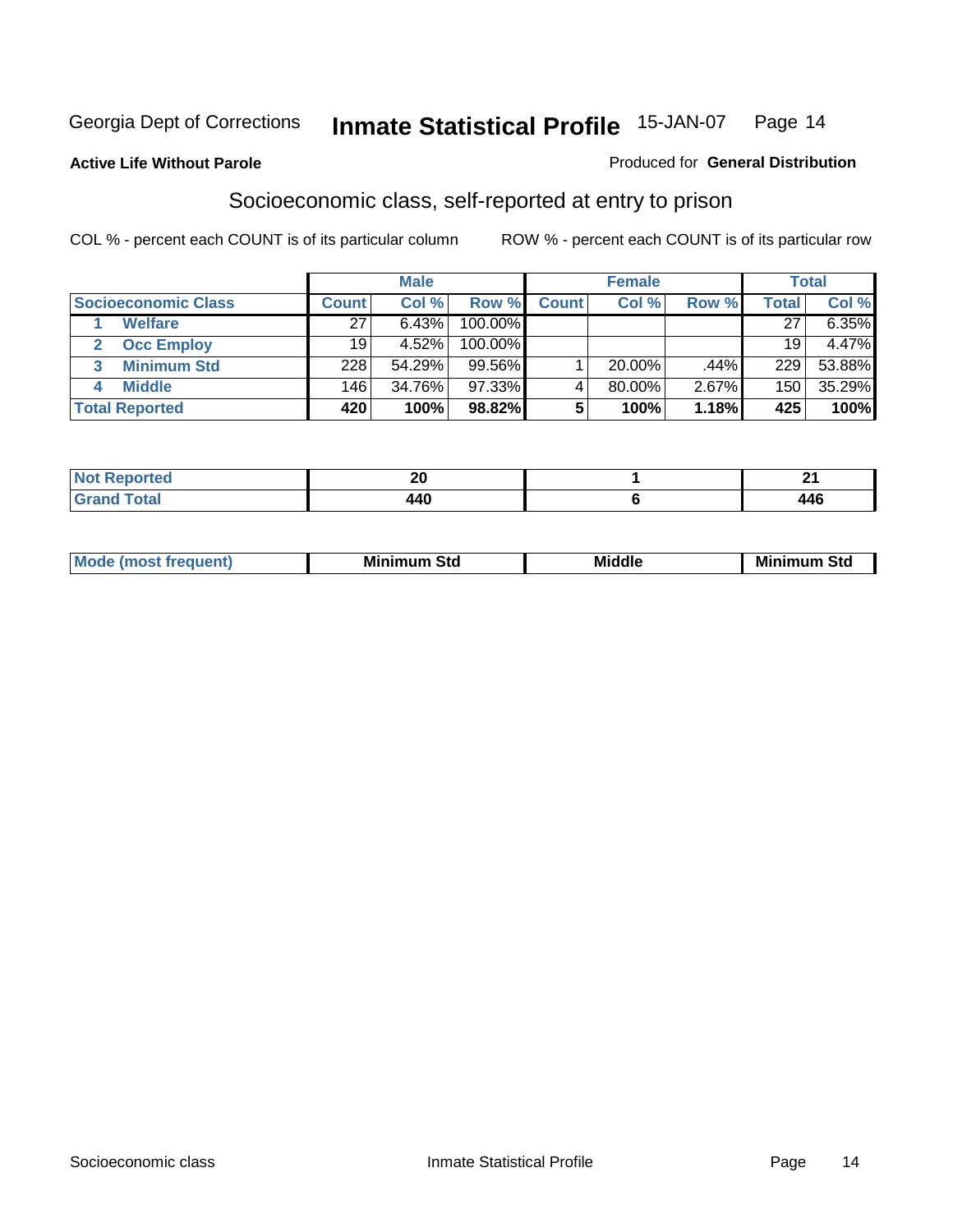#### **Active Life Without Parole**

#### Produced for **General Distribution**

### Environment to age 16, self-reported at entry to prison

|                              |                  | <b>Male</b> |            |              | <b>Female</b> |        |              | <b>Total</b> |
|------------------------------|------------------|-------------|------------|--------------|---------------|--------|--------------|--------------|
| <b>Environment to age 16</b> | <b>Count</b>     | Col %       | Row %      | <b>Count</b> | Col %         | Row %  | <b>Total</b> | Col %        |
| <b>Rural/Farm</b>            | 8                | 1.87%       | 100.00%    |              |               |        |              | 1.85%        |
| <b>Rural/Nfarm</b><br>2      | 20               | 4.68%       | 86.96%     | 3            | 50.00%        | 13.04% | 23           | 5.31%        |
| S.M.S.A<br>3                 | 176              | 41.22%      | $100.00\%$ |              |               |        | 176          | 40.65%       |
| <b>Urban</b>                 | 91               | 21.31%      | $97.85\%$  |              | 33.33%        | 2.15%  | 93           | 21.48%       |
| <b>Small Town</b>            | 132 <sub>1</sub> | 30.91%      | $99.25\%$  |              | 16.67%        | .75%   | 133          | 30.72%       |
| <b>Total Reported</b>        | 427              | 100%        | 98.61%     | 6            | 100%          | 1.39%  | 433          | 100%         |

| Reported<br><b>Not</b><br>$\sim$ |             | . . |
|----------------------------------|-------------|-----|
| <b>Grand Total</b>               | AAC<br>. TV | 446 |

| Mc | .M<br>. . | <br>- - -- - | M |
|----|-----------|--------------|---|
|    |           |              |   |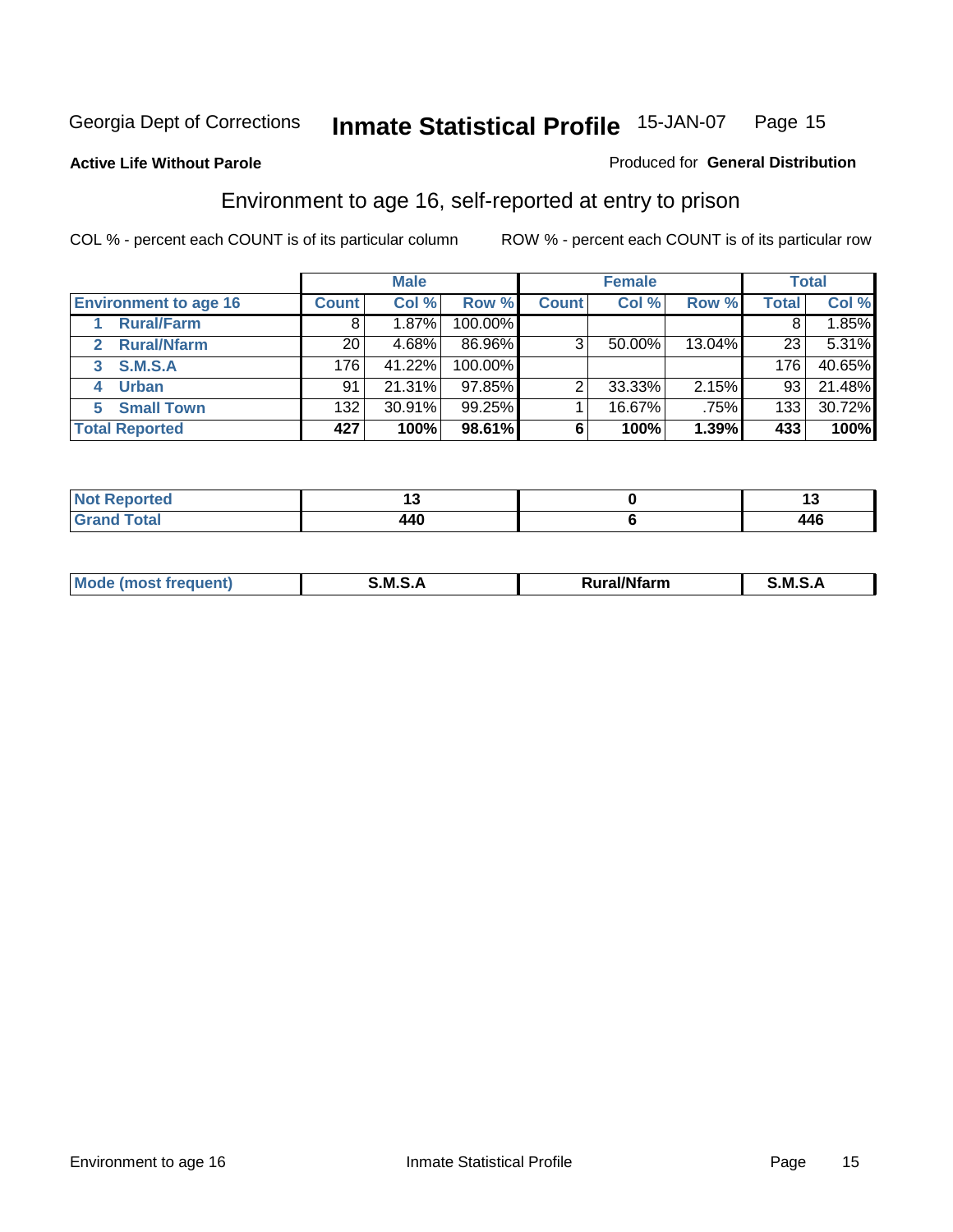Produced for **General Distribution**

#### **Active Life Without Parole**

### Guardian status to age 16, self-reported at entry to prison

|                                  |              | <b>Male</b> |         |              | <b>Female</b> |       |       | <b>Total</b> |
|----------------------------------|--------------|-------------|---------|--------------|---------------|-------|-------|--------------|
| <b>Guardian Status To Age 16</b> | <b>Count</b> | Col %       | Row %   | <b>Count</b> | Col %         | Row % | Total | Col %        |
| 2 Father Only                    | 9            | 2.29%       | 100.00% |              |               |       | 9     | 2.26%        |
| 3 Ftr Mtr Hd                     | 32           | 8.14%       | 100.00% |              |               |       | 32    | 8.02%        |
| <b>4 Mother Only</b>             | 157          | 39.95%      | 99.37%  |              | 16.67%        | .63%  | 158   | 39.60%       |
| 5 Mtr Ftr Hd                     | 132          | 33.59%      | 97.06%  | 4            | 66.67%        | 2.94% | 136   | 34.09%       |
| <b>6 Oth Female</b>              | 13           | 3.31%       | 100.00% |              |               |       | 13    | $3.26\%$     |
| <b>7 Oth Male</b>                | 3            | .76%        | 100.00% |              |               |       | 3     | .75%         |
| 8 Step-Parnts                    | 11           | 2.80%       | 100.00% |              |               |       | 11    | 2.76%        |
| 9 Foster Home                    | 8            | 2.04%       | 100.00% |              |               |       | 8     | 2.01%        |
| <b>10 Grand Prnts</b>            | 28           | 7.12%       | 96.55%  |              | 16.67%        | 3.45% | 29    | 7.27%        |
| <b>Total Reported</b>            | 393          | 100%        | 98.5%   | 6            | 100%          | 1.5%  | 399   | 100%         |

| المنقاطة | $\overline{ }$ | A A C |
|----------|----------------|-------|

| <b>Mo</b> | )nlv | Mt · | ١M   |
|-----------|------|------|------|
|           | - MC | –∼   | วทI\ |
|           |      |      | nn   |
|           |      |      |      |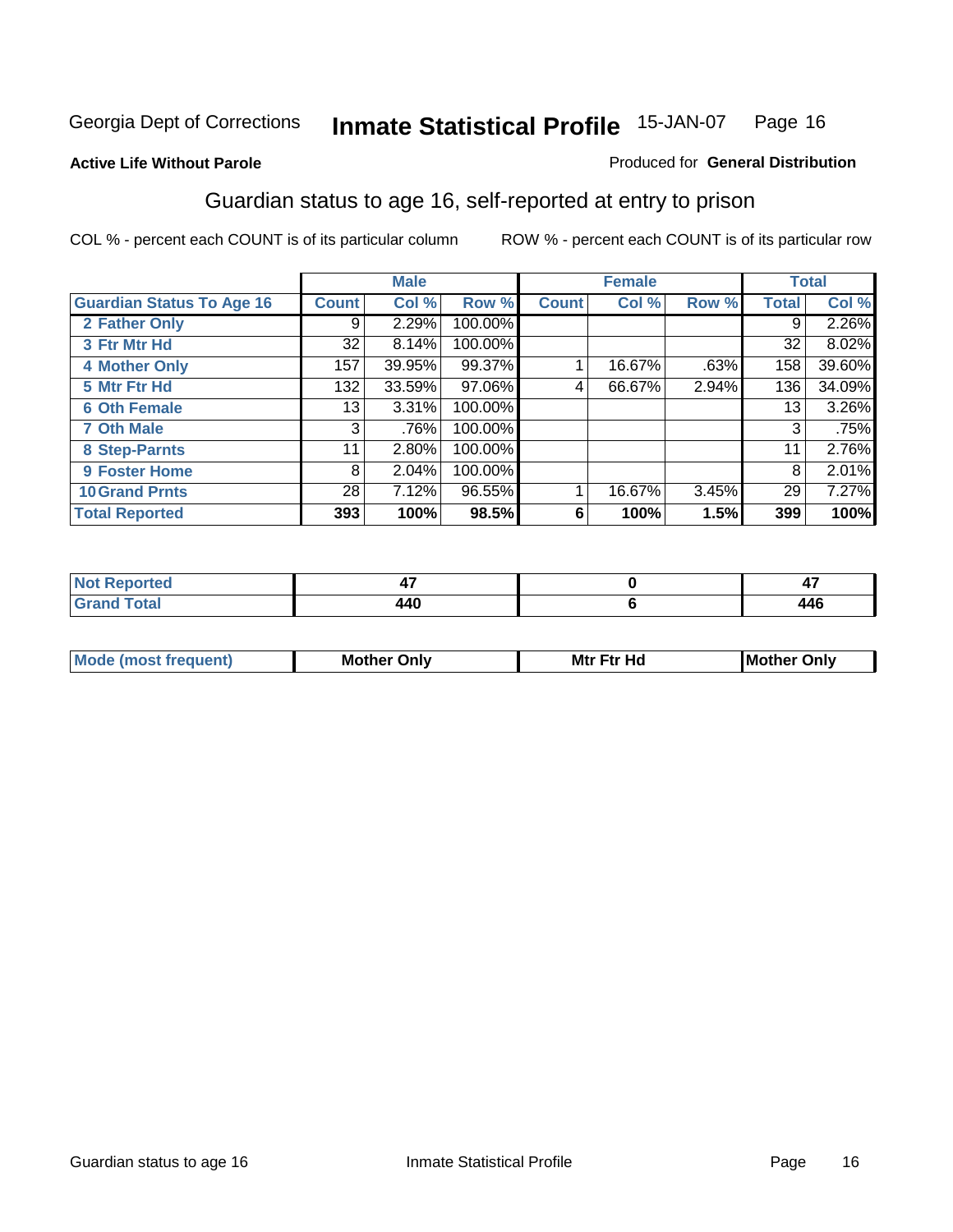#### **Active Life Without Parole**

#### Produced for **General Distribution**

### Employment status before prison, self-reported at entry to prison

|                          |                       | <b>Male</b>  |        | <b>Female</b> |              |        | <b>Total</b> |       |        |
|--------------------------|-----------------------|--------------|--------|---------------|--------------|--------|--------------|-------|--------|
| <b>Employment Status</b> |                       | <b>Count</b> | Col %  | Row %         | <b>Count</b> | Col %  | Row %        | Total | Col %  |
|                          | <b>Full Time</b>      | 221          | 56.23% | 98.22%        | 4            | 80.00% | 1.78%        | 225   | 56.53% |
| $\mathbf{2}$             | <b>Part Time</b>      | 19           | 4.83%  | 100.00%       |              |        |              | 19    | 4.77%  |
| 3                        | Unempl $<$ 6m         | 41           | 10.43% | 97.62%        |              | 20.00% | 2.38%        | 42    | 10.55% |
| 4                        | Unempl > 6m           | 64           | 16.28% | 100.00%       |              |        |              | 64    | 16.08% |
| 5                        | <b>Never Workd</b>    | 29           | 7.38%  | 100.00%       |              |        |              | 29    | 7.29%  |
| 6                        | <b>Student</b>        |              | .25%   | 100.00%       |              |        |              |       | .25%   |
|                          | <b>Incapable</b>      | 18           | 4.58%  | 100.00%       |              |        |              | 18    | 4.52%  |
|                          | <b>Total Reported</b> | 393          | 100%   | 98.74%        | 5            | 100%   | 1.26%        | 398   | 100%   |

| uer.      | т,  | $\mathbf{r}$<br>TU. |
|-----------|-----|---------------------|
| $- - - -$ | 440 | 446                 |

| Mo | 'me<br>uн<br>the contract of the contract of the contract of the contract of the contract of the contract of the contract of the contract of the contract of the contract of the contract of the contract of the contract of the contract o | ïme<br>uı.<br>the contract of the contract of the contract of the contract of the contract of the contract of the contract of the contract of the contract of the contract of the contract of the contract of the contract of the contract o |
|----|---------------------------------------------------------------------------------------------------------------------------------------------------------------------------------------------------------------------------------------------|----------------------------------------------------------------------------------------------------------------------------------------------------------------------------------------------------------------------------------------------|
|    |                                                                                                                                                                                                                                             |                                                                                                                                                                                                                                              |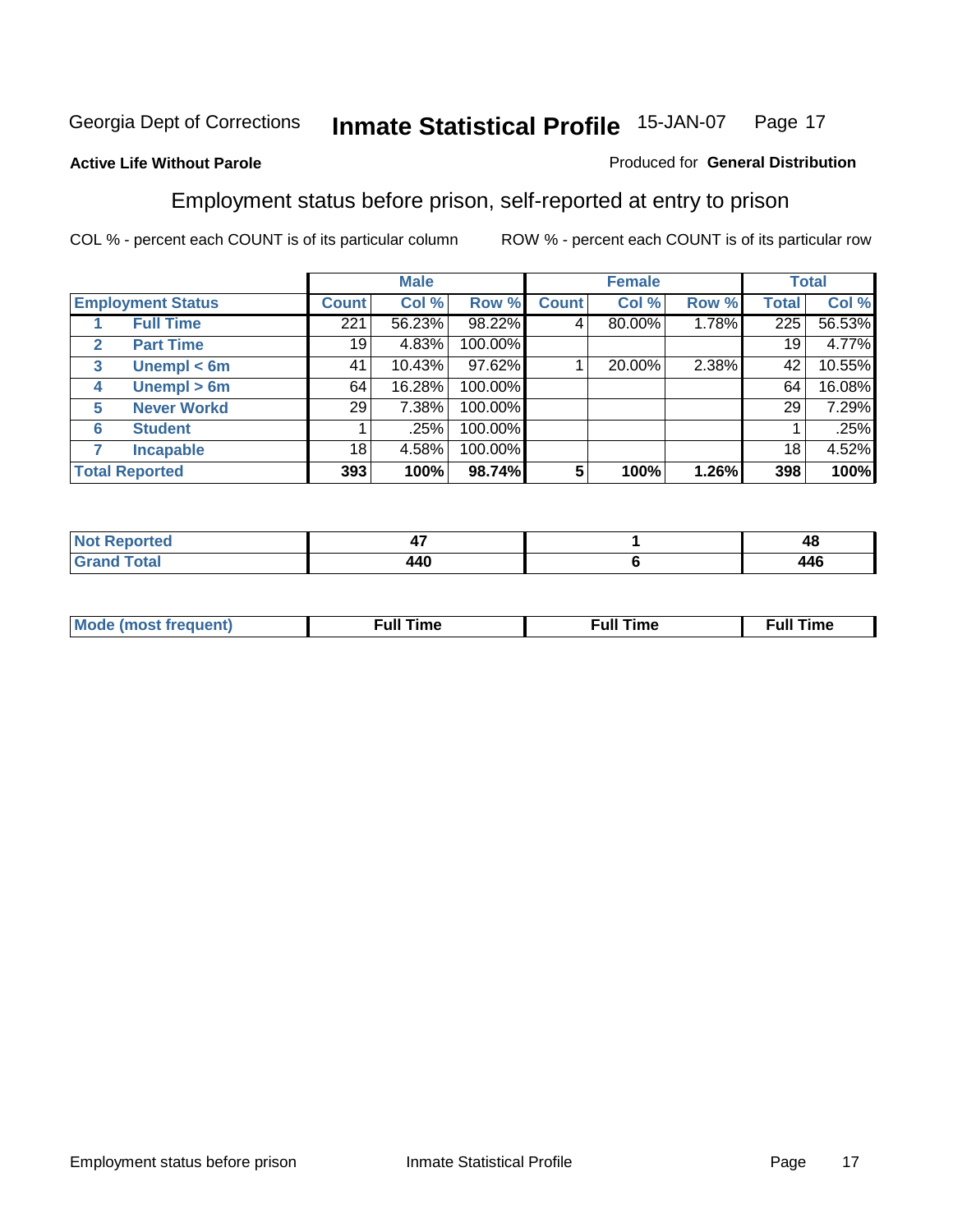#### **Active Life Without Parole**

Produced for **General Distribution**

### Age at admission

|                         |                 | <b>Male</b> |         | <b>Female</b> |        | <b>Total</b> |                 |       |
|-------------------------|-----------------|-------------|---------|---------------|--------|--------------|-----------------|-------|
| <b>Age At Admission</b> | <b>Count</b>    | Col %       | Row %   | <b>Count</b>  | Col %  | Row %        | <b>Total</b>    | Col % |
| 17                      | $\overline{2}$  | 0.45%       | 100.00% |               |        |              | $\overline{2}$  | 0.45% |
| 18                      | 3               | 0.68%       | 100.00% |               |        |              | $\overline{3}$  | 0.67% |
| 19                      | $\overline{11}$ | 2.50%       | 100.00% |               |        |              | $\overline{11}$ | 2.47% |
| 20                      | 6               | 1.36%       | 85.71%  | 1             | 16.67% | 14.29%       | 7               | 1.57% |
| 21                      | $\overline{16}$ | 3.64%       | 100.00% |               |        |              | 16              | 3.59% |
| 22                      | $\overline{23}$ | 5.23%       | 100.00% |               |        |              | 23              | 5.16% |
| 23                      | $\overline{15}$ | 3.41%       | 100.00% |               |        |              | $\overline{15}$ | 3.36% |
| 24                      | 14              | 3.18%       | 100.00% |               |        |              | 14              | 3.14% |
| $\overline{25}$         | $\overline{17}$ | 3.86%       | 94.44%  | 1             | 16.67% | 5.56%        | 18              | 4.04% |
| 26                      | $\overline{17}$ | 3.86%       | 100.00% |               |        |              | 17              | 3.81% |
| 27                      | $\overline{14}$ | 3.18%       | 100.00% |               |        |              | $\overline{14}$ | 3.14% |
| 28                      | 16              | 3.64%       | 100.00% |               |        |              | 16              | 3.59% |
| 29                      | $\overline{16}$ | 3.64%       | 100.00% |               |        |              | 16              | 3.59% |
| 30                      | $\overline{12}$ | 2.73%       | 100.00% |               |        |              | $\overline{12}$ | 2.69% |
| 31                      | $\overline{15}$ | 3.41%       | 100.00% |               |        |              | $\overline{15}$ | 3.36% |
| 32                      | 16              | 3.64%       | 94.12%  | 1             | 16.67% | 5.88%        | 17              | 3.81% |
| 33                      | 14              | 3.18%       | 100.00% |               |        |              | 14              | 3.14% |
| 34                      | 9               | 2.05%       | 100.00% |               |        |              | 9               | 2.02% |
| 35                      | $\overline{15}$ | 3.41%       | 100.00% |               |        |              | $\overline{15}$ | 3.36% |
| 36                      | 20              | 4.55%       | 100.00% |               |        |              | $\overline{20}$ | 4.48% |
| 37                      | $\overline{16}$ | 3.64%       | 100.00% |               |        |              | 16              | 3.59% |
| 38                      | $\overline{14}$ | 3.18%       | 100.00% |               |        |              | 14              | 3.14% |
| 39                      | $\overline{13}$ | 2.95%       | 100.00% |               |        |              | $\overline{13}$ | 2.91% |
| 40                      | 8               | 1.82%       | 100.00% |               |        |              | 8               | 1.79% |
| 41                      | $\overline{17}$ | 3.86%       | 100.00% |               |        |              | $\overline{17}$ | 3.81% |
| 42                      | $\overline{12}$ | 2.73%       | 100.00% |               |        |              | 12              | 2.69% |
| 43                      | $\overline{13}$ | 2.95%       | 100.00% |               |        |              | $\overline{13}$ | 2.91% |
| 44                      | 8               | 1.82%       | 88.89%  | 1             | 16.67% | 11.11%       | 9               | 2.02% |
| 45                      | 14              | 3.18%       | 100.00% |               |        |              | 14              | 3.14% |
| 46                      | $\overline{8}$  | 1.82%       | 88.89%  | 1             | 16.67% | 11.11%       | $\overline{9}$  | 2.02% |
| 47                      | $\overline{3}$  | 0.68%       | 100.00% |               |        |              | $\overline{3}$  | 0.67% |
| 48                      | 7               | 1.59%       | 87.50%  | 1             | 16.67% | 12.50%       | 8               | 1.79% |
| 49                      | $\overline{9}$  | 2.05%       | 100.00% |               |        |              | $\overline{9}$  | 2.02% |
| 50                      | 3               | 0.68%       | 100.00% |               |        |              | $\overline{3}$  | 0.67% |
| 51                      | $\overline{3}$  | 0.68%       | 100.00% |               |        |              | $\overline{3}$  | 0.67% |
| 52                      | 6               | 1.36%       | 100.00% |               |        |              | 6               | 1.35% |
| 54                      | 1               | 0.23%       | 100.00% |               |        |              | 1               | 0.22% |
| 56                      | 3               | 0.68%       | 100.00% |               |        |              | $\overline{3}$  | 0.67% |
| 57                      | $\overline{3}$  | 0.68%       | 100.00% |               |        |              | $\overline{3}$  | 0.67% |
| 58                      | $\overline{2}$  | 0.45%       | 100.00% |               |        |              | $\overline{2}$  | 0.45% |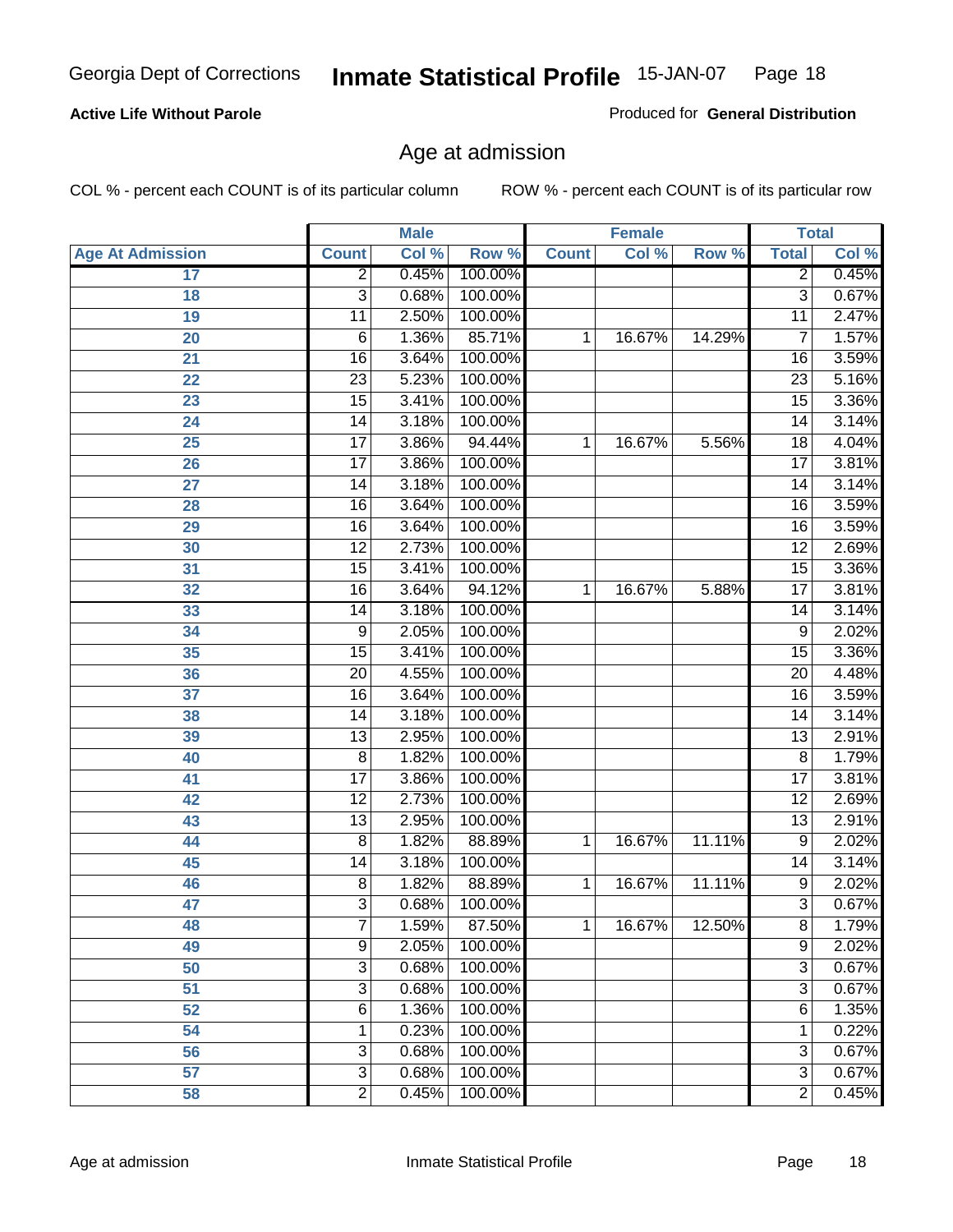#### **Active Life Without Parole**

Produced for **General Distribution**

### Age at admission

|                         |              | <b>Male</b> |         |              | <b>Female</b> |       |              | <b>Total</b> |
|-------------------------|--------------|-------------|---------|--------------|---------------|-------|--------------|--------------|
| <b>Age At Admission</b> | <b>Count</b> | Col %       | Row %   | <b>Count</b> | Col %         | Row % | <b>Total</b> | Col %        |
| 63                      |              | 0.23%       | 100.00% |              |               |       |              | 0.22%        |
| 64                      |              | 0.45%       | 100.00% |              |               |       |              | 0.45%        |
| 65                      |              | 0.23%       | 100.00% |              |               |       |              | 0.22%        |
| 66                      |              | 0.23%       | 100.00% |              |               |       |              | 0.22%        |
| 71                      |              | 0.23%       | 100.00% |              |               |       |              | 0.22%        |
| <b>Total Reported</b>   | 440          | 100%        | 98.65%  | 6            | 100%          | 1.35% | 446          | 100%         |

| <b>eported</b><br>N<br>$\sim$ |     |     |
|-------------------------------|-----|-----|
| <i>i</i> otal<br>______       | 440 | 446 |

| Mean<br>(average)              | 33.96 | 35.83 | 33.99   |
|--------------------------------|-------|-------|---------|
| <b>Median (middle)</b>         | JJ    | 38    | 33      |
| <b>Mode</b><br>(most frequent) |       | 25    | …<br>LL |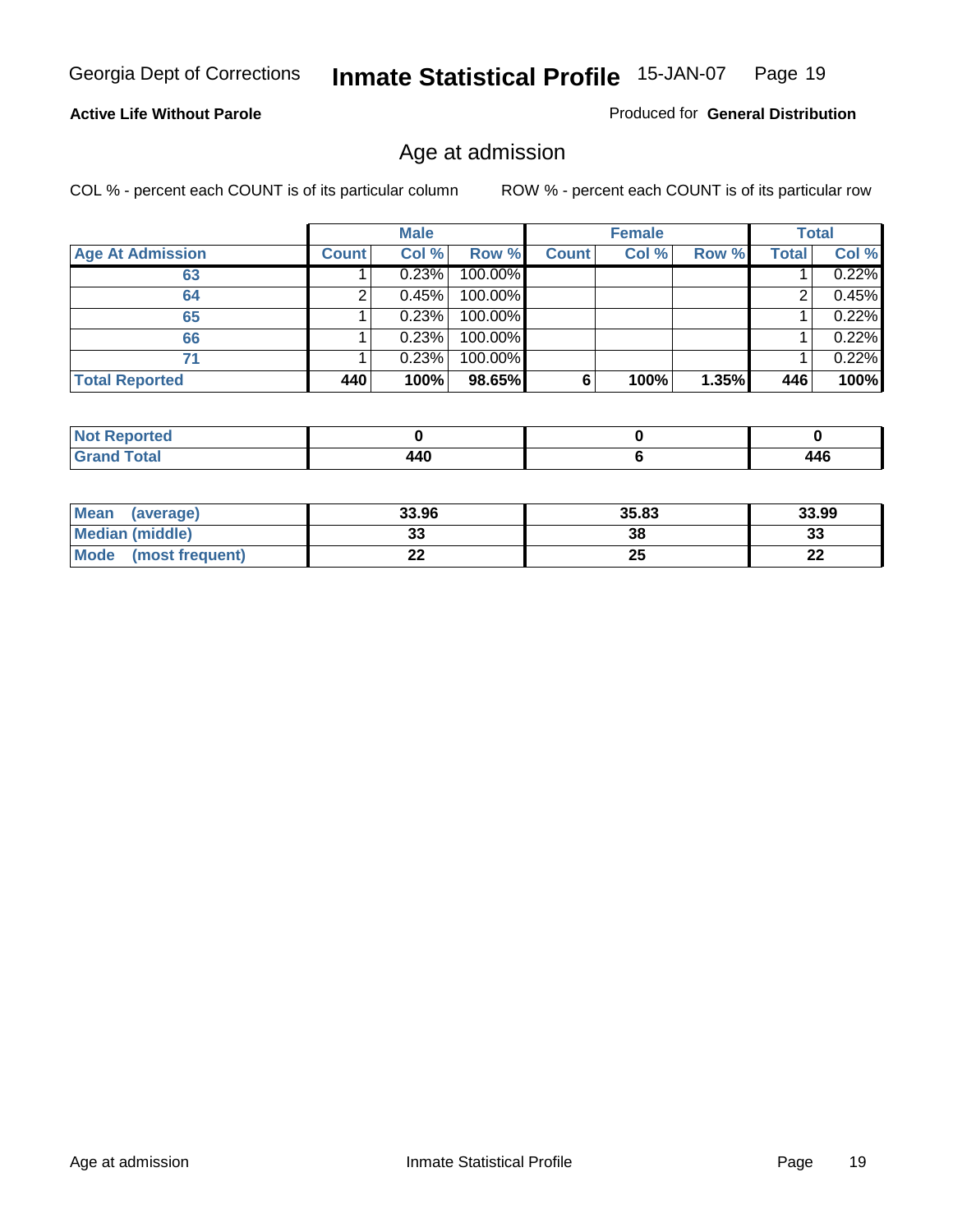COL % - percent each COUNT is of its particular column ROW % - percent each COUNT is of its particular row

|                       |              | <b>Male</b> |       |              | <b>Female</b> |       |              | Total   |
|-----------------------|--------------|-------------|-------|--------------|---------------|-------|--------------|---------|
| <b>Age At Release</b> | <b>Count</b> | Col %       | Row % | <b>Count</b> | Col %         | Row % | <b>Total</b> | Col $%$ |
| <b>Total Reported</b> |              |             |       |              |               |       |              |         |

Age at release

| <b>Still Active</b> | 440 | 446 |
|---------------------|-----|-----|
| <b>Not Reported</b> |     |     |
| <b>Grand Total</b>  | 440 | 446 |

| Mean (average)         | N/A | N/A | N/A |
|------------------------|-----|-----|-----|
| <b>Median (middle)</b> | N/A | N/A | N/A |
| Mode (most frequent)   | N/A | N/A | N/A |

#### **Active Life Without Parole**

Produced for **General Distribution**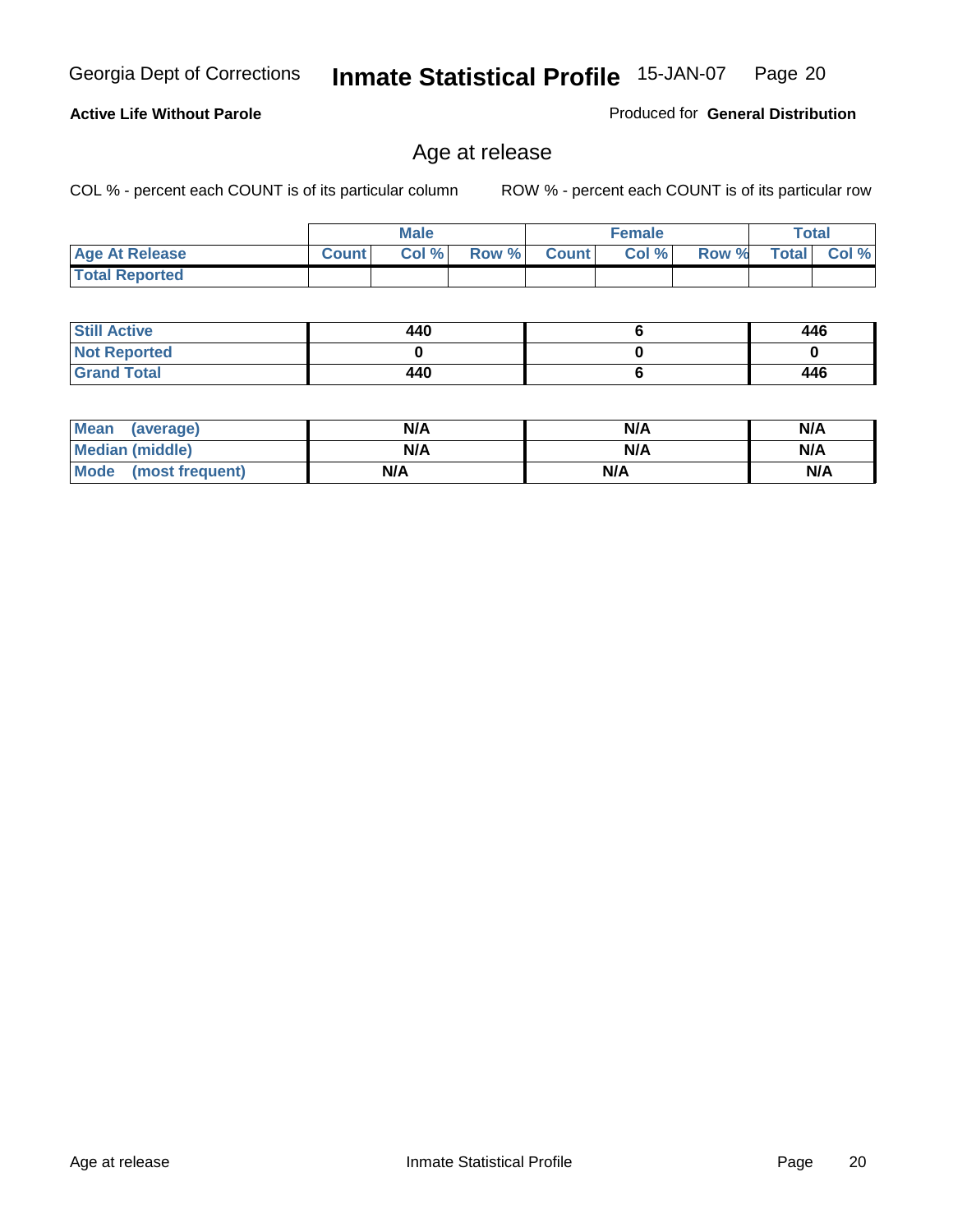#### **Active Life Without Parole**

#### Produced for **General Distribution**

### Height, measured at entry to prison

|                       |                | <b>Male</b> |         |                | <b>Female</b> |        |                 | <b>Total</b> |
|-----------------------|----------------|-------------|---------|----------------|---------------|--------|-----------------|--------------|
| <b>Height</b>         | <b>Count</b>   | Col %       | Row %   | <b>Count</b>   | Col %         | Row %  | <b>Total</b>    | Col %        |
| 5'01''                | 1              | 0.23%       | 100.00% |                |               |        | 1               | 0.23%        |
| 5'02"                 | $\overline{2}$ | 0.46%       | 100.00% |                |               |        | 2               | 0.45%        |
| 5'03"                 | 2              | 0.46%       | 50.00%  | $\overline{2}$ | 33.33%        | 50.00% | 4               | 0.90%        |
| 5'04"                 | 5              | 1.14%       | 83.33%  | 1              | 16.67%        | 16.67% | 6               | 1.35%        |
| 5'05"                 | 14             | 3.20%       | 93.33%  | 1              | 16.67%        | 6.67%  | 15              | 3.38%        |
| 5'06"                 | 30             | 6.85%       | 100.00% |                |               |        | $\overline{30}$ | 6.76%        |
| 5'07''                | 30             | 6.85%       | 96.77%  | 1              | 16.67%        | 3.23%  | 31              | 6.98%        |
| 5'08"                 | 44             | 10.05%      | 97.78%  | $\mathbf{1}$   | 16.67%        | 2.22%  | 45              | 10.14%       |
| 5'09"                 | 51             | 11.64%      | 100.00% |                |               |        | 51              | 11.49%       |
| 5'10''                | 61             | 13.93%      | 100.00% |                |               |        | 61              | 13.74%       |
| 5'11''                | 61             | 13.93%      | 100.00% |                |               |        | 61              | 13.74%       |
| 6'00"                 | 49             | 11.19%      | 100.00% |                |               |        | 49              | 11.04%       |
| 6'01''                | 35             | 7.99%       | 100.00% |                |               |        | 35              | 7.88%        |
| 6'02"                 | 21             | 4.79%       | 100.00% |                |               |        | 21              | 4.73%        |
| 6'03"                 | 15             | 3.42%       | 100.00% |                |               |        | 15              | 3.38%        |
| 6'04"                 | 11             | 2.51%       | 100.00% |                |               |        | 11              | 2.48%        |
| 6'05"                 | 4              | 0.91%       | 100.00% |                |               |        | 4               | 0.90%        |
| 6'06"                 | $\overline{2}$ | 0.46%       | 100.00% |                |               |        | 2               | 0.45%        |
| <b>Total Reported</b> | 438            | 100%        | 98.65%  | 6              | 100%          | 1.35%  | 444             | 100%         |

| portea<br>. <b>.</b> . |             |     |
|------------------------|-------------|-----|
| $\sim$                 | 11N<br>44 V | 446 |

| Mean<br>(average)              | 5'10" | 5'05" | 5'10"  |
|--------------------------------|-------|-------|--------|
| Median (middle)                | 5'10" |       | 5'10"  |
| <b>Mode</b><br>(most frequent) | 5'10" | 5'03" | 5'10'' |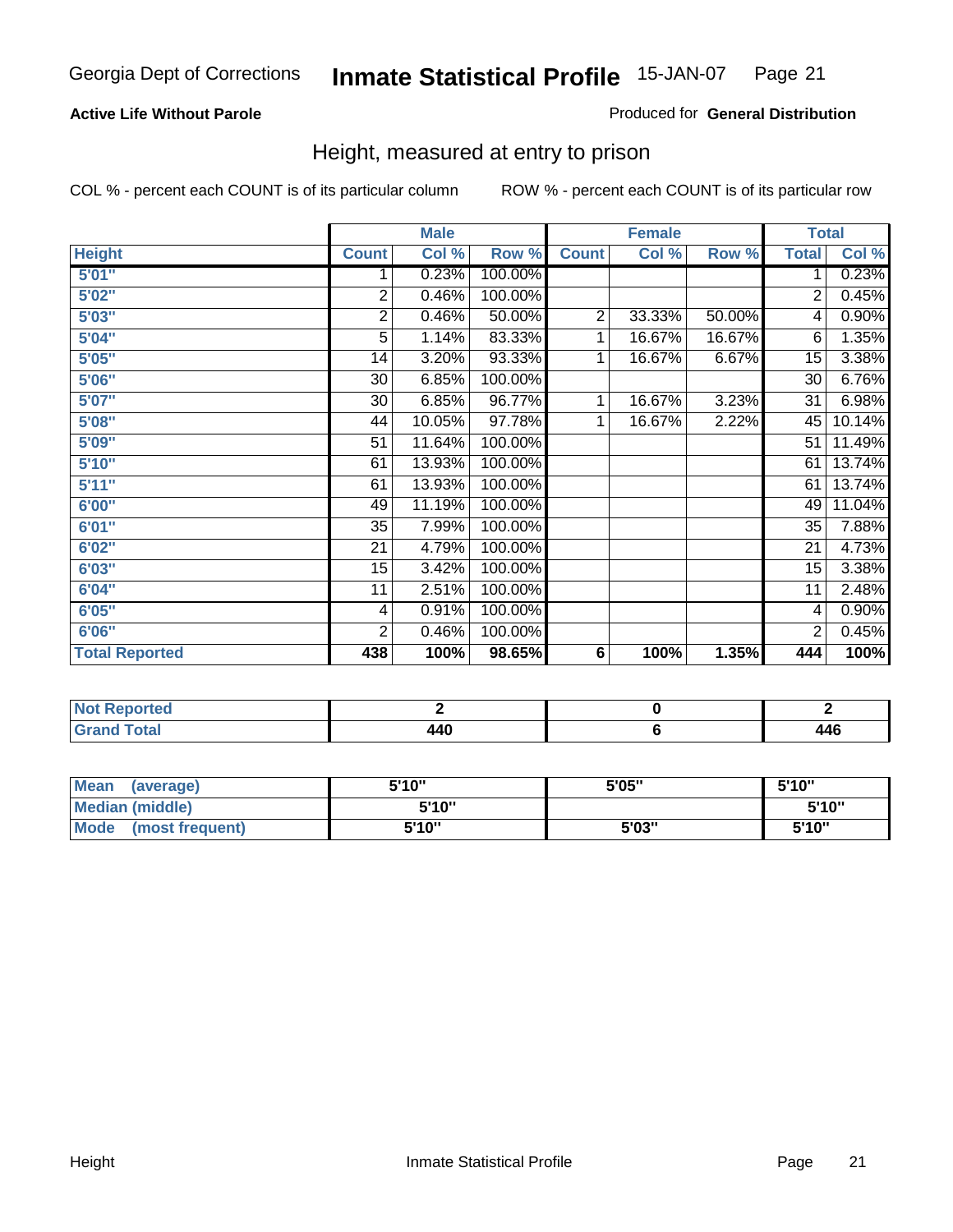#### **Active Life Without Parole**

#### Produced for **General Distribution**

### Weight, measured at entry to prison

|                       |                 | <b>Male</b> |         |              | <b>Female</b> |         |                 | <b>Total</b> |
|-----------------------|-----------------|-------------|---------|--------------|---------------|---------|-----------------|--------------|
| Weight                | <b>Count</b>    | Col %       | Row %   | <b>Count</b> | Col %         | Row %   | <b>Total</b>    | Col %        |
| 110 - 119 pounds      |                 |             |         | 1            | 16.67%        | 100.00% | 1 <sup>1</sup>  | 0.23%        |
| 120 - 129 pounds      | $\overline{4}$  | 0.91%       | 80.00%  | 1            | 16.67%        | 20.00%  | 5               | 1.13%        |
| 130 - 139 pounds      | 10              | 2.28%       | 100.00% |              |               |         | $\overline{10}$ | 2.25%        |
| 140 - 149 pounds      | 28              | 6.39%       | 100.00% |              |               |         | 28              | 6.31%        |
| 150 - 159 pounds      | 32              | 7.31%       | 96.97%  | 1            | 16.67%        | 3.03%   | 33              | 7.43%        |
| 160 - 169 pounds      | 63              | 14.38%      | 96.92%  | 2            | 33.33%        | 3.08%   | 65              | 14.64%       |
| 170 - 179 pounds      | 58              | 13.24%      | 98.31%  | 1            | 16.67%        | 1.69%   | 59              | 13.29%       |
| 180 - 189 pounds      | 60              | 13.70%      | 100.00% |              |               |         | 60              | 13.51%       |
| 190 - 199 pounds      | 49              | 11.19%      | 100.00% |              |               |         | 49              | 11.04%       |
| 200 - 209 pounds      | 28              | 6.39%       | 100.00% |              |               |         | 28              | 6.31%        |
| 210 - 219 pounds      | 28              | 6.39%       | 100.00% |              |               |         | 28              | 6.31%        |
| 220 - 229 pounds      | 27              | 6.16%       | 100.00% |              |               |         | 27              | 6.08%        |
| 230 - 239 pounds      | $\overline{20}$ | 4.57%       | 100.00% |              |               |         | 20              | 4.50%        |
| 240 - 249 pounds      | 9               | 2.05%       | 100.00% |              |               |         | 9               | 2.03%        |
| 250 - 259 pounds      | 6               | 1.37%       | 100.00% |              |               |         | 6               | 1.35%        |
| 260 - 269 pounds      | 6               | 1.37%       | 100.00% |              |               |         | 6               | 1.35%        |
| 270 - 279 pounds      | 4               | 0.91%       | 100.00% |              |               |         | 4               | 0.90%        |
| 280 - 289 pounds      | $\overline{2}$  | 0.46%       | 100.00% |              |               |         | $\overline{2}$  | 0.45%        |
| 290 - 299 pounds      | 2               | 0.46%       | 100.00% |              |               |         | $\overline{2}$  | 0.45%        |
| 310 - 319 pounds      | 1               | 0.23%       | 100.00% |              |               |         | 1               | 0.23%        |
| 400 pounds and over   | 1               | 0.23%       | 100.00% |              |               |         | 1               | 0.23%        |
| <b>Total Reported</b> | 438             | 100%        | 98.65%  | 6            | 100%          | 1.35%   | 444             | $100.0\%$    |

| <b>NO</b><br><b>TTEO</b> |               |       |
|--------------------------|---------------|-------|
| <b>Total</b>             | LAC<br>$\sim$ | 1 A C |

| Mean<br>(average)       | 189 | 149   | 188 |
|-------------------------|-----|-------|-----|
| Median (middle)         | 184 | 159.5 | 184 |
| Mode<br>(most frequent) | 170 | 167   | 170 |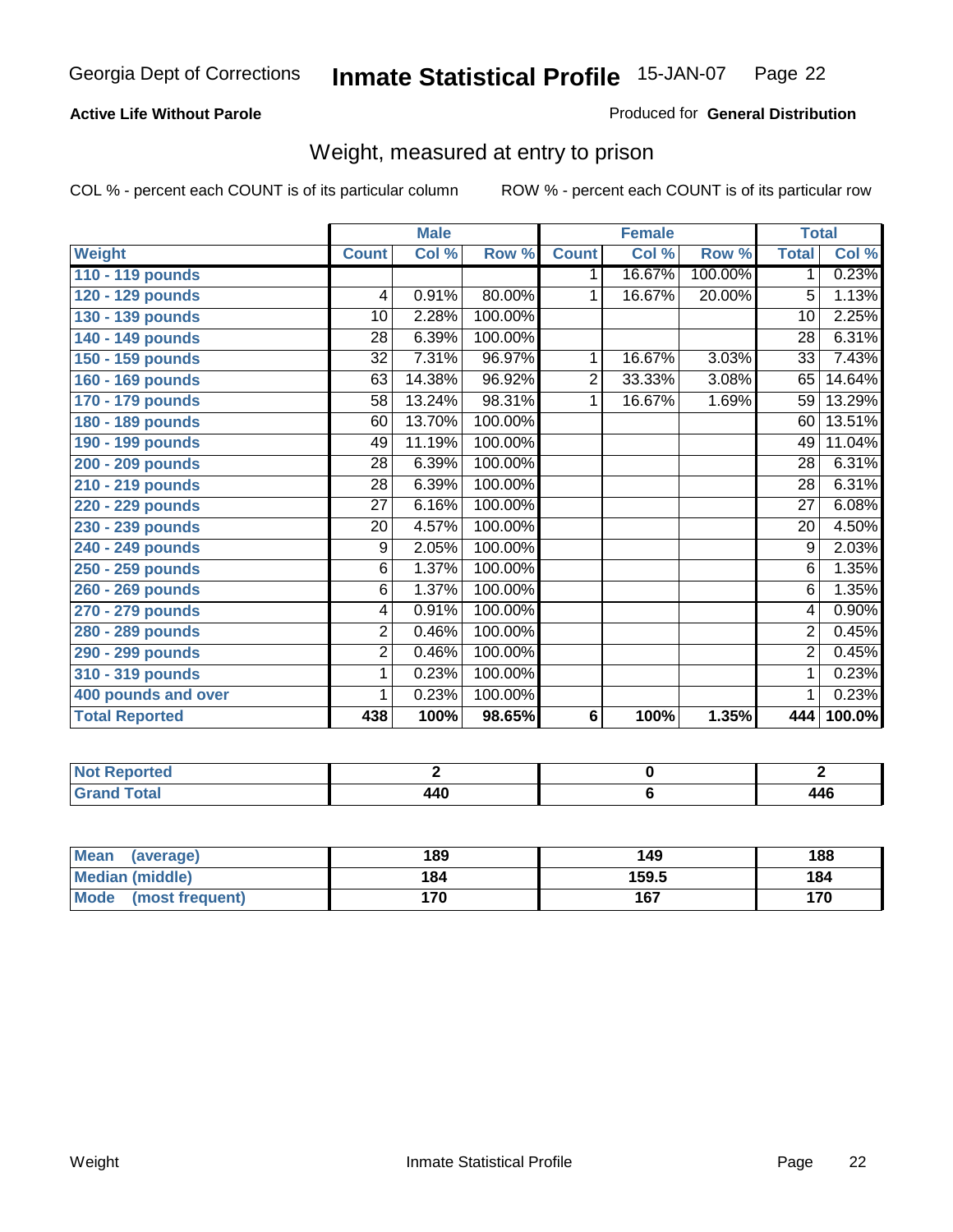#### **Active Life Without Parole**

#### Produced for **General Distribution**

### Type of admission to prison

|    |                             |              | <b>Male</b> |                    |   | <b>Female</b> |       |              | <b>Total</b> |
|----|-----------------------------|--------------|-------------|--------------------|---|---------------|-------|--------------|--------------|
|    | <b>Type of Admission</b>    | <b>Count</b> | Col %       | <b>Row % Count</b> |   | Col %         | Row % | <b>Total</b> | Col %        |
|    | <b>Committed From Court</b> | 120          | 27.27%      | 97.56%             |   | 50.00%        | 2.44% | 123          | 27.58%       |
| 3  | <b>Parole Rev/New Sent</b>  | 32           | 7.27%       | 100.00%            |   |               |       | 32           | 7.17%        |
| 4  | <b>Par Rev/No New Sent</b>  |              | 1.59%       | 100.00%            |   |               |       |              | 1.57%        |
| 6  | <b>Prob Viol/Partial</b>    | 3            | .68%        | 100.00%            |   |               |       |              | .67%         |
| 9  | <b>Prob Rev/Remainder</b>   | 11           | 2.50%       | 100.00%            |   |               |       | 11           | 2.47%        |
| 10 | <b>New Sent/Par Rev Pnd</b> |              | .23%        | 100.00%            |   |               |       |              | .22%         |
| 11 | <b>Life W/O Parole</b>      | 265          | 60.23%      | 98.88%             | 3 | 50.00%        | 1.12% | 268          | 60.09%       |
| 30 | <b>Par Rev/Rsn Unknown</b>  |              | .23%        | 100.00%            |   |               |       |              | .22%         |
|    | <b>Total Reported</b>       | 440          | 100%        | 98.65%             | 6 | 100%          | 1.35% | 446          | 100%         |

| eported<br>NOT                                  |                          |     |
|-------------------------------------------------|--------------------------|-----|
| <b>Total</b><br>Gra<br>$\sim$ . $\sim$ . $\sim$ | $\overline{\phantom{a}}$ | 446 |

| <b>Mode (most frequent)</b> | <b>W/O Par</b> | <b>Court Cmmt</b> | M/O Par |
|-----------------------------|----------------|-------------------|---------|
|                             |                |                   |         |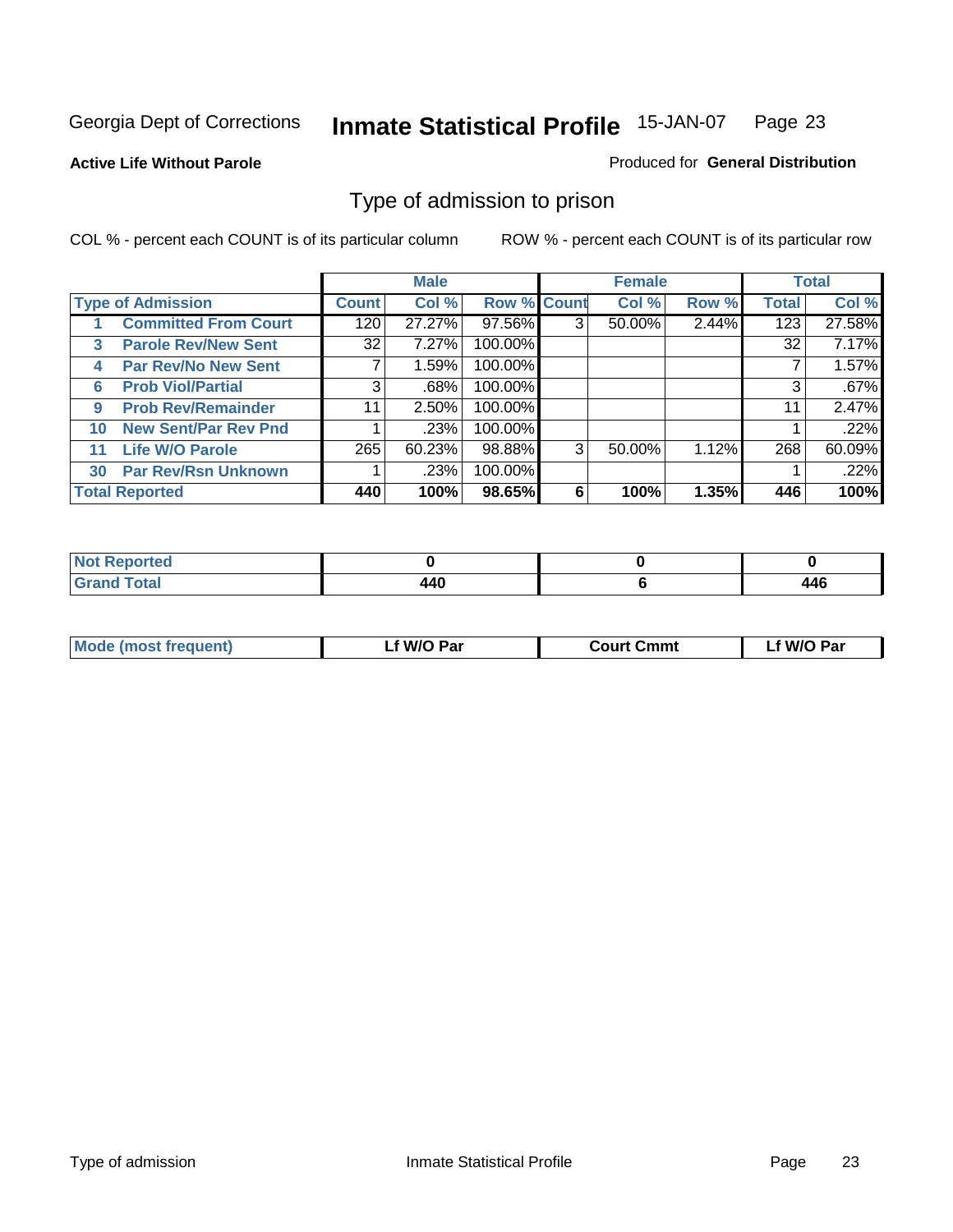**Active Life Without Parole** 

Produced for **General Distribution**

### Current / last security status

|                        |              | <b>Male</b> |                    |   | <b>Female</b> |       |       | <b>Total</b> |
|------------------------|--------------|-------------|--------------------|---|---------------|-------|-------|--------------|
| <b>Security Status</b> | <b>Count</b> | Col %       | <b>Row % Count</b> |   | Col %         | Row % | Total | Col %        |
| 3 Minimum              |              | .46%        | $100.00\%$         |   | .00%          |       |       | .46%         |
| 4 Medium               | 35           | 8.10%       | $100.00\%$         |   | $.00\%$       |       | 35    | 7.99%        |
| 5 Close                | 373          | 86.34%      | $98.42\%$          | 6 | 100.00%       | 1.58% | 379   | 86.53%       |
| 6 Maximum              | 22           | 5.09%       | 100.00%            |   | .00%          |       | 22    | 5.02%        |
| <b>Total Reported</b>  | 432          | 100%        | 98.63%             | 6 | 100%          | 1.37% | 438   | 100%         |

| <b>Still being diagnosed</b> |     |     |
|------------------------------|-----|-----|
| <b>Not Reported</b>          |     |     |
| <b>Grand Total</b>           | 440 | 446 |

| <b>Mode</b><br><b>OSE</b><br>∵lose<br>(most frequent)<br>oseث<br>- - - -<br>- - - -<br>- - - - |  |
|------------------------------------------------------------------------------------------------|--|
|------------------------------------------------------------------------------------------------|--|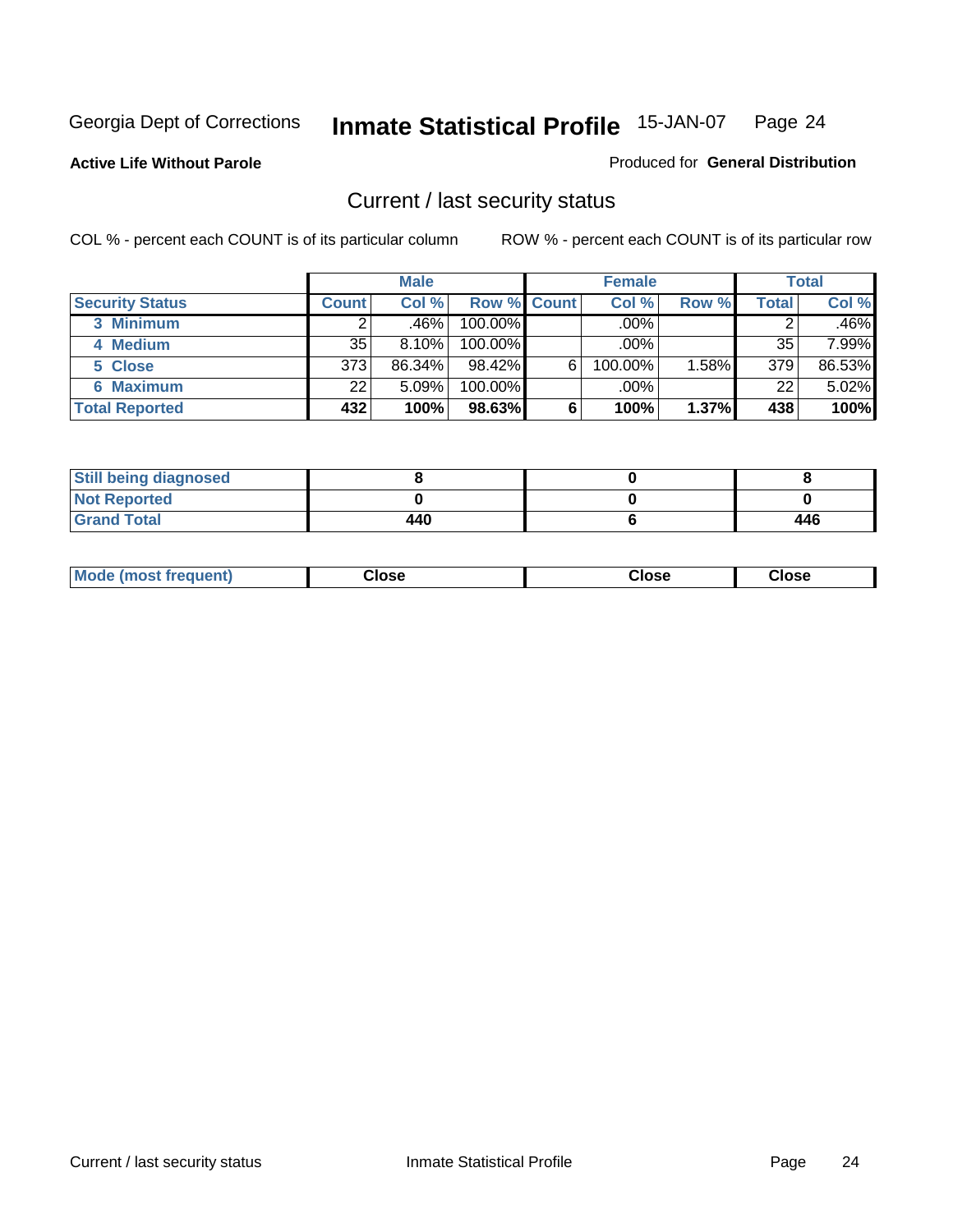**Active Life Without Parole** 

Produced for **General Distribution**

### Current / last type of institution

|                            |              | <b>Male</b> |                    | <b>Female</b>     |          |         | Total   |
|----------------------------|--------------|-------------|--------------------|-------------------|----------|---------|---------|
| <b>Type of Institution</b> | <b>Count</b> | Col%        | <b>Row % Count</b> | Col %             | Row %I   | Total I | Col %   |
| <b>State Prison</b>        | 440          | 100.00%」    | 98.65%             | $100.00\%$        | $1.35\%$ | 446     | 100.00% |
| <b>Total Rported</b>       | 440          | 100%        | 98.65%             | 100% <sub>1</sub> | 1.35%    | 446     | 100%    |

| <b>rted</b><br>$\sim$ |                                  |                      |
|-----------------------|----------------------------------|----------------------|
| $ -$                  | $\overline{a}$<br>44 Y<br>$\sim$ | 1 G<br>44v<br>$\sim$ |

| <b>Mode (most frequent)</b> | <b>State Prison</b> | <b>State Prison</b> | <b>State Prison I</b> |
|-----------------------------|---------------------|---------------------|-----------------------|
|                             |                     |                     |                       |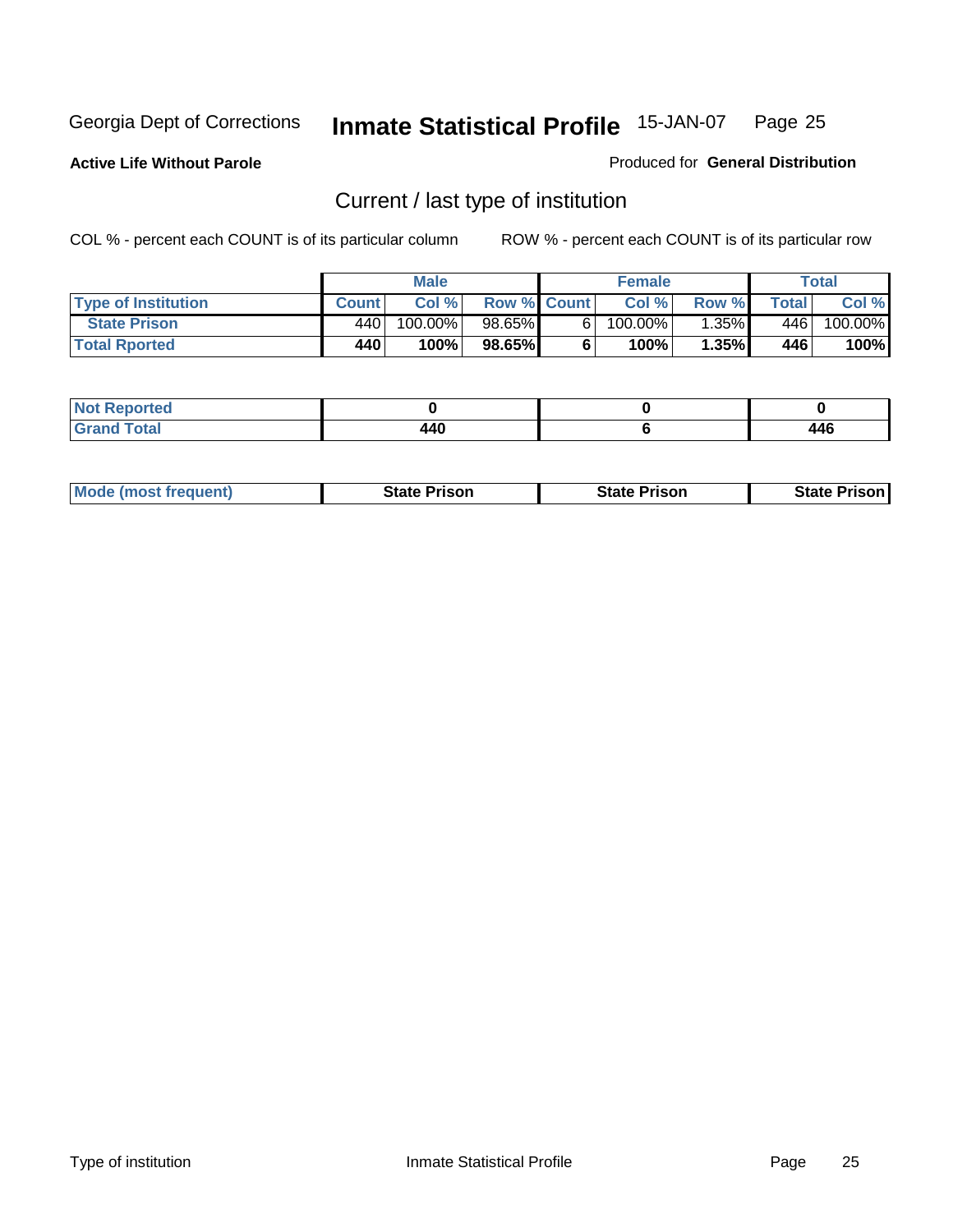**Active Life Without Parole** 

Produced for **General Distribution**

### Institution type - transitional centers

|                                                | Male  |                    | <b>Female</b> |             | <b>Total</b> |
|------------------------------------------------|-------|--------------------|---------------|-------------|--------------|
| <b>Institution Type - Trans. Centers Count</b> | Col % | <b>Row % Count</b> | Col %         | Row % Total | Col %        |
| <b>Total Rported</b>                           |       |                    |               |             |              |

| <b>Not Reported</b>             |  |  |
|---------------------------------|--|--|
| Cotal<br>Cror<br>. <del>.</del> |  |  |

| Mode (most frequent) | <b>Null</b> | <b>Null</b> | <b>Null</b> |
|----------------------|-------------|-------------|-------------|
|                      |             |             |             |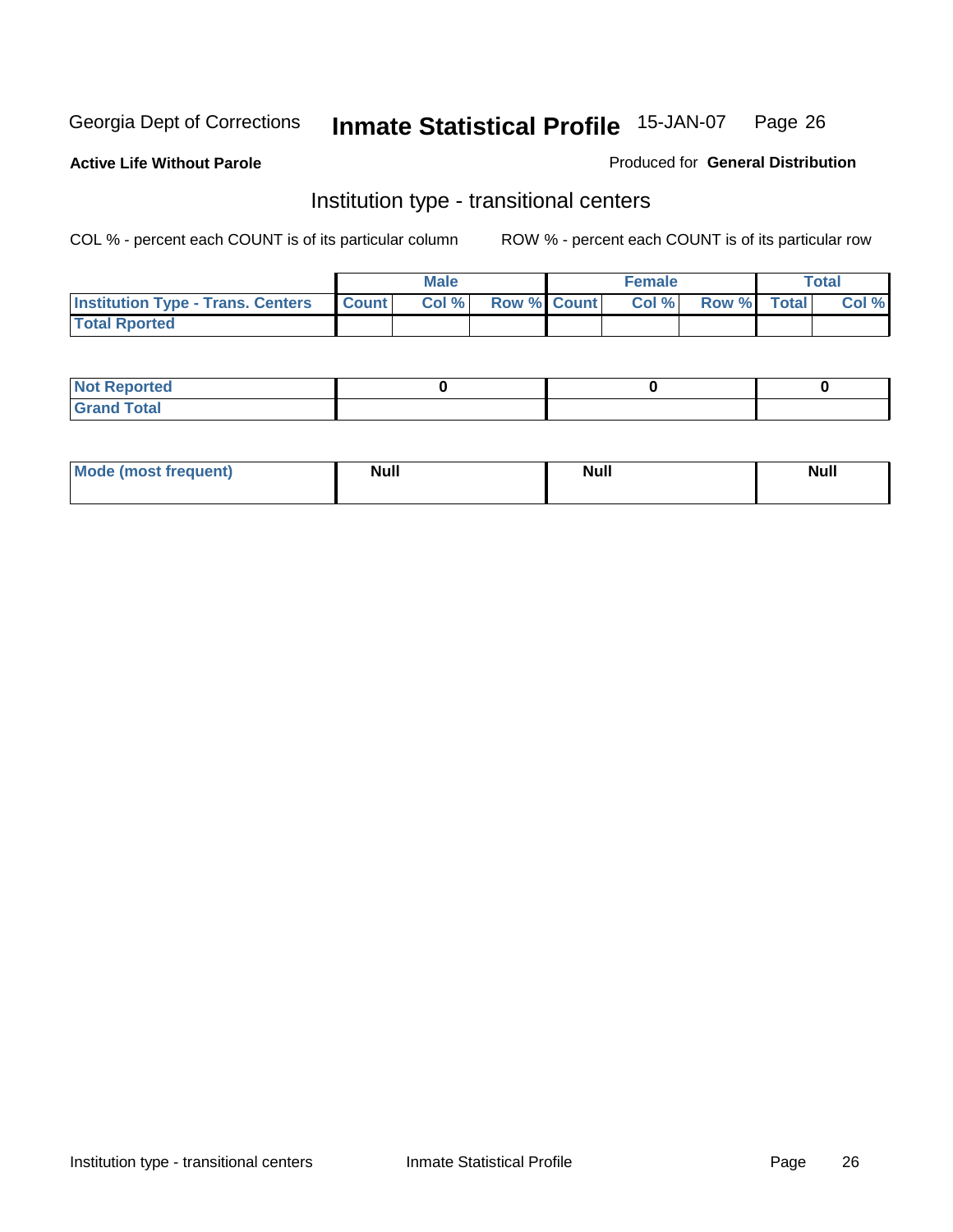**Active Life Without Parole** 

Produced for **General Distribution**

### Institution type - mental hospitals

|                                                  | Male |                    | <b>Female</b> |                    | <b>Total</b> |
|--------------------------------------------------|------|--------------------|---------------|--------------------|--------------|
| <b>Institution Type - Mental Hospitals Count</b> | Col% | <b>Row % Count</b> | Col%          | <b>Row % Total</b> | Col %        |
| <b>Total Rported</b>                             |      |                    |               |                    |              |

| <b>Not Reported</b> |  |  |
|---------------------|--|--|
| <b>Fotal</b><br>Cro |  |  |

| Mode (most frequent) | <b>Null</b> | <b>Null</b> | <b>Null</b> |
|----------------------|-------------|-------------|-------------|
|                      |             |             |             |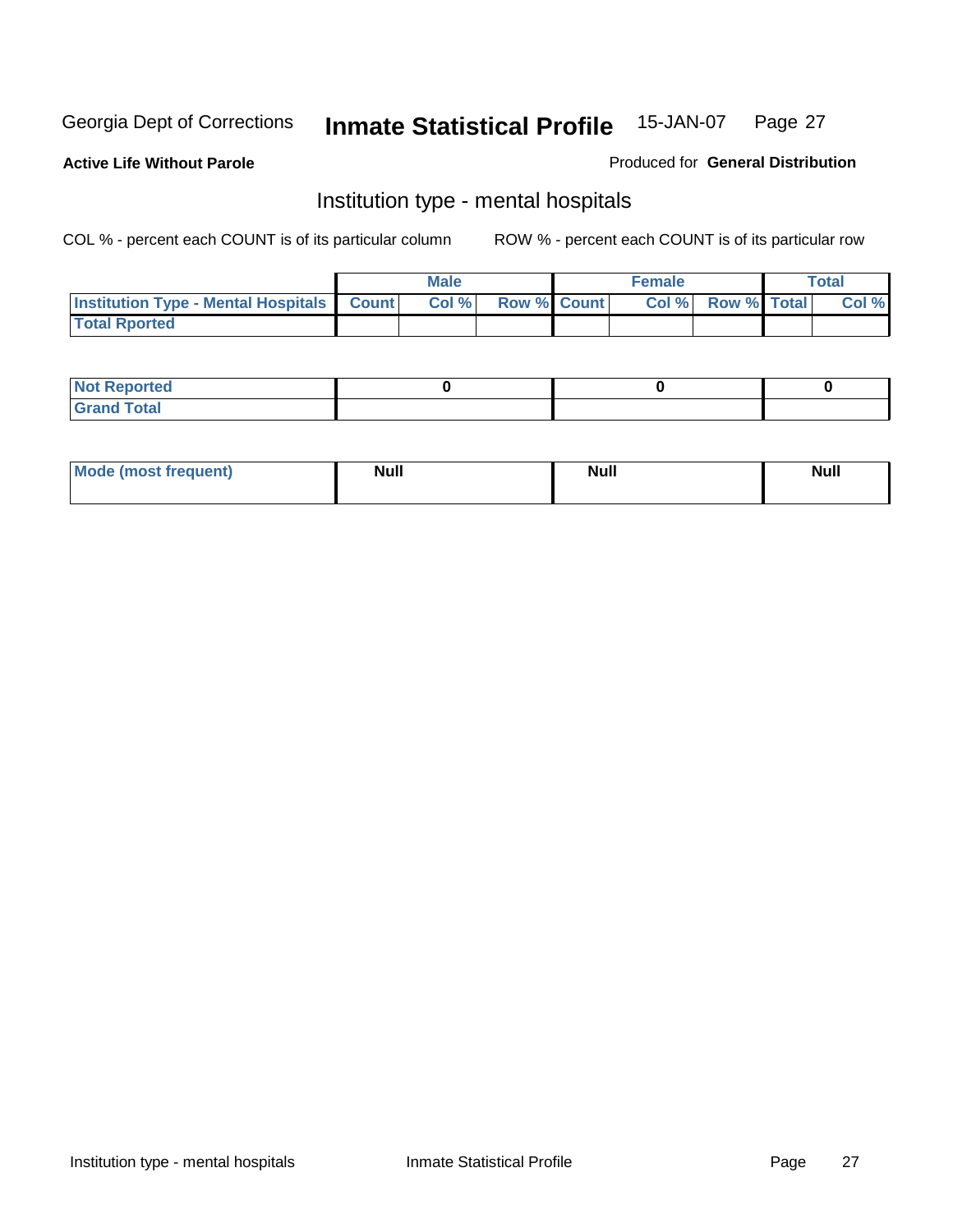**Active Life Without Parole** 

Produced for **General Distribution**

### Institution type - county prisons

|                                                    | <b>Male</b> |  | <b>Female</b>     |       |              | Total |
|----------------------------------------------------|-------------|--|-------------------|-------|--------------|-------|
| <b>Institution Type - County Prisons   Count  </b> | Col%        |  | Row % Count Col % | Row % | <b>Total</b> | Col % |
| <b>Total Rported</b>                               |             |  |                   |       |              |       |

| <b>Not</b><br><b>Reported</b> |  |  |
|-------------------------------|--|--|
| <b>Grand Total</b>            |  |  |

| <b>Mode</b> | <b>Null</b> | <b>Null</b> | <b>Null</b> |
|-------------|-------------|-------------|-------------|
| frequent)   |             |             |             |
|             |             |             |             |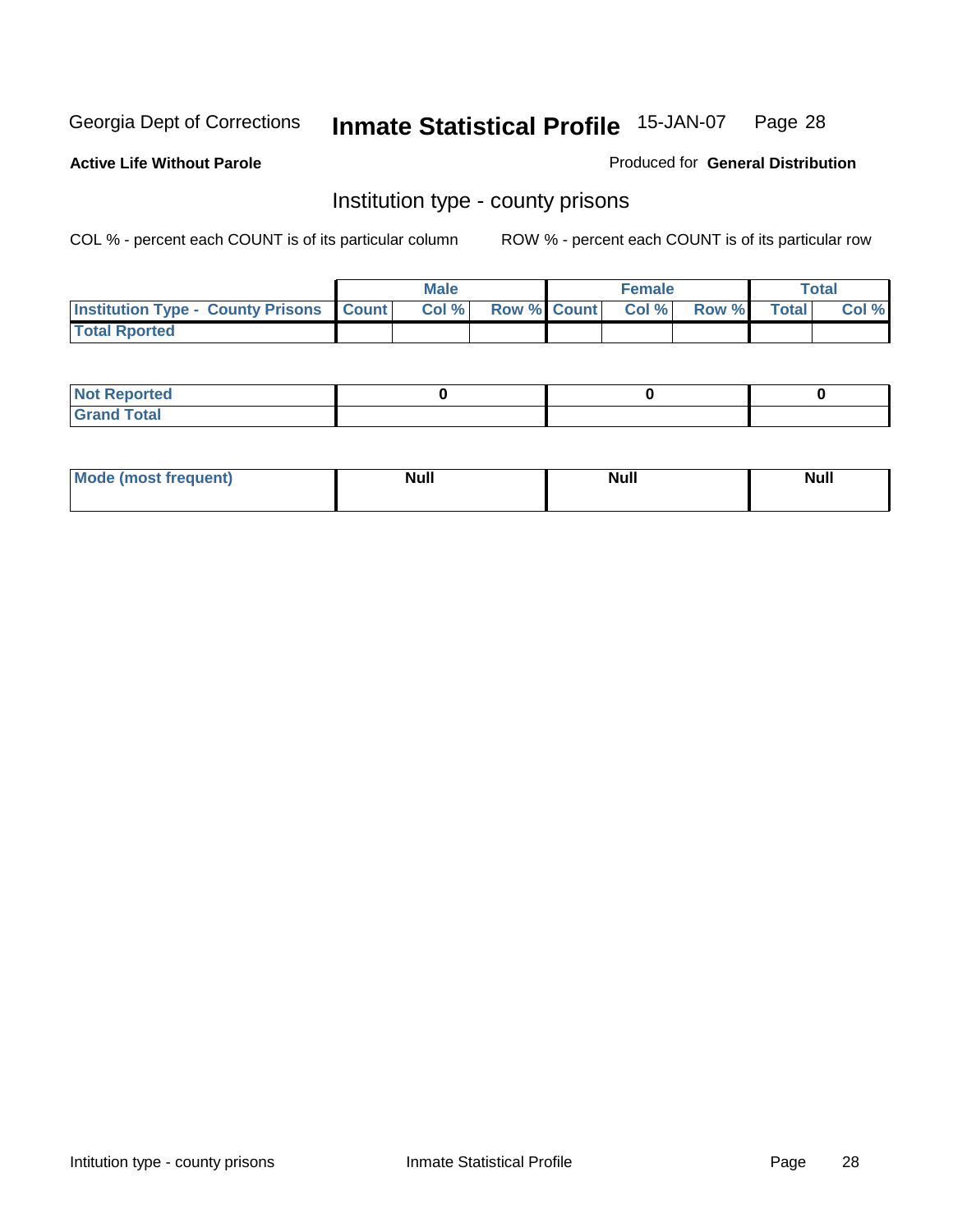**Active Life Without Parole** 

Produced for **General Distribution**

### Institution type - state prisons

|                                         |                 | <b>Male</b> |         |              | <b>Female</b> |         | <b>Total</b>    |        |
|-----------------------------------------|-----------------|-------------|---------|--------------|---------------|---------|-----------------|--------|
| <b>Institution Type - State Prisons</b> | <b>Count</b>    | Col %       | Row %   | <b>Count</b> | Col %         | Row %   | <b>Total</b>    | Col %  |
| <b>Arrendale State Prison</b><br>508    |                 |             |         | 3            | 50.00%        | 100.00% | $\overline{3}$  | .67%   |
| <b>Augusta State Med.</b><br>532        | 17              | 3.86%       | 100.00% |              |               |         | 17              | 3.81%  |
| <b>Prison</b>                           |                 |             |         |              |               |         |                 |        |
| <b>Autry State Prison</b><br>543        |                 | .23%        | 100.00% |              |               |         |                 | .22%   |
| <b>Baldwin State Prison</b><br>553      | $\overline{2}$  | .45%        | 100.00% |              |               |         | 2               | .45%   |
| <b>Calhoun State Prison</b><br>547      | 5               | 1.14%       | 100.00% |              |               |         | 5               | 1.12%  |
| <b>Coastal State Prison</b><br>523      | 11              | 2.50%       | 100.00% |              |               |         | 11              | 2.47%  |
| <b>Ga Diag &amp; Class Pris</b><br>521  | 3               | .68%        | 100.00% |              |               |         | 3               | .67%   |
| <b>Ga Diag &amp; Class Pris-</b><br>522 | $\overline{2}$  | .45%        | 100.00% |              |               |         | 2               | .45%   |
| <b>Perm</b>                             |                 |             |         |              |               |         |                 |        |
| <b>Ga State Prison</b><br>517           | 54              | 12.27%      | 100.00% |              |               |         | 54              | 12.11% |
| <b>Hancock State Prison</b><br>541      | $\overline{33}$ | 7.50%       | 100.00% |              |               |         | $\overline{33}$ | 7.40%  |
| <b>Hays State Prison</b><br>540         | $\overline{32}$ | 7.27%       | 100.00% |              |               |         | $\overline{32}$ | 7.17%  |
| <b>Macon State Prison</b><br>549        | 79              | 17.95%      | 100.00% |              |               |         | 79              | 17.71% |
| <b>Phillips State Prison</b><br>505     | 23              | 5.23%       | 100.00% |              |               |         | 23              | 5.16%  |
| <b>Pulaski State Prison (W)</b><br>557  |                 |             |         | 3            | 50.00%        | 100.00% | 3               | .67%   |
| <b>Smith State Prison</b><br>550        | $\overline{36}$ | 8.18%       | 100.00% |              |               |         | $\overline{36}$ | 8.07%  |
| <b>Telfair State Prison</b><br>542      | 61              | 13.86%      | 100.00% |              |               |         | 61              | 13.68% |
| <b>Valdosta State Prison</b><br>537     | 46              | 10.45%      | 100.00% |              |               |         | 46              | 10.31% |
| <b>Ware State Prison</b><br>501         | 30              | 6.82%       | 100.00% |              |               |         | 30              | 6.73%  |
| <b>Washington Sp</b><br>552             | 5               | 1.14%       | 100.00% |              |               |         | 5               | 1.12%  |
| <b>Total Rported</b>                    | 440             | 100%        | 98.65%  | 6            | 100%          | 1.35%   | 446             | 100%   |

| rtea                        |     |                      |
|-----------------------------|-----|----------------------|
| $T \cap f \cap T$<br>______ | 440 | <i>AAC</i><br>$\sim$ |

| Mode (most frequent) | 1549 Macon State Prison | <b>508 Arrendale State Prison</b> | 1549 Macon State<br>Prison |
|----------------------|-------------------------|-----------------------------------|----------------------------|
|----------------------|-------------------------|-----------------------------------|----------------------------|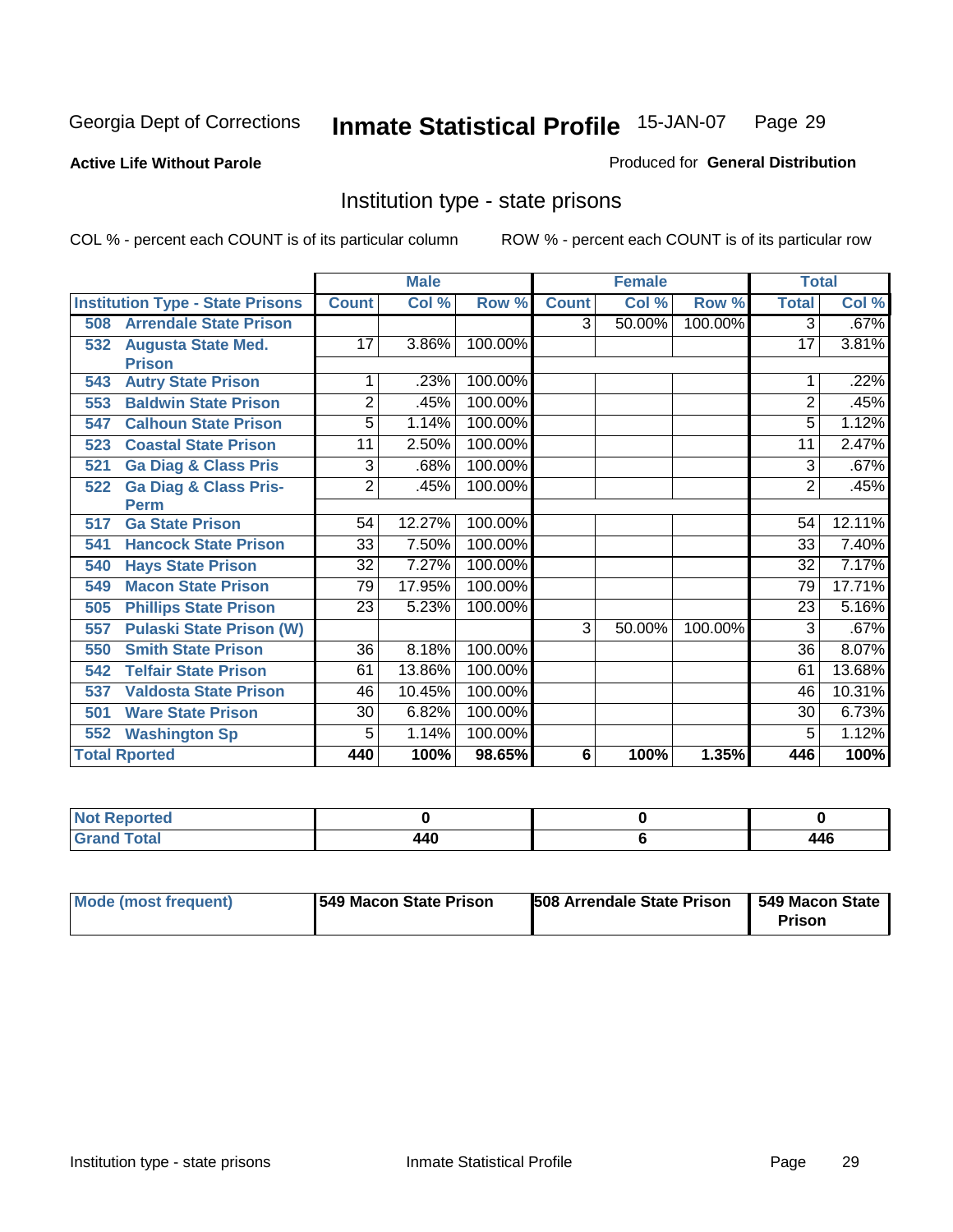**Active Life Without Parole** 

Produced for **General Distribution**

### Institution type - private prisons

|                                                 | <b>Male</b> |                    | <b>Female</b> |             | Total |
|-------------------------------------------------|-------------|--------------------|---------------|-------------|-------|
| <b>Institution Type - Private Prisons Count</b> | Col %       | <b>Row % Count</b> | Col %         | Row % Total | Col % |
| <b>Total Rported</b>                            |             |                    |               |             |       |

| <b>Not Reported</b>  |  |  |
|----------------------|--|--|
| <b>Total</b><br>Cror |  |  |

| Mode (most frequent) | <b>Null</b> | <b>Null</b> | <b>Null</b> |
|----------------------|-------------|-------------|-------------|
|                      |             |             |             |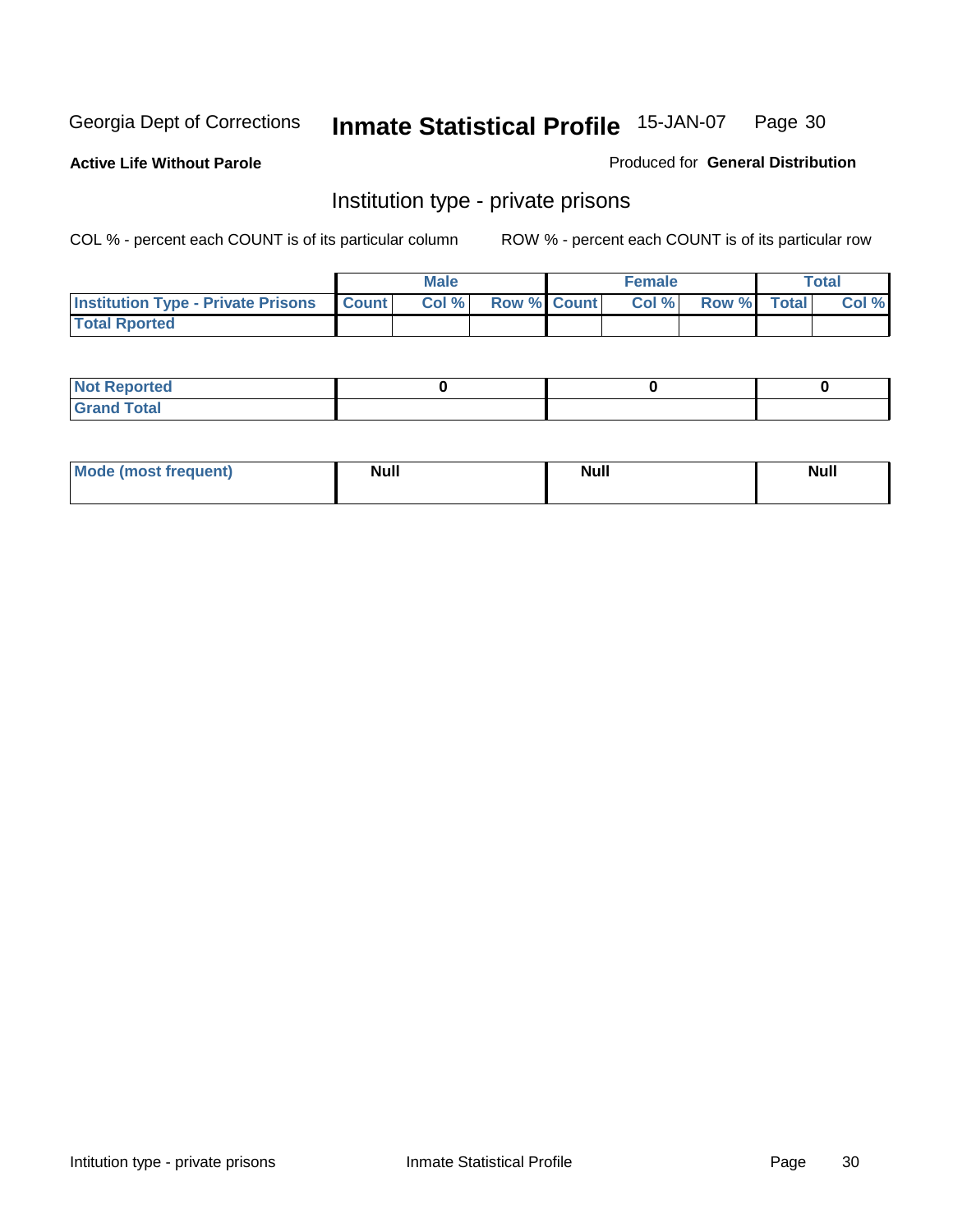**Active Life Without Parole** 

Produced for **General Distribution**

### Institution type - prison annexes

|                                                | <b>Male</b> |              |                | <b>Female</b> |             | <b>Total</b> |
|------------------------------------------------|-------------|--------------|----------------|---------------|-------------|--------------|
| <b>Institution Type - Prison Annexes Count</b> | Col%        | <b>Row %</b> | <b>Count</b> Ⅰ | Col%          | Row % Total | Col %        |
| <b>Total Rported</b>                           |             |              |                |               |             |              |

| <b>Not Reported</b>            |  |  |
|--------------------------------|--|--|
| <b>Total</b><br>Croi<br>$\sim$ |  |  |

| Mode (most frequent) | <b>Null</b> | <b>Null</b> | <b>Null</b> |
|----------------------|-------------|-------------|-------------|
|                      |             |             |             |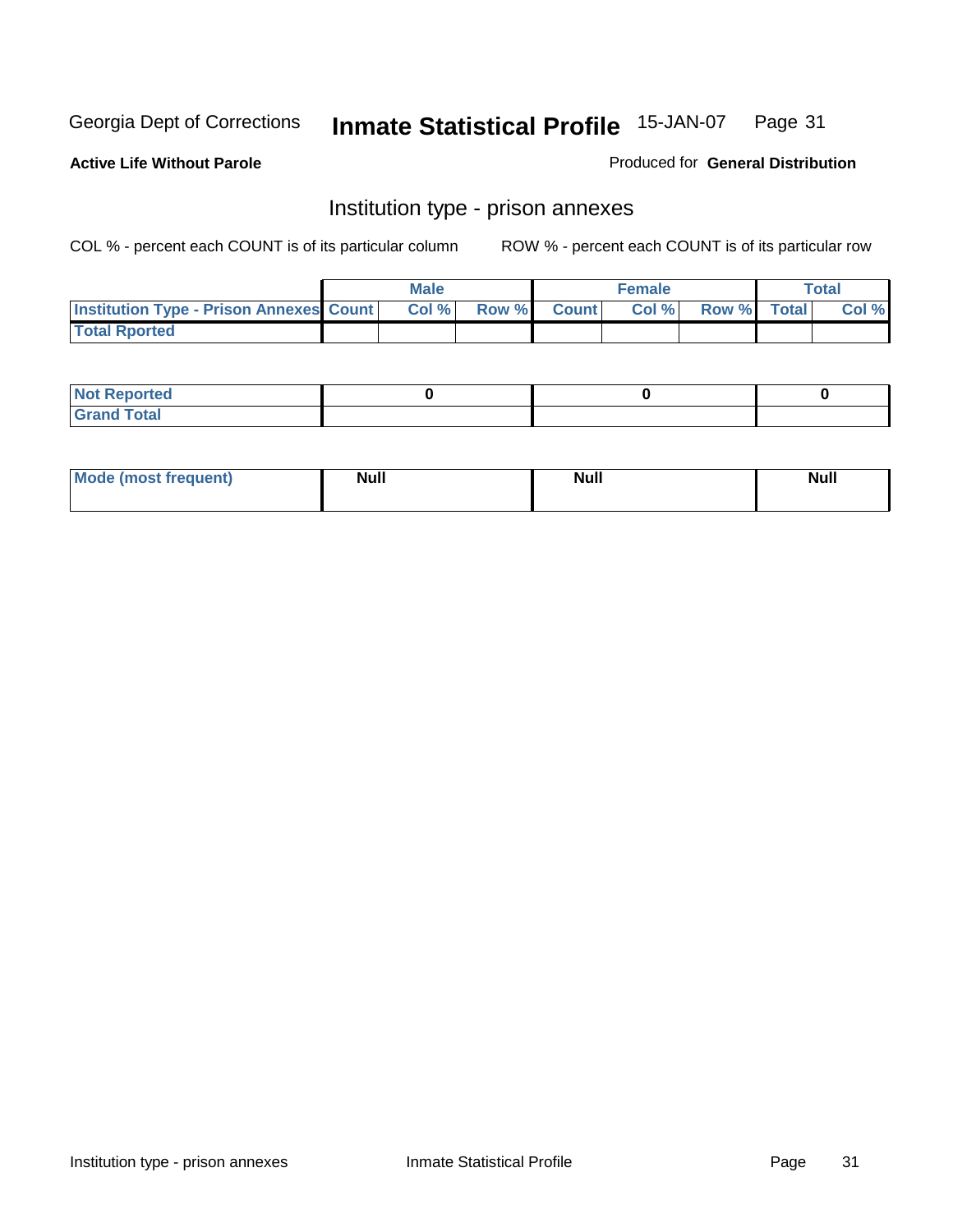**Active Life Without Parole** 

Produced for **General Distribution**

### Institution type - inmate boot camp

|                                      |              | Male  |             | <b>Female</b> |             | <b>Total</b> |
|--------------------------------------|--------------|-------|-------------|---------------|-------------|--------------|
| <b>Institution Type - Boot Camps</b> | <b>Count</b> | Col % | Row % Count | Col%          | Row % Total | Col %        |
| <b>Total Rported</b>                 |              |       |             |               |             |              |

| <b>Not Reported</b>           |  |  |
|-------------------------------|--|--|
| <b>Total</b><br>Gra<br>$\sim$ |  |  |

| <b>Mode (most frequent)</b> | <b>Null</b> | <b>Null</b> | <b>Null</b> |
|-----------------------------|-------------|-------------|-------------|
|                             |             |             |             |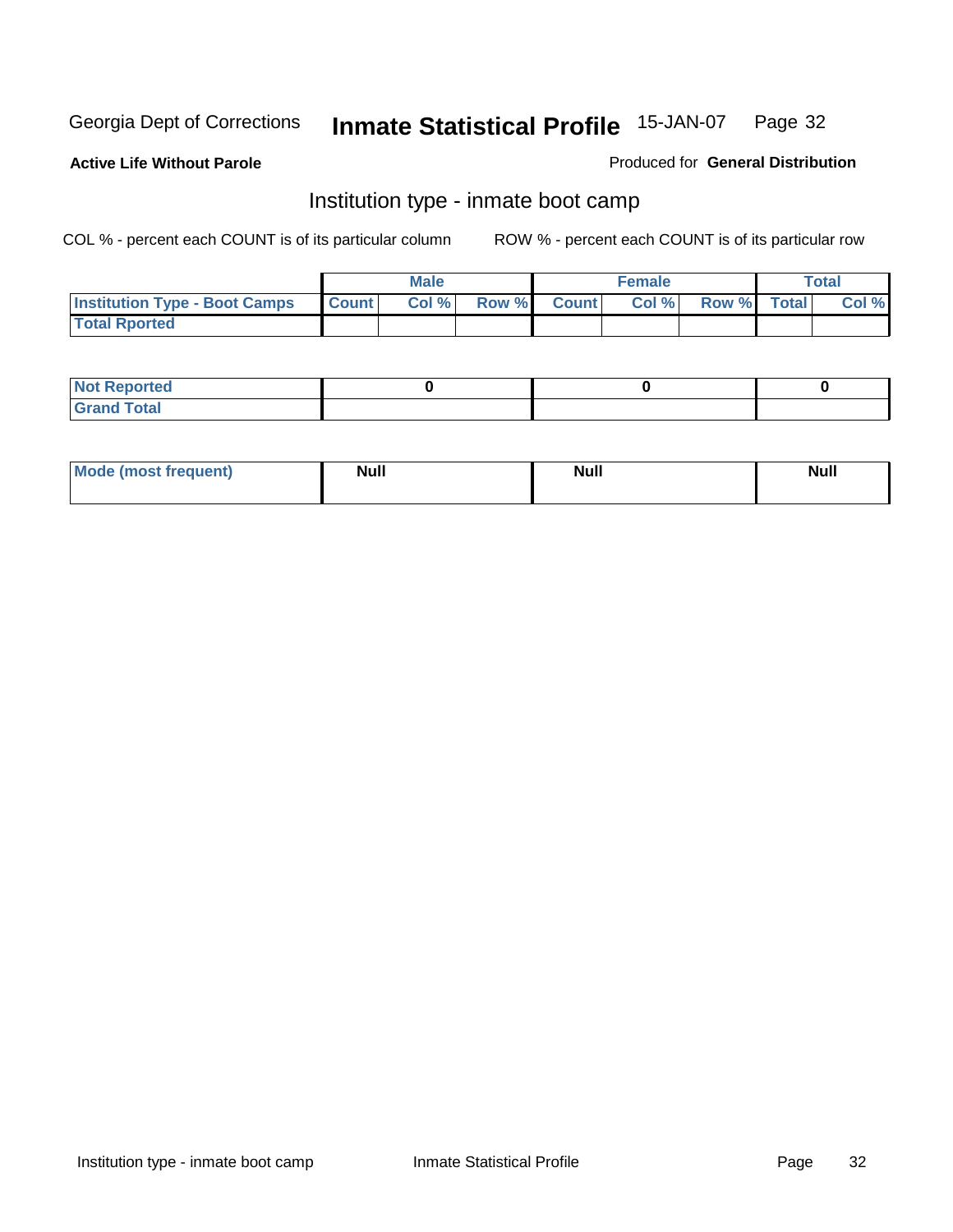**Active Life Without Parole** 

Produced for **General Distribution**

### Number of disciplinary reports

|                                       |                 | <b>Male</b> |             |   | <b>Female</b> |       |              | <b>Total</b> |
|---------------------------------------|-----------------|-------------|-------------|---|---------------|-------|--------------|--------------|
| <b>Number of Disciplinary Reports</b> | <b>Count</b>    | Col %       | Row % Count |   | Col %         | Row % | <b>Total</b> | Col %        |
|                                       | 104             | 23.64%      | 98.11%      | 2 | 33.33%        | 1.89% | 106          | 23.77%       |
|                                       | 54 <sup>1</sup> | 12.27%      | 100.00%     |   |               |       | 54           | 12.11%       |
|                                       | 40              | $9.09\%$    | 97.56%      |   | 16.67%        | 2.44% | 41           | 9.19%        |
|                                       | 35              | 7.95%       | 97.22%      |   | 16.67%        | 2.78% | 36           | 8.07%        |
|                                       | 27              | 6.14%       | 100.00%     |   |               |       | 27           | 6.05%        |
|                                       | 25 <sup>1</sup> | 5.68%       | 100.00%     |   |               |       | 25           | 5.61%        |
| <b>More Than 5</b>                    | 155             | 35.23%      | 98.73%      | 2 | 33.33%        | 1.27% | 157          | 35.20%       |
| <b>Total Reported</b>                 | 440             | 100%        | 98.65%      | 6 | 100%          | 1.35% | 446          | 100%         |

| .<br>N<br>Ter. |        |        |
|----------------|--------|--------|
| ™∩tal          | .AC    | 1 A G  |
|                | $\sim$ | $\sim$ |

| Mean (average)       | 7.26 | 8.67 | 7.28 |
|----------------------|------|------|------|
| Median (middle)      |      | 2.J  |      |
| Mode (most frequent) |      |      |      |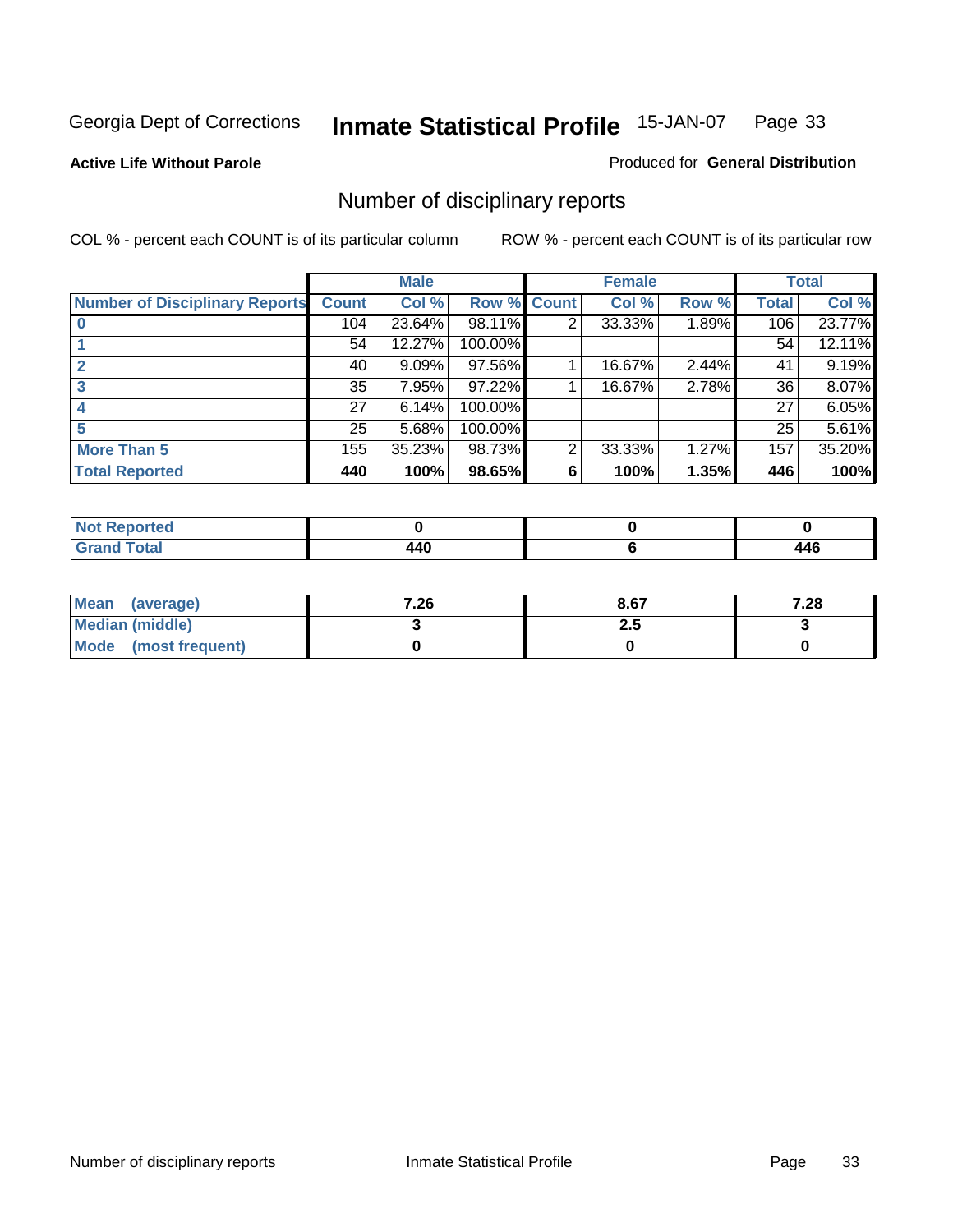#### **Active Life Without Parole**

#### Produced for **General Distribution**

### Number of transfers

|                            |         | <b>Male</b> |         |              | <b>Female</b> |       |              | <b>Total</b> |
|----------------------------|---------|-------------|---------|--------------|---------------|-------|--------------|--------------|
| <b>Number of Transfers</b> | Count l | Col %       | Row %   | <b>Count</b> | Col %         | Row % | <b>Total</b> | Col %        |
|                            | 9       | 2.05%       | 100.00% |              |               |       | 9            | 2.02%        |
|                            | 127     | 28.86%      | 97.69%  | 3            | 50.00%        | 2.31% | 130          | 29.15%       |
| $\mathbf{c}$               | 116     | 26.36%      | 97.48%  | 3            | 50.00%        | 2.52% | 119          | 26.68%       |
| 3                          | 81      | 18.41%      | 100.00% |              |               |       | 81           | 18.16%       |
|                            | 42      | 9.55%       | 100.00% |              |               |       | 42           | 9.42%        |
|                            | 21      | 4.77%       | 100.00% |              |               |       | 21           | 4.71%        |
| <b>More Than 5</b>         | 44      | 10.00%      | 100.00% |              |               |       | 44           | 9.87%        |
| <b>Total Reported</b>      | 440     | 100%        | 98.65%  | 6            | 100%          | 1.35% | 446          | 100.0%       |

| N<br>тео |                 |                        |
|----------|-----------------|------------------------|
| $\sim$   | . A C<br>$\sim$ | $\overline{A}$<br>- TV |

| Mean (average)       | 2.74 | ن. ا | 2.I Z |
|----------------------|------|------|-------|
| Median (middle)      |      | .    |       |
| Mode (most frequent) |      |      |       |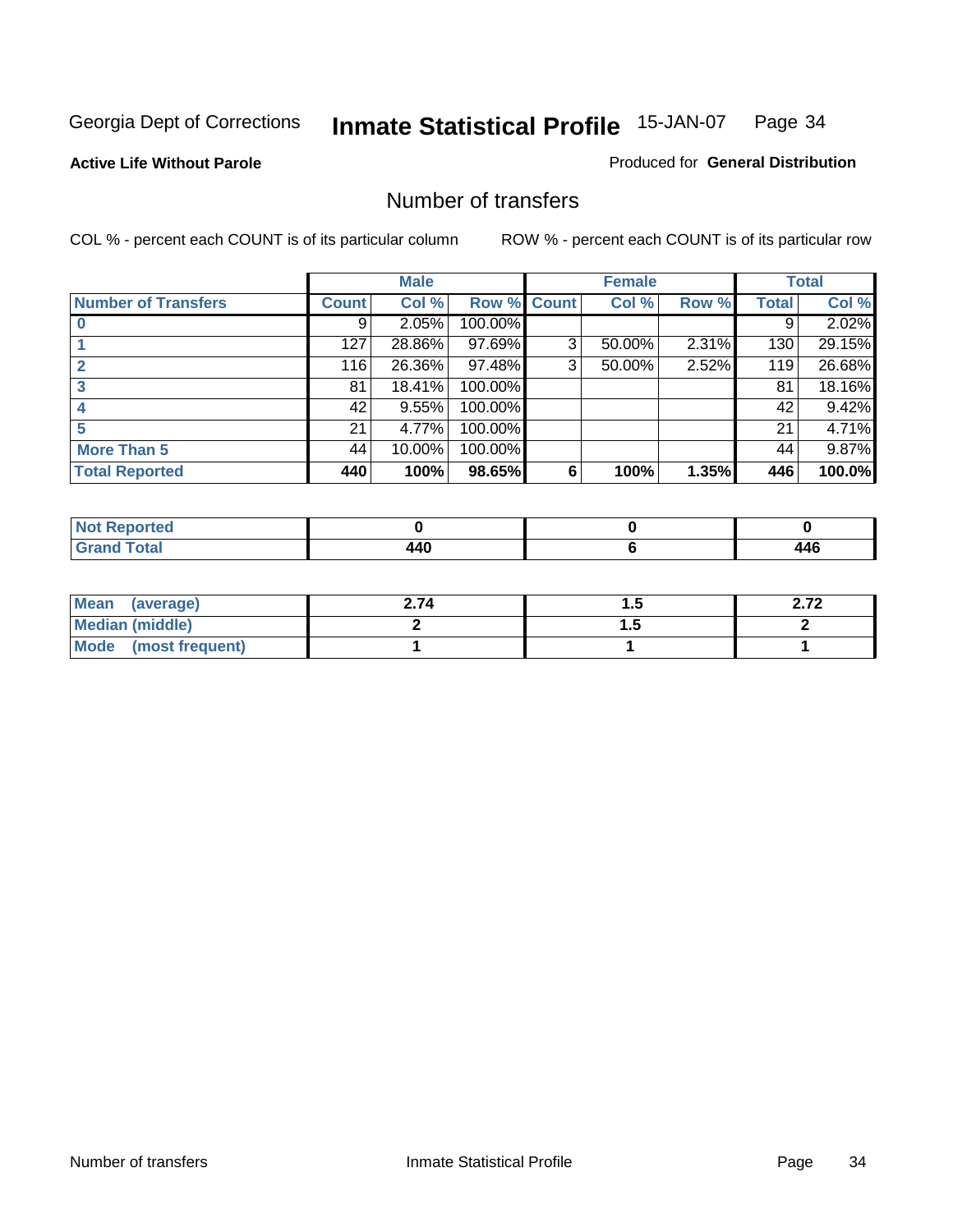**Active Life Without Parole** 

Produced for **General Distribution**

### Number of escapes

|                       |         | <b>Male</b> |                    |    | <b>Female</b>         |         |       | <b>Total</b> |
|-----------------------|---------|-------------|--------------------|----|-----------------------|---------|-------|--------------|
| Number of Escapes     | Count l | Col %       | <b>Row % Count</b> |    | Col %                 | Row %   | Total | Col %        |
|                       | 439'    | $99.77\%$   | $98.65\%$          | 6' | $100.\overline{00\%}$ | $.35\%$ | 445   | 99.78%       |
|                       |         | 0.23%       | 100.00%            |    |                       |         |       | 0.22%        |
| <b>Total Reported</b> | 440     | 100%        | $98.65\%$          |    | 100%                  | 1.35%   | 446   | 100%         |

| neo                              |             |     |
|----------------------------------|-------------|-----|
| <b>cotal</b><br>$\mathbf{v}$ and | 1 A C<br>-- | 446 |

| Mean (average)       |  |  |
|----------------------|--|--|
| Median (middle)      |  |  |
| Mode (most frequent) |  |  |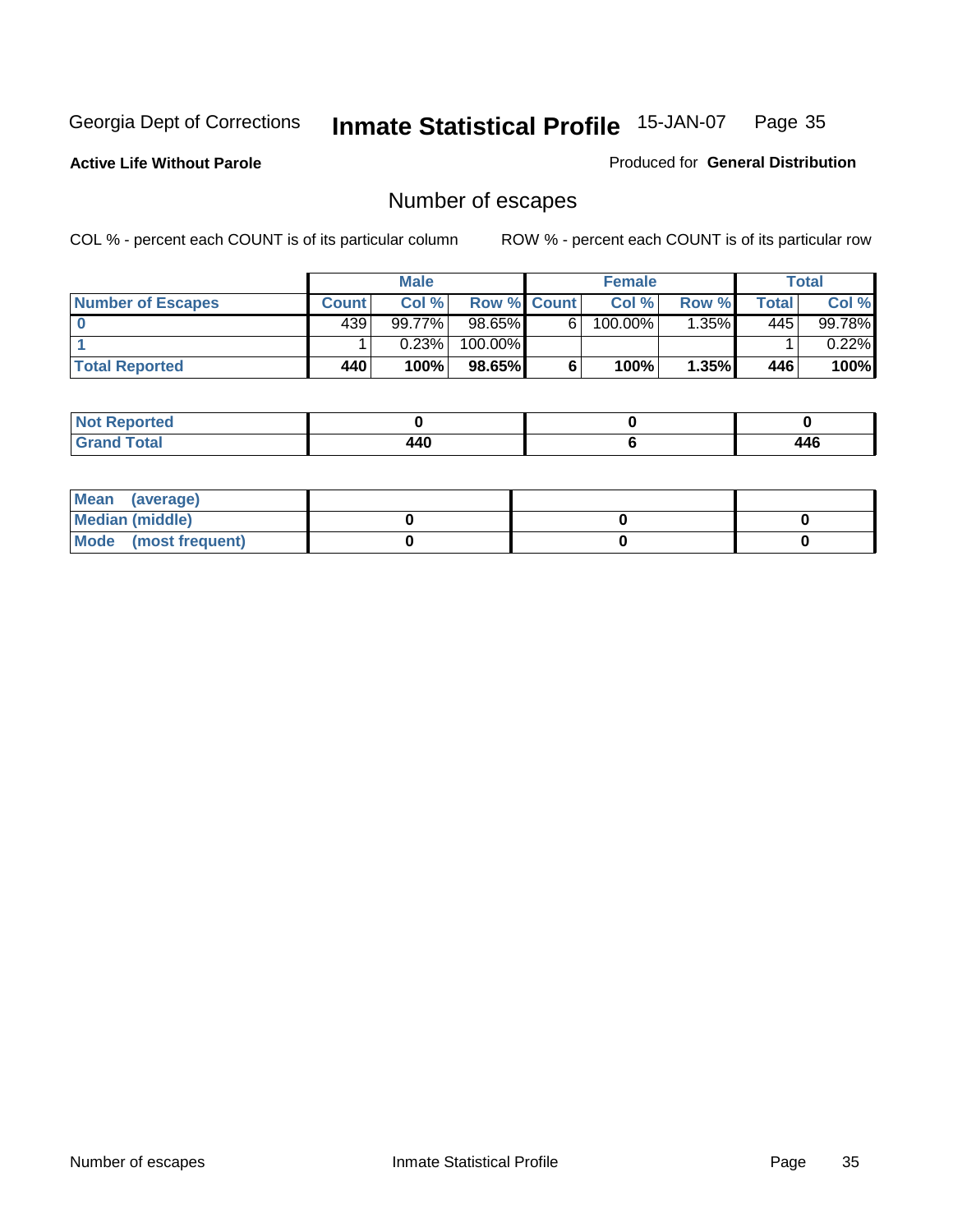**Active Life Without Parole** 

Produced for **General Distribution**

### Probable future release type

|                                     |              | <b>Male</b> |                    |   | <b>Female</b> |          |              | Total   |
|-------------------------------------|--------------|-------------|--------------------|---|---------------|----------|--------------|---------|
| <b>Probable Future Release Type</b> | <b>Count</b> | Col%        | <b>Row % Count</b> |   | Col%          | Row %    | <b>Total</b> | Col %   |
| Life, LWOP or death sentence        | 440          | $100.00\%$  | $98.65\%$          | 6 | 100.00%       | $1.35\%$ | 446          | 100.00% |
| <b>Total Reported</b>               | 440          | 100%        | 98.65%             | 6 | 100%          | 1.35%    | 446          | 100%    |

| <b>Reported</b><br>NOT |     |     |     |
|------------------------|-----|-----|-----|
| Γotal                  | ،40 | 440 | 446 |

| <b>Mode (most frequent)</b> | Life, LWOP or death | Life, LWOP or death | Life, LWOP or death |
|-----------------------------|---------------------|---------------------|---------------------|
|-----------------------------|---------------------|---------------------|---------------------|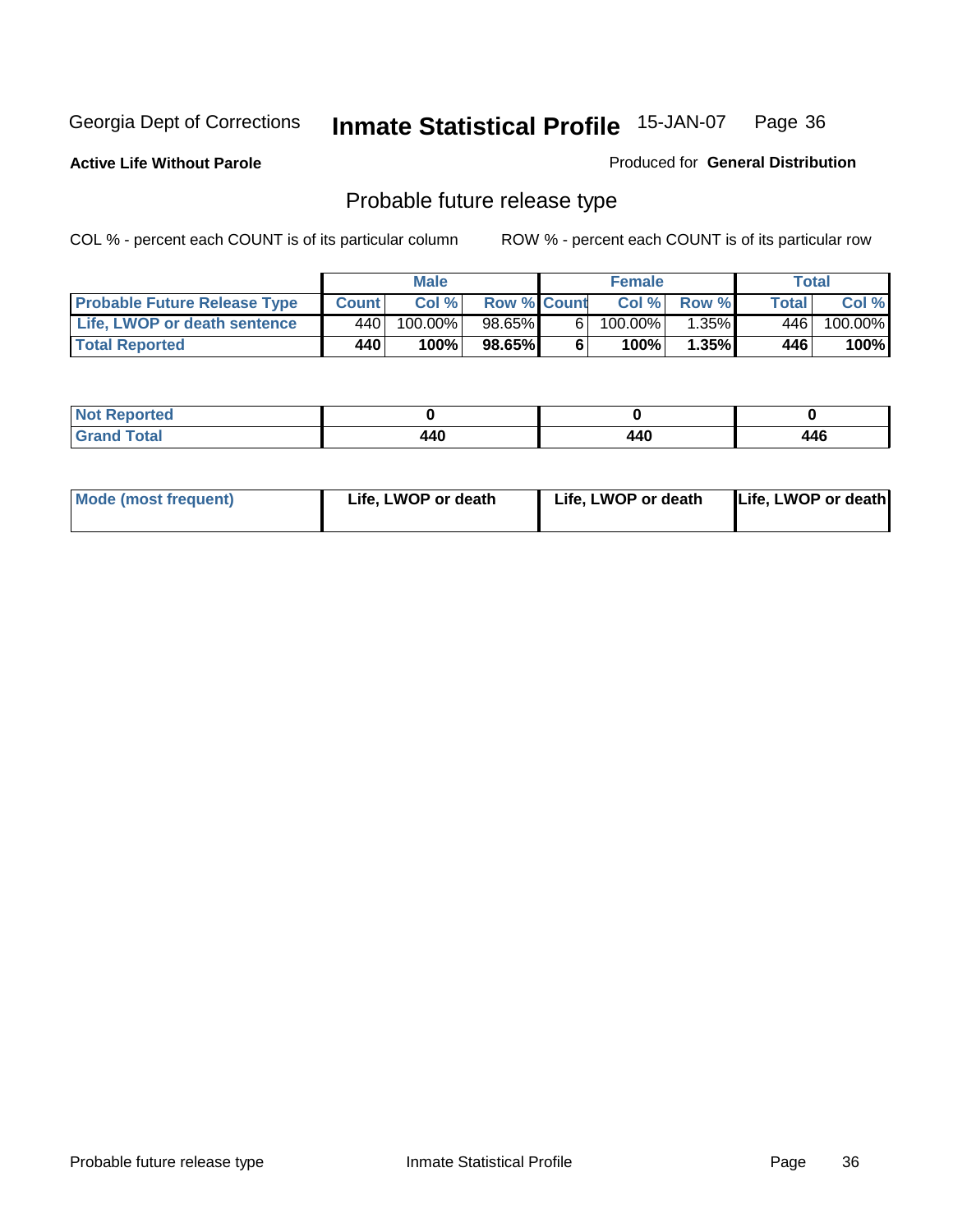**Active Life Without Parole** 

Produced for **General Distribution**

### Actual release type

|                            |              | <b>Male</b> |                    | <b>Female</b> |        |       | Total |
|----------------------------|--------------|-------------|--------------------|---------------|--------|-------|-------|
| <b>Actual Release Type</b> | <b>Count</b> | Col %       | <b>Row % Count</b> | Col %         | Row %I | Total | Col % |
| <b>Total Reported</b>      |              | $\%$        | %                  | %             | %      |       | %     |

| <b>Still Active</b> | 440 | 446 |
|---------------------|-----|-----|
| <b>Not Reported</b> |     |     |
| <b>Grand Total</b>  | 440 | 446 |

| . | . | ------ |
|---|---|--------|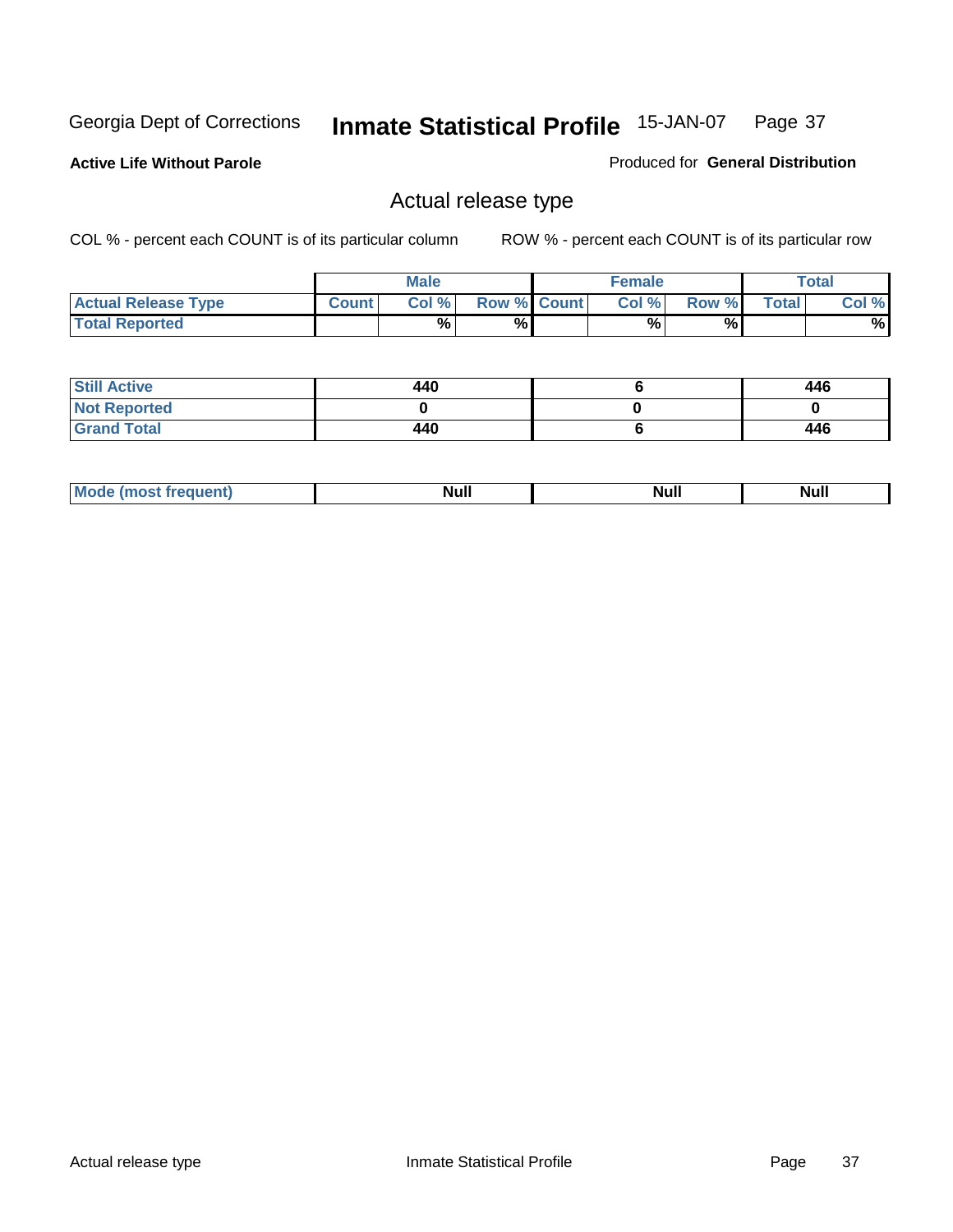### **Active Life Without Parole**

### Produced for **General Distribution**

### Time served in current (or last) institution

|                            |              | <b>Male</b> |         |              | <b>Female</b> |       |              | <b>Total</b> |
|----------------------------|--------------|-------------|---------|--------------|---------------|-------|--------------|--------------|
| <b>Time In Institution</b> | <b>Count</b> | Col %       | Row %   | <b>Count</b> | Col %         | Row % | <b>Total</b> | Col %        |
| 0 to 3 months              | 49           | 11.14%      | 100.00% |              |               |       | 49           | 10.99%       |
| 3.01 to 6 months           | 34           | 7.73%       | 100.00% |              |               |       | 34           | 7.62%        |
| 6.01 to 9 months           | 37           | 8.41%       | 97.37%  | 1            | 16.67%        | 2.63% | 38           | 8.52%        |
| 9.01 to 12 months          | 25           | 5.68%       | 100.00% |              |               |       | 25           | 5.61%        |
| 12.01 to 18 months         | 51           | 11.59%      | 100.00% |              |               |       | 51           | 11.43%       |
| 18.01 to 24 months         | 43           | 9.77%       | 93.48%  | 3            | 50.00%        | 6.52% | 46           | 10.31%       |
| 2.01 to 3 years            | 44           | 10.00%      | 97.78%  | 1            | 16.67%        | 2.22% | 45           | 10.09%       |
| 3.01 to 4 years            | 39           | 8.86%       | 100.00% |              |               |       | 39           | 8.74%        |
| 4.01 to 5 years            | 35           | 7.95%       | 100.00% |              |               |       | 35           | 7.85%        |
| 5.01 to 6 years            | 31           | 7.05%       | 100.00% |              |               |       | 31           | 6.95%        |
| 6.01 to 7 years            | 20           | 4.55%       | 100.00% |              |               |       | 20           | 4.48%        |
| $7.01$ to 8 years          | 6            | 1.36%       | 100.00% |              |               |       | 6            | 1.35%        |
| 8.01 to 9 years            | 10           | 2.27%       | 90.91%  | 1            | 16.67%        | 9.09% | 11           | 2.47%        |
| 9.01 to 10 years           | 6            | 1.36%       | 100.00% |              |               |       | 6            | 1.35%        |
| Over 10 years              | 10           | 2.27%       | 100.00% |              |               |       | 10           | 2.24%        |
| <b>Total Reported</b>      | 440          | 100%        | 98.65%  | 6            | 100%          | 1.35% | 446          | 100%         |

| <b>Reported</b><br><b>Not</b> |     |      |
|-------------------------------|-----|------|
| <b>Total</b>                  | 440 | AAC. |

| <b>Mean</b><br>(average) | 33 months | 33 months | 33 months |  |
|--------------------------|-----------|-----------|-----------|--|
| Median (middle)          | 21 months | 21 months | 21 months |  |
| Mode (most frequent)     | 0 months  | ∣ months  | months    |  |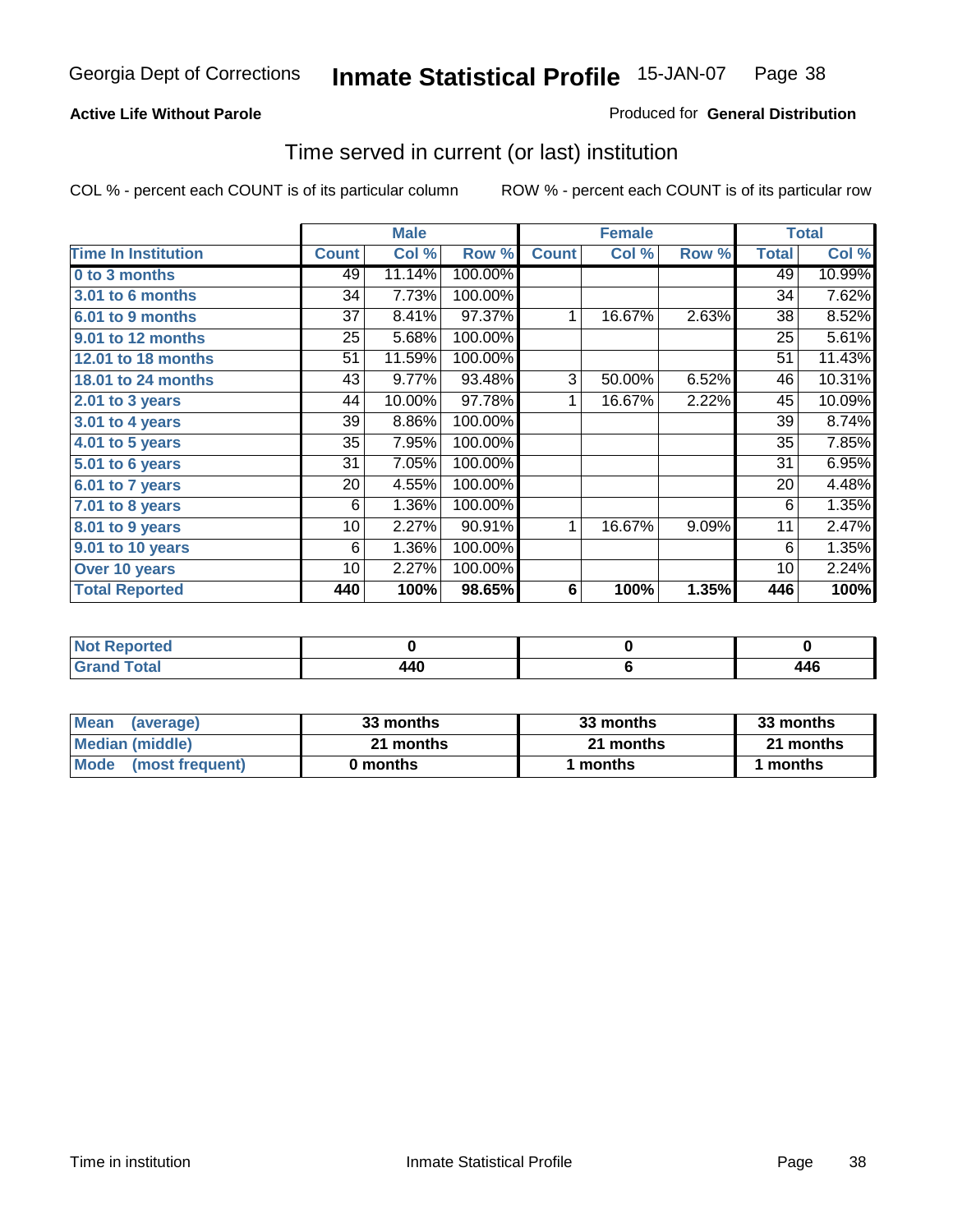**Active Life Without Parole** 

Produced for **General Distribution**

### Highest grade level attained

|                              |                 | <b>Male</b> |         |                | <b>Female</b> |       |                 | <b>Total</b> |
|------------------------------|-----------------|-------------|---------|----------------|---------------|-------|-----------------|--------------|
| <b>Grade Level</b>           | <b>Count</b>    | Col %       | Row %   | <b>Count</b>   | Col %         | Row % | <b>Total</b>    | Col %        |
| <b>Grade 1</b>               | 1               | 0.23%       | 100.00% |                |               |       | 1               | 0.23%        |
| <b>Grade 4</b>               | $\overline{3}$  | 0.69%       | 100.00% |                |               |       | 3               | 0.68%        |
| Grade 5                      | 3               | 0.69%       | 100.00% |                |               |       | 3               | 0.68%        |
| Grade 6                      | 8               | 1.85%       | 100.00% |                |               |       | 8               | 1.83%        |
| <b>Grade 7</b>               | $\overline{17}$ | 3.94%       | 100.00% |                |               |       | $\overline{17}$ | 3.88%        |
| Grade 8                      | 45              | 10.42%      | 100.00% |                |               |       | 45              | 10.27%       |
| <b>Grade 9</b>               | 58              | 13.43%      | 98.31%  | 1              | 16.67%        | 1.69% | 59              | 13.47%       |
| Grade 10                     | 85              | 19.68%      | 98.84%  | 1              | 16.67%        | 1.16% | 86              | 19.63%       |
| Grade 11                     | 64              | 14.81%      | 96.97%  | $\overline{2}$ | 33.33%        | 3.03% | 66              | 15.07%       |
| <b>Grade 12 or GED</b>       | 69              | 15.97%      | 98.57%  | 1              | 16.67%        | 1.43% | 70              | 15.98%       |
| <b>Some tech school</b>      | 11              | 2.55%       | 100.00% |                |               |       | 11              | 2.51%        |
| <b>Completed tech school</b> | 12              | 2.78%       | 100.00% |                |               |       | 12              | 2.74%        |
| College, 1 year              | 16              | 3.70%       | 100.00% |                |               |       | 16              | 3.65%        |
| College, 2 year              | 17              | 3.94%       | 94.44%  | 1              | 16.67%        | 5.56% | 18              | 4.11%        |
| College, 3 year              | 7               | 1.62%       | 100.00% |                |               |       | 7               | 1.60%        |
| <b>Bachelor's degree</b>     | 9               | 2.08%       | 100.00% |                |               |       | 9               | 2.05%        |
| <b>Master's degree</b>       | 4               | 0.93%       | 100.00% |                |               |       | 4               | 0.91%        |
| Ph.D. degree                 | 1               | 0.23%       | 100.00% |                |               |       | 1               | 0.23%        |
| Law degree                   | $\overline{2}$  | 0.46%       | 100.00% |                |               |       | $\overline{2}$  | 0.46%        |
| <b>Total Reported</b>        | 432             | 100%        | 98.63%  | 6              | 100.0%        | 1.37% | 438             | 100%         |

| المناسب<br>rtea<br>NG<br>.           |       |                    |
|--------------------------------------|-------|--------------------|
| $T0$ to <sup>r</sup><br><b></b><br>- | A A C | <i>AAC</i><br>44 O |

| <b>Mean</b><br>(average)       | 10.64    | 11.17    | 10.65    |
|--------------------------------|----------|----------|----------|
| Median (middle)                | Grade 10 | Grade 11 | Grade 10 |
| <b>Mode</b><br>(most frequent) | Grade 10 | Grade 11 | Grade 10 |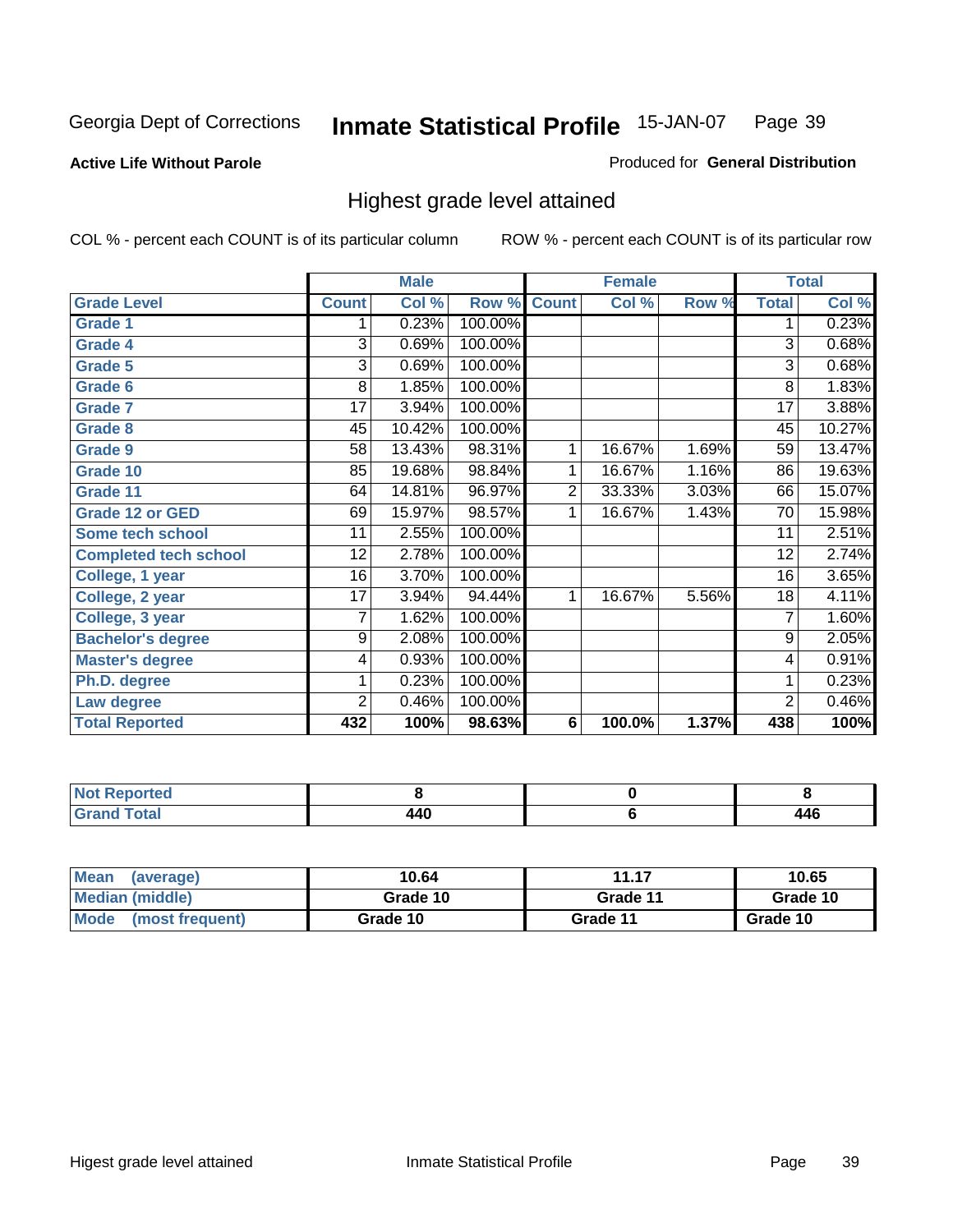**Active Life Without Parole** 

Produced for **General Distribution**

### Culture fair IQ scores

|                       |                 | <b>Male</b> |         |              | <b>Female</b> |       |              | <b>Total</b> |
|-----------------------|-----------------|-------------|---------|--------------|---------------|-------|--------------|--------------|
| <b>IQ Scores</b>      | <b>Count</b>    | Col %       | Row %   | <b>Count</b> | Col %         | Row % | <b>Total</b> | Col %        |
| $60 - 69$             | 18              | 4.64%       | 100.00% |              |               |       | 18           | 4.57%        |
| $70 - 79$             | 29              | 7.47%       | 100.00% |              |               |       | 29           | 7.36%        |
| $80 - 89$             | 57              | 14.69%      | 98.28%  |              | 16.67%        | 1.72% | 58           | 14.72%       |
| $90 - 99$             | 64              | 16.49%      | 96.97%  | 2            | 33.33%        | 3.03% | 66           | 16.75%       |
| $100 - 109$           | 108             | 27.84%      | 99.08%  |              | 16.67%        | 0.92% | 109          | 27.66%       |
| $110 - 119$           | 92              | 23.71%      | 98.92%  |              | 16.67%        | 1.08% | 93           | 23.60%       |
| $120 - 129$           | 20 <sub>1</sub> | 5.15%       | 95.24%  |              | 16.67%        | 4.76% | 21           | 5.33%        |
| <b>Total Reported</b> | 388             | 100%        | 98.48%  | 6            | 100.0%        | 1.52% | 394          | 100%         |

| <b>Not Reported</b>         | 49  | 49  |
|-----------------------------|-----|-----|
| <b>Not Valid (under 60)</b> |     |     |
| <b>Grand Total</b>          | 440 | 446 |

| <b>Mean</b><br>(average) | 99  | 104 | 99  |
|--------------------------|-----|-----|-----|
| <b>Median (middle)</b>   | 102 | 99  | 102 |
| Mode (most frequent)     | 110 | 96  | 110 |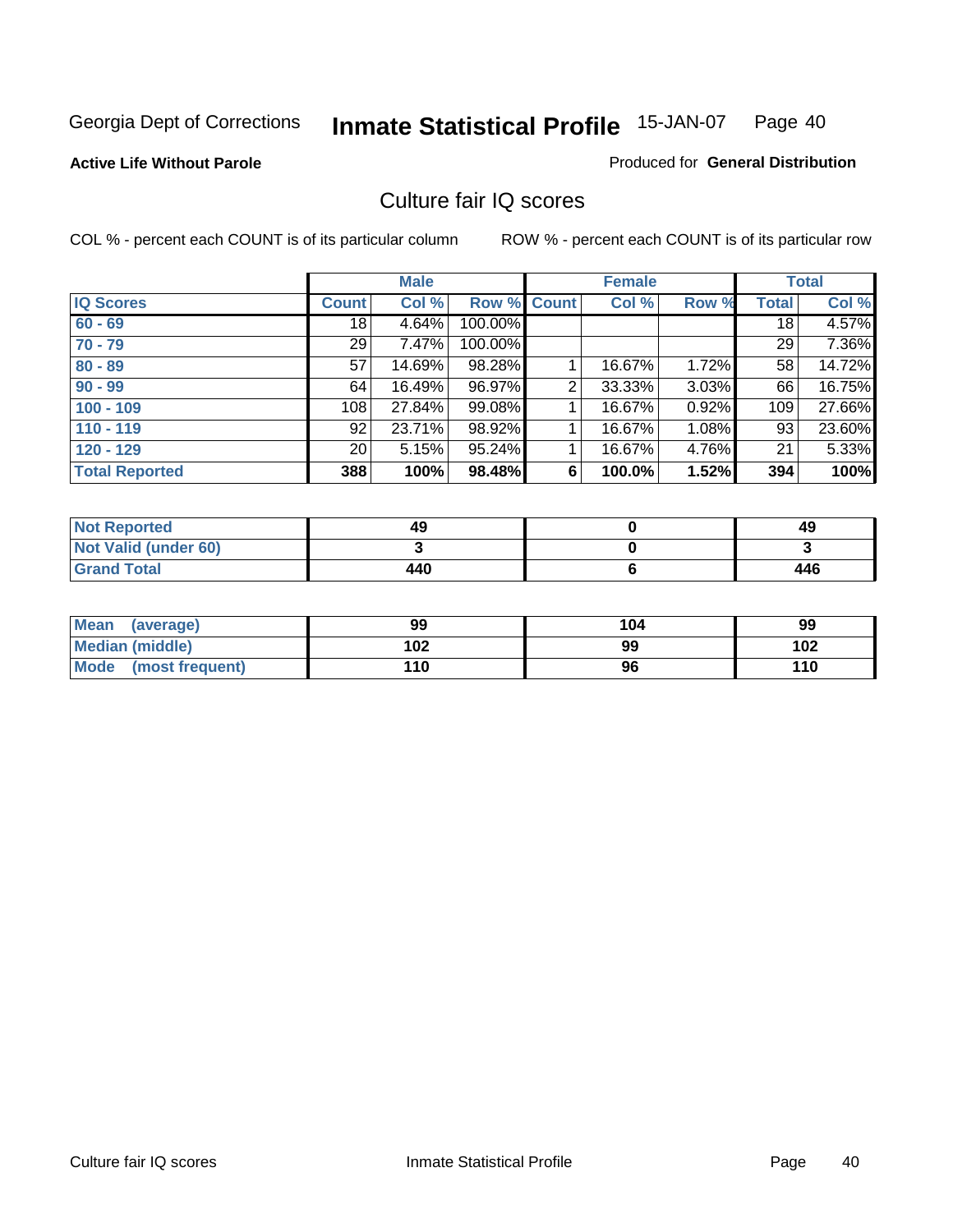#### **Active Life Without Parole**

### Produced for **General Distribution**

### Wide Range Achievement Test (WRAT) reading score

|                           |              | <b>Male</b> |         |                | <b>Female</b>  |       |              | <b>Total</b> |
|---------------------------|--------------|-------------|---------|----------------|----------------|-------|--------------|--------------|
| <b>WRAT Reading Score</b> | <b>Count</b> | Col %       | Row %   | <b>Count</b>   | Col %          | Row % | <b>Total</b> | Col %        |
| 0.1 to 0.9                |              | 1.77%       | 100.00% |                |                |       | 7            | 1.74%        |
| 1.0 to 1.9                | 11           | 2.78%       | 100.00% |                |                |       | 11           | 2.74%        |
| 2.0 to 2.9                | 24           | 6.06%       | 96.00%  | 1              | 16.67%         | 4.00% | 25           | 6.22%        |
| 3.0 to 3.9                | 20           | 5.05%       | 100.00% |                |                |       | 20           | 4.98%        |
| 4.0 to 4.9                | 31           | 7.83%       | 100.00% |                |                |       | 31           | 7.71%        |
| 5.0 to 5.9                | 39           | 9.85%       | 97.50%  | 1              | 16.67%         | 2.50% | 40           | 9.95%        |
| 6.0 to 6.9                | 34           | 8.59%       | 100.00% |                |                |       | 34           | 8.46%        |
| 7.0 to 7.9                | 17           | 4.29%       | 100.00% |                |                |       | 17           | 4.23%        |
| 8.0 to 8.9                | 29           | 7.32%       | 100.00% |                |                |       | 29           | 7.21%        |
| 9.0 to 9.9                | 35           | 8.84%       | 97.22%  | 1              | 16.67%         | 2.78% | 36           | 8.96%        |
| 10.0 to 10.9              | 11           | 2.78%       | 100.00% |                |                |       | 11           | 2.74%        |
| 11.0 to 11.9              | 22           | 5.56%       | 100.00% |                |                |       | 22           | 5.47%        |
| 12.0 to 12.9              | 67           | 16.92%      | 100.00% |                |                |       | 67           | 16.67%       |
| 13                        | 49           | 12.37%      | 94.23%  | $\overline{3}$ | 50.00%         | 5.77% | 52           | 12.94%       |
| <b>Total Reported</b>     | 396          | 100%        | 98.51%  | 6              | 100.0%         | 1.49% | 402          | 100.0%       |
|                           |              |             |         |                |                |       |              |              |
| <b>Not Reported</b>       |              | 44          |         |                | $\pmb{0}$      |       |              | 44           |
| <b>Grand Total</b>        |              | 440         |         |                | $6\phantom{1}$ |       |              | 446          |

| <b>Mean</b><br>(average) | 0.27<br>0.Z1 | 9.35     | 8.29 |
|--------------------------|--------------|----------|------|
| Median (middle)          | 8.35         | 111<br>. | o.u  |
| Mode<br>(most frequent)  | IJ           | IJ       |      |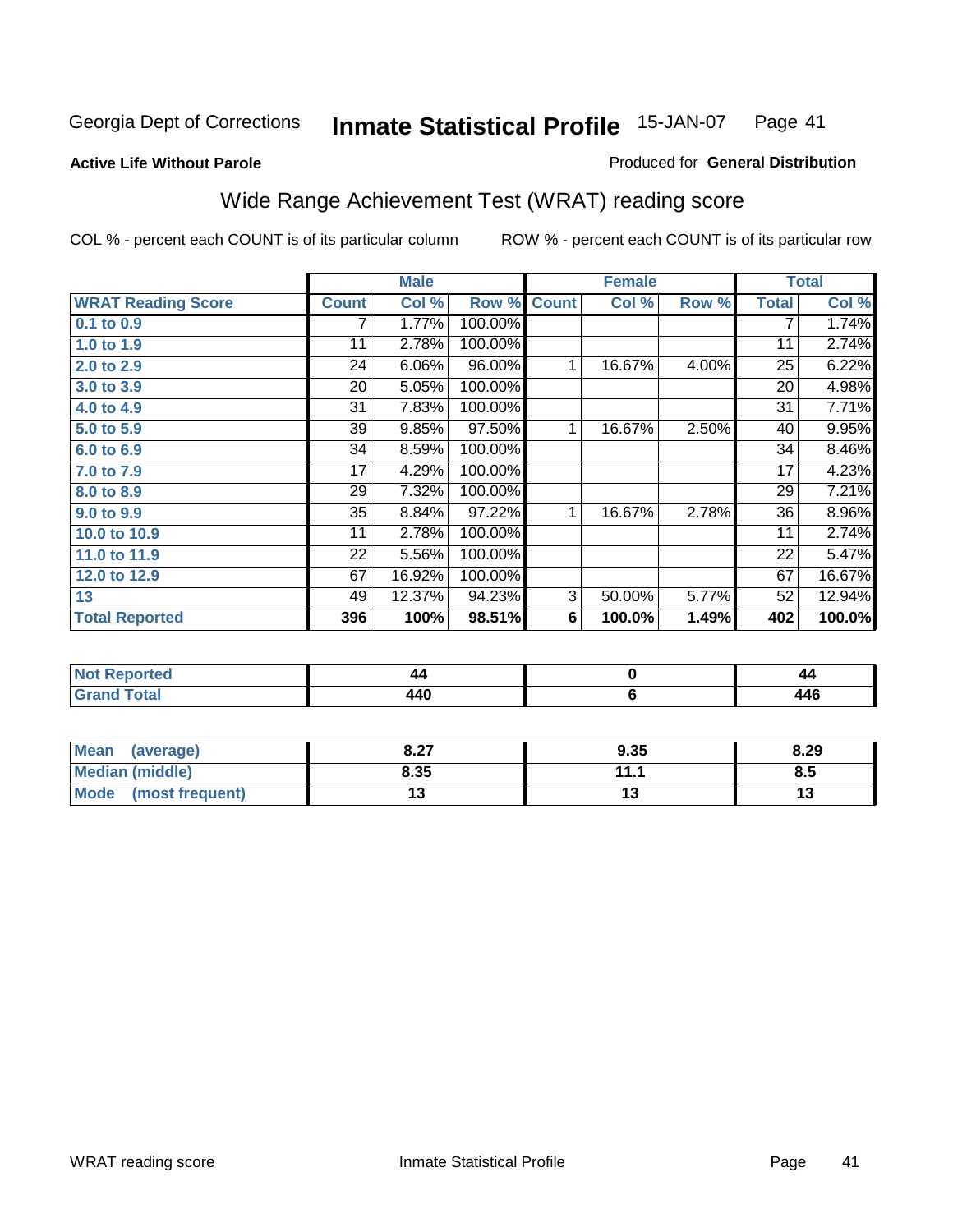**Active Life Without Parole** 

#### Produced for **General Distribution**

# Wide Range Achievement Test (WRAT) math score

|                              |                 | <b>Male</b> |         |                | <b>Female</b>  |        |                 | <b>Total</b> |
|------------------------------|-----------------|-------------|---------|----------------|----------------|--------|-----------------|--------------|
| <b>WRAT Mathematic Score</b> | <b>Count</b>    | Col %       | Row %   | <b>Count</b>   | Col %          | Row %  | <b>Total</b>    | Col %        |
| $0.1$ to $0.9$               |                 | 0.25%       | 100.00% |                |                |        | 1               | 0.25%        |
| 1.0 to 1.9                   | 4               | $1.01\%$    | 100.00% |                |                |        | 4               | 1.00%        |
| 2.0 to 2.9                   | 15              | 3.79%       | 100.00% |                |                |        | 15              | 3.73%        |
| 3.0 to 3.9                   | $\overline{28}$ | 7.07%       | 100.00% |                |                |        | $\overline{28}$ | 6.97%        |
| 4.0 to 4.9                   | 38              | 9.60%       | 97.44%  | 1              | 16.67%         | 2.56%  | 39              | 9.70%        |
| 5.0 to 5.9                   | 47              | 11.87%      | 100.00% |                |                |        | 47              | 11.69%       |
| 6.0 to 6.9                   | 89              | 22.47%      | 100.00% |                |                |        | 89              | 22.14%       |
| 7.0 to 7.9                   | 57              | 14.39%      | 98.28%  | 1              | 16.67%         | 1.72%  | 58              | 14.43%       |
| 8.0 to 8.9                   | 25              | 6.31%       | 96.15%  | 1              | 16.67%         | 3.85%  | 26              | 6.47%        |
| 9.0 to 9.9                   | 41              | 10.35%      | 95.35%  | $\overline{2}$ | 33.33%         | 4.65%  | 43              | 10.70%       |
| 10.0 to 10.9                 | 23              | 5.81%       | 100.00% |                |                |        | 23              | 5.72%        |
| 11.0 to 11.9                 | 11              | 2.78%       | 100.00% |                |                |        | 11              | 2.74%        |
| 12.0 to 12.9                 | 9               | 2.27%       | 100.00% |                |                |        | 9               | 2.24%        |
| 13                           | 8               | 2.02%       | 88.89%  | 1              | 16.67%         | 11.11% | 9               | 2.24%        |
| <b>Total Reported</b>        | 396             | 100%        | 98.51%  | 6              | 100.0%         | 1.49%  | 402             | 100.0%       |
|                              |                 |             |         |                |                |        |                 |              |
| <b>Not Reported</b>          |                 | 44          |         |                | $\pmb{0}$      |        |                 | 44           |
| <b>Grand Total</b>           |                 | 440         |         |                | $6\phantom{1}$ |        |                 | 446          |

| Mean<br>(average)       | 7.02 | 8.77 | 7.04 |
|-------------------------|------|------|------|
| <b>Median (middle)</b>  | 6.9  |      | 6.9  |
| Mode<br>(most frequent) | 6.9  | . o  | 6.9  |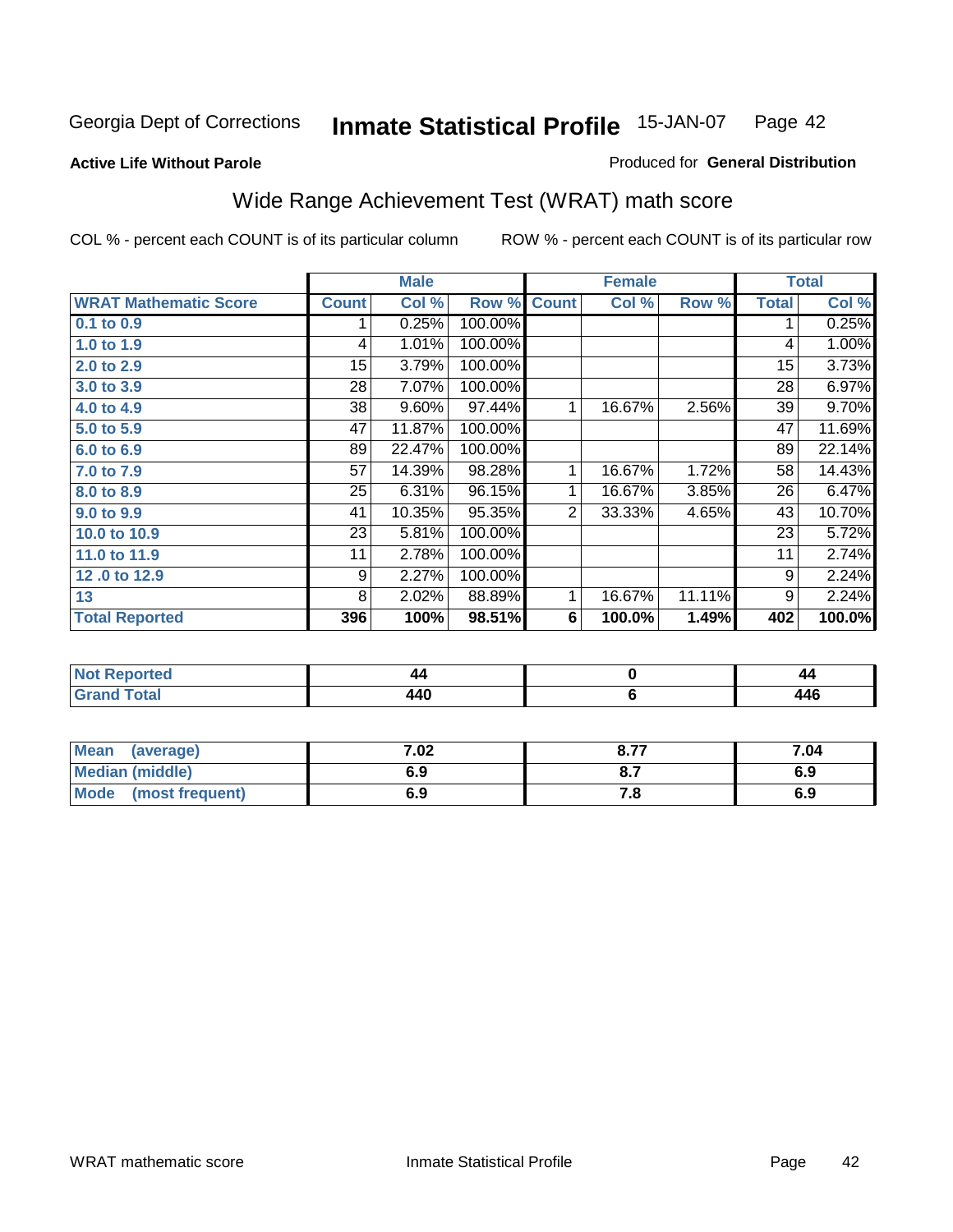### **Active Life Without Parole**

#### Produced for **General Distribution**

# Wide Range Achievement Test (WRAT) spelling score

|                            |              | <b>Male</b> |         |                | <b>Female</b> |       |                | <b>Total</b> |
|----------------------------|--------------|-------------|---------|----------------|---------------|-------|----------------|--------------|
| <b>WRAT Spelling Score</b> | <b>Count</b> | Col %       | Row %   | <b>Count</b>   | Col %         | Row % | <b>Total</b>   | Col %        |
| $0.1$ to $0.9$             | 3            | 0.76%       | 100.00% |                |               |       | $\overline{3}$ | 0.75%        |
| 1.0 to 1.9                 | 18           | 4.56%       | 100.00% |                |               |       | 18             | 4.49%        |
| 2.0 to 2.9                 | 32           | 8.10%       | 100.00% |                |               |       | 32             | 7.98%        |
| 3.0 to 3.9                 | 21           | 5.32%       | 100.00% |                |               |       | 21             | 5.24%        |
| 4.0 to 4.9                 | 38           | 9.62%       | 97.44%  | 1              | 16.67%        | 2.56% | 39             | 9.73%        |
| 5.0 to 5.9                 | 36           | 9.11%       | 100.00% |                |               |       | 36             | 8.98%        |
| 6.0 to 6.9                 | 46           | 11.65%      | 97.87%  | 1              | 16.67%        | 2.13% | 47             | 11.72%       |
| 7.0 to 7.9                 | 35           | 8.86%       | 100.00% |                |               |       | 35             | 8.73%        |
| 8.0 to 8.9                 | 33           | 8.35%       | 100.00% |                |               |       | 33             | 8.23%        |
| 9.0 to 9.9                 | 34           | 8.61%       | 100.00% |                |               |       | 34             | 8.48%        |
| 10.0 to 10.9               | 23           | 5.82%       | 100.00% |                |               |       | 23             | 5.74%        |
| 11.0 to 11.9               | 23           | 5.82%       | 95.83%  | 1              | 16.67%        | 4.17% | 24             | 5.99%        |
| 12.0 to 12.9               | 30           | 7.59%       | 93.75%  | $\overline{2}$ | 33.33%        | 6.25% | 32             | 7.98%        |
| 13                         | 23           | 5.82%       | 95.83%  | 1              | 16.67%        | 4.17% | 24             | 5.99%        |
| <b>Total Reported</b>      | 395          | 100%        | 98.50%  | 6              | 100.0%        | 1.50% | 401            | 100.0%       |
|                            |              |             |         |                |               |       |                |              |
| <b>Not Reported</b>        |              | 45          |         |                | $\pmb{0}$     |       |                | 45           |
| <b>Grand Total</b>         |              | 440         |         |                | $\bf 6$       |       |                | 446          |

| Mean<br>(average)              | 7.31 | 9.9  | 7.35 |
|--------------------------------|------|------|------|
| <b>Median (middle)</b>         | ں ،  | 11.8 | .    |
| <b>Mode</b><br>(most frequent) | ช.ว  | 12.3 | ၓ.ͻ  |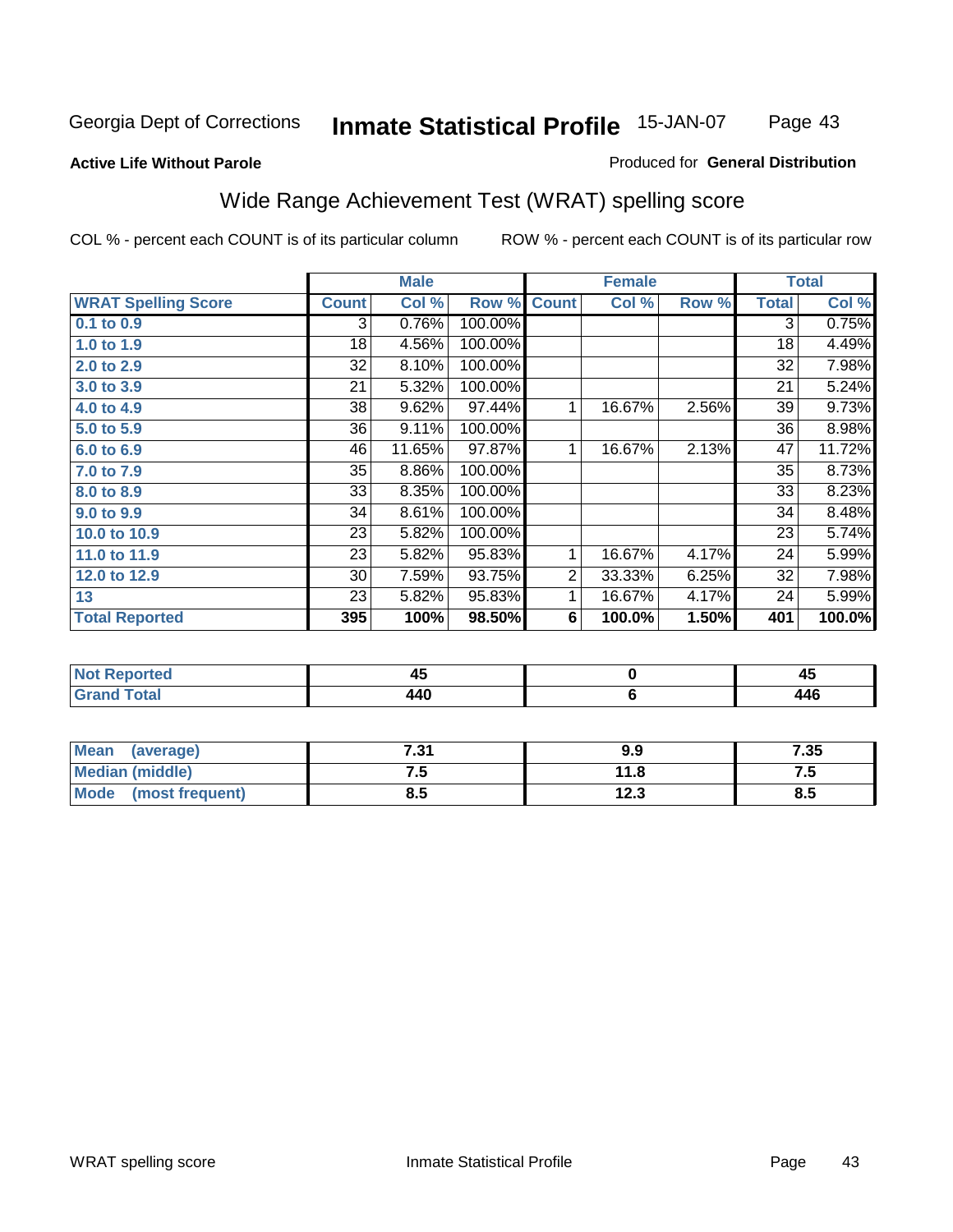### **Active Life Without Parole**

### Produced for **General Distribution**

### Scope of substance abuse - summary

|                        |              | <b>Male</b> |           |              | <b>Female</b> |       |       | Total    |
|------------------------|--------------|-------------|-----------|--------------|---------------|-------|-------|----------|
| <b>Substance Abuse</b> | <b>Count</b> | Col %       | Row %     | <b>Count</b> | Col %         | Row % | Total | Col %    |
| <b>None</b>            | 144          | 32.73%      | $97.96\%$ |              | 50.00%        | 2.04% | 147   | 32.96%   |
| Drugs only             | 170          | $38.64\%$   | $99.42\%$ |              | 16.67%        | 0.58% | 171   | 38.34%   |
| <b>Alcohol only</b>    | 31           | 7.05%       | 100.00%   |              |               |       | 31    | $6.95\%$ |
| Drugs and alcohol      | 95           | 21.59%      | $97.94\%$ | ◠            | 33.33%        | 2.06% | 97    | 21.75%   |
| <b>Total Reported</b>  | 440          | 100%        | 98.65%    | 6            | 100%          | 1.35% | 446   | 100%     |

| Reported<br>$\sim$ |       |       |
|--------------------|-------|-------|
| <b>Total</b>       | 1 A C | 1 A C |
| $\sim$             |       |       |

|  | Mode<br>ונוצוווי | Druas onlv | None | only<br>Pruas . |
|--|------------------|------------|------|-----------------|
|--|------------------|------------|------|-----------------|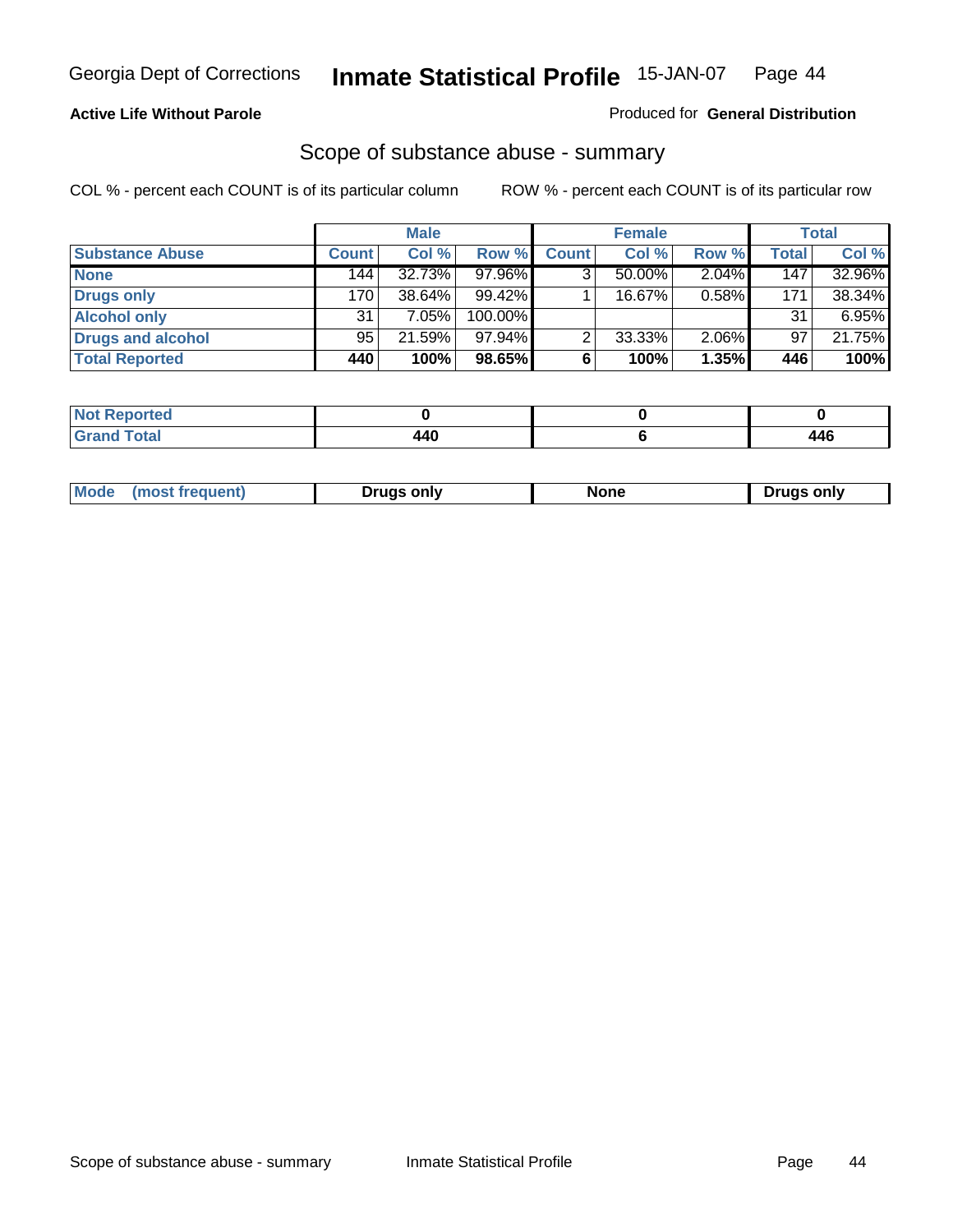### **Active Life Without Parole**

### Produced for **General Distribution**

### Scope of substance abuse - detail

|                                         |              | <b>Male</b> |         |              | <b>Female</b> |       |              | <b>Total</b> |
|-----------------------------------------|--------------|-------------|---------|--------------|---------------|-------|--------------|--------------|
| <b>Substance Abuse</b>                  | <b>Count</b> | Col %       | Row %   | <b>Count</b> | Col %         | Row % | <b>Total</b> | Col %        |
| No drug or alcohol problems             | 144          | 32.73%      | 97.96%  | 3            | 50.00%        | 2.04% | 147          | 32.96%       |
| Drug addiction but no alcohol           | 3            | 0.68%       | 100.00% |              |               |       | 3            | 0.67%        |
| <b>Drug addiction and alcohol</b>       | 3            | 0.68%       | 100.00% |              |               |       | 3            | 0.67%        |
| abuse                                   |              |             |         |              |               |       |              |              |
| <b>Drug addiction and alcoholism</b>    | 2            | 0.45%       | 100.00% |              |               |       | 2            | 0.45%        |
| No drug problem but alcohol             | 25           | 5.68%       | 100.00% |              |               |       | 25           | 5.61%        |
| abuse                                   |              |             |         |              |               |       |              |              |
| No drug problem but alcoholism          | 6            | 1.36%       | 100.00% |              |               |       | 6            | 1.35%        |
| Drug experiment but no alcohol          | 103          | 23.41%      | 99.04%  |              | 16.67%        | 0.96% | 104          | 23.32%       |
| <b>Drug experiment &amp; alcohol</b>    | 13           | 2.95%       | 100.00% |              |               |       | 13           | $2.91\%$     |
| abuse                                   |              |             |         |              |               |       |              |              |
| <b>Drug experiment &amp; alcoholism</b> | 8            | 1.82%       | 100.00% |              |               |       | 8            | 1.79%        |
| Drug abuse but no alcohol               | 64           | 14.55%      | 100.00% |              |               |       | 64           | 14.35%       |
| Drug abuse and alcohol abuse            | 57           | 12.95%      | 98.28%  |              | 16.67%        | 1.72% | 58           | 13.00%       |
| <b>Drug abuse and alcoholism</b>        | 12           | 2.73%       | 92.31%  |              | 16.67%        | 7.69% | 13           | 2.91%        |
| <b>Total Reported</b>                   | 440          | 100%        | 98.65%  | 6            | 100%          | 1.35% | 446          | 100%         |

| <b>Not Reported</b>          |     |     |
|------------------------------|-----|-----|
| <b>Total</b><br><b>Grano</b> | 440 | 446 |

| Mode (most frequent) | No drug or alcohol problems No drug or alcohol problems No drug or alcohol |          |
|----------------------|----------------------------------------------------------------------------|----------|
|                      |                                                                            | problems |
|                      |                                                                            |          |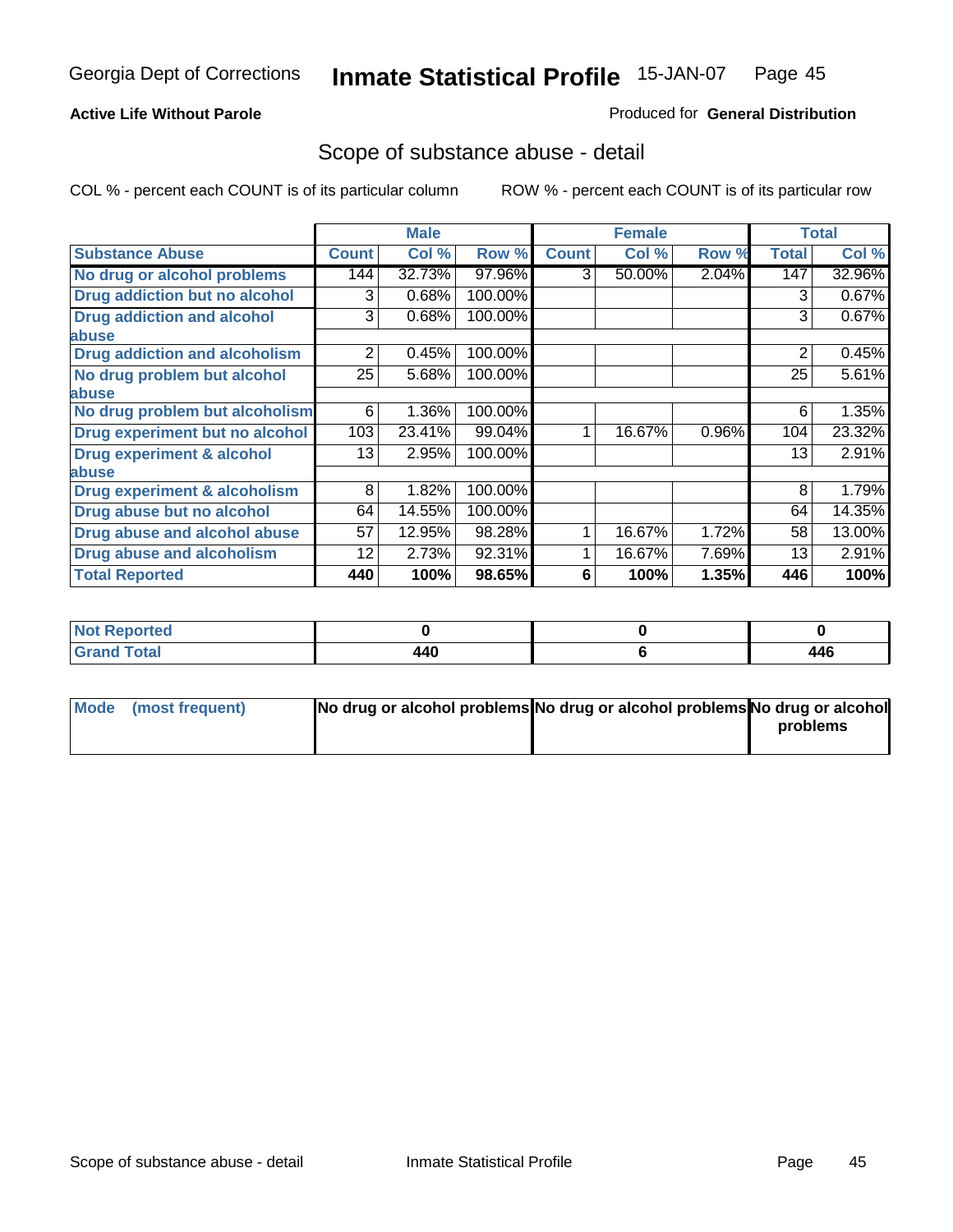### **Active Life Without Parole**

#### Produced for **General Distribution**

### Current / last mental health treatment level

|                                    |                 | <b>Male</b> |         |              | <b>Female</b> |       |              | <b>Total</b> |
|------------------------------------|-----------------|-------------|---------|--------------|---------------|-------|--------------|--------------|
| <b>Mental Health Treatment Lev</b> | <b>Count</b>    | Col %       | Row %   | <b>Count</b> | Col %         | Row % | <b>Total</b> | Col %        |
| 1 No problem at current time       | 76              | 45.51%      | 98.70%  |              | 20.00%        | 1.30% | 77           | 44.77%       |
| 2 Receiving outpatient             | 67              | 40.12%      | 94.37%  | 4            | 80.00%        | 5.63% | 71           | 41.28%       |
| treatment                          |                 |             |         |              |               |       |              |              |
| 3 Inpatient, moderate              | 19 <sub>1</sub> | 11.38%      | 100.00% |              |               |       | 19           | 11.05%       |
| treatment                          |                 |             |         |              |               |       |              |              |
| 4 Inpatient, intensive             | 5               | 2.99%       | 100.00% |              |               |       | 5            | $2.91\%$     |
| treatment                          |                 |             |         |              |               |       |              |              |
| <b>Total Evaluated</b>             | 167             | 100%        | 97.09%  | 5            | 100%          | 2.91% | 172          | 100.0%       |

| Never had MH evaluation | ヘフヘ | $\sim$ |
|-------------------------|-----|--------|
| Total                   | 440 | 446    |

| <b>Median (middle)</b> | <b>Receiving outpatient</b><br>treatment | <b>Receiving outpatient</b><br>treatment | <b>Receiving</b><br>outpatient<br>treatment |
|------------------------|------------------------------------------|------------------------------------------|---------------------------------------------|
| <b>Mode</b>            | No problem at current time               | <b>Receiving outpatient</b>              | No problem at                               |
| (most frequent)        |                                          | treatment                                | current time                                |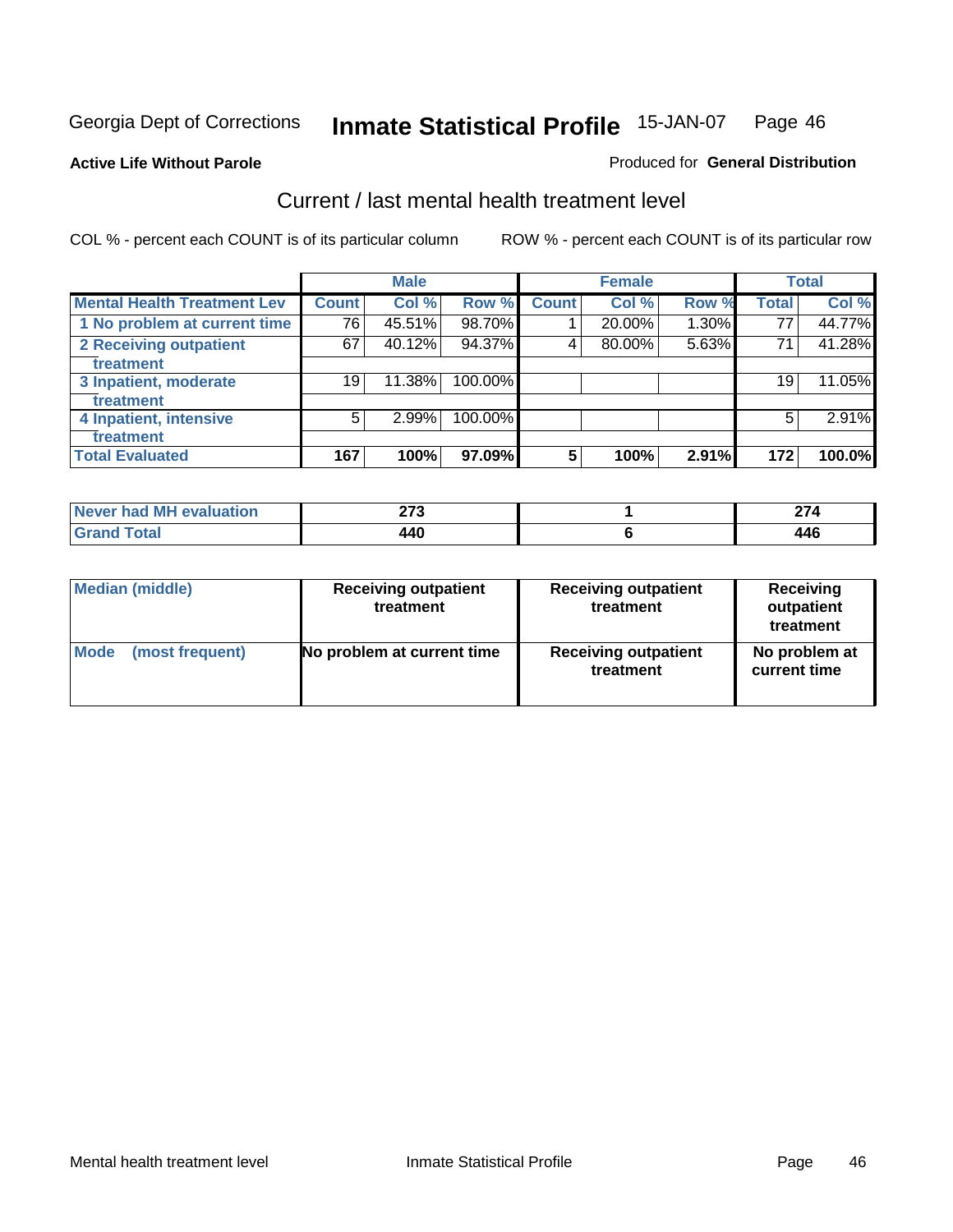### **Active Life Without Parole**

### Produced for **General Distribution**

# PULHESDWIT medical scale - 'P' overall condition ('P'hysical)

|                                   |              | <b>Male</b> |             |   | <b>Female</b> |          |              | <b>Total</b> |
|-----------------------------------|--------------|-------------|-------------|---|---------------|----------|--------------|--------------|
| 'P' Overall Condition             | <b>Count</b> | Col %       | Row % Count |   | Col %         | Row %    | <b>Total</b> | Col %        |
| 1 No medical illness              | 297          | 67.96%      | 99.00%      | ົ | 50.00%        | $1.00\%$ | 300          | 67.72%       |
| 2 Well-controlled chronic illness | 81           | 18.54%      | 96.43%      | 3 | $50.00\%$     | $3.57\%$ | 84           | 18.96%       |
| 3 Poorly-controlled chronic       | 58           | 13.27%      | 100.00%     |   |               |          | 58           | 13.09%       |
| <b>illness</b>                    |              |             |             |   |               |          |              |              |
| 4 Significant problems requiring  |              | 0.23%       | 100.00%     |   |               |          |              | 0.23%        |
| special housing                   |              |             |             |   |               |          |              |              |
| <b>Total Reported</b>             | 437          | 100%        | 98.65%      |   | 100%          | 1.35%    | 443          | 100%         |

| <b>Not Reported</b> |     |     |
|---------------------|-----|-----|
| <b>Grand Total</b>  | 440 | 446 |

| <b>Mode</b> | (most frequent) | <sup>1</sup> No medical illness | 2 Well-controlled chronic<br>illness | 1 No medical<br>illness |
|-------------|-----------------|---------------------------------|--------------------------------------|-------------------------|
|             |                 |                                 |                                      |                         |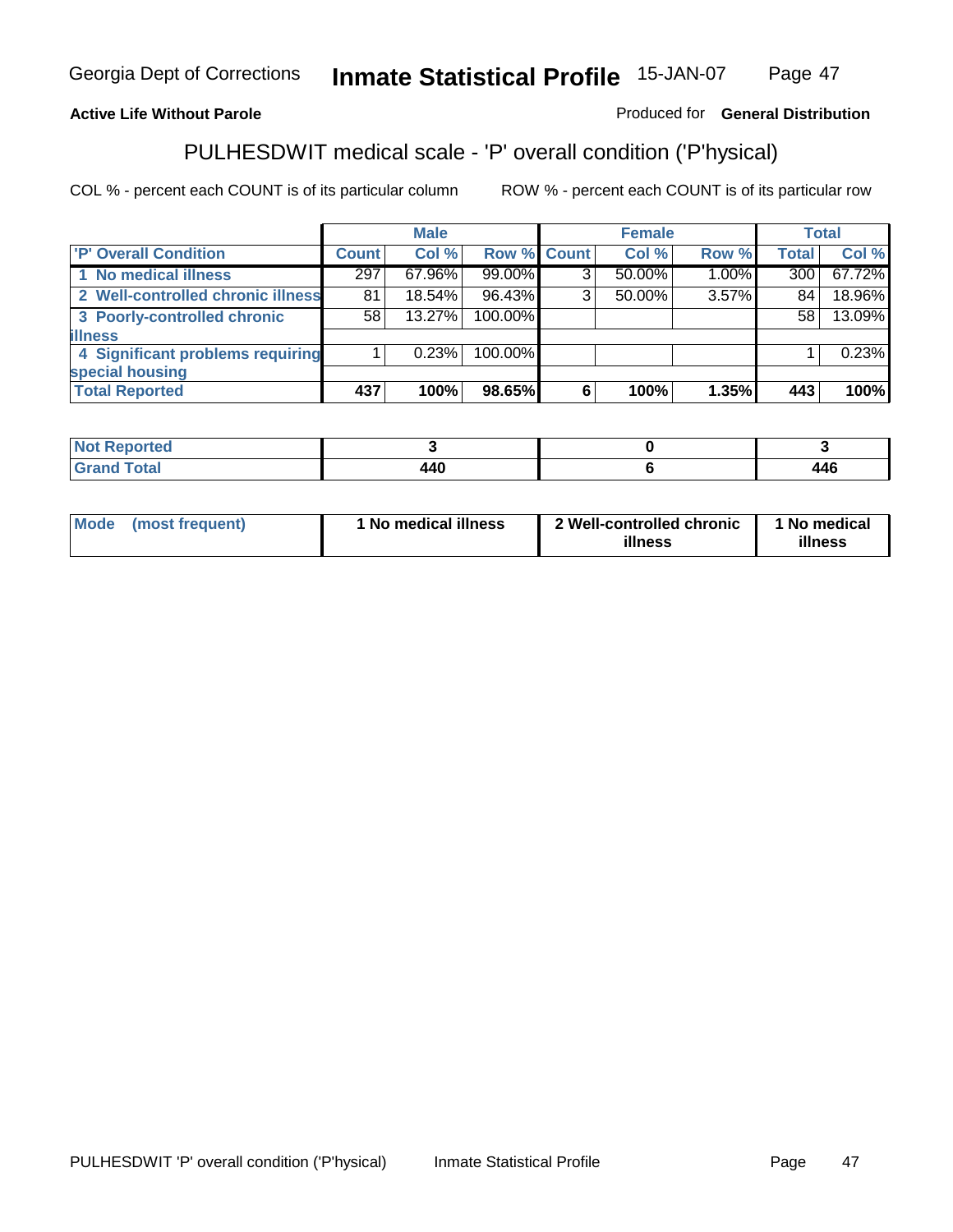Produced for **General Distribution**

### **Active Life Without Parole**

### PULHESDWIT medical scale - 'U' upper body

|                              |              | <b>Male</b> |         |              | <b>Female</b> |       |       | <b>Total</b> |
|------------------------------|--------------|-------------|---------|--------------|---------------|-------|-------|--------------|
| <b>U' Upper Body</b>         | <b>Count</b> | Col %       | Row %   | <b>Count</b> | Col %         | Row % | Total | Col %        |
| 1 Upper bones, joints,       | 420          | 96.11%      | 98.59%  | 6            | 100.00%       | 1.41% | 426   | 96.16%       |
| muscles all OK               |              |             |         |              |               |       |       |              |
| 2 One or both arms minimally | 11           | 2.52%       | 100.00% |              |               |       | 11    | 2.48%        |
| limited                      |              |             |         |              |               |       |       |              |
| 3 One or both arms           | 6            | 1.37%       | 100.00% |              |               |       | 6     | 1.35%        |
| moderately limited           |              |             |         |              |               |       |       |              |
| <b>Total Reported</b>        | 437          | 100%        | 98.65%  | 6            | 100%          | 1.35% | 443   | 100%         |

| <b>Not Reported</b> |     |      |
|---------------------|-----|------|
| <b>Total</b>        | 440 | A AC |

| Mode | (most frequent) | 1 Upper bones, joints,<br>muscles all OK | 1 Upper bones, joints,<br>muscles all OK | 1 Upper bones,<br>joints, muscles all |
|------|-----------------|------------------------------------------|------------------------------------------|---------------------------------------|
|------|-----------------|------------------------------------------|------------------------------------------|---------------------------------------|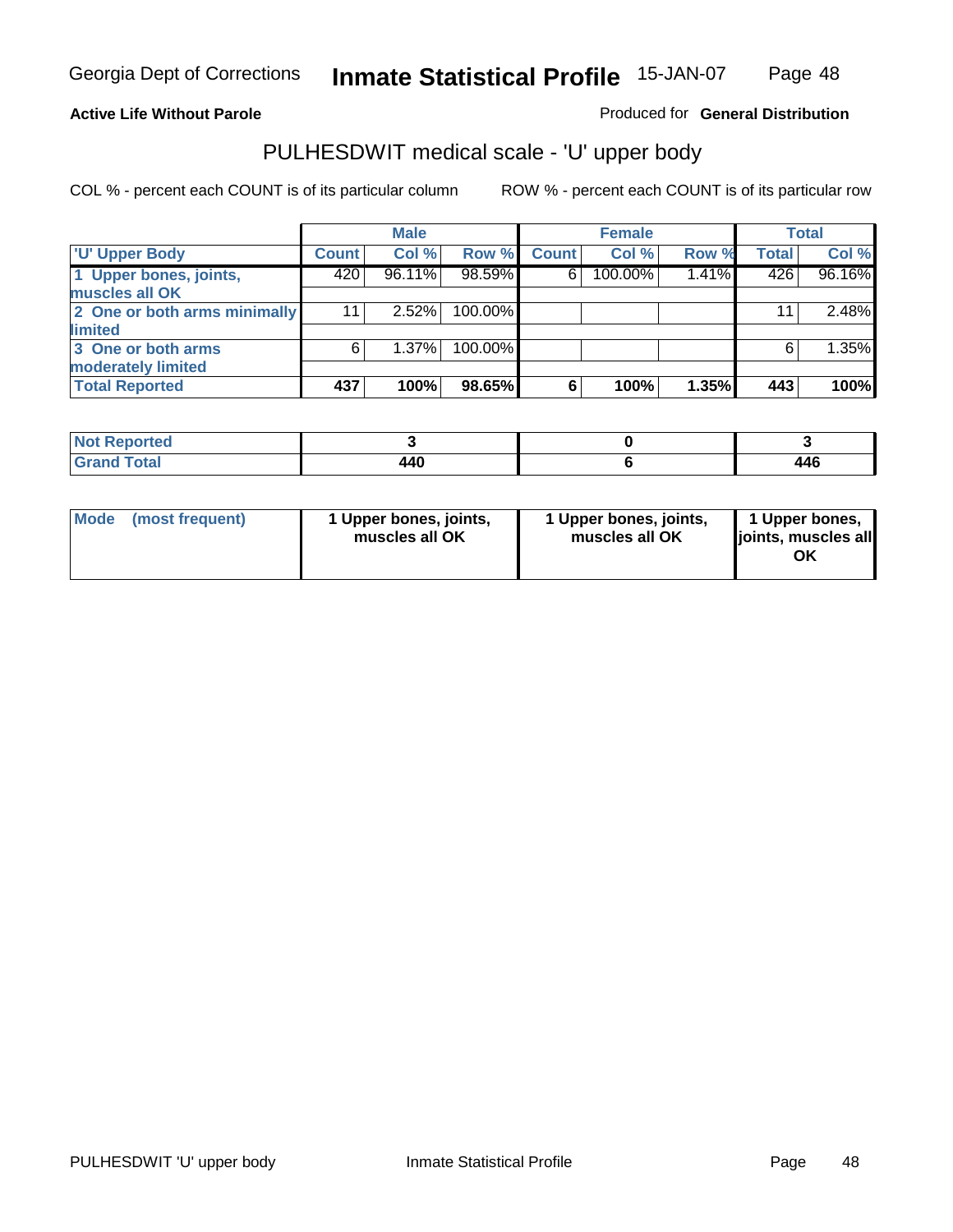#### **Active Life Without Parole**

#### Produced for **General Distribution**

### PULHESDWIT medical scale - 'L' lower body

|                                |              | <b>Male</b> |         |              | <b>Female</b> |       |              | <b>Total</b> |
|--------------------------------|--------------|-------------|---------|--------------|---------------|-------|--------------|--------------|
| 'L' Lower Body                 | <b>Count</b> | Col %       | Row %   | <b>Count</b> | Col %         | Row % | <b>Total</b> | Col %        |
| 1 Lower bones, joints,         | 395          | 90.39%      | 98.75%  | 5            | 83.33%        | 1.25% | 400          | 90.29%       |
| muscles all OK                 |              |             |         |              |               |       |              |              |
| 2 One or both legs minimally   | 33           | 7.55%       | 97.06%  |              | 16.67%        | 2.94% | 34           | 7.67%        |
| limited                        |              |             |         |              |               |       |              |              |
| 3 One or both legs             | 8            | 1.83%       | 100.00% |              |               |       | 8            | 1.81%        |
| moderately limited             |              |             |         |              |               |       |              |              |
| 4 One leg disabled, paralyzed, |              | 0.23%       | 100.00% |              |               |       |              | 0.23%        |
| or amputated                   |              |             |         |              |               |       |              |              |
| <b>Total Reported</b>          | 437          | 100%        | 98.65%  | 6            | 100%          | 1.35% | 443          | 100%         |

| <b>Not</b><br><b>ported</b>            |             |                    |
|----------------------------------------|-------------|--------------------|
| <b>Total</b><br><b>C</b> usu<br>------ | 18 A<br>771 | <i>AAC</i><br>44 O |

|  | Mode (most frequent) | 1 Lower bones, joints,<br>muscles all OK | 1 Lower bones, joints,<br>muscles all OK | 1 Lower bones,<br>joints, muscles all<br>OK |
|--|----------------------|------------------------------------------|------------------------------------------|---------------------------------------------|
|--|----------------------|------------------------------------------|------------------------------------------|---------------------------------------------|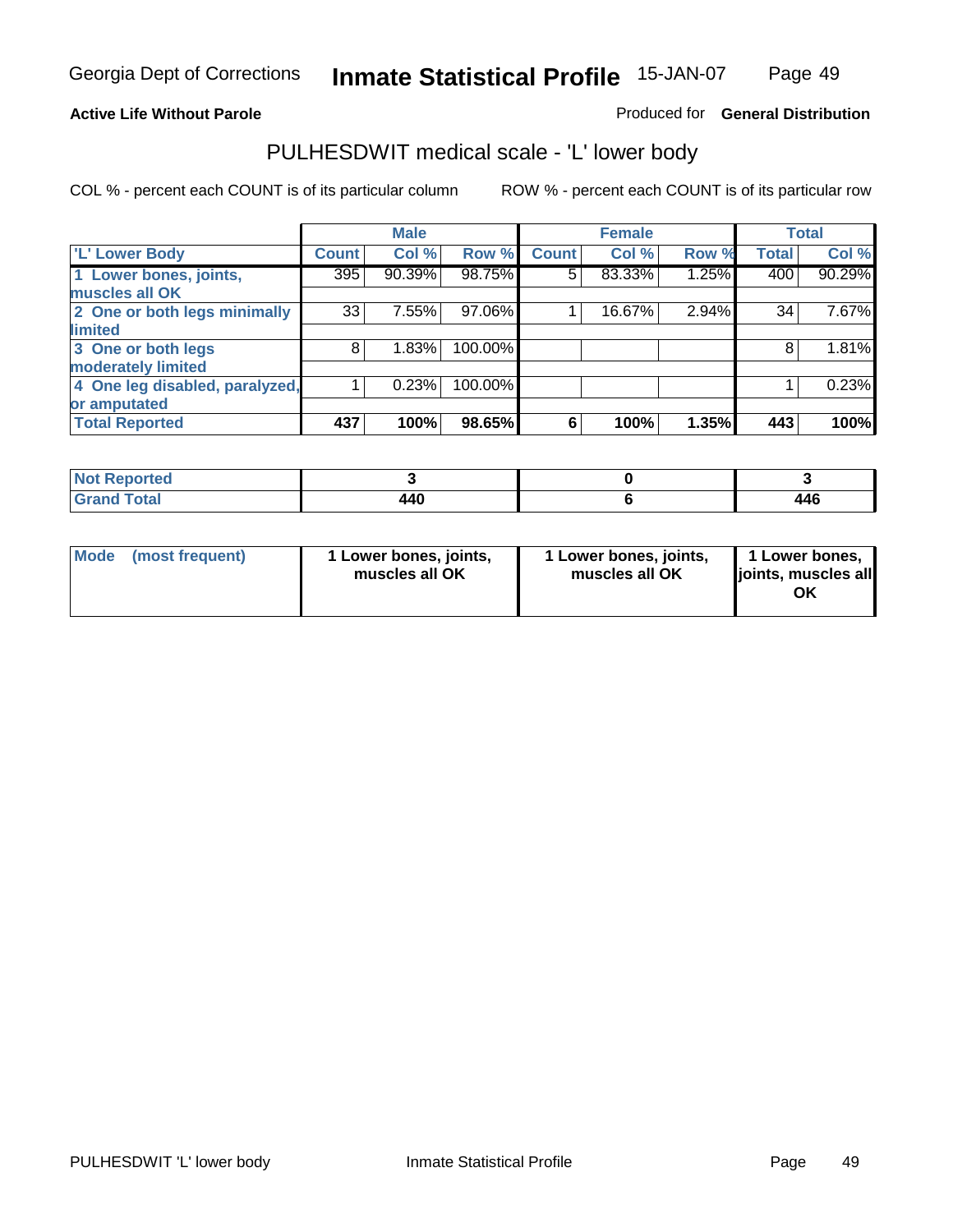Page 50

### **Active Life Without Parole**

Produced for **General Distribution**

### PULHESDWIT medical scale - 'H' hearing

|                                |              | <b>Male</b> |             |    | <b>Female</b> |       | <b>Total</b> |        |
|--------------------------------|--------------|-------------|-------------|----|---------------|-------|--------------|--------|
| 'H' Hearing                    | <b>Count</b> | Col%        | Row % Count |    | Col%          | Row % | <b>Total</b> | Col %  |
| 1 Normal hearing both ears     | 436          | $99.77\%$   | 98.64%      | 61 | 100.00%       | 1.36% | 442          | 99.77% |
| 2 Some loss in one ear with    |              | 0.23%       | 100.00%     |    |               |       |              | 0.23%  |
| other OK, or mild loss in both |              |             |             |    |               |       |              |        |
| <b>Total Reported</b>          | 437          | 100%        | 98.65%      |    | 100%          | 1.35% | 443          | 100%   |

| тео<br>- 131          |         |     |
|-----------------------|---------|-----|
| ------<br>----- ----- | _______ | 446 |

| Mode (most frequent) | 1 Normal hearing both ears 1 Normal hearing both ears 1 Normal hearing | both ears |
|----------------------|------------------------------------------------------------------------|-----------|
|                      |                                                                        |           |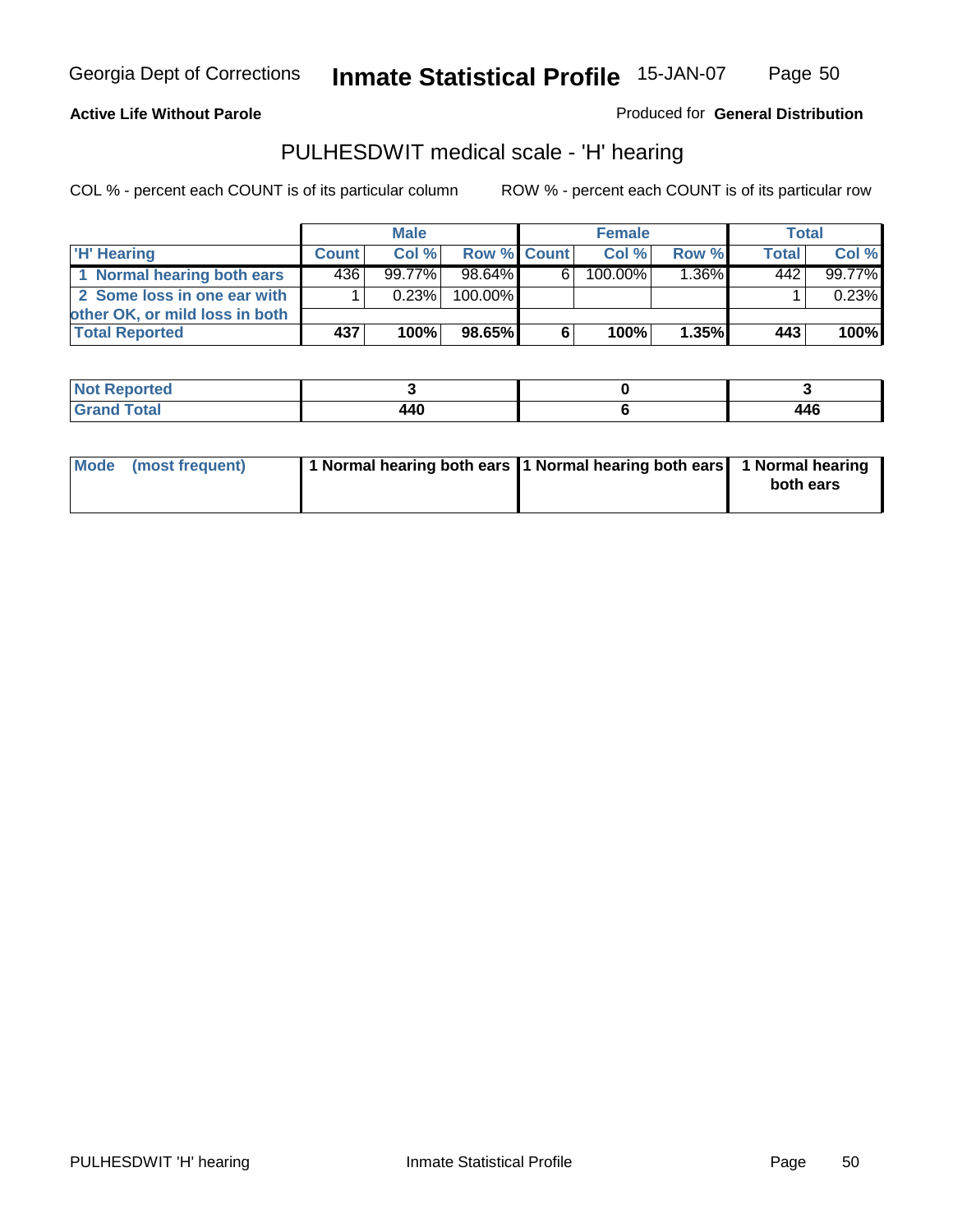Page 51

### **Active Life Without Parole**

### Produced for **General Distribution**

### PULHESDWIT medical scale - 'E' vision

|                                 |              | <b>Male</b> |                    |   | <b>Female</b> |       |              | <b>Total</b> |
|---------------------------------|--------------|-------------|--------------------|---|---------------|-------|--------------|--------------|
| <b>E' Vision</b>                | <b>Count</b> | Col %       | <b>Row % Count</b> |   | Col %         | Row % | <b>Total</b> | Col %        |
| 1 Correctable to 20/40 in both  | 364          | 83.30%      | 98.91%             | 4 | 66.67%        | 1.09% | 368          | 83.07%       |
| eyes                            |              |             |                    |   |               |       |              |              |
| 2 Correctable to 20/70 in one   | 66           | 15.10%      | 97.06%             | 2 | 33.33%        | 2.94% | 68           | 15.35%       |
| eye, may be blind in other      |              |             |                    |   |               |       |              |              |
| 3 Correctable to 20/200 in one  | 4            | 0.92%       | 100.00%            |   |               |       | 4            | $0.90\%$     |
| eye, may be blind in other      |              |             |                    |   |               |       |              |              |
| 4 One eye not correctable to    | っ            | 0.46%       | 100.00%            |   |               |       | 2            | 0.45%        |
| 20/200, other may be blind      |              |             |                    |   |               |       |              |              |
| 5 Blind in both eyes, requiring |              | 0.23%       | 100.00%            |   |               |       |              | 0.23%        |
| special housing                 |              |             |                    |   |               |       |              |              |
| <b>Total Reported</b>           | 437          | 100%        | 98.65%             | 6 | 100%          | 1.35% | 443          | 100%         |

| ντιea<br>$\cdots$     |     |                   |
|-----------------------|-----|-------------------|
| <b>otal</b><br>------ | 440 | <i>AAC</i><br>440 |

| <b>Mode</b>     | 1 Correctable to 20/40 in | 1 Correctable to 20/40 in   1 Correctable to | 20/40 in both eyes |
|-----------------|---------------------------|----------------------------------------------|--------------------|
| (most frequent) | both eyes                 | both eves                                    |                    |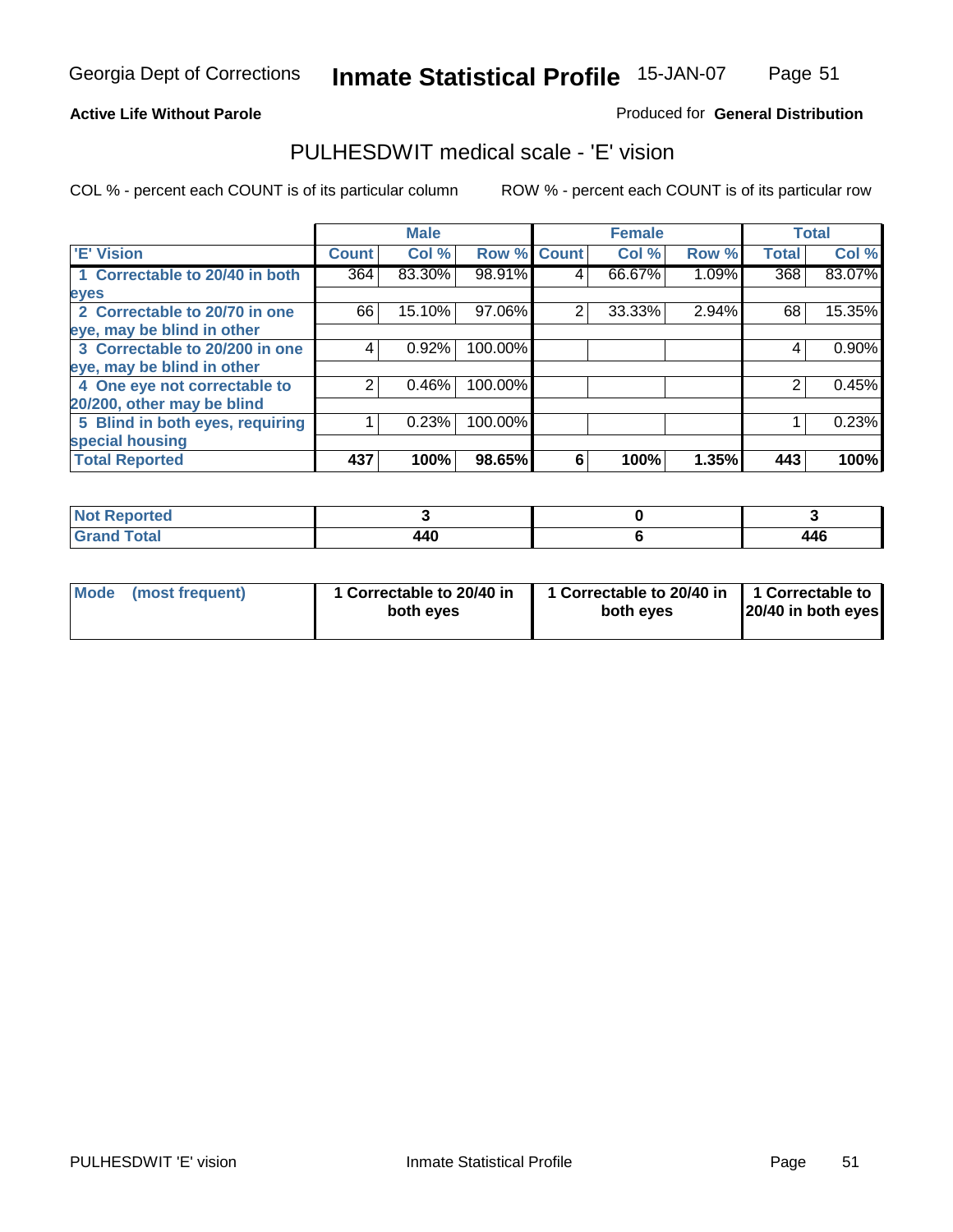### **Active Life Without Parole**

### Produced for **General Distribution**

### PULHESDWIT medical scale - 'S' pSychiatric

|                                |              | <b>Male</b> |                    |   | <b>Female</b> |       |              | <b>Total</b> |
|--------------------------------|--------------|-------------|--------------------|---|---------------|-------|--------------|--------------|
| 'S' pSychiatric                | <b>Count</b> | Col %       | <b>Row % Count</b> |   | Col %         | Row % | <b>Total</b> | Col %        |
| 1 No impairment or disorders   | 343          | 80.33%      | 99.42%             | 2 | 33.33%        | 0.58% | 345          | 79.68%       |
| 2 Stable, or in remission, or  | 70           | 16.39%      | 94.59%             | 4 | 66.67%        | 5.41% | 74           | 17.09%       |
| mild impairment or retardation |              |             |                    |   |               |       |              |              |
| 3 Requires moderate inpatient  | 11           | $2.58\%$    | 100.00%            |   |               |       | 11           | 2.54%        |
| treatment                      |              |             |                    |   |               |       |              |              |
| 4 Requires intensive inpatient | 3            | $0.70\%$    | 100.00%            |   |               |       | 3            | 0.69%        |
| treatment                      |              |             |                    |   |               |       |              |              |
| <b>Total Reported</b>          | 427          | 100%        | 98.61%             | 6 | 100%          | 1.39% | 433          | 100%         |

| eported<br>NOT |     | . . |
|----------------|-----|-----|
| <b>Total</b>   | 440 | 446 |

| Mode (most frequent) | 1 No impairment or disorders 2 Stable, or in remission, 11 No impairment or |                       |           |
|----------------------|-----------------------------------------------------------------------------|-----------------------|-----------|
|                      |                                                                             | or mild impairment or | disorders |
|                      |                                                                             | retardation           |           |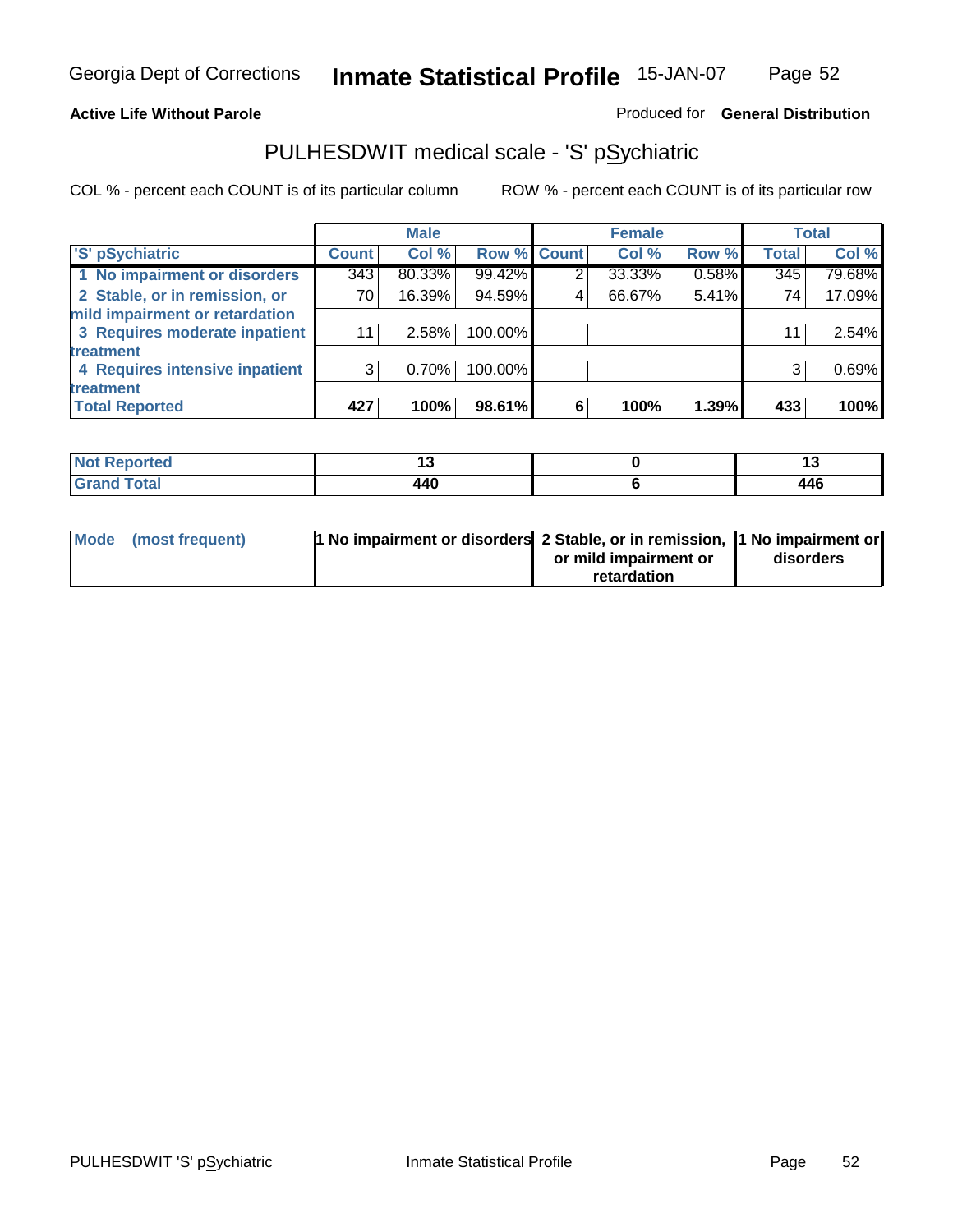Page 53

### **Active Life Without Parole**

Produced for **General Distribution**

### PULHESDWIT medical scale - 'D' dental

|                                 |       | <b>Male</b> |             |   | <b>Female</b> |       |              | <b>Total</b> |
|---------------------------------|-------|-------------|-------------|---|---------------|-------|--------------|--------------|
| <b>D'</b> Dental                | Count | Col %       | Row % Count |   | Col %         | Row % | <b>Total</b> | Col %        |
| 1 Minimal routine dental health | 208   | 49.06%      | 98.11%      |   | 66.67%        | 1.89% | 212          | 49.30%       |
| <b>needs</b>                    |       |             |             |   |               |       |              |              |
| 2 Moderate cavities and/or      | 182   | 42.92%      | 98.91%      |   | 33.33%        | 1.09% | 184          | 42.79%       |
| gum disease                     |       |             |             |   |               |       |              |              |
| 3 Extensive gum disease         | 34    | $8.02\%$    | 100.00%     |   |               |       | 34           | 7.91%        |
| and/or widespread decay         |       |             |             |   |               |       |              |              |
| <b>Total Reported</b>           | 424   | 100%        | 98.60%      | 6 | 100%          | 1.40% | 430          | 100%         |

| and an additional and<br>тео | 10                | ıс<br>__    |
|------------------------------|-------------------|-------------|
| <b>Total</b>                 | <br>,,,<br>$\sim$ | . .<br>44 U |

| Mode (most frequent) | <b>Minimal routine dental</b><br>health needs | 1 Minimal routine dental<br>health needs | 1 Minimal routine<br>dental health<br>needs |
|----------------------|-----------------------------------------------|------------------------------------------|---------------------------------------------|
|----------------------|-----------------------------------------------|------------------------------------------|---------------------------------------------|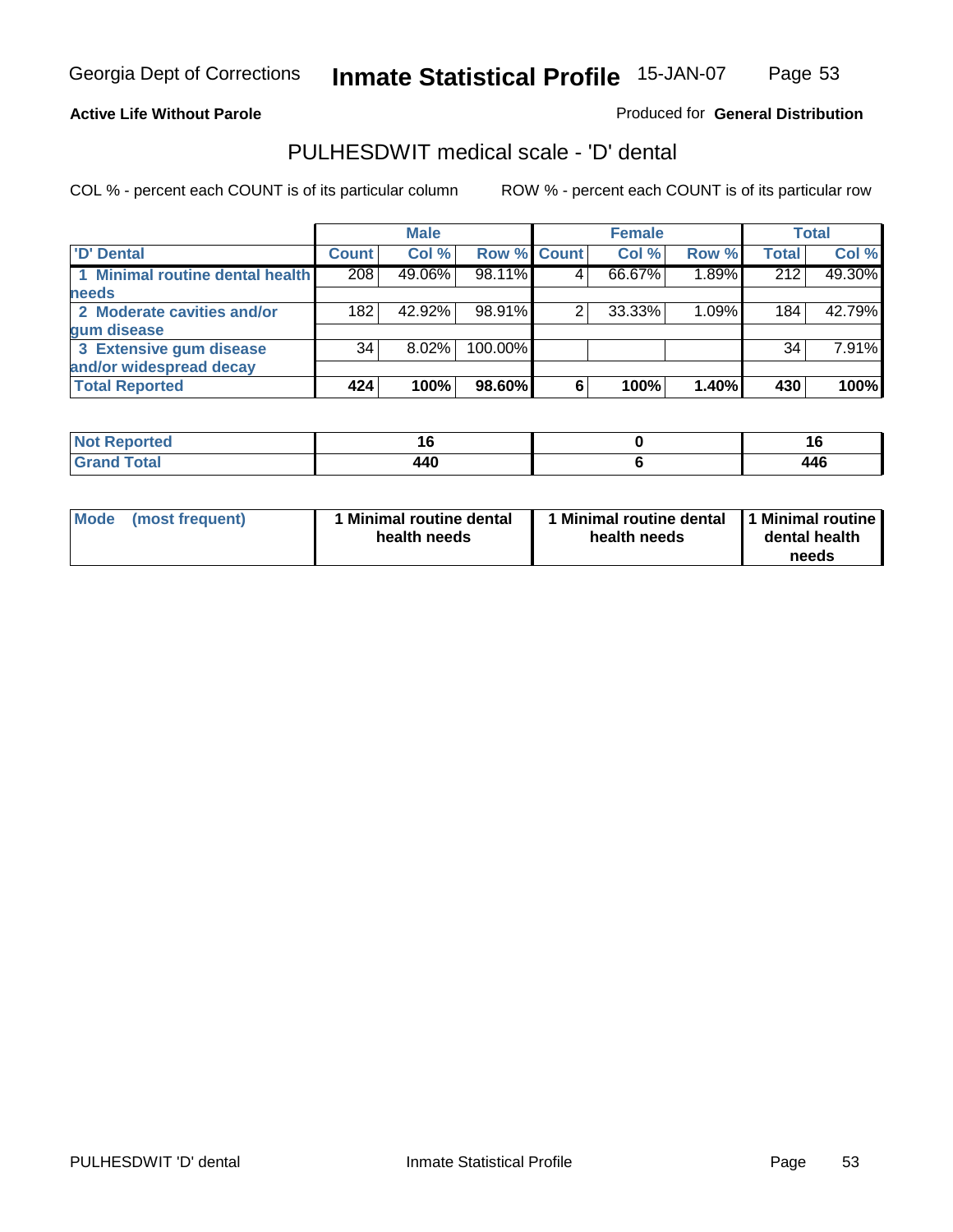### **Active Life Without Parole**

#### Produced for **General Distribution**

### PULHESDWIT medical scale - 'W' work ability

|                                 |              | <b>Male</b> |             |   | <b>Female</b> |       |              | <b>Total</b> |
|---------------------------------|--------------|-------------|-------------|---|---------------|-------|--------------|--------------|
| <b>W' work ability</b>          | <b>Count</b> | Col %       | Row % Count |   | Col %         | Row % | <b>Total</b> | Col %        |
| 1 Unrestricted work or activity | 346          | 79.18%      | 98.58%      | 5 | 83.33%        | 1.42% | 351          | 79.23%       |
| 2 Minor restrictions on type of | 69           | 15.79%      | 98.57%      |   | 16.67%        | 1.43% | 70           | 15.80%       |
| <b>work</b>                     |              |             |             |   |               |       |              |              |
| 3 Moderate restrictions on type | 15           | 3.43%       | 100.00%     |   |               |       | 15           | 3.39%        |
| of work                         |              |             |             |   |               |       |              |              |
| 4 Major restrictions on type of |              | $1.60\%$    | 100.00%     |   |               |       |              | 1.58%        |
| <b>work</b>                     |              |             |             |   |               |       |              |              |
| <b>Total Reported</b>           | 437          | 100%        | 98.65%      | 6 | 100%          | 1.35% | 443          | 100%         |

| <b>Reported</b><br><b>NOT</b> |     |     |
|-------------------------------|-----|-----|
| <b>Total</b><br>------        | 440 | 446 |

| Mode (most frequent)<br>1 Unrestricted work or<br>activity |  | 1 Unrestricted work or<br>activity | 1 Unrestricted<br>work or activity |  |
|------------------------------------------------------------|--|------------------------------------|------------------------------------|--|
|                                                            |  |                                    |                                    |  |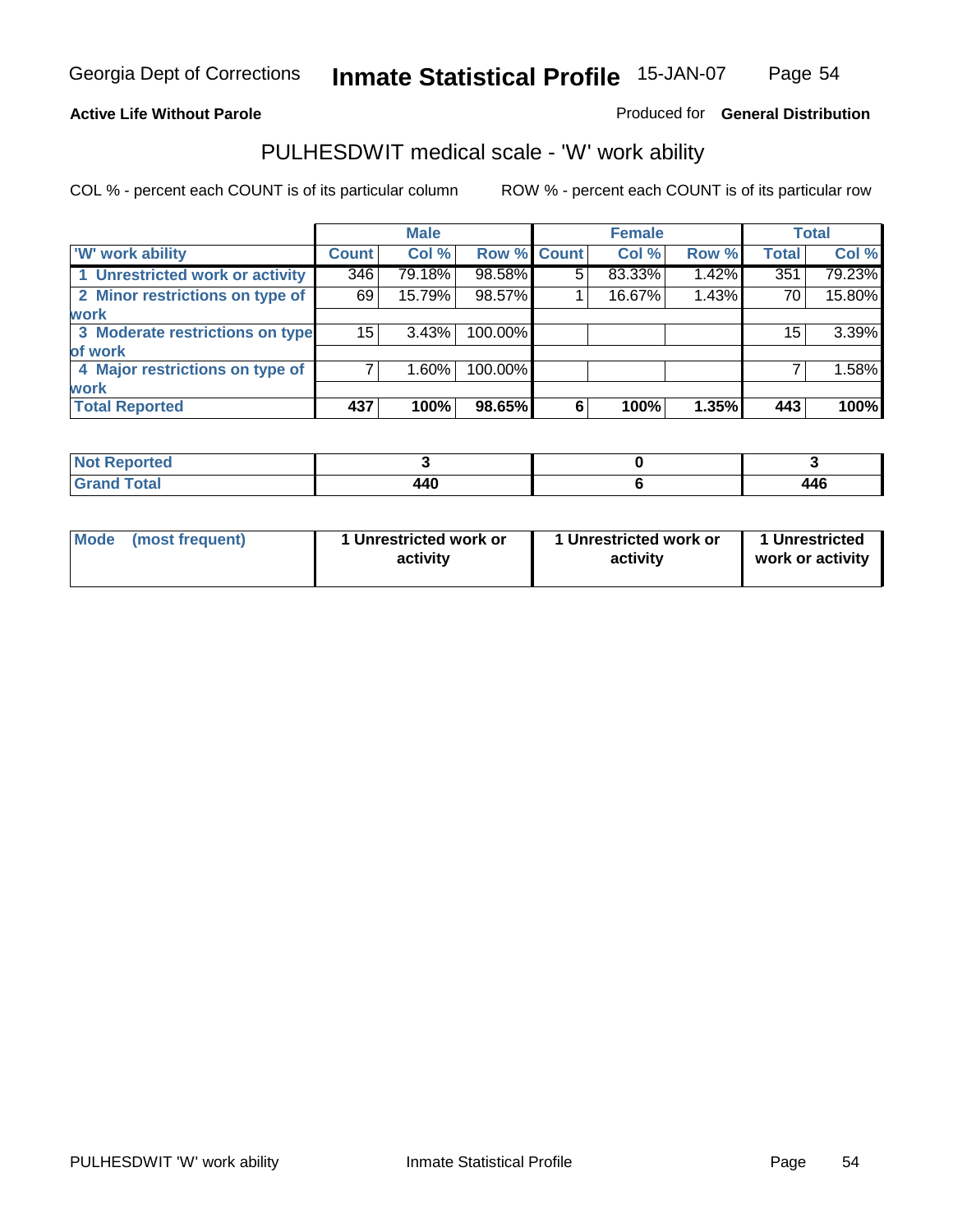Page 55

### **Active Life Without Parole**

### Produced for **General Distribution**

### PULHESDWIT medical scale - 'I' impairment

|                                 |              | <b>Male</b> |                    |   | <b>Female</b> |       |              | <b>Total</b> |
|---------------------------------|--------------|-------------|--------------------|---|---------------|-------|--------------|--------------|
| <b>T' Impairment</b>            | <b>Count</b> | Col %       | <b>Row % Count</b> |   | Col %         | Row % | <b>Total</b> | Col %        |
| 1 No impairments or             | 434          | 99.31%      | 98.64%             | 6 | 100.00%       | 1.36% | 440          | 99.32%       |
| disabilities                    |              |             |                    |   |               |       |              |              |
| 4 Needs moderate Assisted       |              | 0.23%       | 100.00%            |   |               |       |              | 0.23%        |
| Living (level II)               |              |             |                    |   |               |       |              |              |
| <b>5 Needs maximal Assisted</b> |              | 0.46%       | 100.00%            |   |               |       |              | 0.45%        |
| <b>Living (level III)</b>       |              |             |                    |   |               |       |              |              |
| <b>Total Reported</b>           | 437          | 100%        | 98.65%             | 6 | 100%          | 1.35% | 443          | 100%         |

| Reported<br>$\sim$ |     |            |
|--------------------|-----|------------|
| <b>Total</b>       | 440 | <b>AAC</b> |

| Mode            | 1 No impairments or | 1 No impairments or | 1 No impairments |
|-----------------|---------------------|---------------------|------------------|
| (most frequent) | disabilities        | disabilities        | or disabilities  |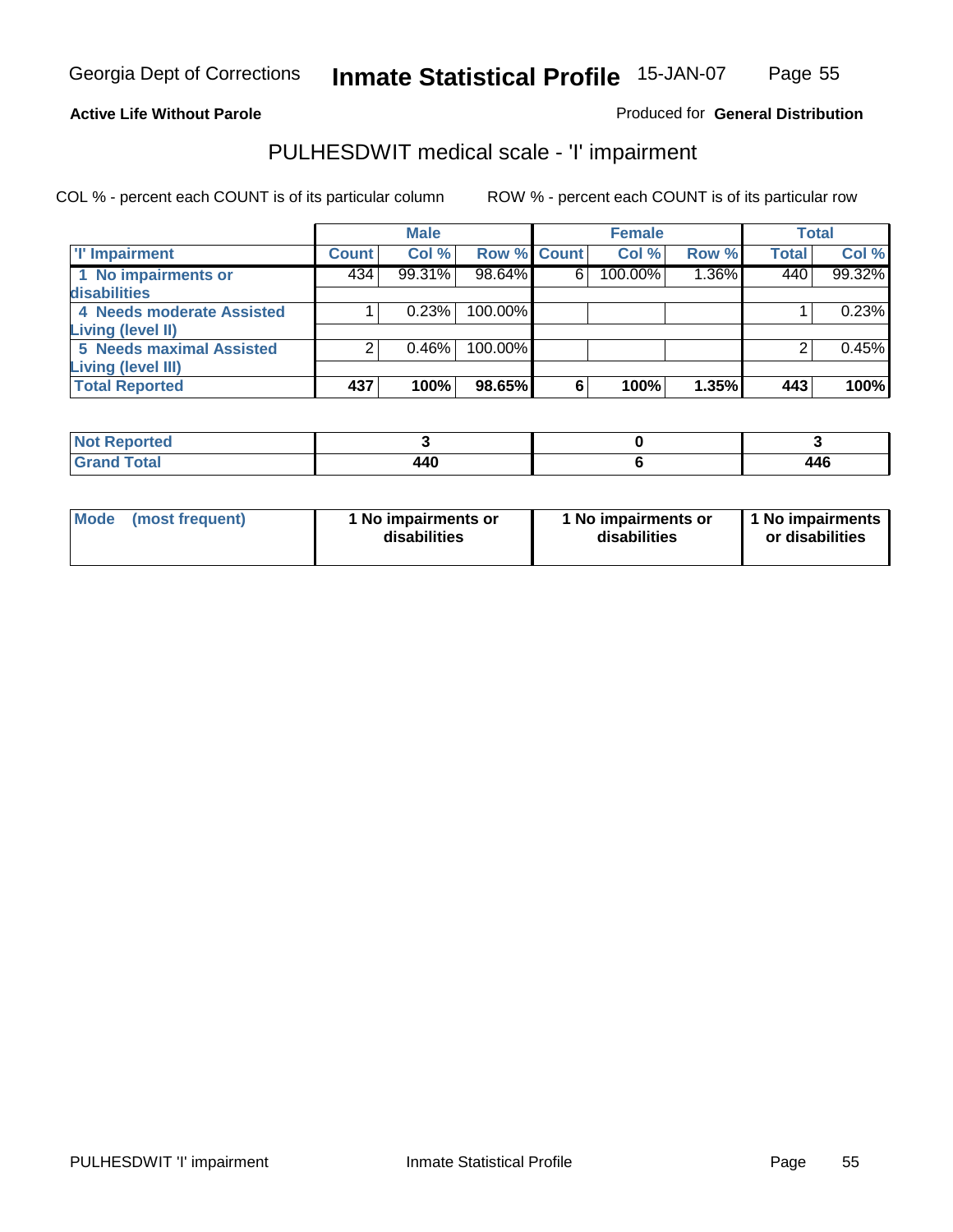#### **Inmate Statistical Profile** 15-JAN-07 Page Page 56

### **Active Life Without Parole Produced fo Seneral Distribution**

### PULHESDWIT medical scale - 'T' transportability

|                              |              | <b>Male</b> |                    |   | <b>Female</b> |          |              | <b>Total</b> |
|------------------------------|--------------|-------------|--------------------|---|---------------|----------|--------------|--------------|
| <b>T' Transportability</b>   | <b>Count</b> | Col%        | <b>Row % Count</b> |   | Col%          | Row %    | <b>Total</b> | Col %        |
| 1 Can be transported in any  | 436'         | $99.77\%$   | $98.64\%$          | 6 | 100.00%       | $1.36\%$ | 442          | 99.77%       |
| ordinary approved vehicle    |              |             |                    |   |               |          |              |              |
| 3 Wheelchair-bound, requires |              | 0.23%       | 100.00%            |   |               |          |              | 0.23%        |
| special vehicle              |              |             |                    |   |               |          |              |              |
| <b>Total Reported</b>        | 437          | 100%        | 98.65%             | 6 | 100%          | 1.35%    | 443          | 100%         |

| Reported    |     |     |
|-------------|-----|-----|
| <b>otal</b> | 440 | 446 |

|  | Mode (most frequent) | 1 Can be transported in any 1 Can be transported in any | ordinary approved vehicle   ordinary approved vehicle   transported in any | 1 Can be<br>ordinary approved<br>vehicle |
|--|----------------------|---------------------------------------------------------|----------------------------------------------------------------------------|------------------------------------------|
|--|----------------------|---------------------------------------------------------|----------------------------------------------------------------------------|------------------------------------------|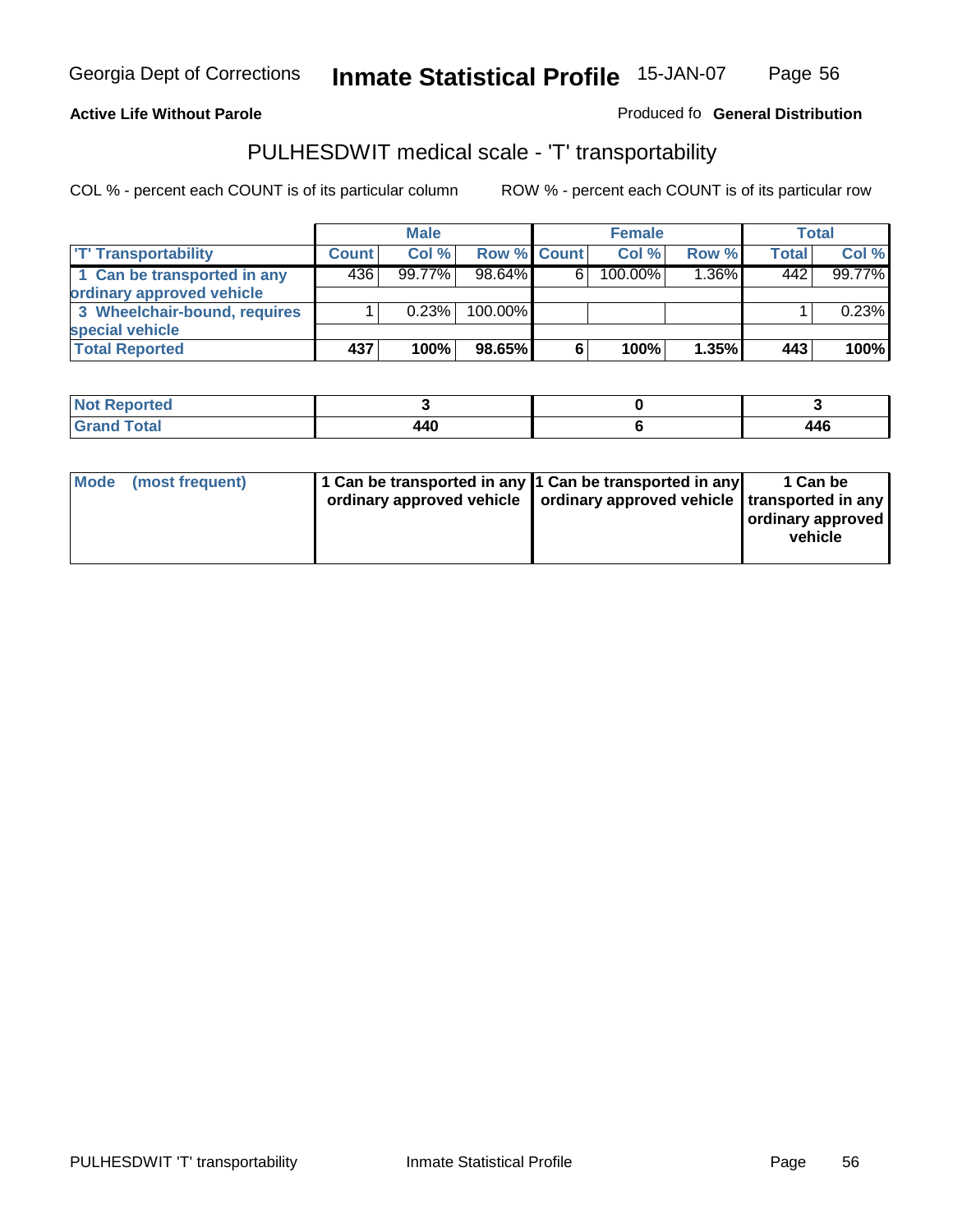### **Active Life Without Parole**

### Produced for **General Distribution**

### Criminality in family, self-reported

|                              |              | <b>Male</b> |           |              | <b>Female</b> |          |              | Total  |
|------------------------------|--------------|-------------|-----------|--------------|---------------|----------|--------------|--------|
| <b>Criminality In Family</b> | <b>Count</b> | Col %       | Row %     | <b>Count</b> | Col %         | Row %    | <b>Total</b> | Col %  |
| Yes, criminality in family   | 1331         | $30.43\%$   | 97.79%    | 3            | 50.00%        | $2.21\%$ | 136          | 30.70% |
| No criminality in family     | 304          | 69.57%      | $99.02\%$ | 3            | 50.00%        | $0.98\%$ | 307          | 69.30% |
| <b>Total Reported</b>        | 437'         | 100%        | 98.65%    | 6            | 100%          | 1.35%    | 443          | 100%   |

| ported<br><b>NO</b><br><b>IJCK</b> |                     |               |
|------------------------------------|---------------------|---------------|
| $\sim$<br>Gran<br>---              | 40<br>14V<br>$\sim$ | A A C<br>44 U |

| Mode (most frequent) | No criminality in family | Yes, criminality in family | No criminality in<br>family |
|----------------------|--------------------------|----------------------------|-----------------------------|
|----------------------|--------------------------|----------------------------|-----------------------------|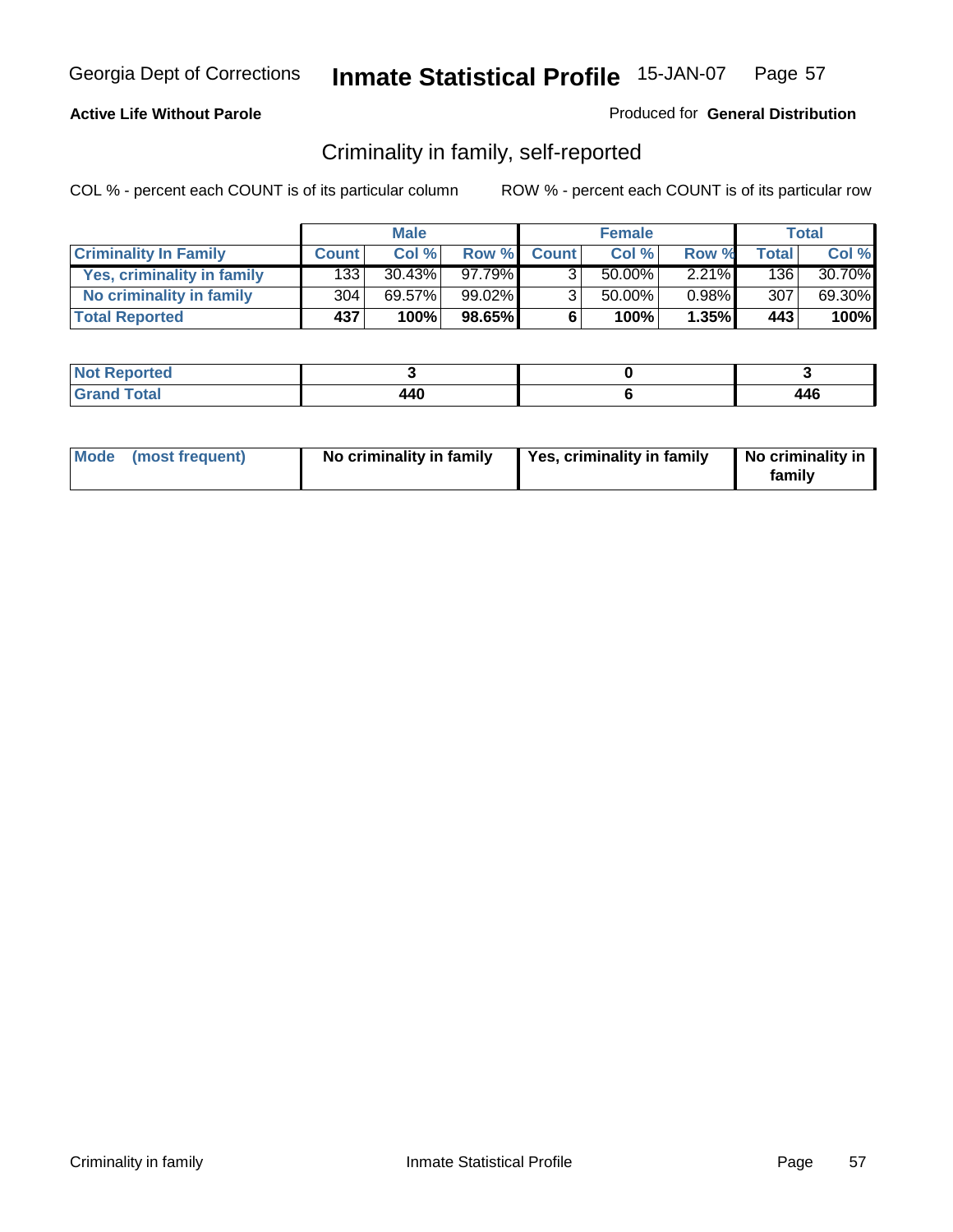### **Active Life Without Parole**

### Produced for **General Distribution**

### Alcoholism in family, self-reported

|                             |              | <b>Male</b> |           |              | <b>Female</b> |          |       | Total  |
|-----------------------------|--------------|-------------|-----------|--------------|---------------|----------|-------|--------|
| <b>Alcoholism In Family</b> | <b>Count</b> | Col %       | Row %     | <b>Count</b> | Col %         | Row %    | Total | Col %  |
| Yes, alcoholism in family   | 88           | 20.14%      | 98.88%    |              | 16.67%        | $1.12\%$ | 89    | 20.09% |
| No alcoholism in family     | 349          | 79.86%      | $98.59\%$ | 5            | 83.33%        | $1.41\%$ | 354   | 79.91% |
| <b>Total Reported</b>       | 437          | 100%        | 98.65%    | 6            | 100%          | $1.35\%$ | 443   | 100%   |

| <b>Not</b><br>oorted<br><b>IJCI</b> |               |           |
|-------------------------------------|---------------|-----------|
| Total<br>Gran<br>---                | 440<br>$\sim$ | <b>AC</b> |

|  | Mode (most frequent) | No alcoholism in family | No alcoholism in family | No alcoholism in<br>familv |
|--|----------------------|-------------------------|-------------------------|----------------------------|
|--|----------------------|-------------------------|-------------------------|----------------------------|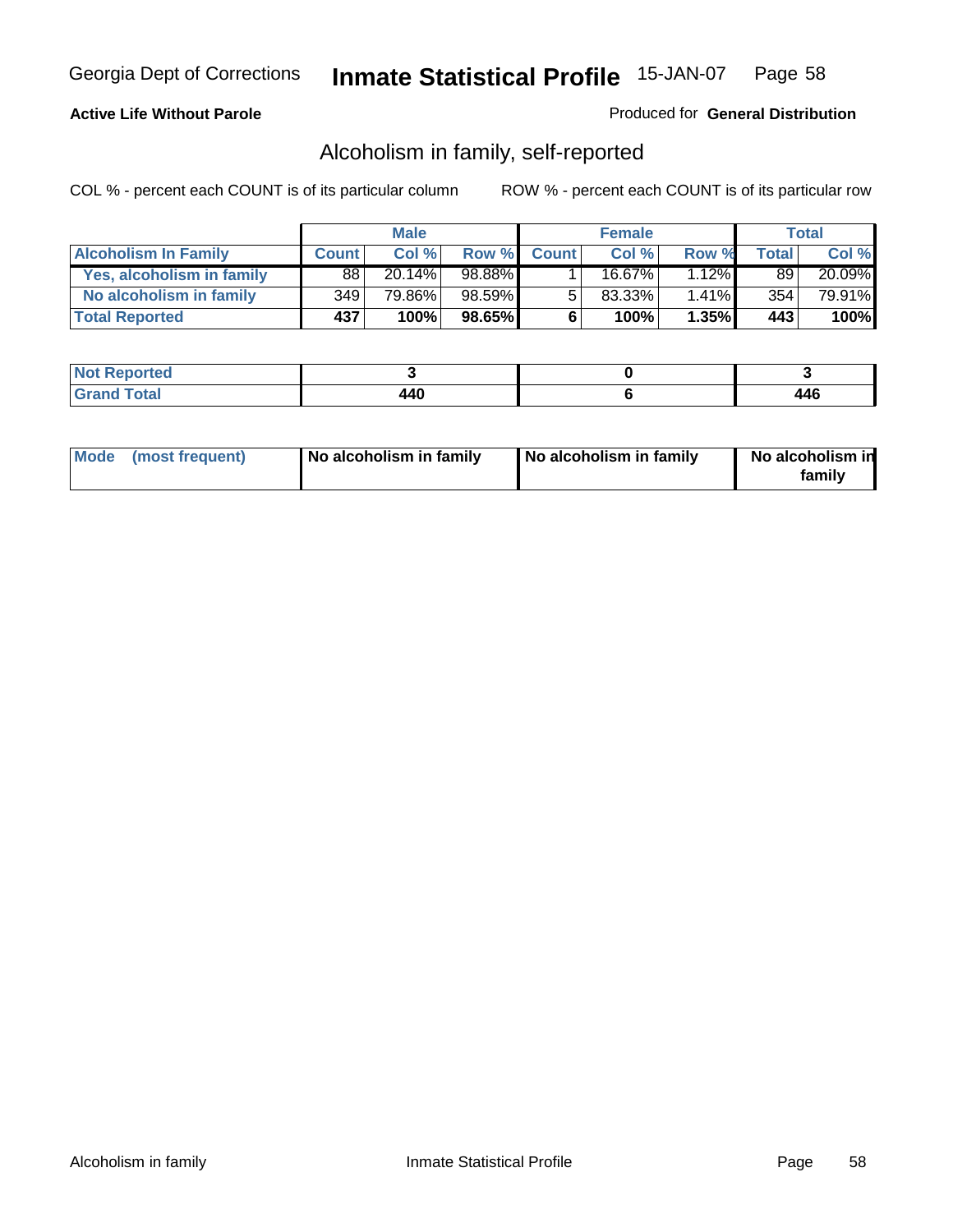### **Active Life Without Parole**

Produced for **General Distribution**

### Drug abuse in family, self-reported

|                           |              | <b>Male</b>          |        |              | <b>Female</b> |          |       | <b>Total</b> |
|---------------------------|--------------|----------------------|--------|--------------|---------------|----------|-------|--------------|
| Drug Abuse In Family      | <b>Count</b> | Col %                | Row %  | <b>Count</b> | Col %         | Row %    | Total | Col %        |
| Yes, drug abuse in family | 54           | $12.\overline{36\%}$ | 96.43% |              | 33.33%        | $3.57\%$ | 56    | 12.64%       |
| No drug abuse in family   | 383          | 87.64%               | 98.97% | 4            | 66.67%        | $1.03\%$ | 387   | 87.36%       |
| <b>Total Reported</b>     | 437          | 100%                 | 98.65% | 6            | 100%          | $1.35\%$ | 443   | 100%         |

| ported<br><b>NO</b><br><b>IJCK</b> |                     |               |
|------------------------------------|---------------------|---------------|
| $\sim$<br>Gran<br>---              | 40<br>14V<br>$\sim$ | A A C<br>44 U |

|  | Mode (most frequent) | No drug abuse in family | No drug abuse in family | No drug abuse in<br>family |
|--|----------------------|-------------------------|-------------------------|----------------------------|
|--|----------------------|-------------------------|-------------------------|----------------------------|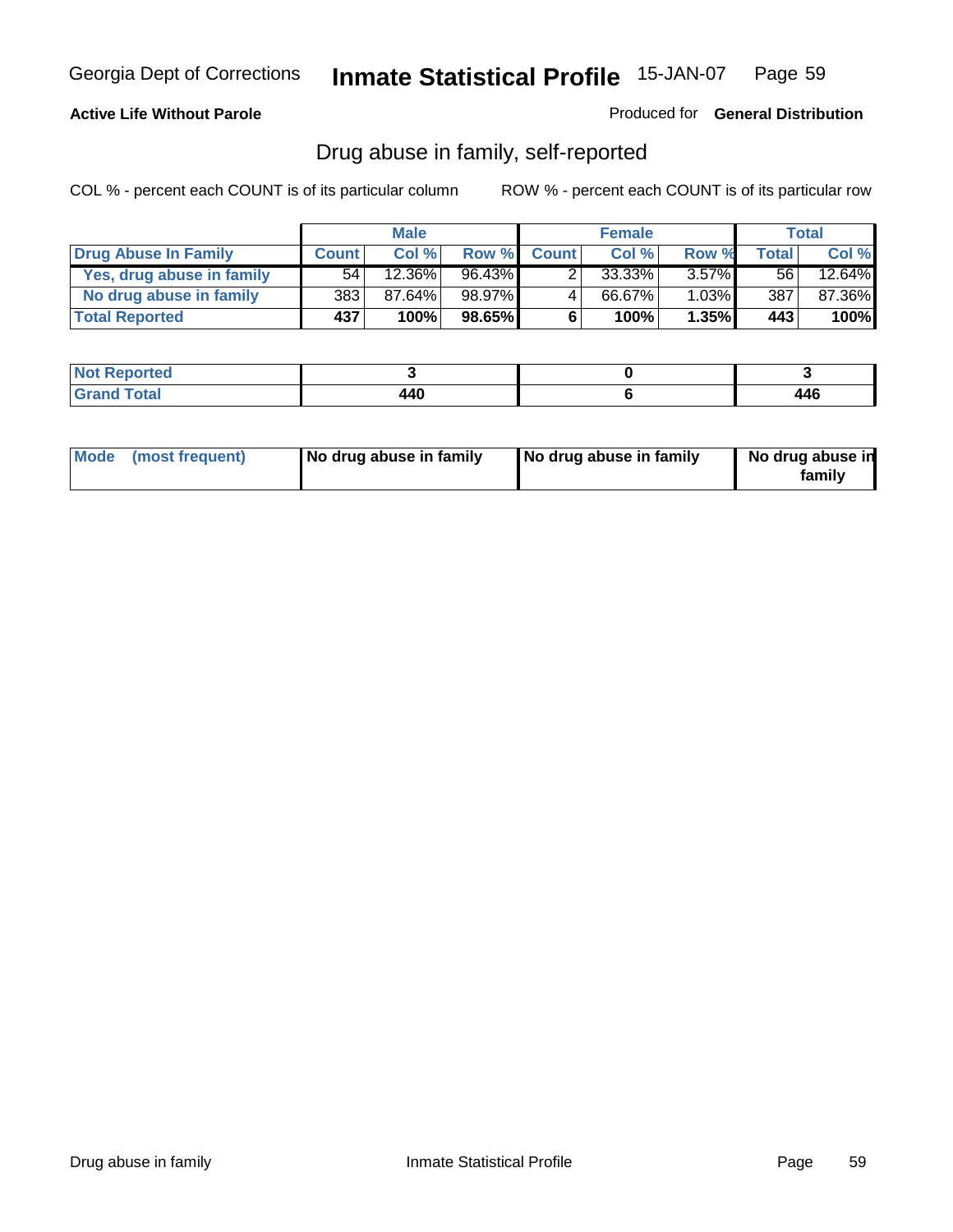### **Active Life Without Parole**

### Produced for **General Distribution**

### Subjected to frequent beatings, self-reported

|                            |              | <b>Male</b> |        |              | <b>Female</b> |       |       | <b>Total</b> |
|----------------------------|--------------|-------------|--------|--------------|---------------|-------|-------|--------------|
| <b>Frequent beatings</b>   | <b>Count</b> | Col%        | Row %  | <b>Count</b> | Col%          | Row % | Total | Col %        |
| Yes, subjected to frequent | 26           | 5.95%       | 96.30% |              | $16.67\%$     | 3.70% | 27    | 6.09%        |
| <b>beatings</b>            |              |             |        |              |               |       |       |              |
| Not subjected to frequent  | 411          | 94.05%      | 98.80% | 5            | 83.33%        | 1.20% | 416   | 93.91%       |
| <b>beatings</b>            |              |             |        |              |               |       |       |              |
| <b>Total Reported</b>      | 437          | 100%        | 98.65% | 6            | 100%          | 1.35% | 443   | 100%         |

| <b>Not Reported</b> |      |                |
|---------------------|------|----------------|
| Total               | 18 A | $\overline{A}$ |
| Crope               | 44V  | 44V            |

| Mode<br>(most frequent) | beatings | Not subjected to frequent | Not subjected to frequent<br>beatings | Not subjected to<br><b>frequent beatings</b> |
|-------------------------|----------|---------------------------|---------------------------------------|----------------------------------------------|
|                         |          |                           |                                       |                                              |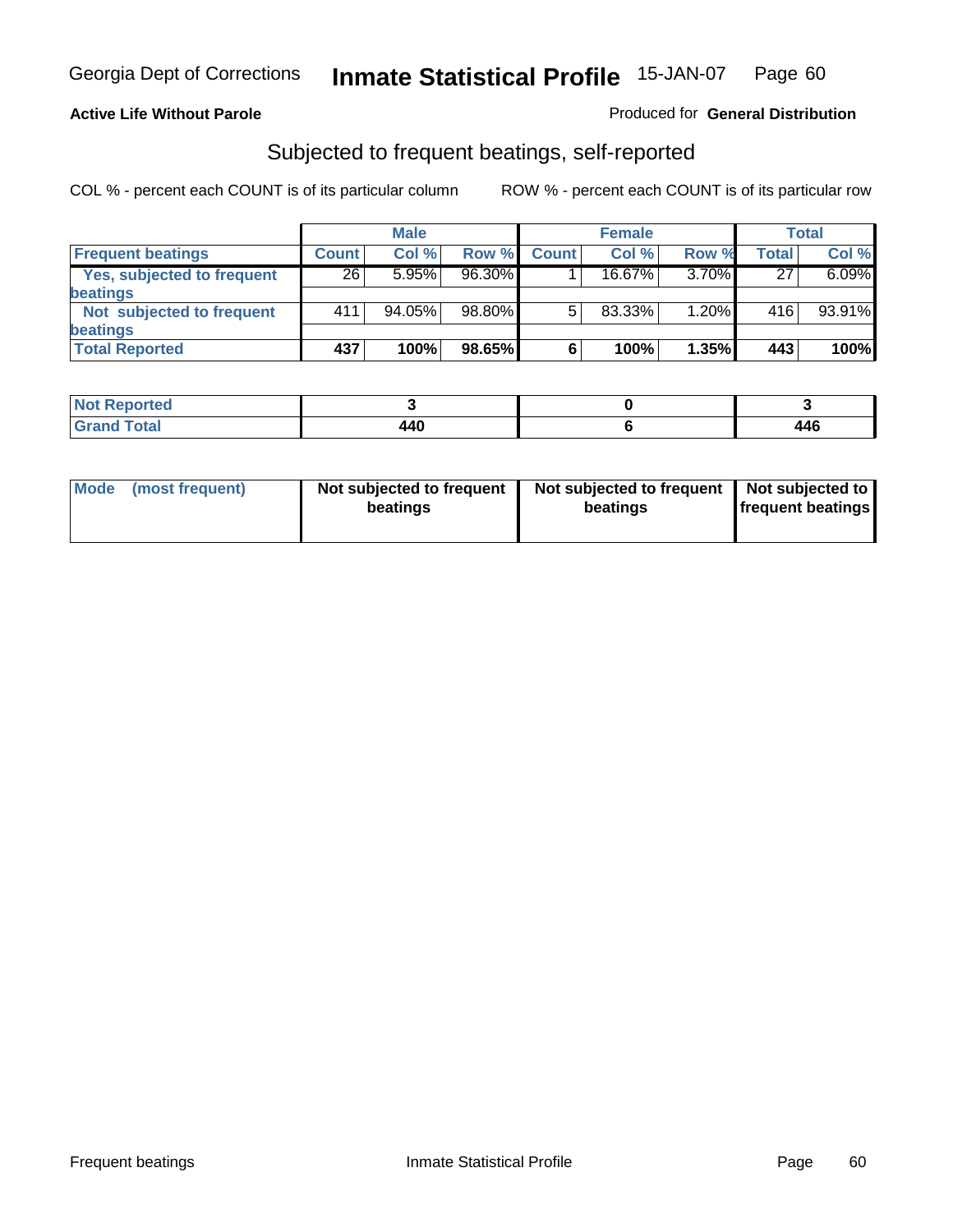### **Active Life Without Parole**

### Produced for **General Distribution**

### Father absent during inmate's childhood

|                           |              | <b>Male</b> |           |              | <b>Female</b> |          |       | Total  |
|---------------------------|--------------|-------------|-----------|--------------|---------------|----------|-------|--------|
| <b>Father Absent</b>      | <b>Count</b> | Col %       | Row %     | <b>Count</b> | Col %         | Row %    | Total | Col %  |
| Yes, father was absent    | 220          | $50.34\%$   | $99.10\%$ |              | 33.33%        | $0.90\%$ | 222   | 50.11% |
| No, father was not absent | 217          | 49.66%      | 98.19%    | 4            | 66.67%        | $1.81\%$ | 221   | 49.89% |
| <b>Total Reported</b>     | 437          | 100%        | $98.65\%$ | 6            | 100%          | 1.35%    | 443   | 100%   |

| ported<br><b>NOT</b><br><b>IJCI</b> |               |       |
|-------------------------------------|---------------|-------|
| Total<br>Gran<br>---                | 440<br>$\sim$ | A A C |

|  | Mode (most frequent) | Yes, father was absent | No, father was not absent | Yes, father was<br>absent |
|--|----------------------|------------------------|---------------------------|---------------------------|
|--|----------------------|------------------------|---------------------------|---------------------------|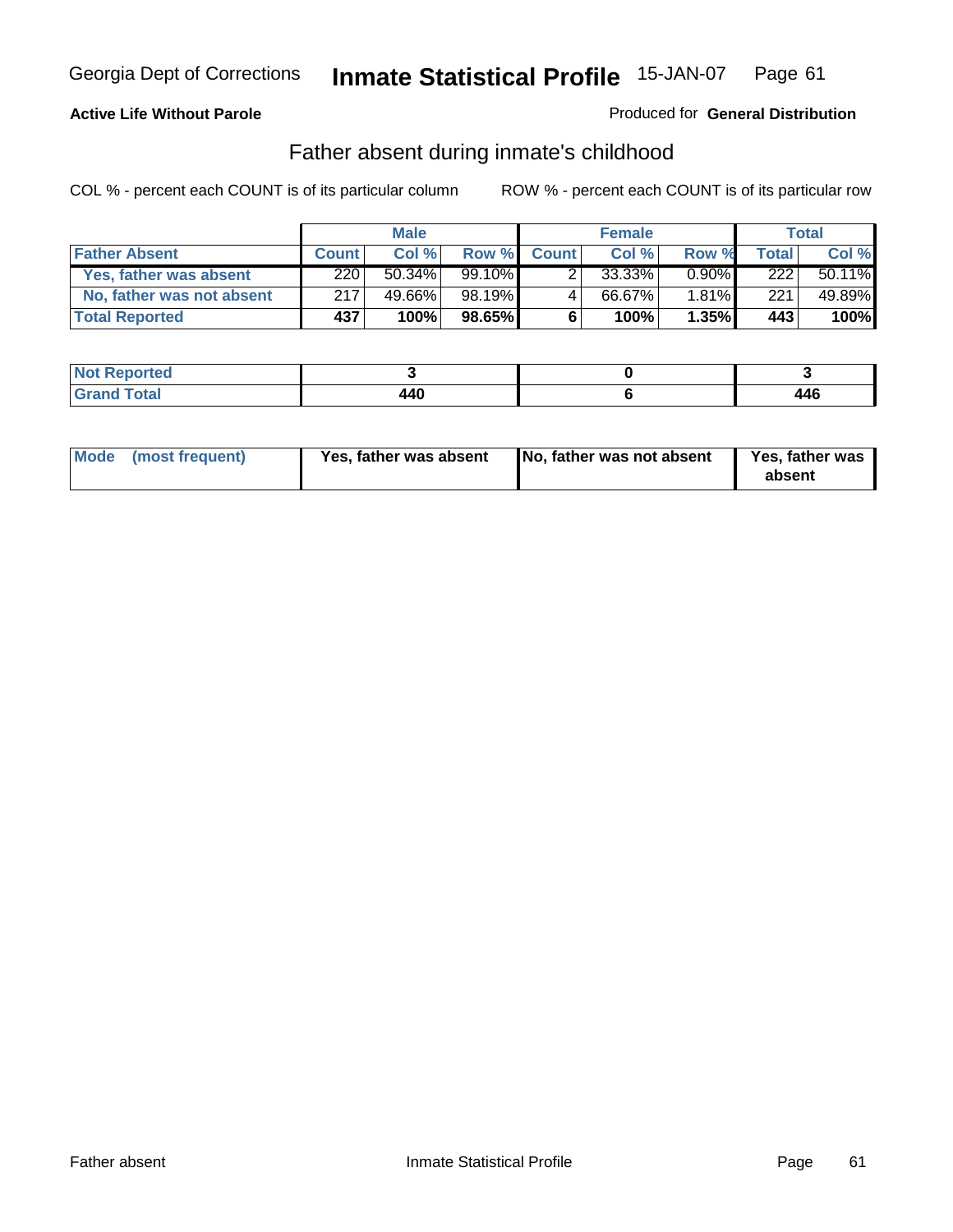### **Active Life Without Parole**

### Produced for **General Distribution**

### Mother absent during inmate's childhood

|                           |              | <b>Male</b> |           |              | <b>Female</b> |          |       | Total  |
|---------------------------|--------------|-------------|-----------|--------------|---------------|----------|-------|--------|
| <b>Mother Absent</b>      | <b>Count</b> | Col %       | Row %     | <b>Count</b> | Col %         | Row %    | Total | Col %  |
| Yes, mother was absent    | 62           | 14.19%      | 98.41%    |              | 16.67%        | $1.59\%$ | 63    | 14.22% |
| No, mother was not absent | 375          | 85.81%      | 98.68%    | 5            | $83.33\%$     | $1.32\%$ | 380   | 85.78% |
| <b>Total Reported</b>     | 437          | 100%        | $98.65\%$ | 6            | 100%          | $1.35\%$ | 443   | 100%   |

| <b>Not Reported</b>           |             |                         |
|-------------------------------|-------------|-------------------------|
| <b>fotal</b><br>Cran<br>_____ | .<br>$\sim$ | I A C<br>44 U<br>$\sim$ |

| Mode (most frequent) | No, mother was not absent   No, mother was not absent   No, mother was | not absent |
|----------------------|------------------------------------------------------------------------|------------|
|----------------------|------------------------------------------------------------------------|------------|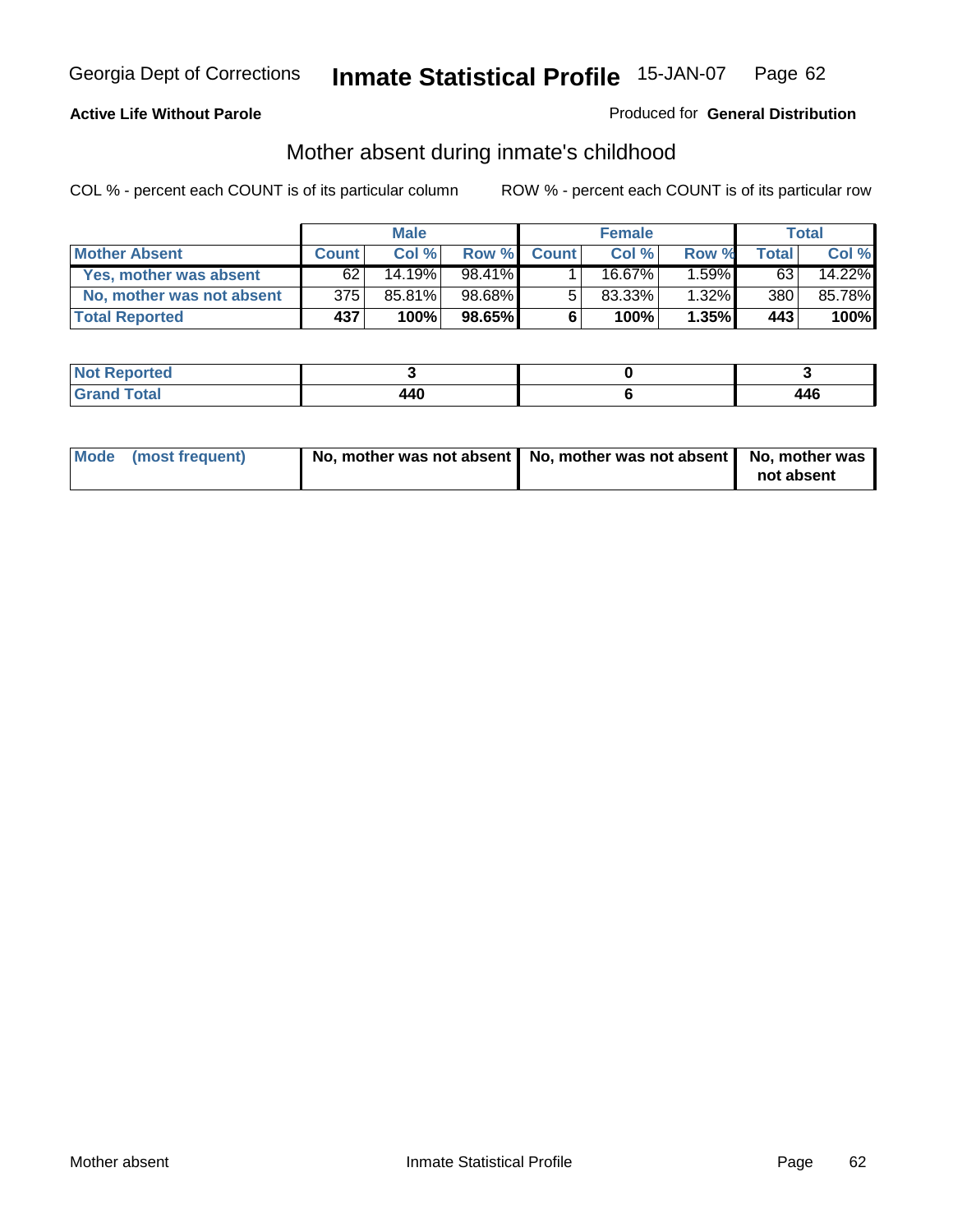**Active Life Without Parole** 

#### Produced for **General Distribution**

# Number of prior Georgia incarcerations

|                                |                 | <b>Male</b> |         |              | <b>Female</b> |       |       | <b>Total</b> |
|--------------------------------|-----------------|-------------|---------|--------------|---------------|-------|-------|--------------|
| Num of Prior GA Incarcerations | <b>Count</b>    | Col %       | Row %   | <b>Count</b> | Col %         | Row % | Total | Col %        |
|                                | 211             | 47.95%      | 97.24%  | 6            | 100.00%       | 2.76% | 217   | 48.65%       |
|                                | 89              | 20.23%      | 100.00% |              |               |       | 89    | 19.96%       |
|                                | 50              | 11.36%      | 100.00% |              |               |       | 50    | 11.21%       |
|                                | 46              | 10.45%      | 100.00% |              |               |       | 46    | 10.31%       |
|                                | 23              | 5.23%       | 100.00% |              |               |       | 23    | 5.16%        |
|                                | 12 <sup>2</sup> | 2.73%       | 100.00% |              |               |       | 12    | 2.69%        |
| <b>More Than 5</b>             | 9               | 2.05%       | 100.00% |              |               |       | 9     | 2.02%        |
| <b>Total Reported</b>          | 440             | 100%        | 98.65%  | 6            | 100%          | 1.35% | 446   | 100%         |

| .<br>теа<br>N |         |                                  |
|---------------|---------|----------------------------------|
| ota.          | _______ | $\overline{A}$<br>44 U<br>$\sim$ |

| Mean (average)       | ົາາ<br>I.ZJ | ົດດ<br>. |
|----------------------|-------------|----------|
| Median (middle)      |             |          |
| Mode (most frequent) |             |          |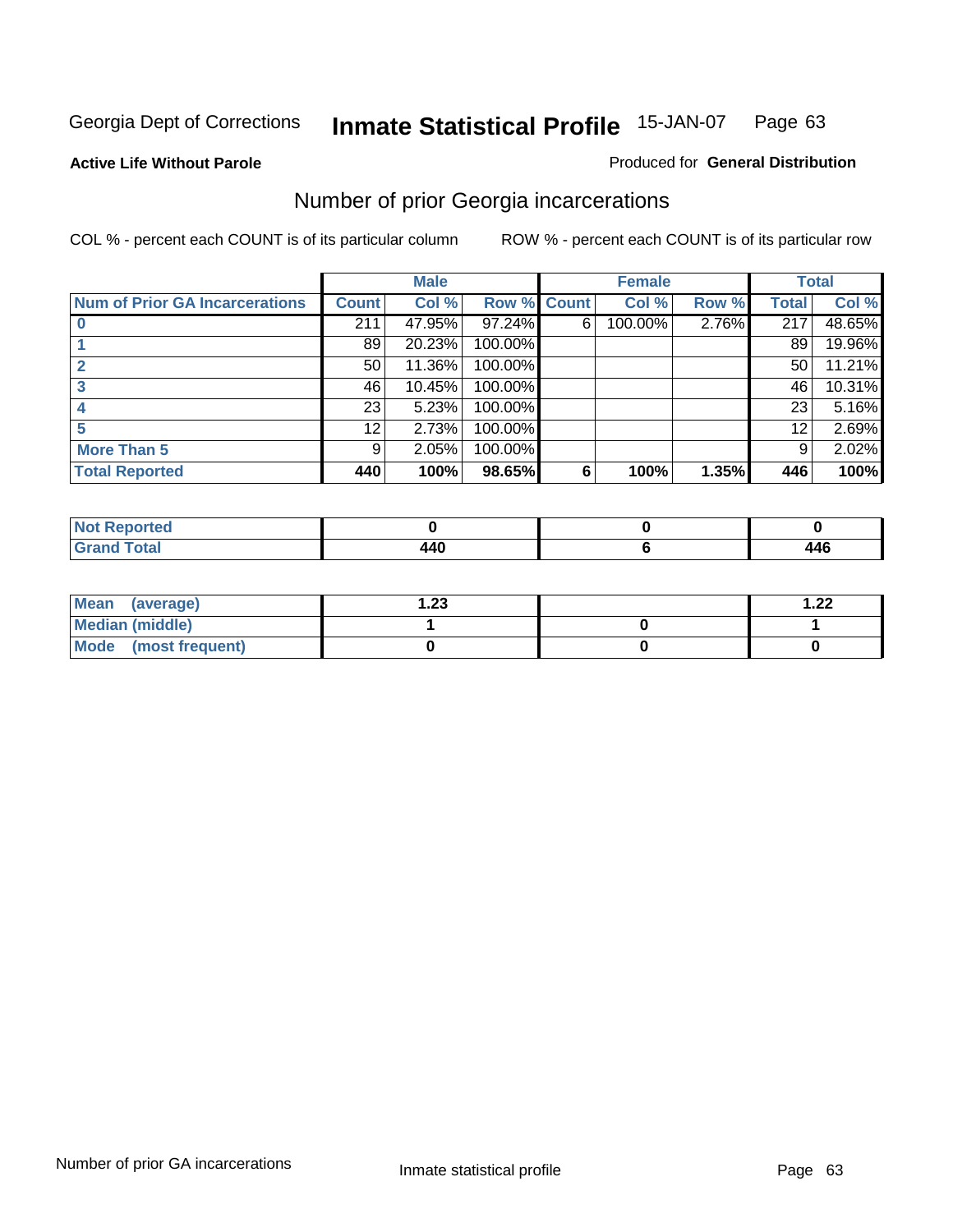**Active Life Without Parole** 

Produced for **General Distribution**

### Prison sentence in years

COL % - percent each COUNT is of its particular column ROW % - percent each COUNT is of its particular row

|                                 | <b>Male</b> |            |                    | <b>Female</b> |            |       | Total        |         |
|---------------------------------|-------------|------------|--------------------|---------------|------------|-------|--------------|---------|
| <b>Prison Sentence In Years</b> | Count       | Col %      | <b>Row % Count</b> |               | Col %      | Row % | <b>Total</b> | Col %   |
| <b>Life Without Parole</b>      | 440         | $100.00\%$ | 98.65%             |               | $100.00\%$ | .35%  | 446'         | 100.00% |
| <b>Total Reported</b>           | 440         | 100%       | 98.65%             |               | 100%       | 1.35% | 446'         | 100%    |

| oorted<br>NOT |       |     |
|---------------|-------|-----|
| <b>Total</b>  | A A C | 446 |

#### **Determinate (numeric) sentences only**

| <b>Mean</b> | <i>(average)</i> |  |  |
|-------------|------------------|--|--|

**All sentences (including determinate), with life, life without parole, and death sentences figured at 45 years**

| ' Mea<br>— апес<br>--<br>$\sim$ |  |  |
|---------------------------------|--|--|
|---------------------------------|--|--|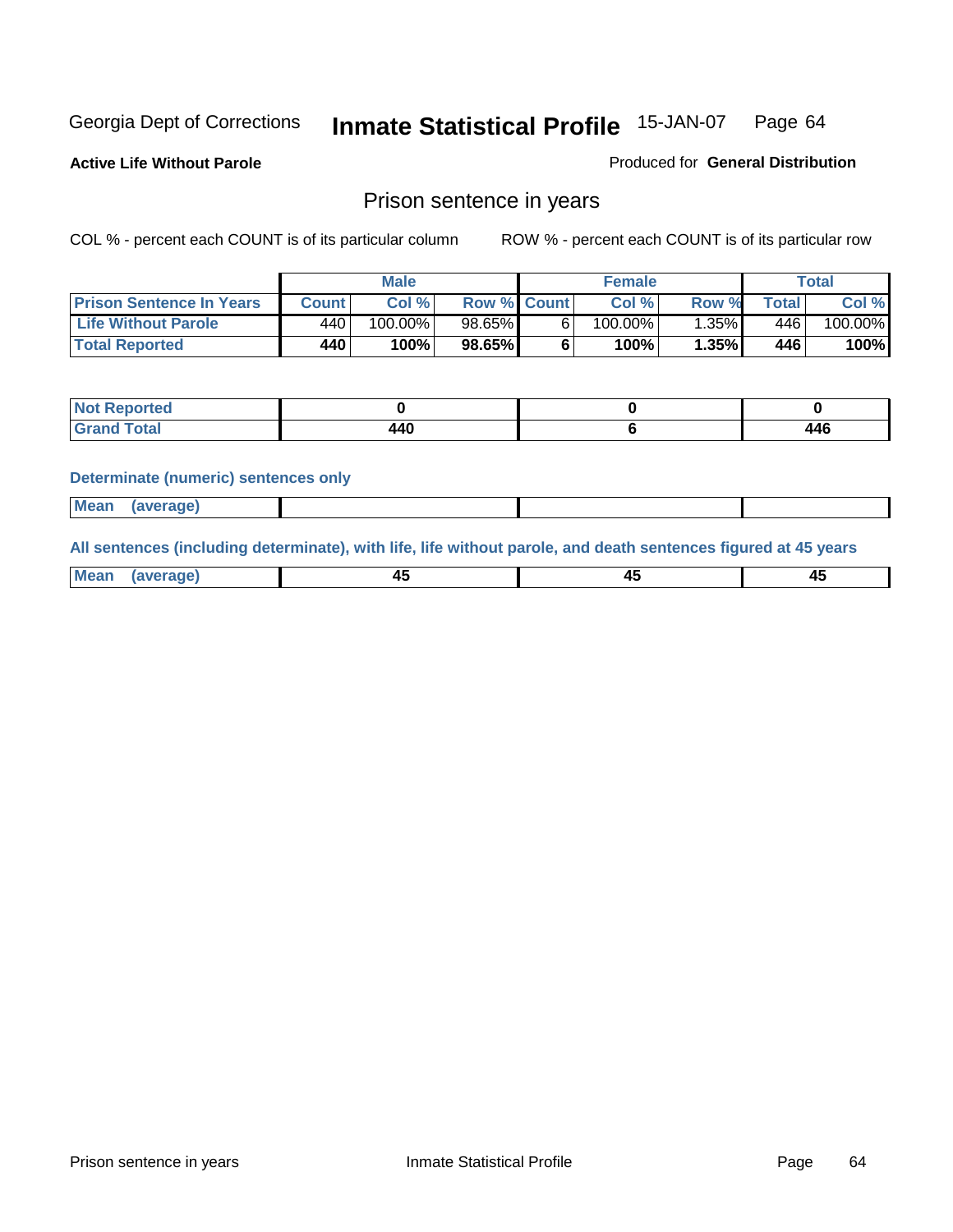#### **Active Life Without Parole**

#### Produced for **General Distribution**

# Primary offense, broken out into felonies vs misdemeanors

|                                  | <b>Male</b> |         |                    | <b>Female</b> |            |          | Total        |         |
|----------------------------------|-------------|---------|--------------------|---------------|------------|----------|--------------|---------|
| <b>Felonies and Misdemeanors</b> | Count l     | Col %   | <b>Row % Count</b> |               | Col%       | Row %    | <b>Total</b> | Col %   |
| <b>Felonies</b>                  | 440         | 100.00% | $98.65\%$          | 61            | $100.00\%$ | $1.35\%$ | 446          | 100.00% |
| <b>Total Reported</b>            | 440         | 100%    | 98.65%             |               | 100%       | .35%     | 446          | 100%    |

| ted.<br>NO:<br>$\sim$ |                |     |     |
|-----------------------|----------------|-----|-----|
| --                    | $\overline{ }$ | 440 | 446 |

| M <sub>0</sub><br>. | צאור<br>. | . |
|---------------------|-----------|---|
|---------------------|-----------|---|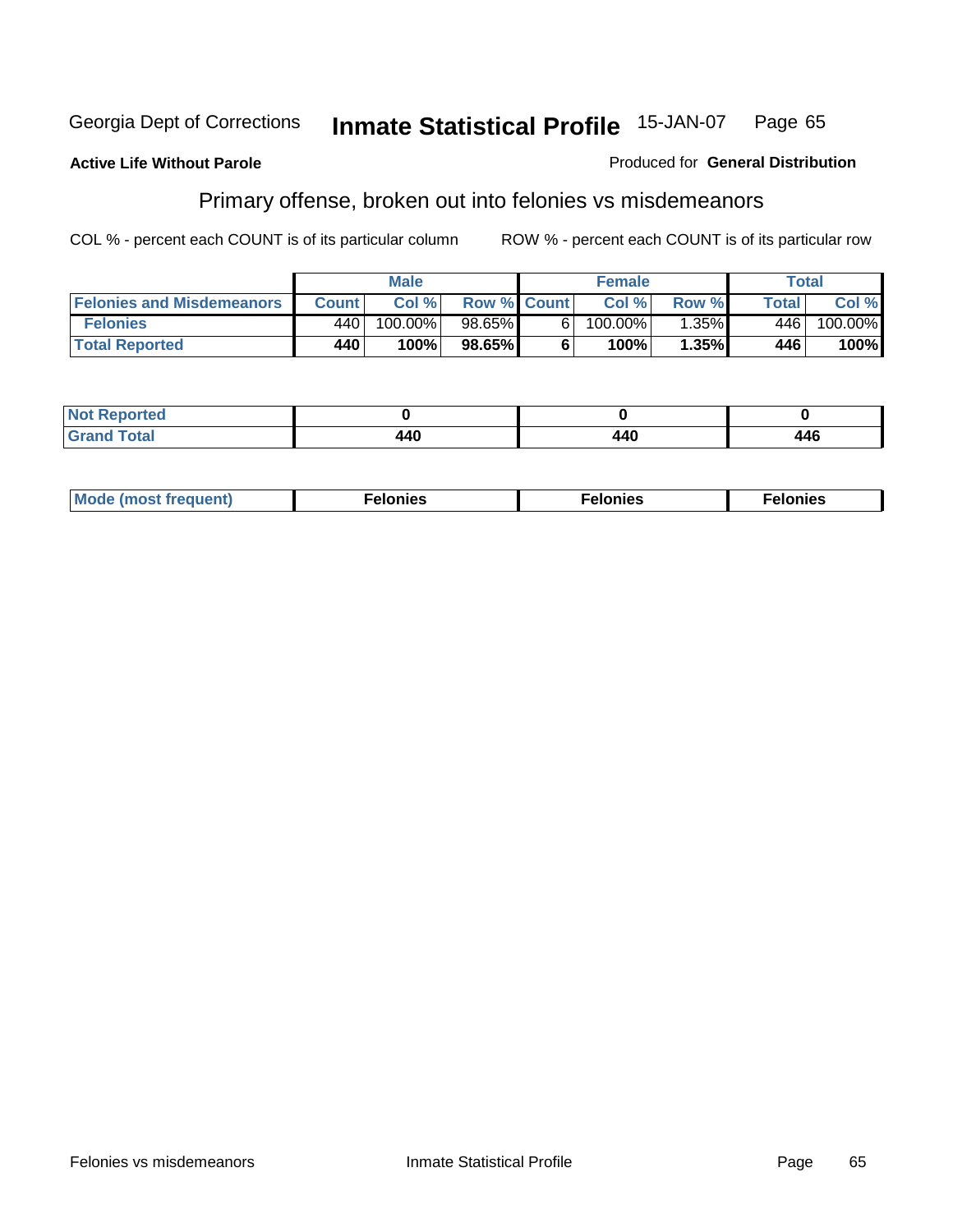#### **Active Life Without Parole**

#### Produced for **General Distribution**

### Primary offense, broken out into six broad crime categories

|   |                         |                 | <b>Male</b> |                    |             | <b>Female</b> |                     |                 | Total  |
|---|-------------------------|-----------------|-------------|--------------------|-------------|---------------|---------------------|-----------------|--------|
|   | <b>Crime Categories</b> | <b>Count</b>    | Col %       | <b>Row % Count</b> |             | Col %         | Row %               | <b>Total</b>    | Col %  |
|   | <b>Violent</b>          | 367             | 83.41%      | 98.39%             | $6^{\circ}$ | 100.00%       | $1.\overline{61\%}$ | 373             | 83.63% |
| 2 | <b>Sex Crime</b>        | 61              | 13.86%      | 100.00%            |             | .00%          |                     | 61              | 13.68% |
| 3 | <b>Property</b>         | 2               | .45%        | 100.00%            |             | .00%          |                     |                 | .45%   |
| 4 | <b>Drug</b>             | 10 <sup>1</sup> | 2.27%       | $100.00\%$         |             | $.00\%$       |                     | 10 <sup>1</sup> | 2.24%  |
|   | <b>Total Reported</b>   | 440             | 100%        | 98.65%             | 6           | 100%          | 1.35%               | 446             | 100%   |

| ____ | $\overline{ }$<br>$\sim$ | AAF.<br>┱┯∪ |
|------|--------------------------|-------------|

| Mode<br>frequent)<br>ns | - --<br>'ıolent | <br>Violent | ′iolent |
|-------------------------|-----------------|-------------|---------|
|                         |                 |             |         |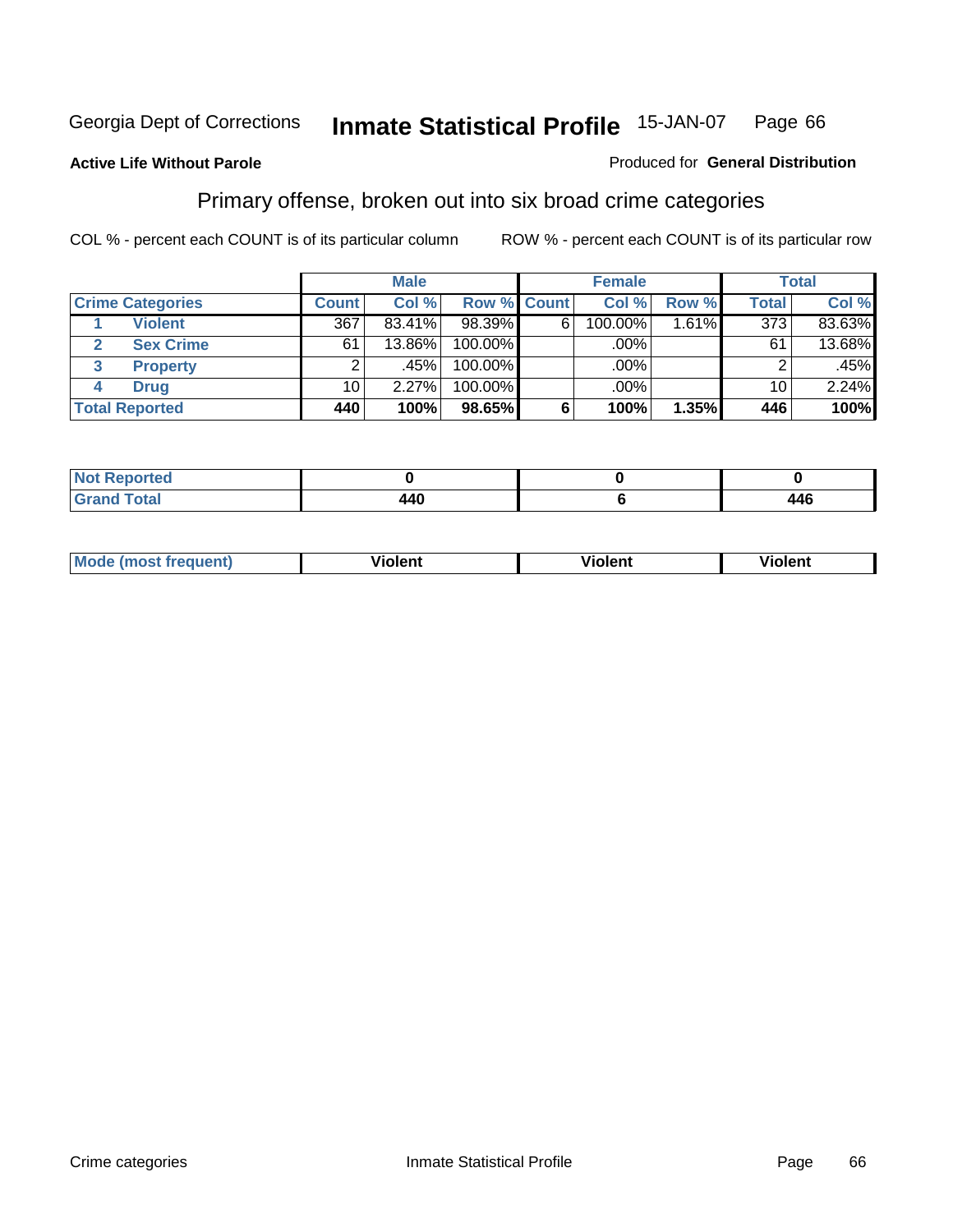### **Active Life Without Parole**

#### Produced for **General Distribution**

# Primary offense, detailed offense code

|      |                                 |              | <b>Male</b> |         |                    | <b>Female</b> |       |                | <b>Total</b> |
|------|---------------------------------|--------------|-------------|---------|--------------------|---------------|-------|----------------|--------------|
|      | <b>Primary Offense</b>          | <b>Count</b> | Col %       |         | <b>Row % Count</b> | Col %         | Row % | <b>Total</b>   | Col %        |
| 1101 | <b>Murder</b>                   | 258          | 58.64%      | 97.73%  | 6                  | 100.00%       | 2.27% | 264            | 59.19%       |
| 1311 | <b>Kidnapping</b>               | 47           | 10.68%      | 100.00% |                    |               |       | 47             | 10.54%       |
| 1601 | <b>Burglary</b>                 | 2            | .45%        | 100.00% |                    |               |       | $\overline{2}$ | .45%         |
| 1902 | <b>Armed Robbery</b>            | 61           | 13.86%      | 100.00% |                    |               |       | 61             | 13.68%       |
| 1911 | <b>Hijacking Motor Vehicle</b>  |              | .23%        | 100.00% |                    |               |       |                | .22%         |
| 2001 | Rape                            | 45           | 10.23%      | 100.00% |                    |               |       | 45             | 10.09%       |
| 2003 | <b>Aggrav Sodomy</b>            | 2            | .45%        | 100.00% |                    |               |       | 2              | .45%         |
| 2009 | <b>Aggrav Sexual Battery</b>    | 3            | .68%        | 100.00% |                    |               |       | 3              | .67%         |
| 2019 | <b>Child Molestation</b>        | 2            | .45%        | 100.00% |                    |               |       | 2              | .45%         |
| 2021 | <b>Aggrav Child Molestation</b> | 9            | 2.05%       | 100.00% |                    |               |       | 9              | 2.02%        |
| 4012 | <b>Viol Ga Cntrl Sbst Act</b>   |              | .23%        | 100.00% |                    |               |       |                | .22%         |
| 4018 | <b>S/D Cont Sub School</b>      |              | .23%        | 100.00% |                    |               |       |                | .22%         |
| 4021 | <b>S/D Cocaine</b>              | 3            | .68%        | 100.00% |                    |               |       | 3              | .67%         |
| 4022 | <b>Poss Of Cocaine</b>          | 4            | .91%        | 100.00% |                    |               |       | 4              | .90%         |
| 4134 | <b>Att/Consprcy Commt</b>       | 1            | .23%        | 100.00% |                    |               |       |                | .22%         |
|      | C/S/Of                          |              |             |         |                    |               |       |                |              |
|      | <b>Total Rported</b>            | 440          | 100%        | 98.65%  | 6                  | 100%          | 1.35% | 446            | 100%         |

| <b>Not</b><br><b>Reported</b><br>$\sim$ |     |     |
|-----------------------------------------|-----|-----|
| <b>ctal</b><br>______                   | 440 | 446 |

| Mode (most frequent) | 1101 Murder | 1101 Murder | 1101 Murder |
|----------------------|-------------|-------------|-------------|
|                      |             |             |             |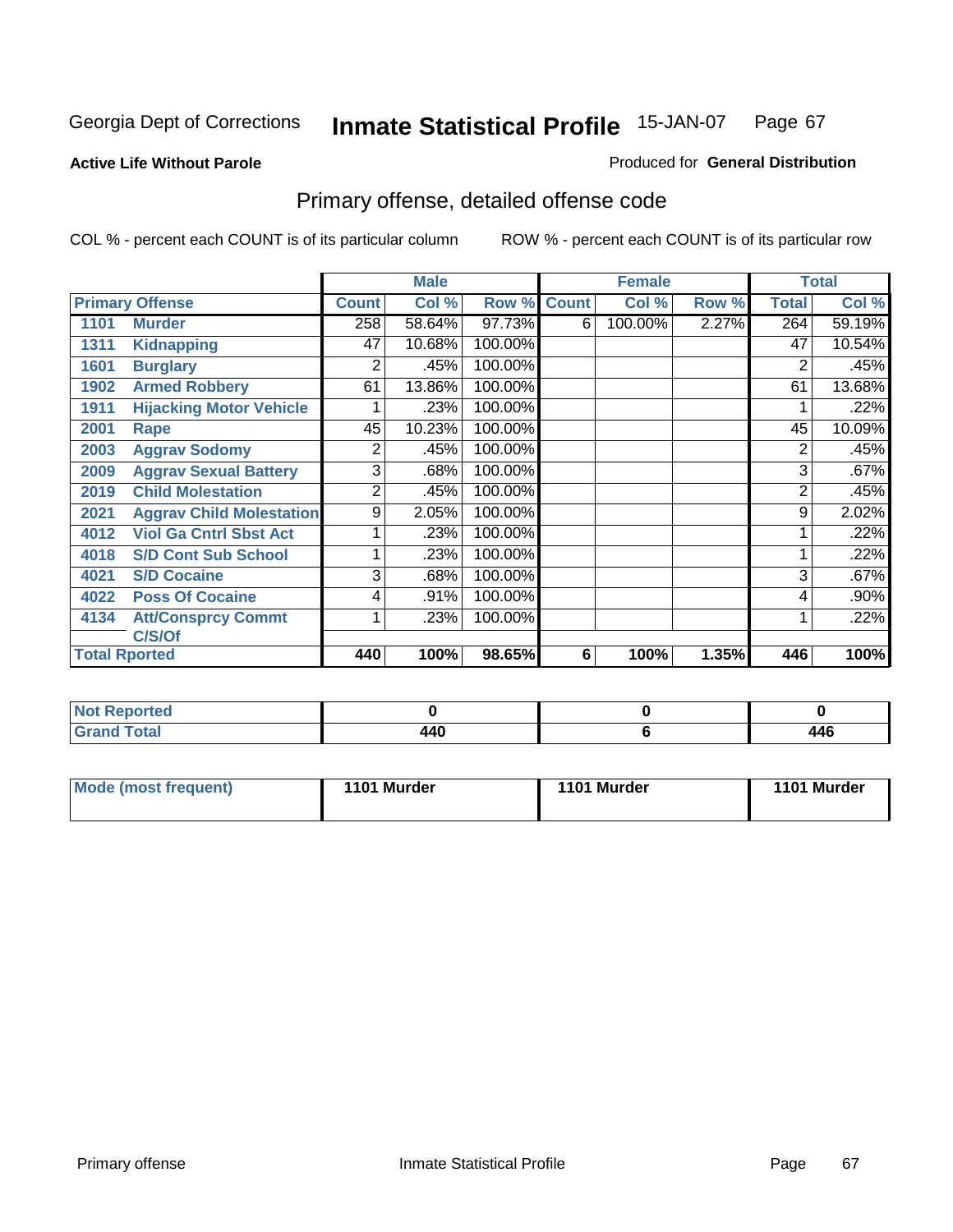### **Active Life Without Parole**

# Produced for **General Distribution**

# County of conviction of primary offense

|                         |                             |                 | <b>Male</b> |         |              | <b>Female</b> |       |                 | <b>Total</b> |
|-------------------------|-----------------------------|-----------------|-------------|---------|--------------|---------------|-------|-----------------|--------------|
|                         | <b>County of Conviction</b> | <b>Count</b>    | Col %       | Row %   | <b>Count</b> | Col %         | Row % | <b>Total</b>    | Col %        |
| 1                       | <b>Appling</b>              | $\overline{2}$  | .45%        | 100.00% |              |               |       | $\overline{2}$  | .45%         |
| $\overline{2}$          | <b>Atkinson</b>             | 1               | .23%        | 100.00% |              |               |       | 1               | .22%         |
| $\overline{\mathbf{3}}$ | <b>Bacon</b>                | $\mathbf{1}$    | .23%        | 100.00% |              |               |       | 1               | .22%         |
| 5                       | <b>Baldwin</b>              | $\overline{6}$  | 1.36%       | 100.00% |              |               |       | 6               | 1.35%        |
| 6                       | <b>Banks</b>                | 1               | .23%        | 100.00% |              |               |       | 1               | .22%         |
| $\overline{7}$          | <b>Barrow</b>               | $\overline{3}$  | .68%        | 100.00% |              |               |       | $\overline{3}$  | .67%         |
| 8                       | <b>Bartow</b>               | $\mathbf{1}$    | .23%        | 100.00% |              |               |       | $\mathbf{1}$    | .22%         |
| 9                       | <b>Ben Hill</b>             | $\overline{3}$  | .68%        | 100.00% |              |               |       | $\overline{3}$  | .67%         |
| 10                      | <b>Berrien</b>              | 1               | .23%        | 100.00% |              |               |       | 1               | .22%         |
| 11                      | <b>Bibb</b>                 | $\overline{15}$ | 3.41%       | 100.00% |              |               |       | $\overline{15}$ | 3.36%        |
| 12                      | <b>Bleckley</b>             | 1               | .23%        | 100.00% |              |               |       | 1               | .22%         |
| 13                      | <b>Brantley</b>             | 1               | .23%        | 100.00% |              |               |       | 1               | .22%         |
| 14                      | <b>Brooks</b>               | 1               | .23%        | 100.00% |              |               |       | 1               | .22%         |
| 16                      | <b>Bulloch</b>              | 1               | .23%        | 100.00% |              |               |       | 1               | .22%         |
| 17                      | <b>Burke</b>                | $\overline{5}$  | 1.14%       | 100.00% |              |               |       | $\overline{5}$  | 1.12%        |
| 18                      | <b>Butts</b>                | $\overline{3}$  | .68%        | 100.00% |              |               |       | $\overline{3}$  | .67%         |
| 20                      | <b>Camden</b>               | $\overline{2}$  | .45%        | 100.00% |              |               |       | $\overline{2}$  | .45%         |
| 22                      | <b>Carroll</b>              | $\overline{2}$  | .45%        | 100.00% |              |               |       | $\overline{2}$  | .45%         |
| 23                      | <b>Catoosa</b>              | 1               | .23%        | 100.00% |              |               |       | 1               | .22%         |
| 24                      | <b>Charlton</b>             | 1               | .23%        | 100.00% |              |               |       | 1               | .22%         |
| 25                      | <b>Chatham</b>              | $\overline{19}$ | 4.32%       | 100.00% |              |               |       | 19              | 4.26%        |
| 28                      | <b>Cherokee</b>             | $\overline{2}$  | .45%        | 100.00% |              |               |       | $\overline{2}$  | .45%         |
| 29                      | <b>Clarke</b>               | $\overline{11}$ | 2.50%       | 100.00% |              |               |       | $\overline{11}$ | 2.47%        |
| 31                      | <b>Clayton</b>              | $\overline{16}$ | 3.64%       | 100.00% |              |               |       | 16              | 3.59%        |
| 33                      | <b>Cobb</b>                 | $\overline{12}$ | 2.73%       | 100.00% |              |               |       | $\overline{12}$ | 2.69%        |
| 34                      | <b>Coffee</b>               | 3               | .68%        | 100.00% |              |               |       | $\overline{3}$  | .67%         |
| 35                      | <b>Colquitt</b>             | $\overline{3}$  | .68%        | 100.00% |              |               |       | $\overline{3}$  | .67%         |
| 36                      | <b>Columbia</b>             | $\overline{5}$  | 1.14%       | 100.00% |              |               |       | $\overline{5}$  | 1.12%        |
| 37                      | <b>Cook</b>                 | $\overline{3}$  | .68%        | 100.00% |              |               |       | $\overline{3}$  | .67%         |
| 38                      | <b>Coweta</b>               | $\overline{2}$  | .45%        | 100.00% |              |               |       | $\overline{2}$  | .45%         |
| 40                      | <b>Crisp</b>                | 1               | .23%        | 100.00% |              |               |       | 1               | .22%         |
| 41                      | <b>Dade</b>                 | 1               | .23%        | 100.00% |              |               |       | 1               | .22%         |
| 43                      | <b>Decatur</b>              | 1               | .23%        | 100.00% |              |               |       | 1               | .22%         |
| 44                      | <b>Dekalb</b>               | $\overline{36}$ | 8.18%       | 97.30%  | 1            | 16.67%        | 2.70% | $\overline{37}$ | 8.30%        |
| 45                      | <b>Dodge</b>                | 1               | .23%        | 100.00% |              |               |       | 1               | .22%         |
| 46                      | <b>Dooly</b>                | 1               | .23%        | 100.00% |              |               |       | 1               | .22%         |
| 47                      | <b>Dougherty</b>            | $\overline{16}$ | 3.64%       | 100.00% |              |               |       | 16              | 3.59%        |
| 48                      | <b>Douglas</b>              | $\overline{12}$ | 2.73%       | 92.31%  | 1            | 16.67%        | 7.69% | $\overline{13}$ | 2.91%        |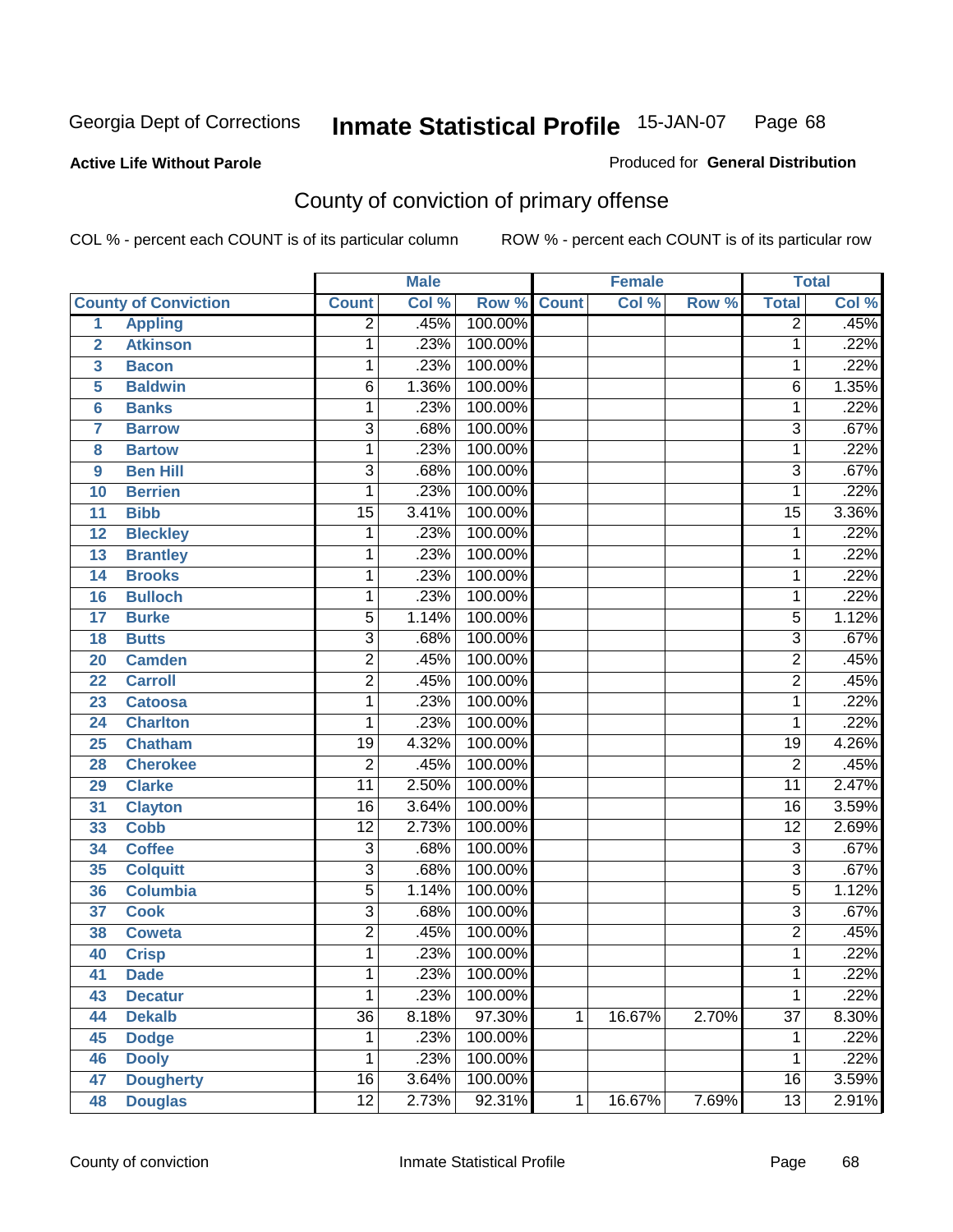Produced for **General Distribution**

### **Active Life Without Parole**

# County of conviction of primary offense

|                 |                             |                 | <b>Male</b> |                    |   | <b>Female</b> |        |                 | <b>Total</b> |
|-----------------|-----------------------------|-----------------|-------------|--------------------|---|---------------|--------|-----------------|--------------|
|                 | <b>County of Conviction</b> | <b>Count</b>    | Col %       | <b>Row % Count</b> |   | Col %         | Row %  | <b>Total</b>    | Col %        |
| 49              | <b>Early</b>                | 1               | .23%        | 100.00%            |   |               |        | 1               | .22%         |
| 51              | <b>Effingham</b>            | 2               | .45%        | 100.00%            |   |               |        | $\overline{2}$  | .45%         |
| 52              | <b>Elbert</b>               | $\overline{2}$  | .45%        | 100.00%            |   |               |        | $\overline{2}$  | .45%         |
| 53              | <b>Emanuel</b>              | 1               | .23%        | 100.00%            |   |               |        | 1               | .22%         |
| 56              | <b>Fayette</b>              | 4               | .91%        | 100.00%            |   |               |        | 4               | .90%         |
| $\overline{57}$ | <b>Floyd</b>                | 4               | .91%        | 100.00%            |   |               |        | 4               | .90%         |
| 58              | <b>Forsyth</b>              | $\overline{2}$  | .45%        | 100.00%            |   |               |        | $\overline{2}$  | .45%         |
| 59              | <b>Franklin</b>             | 1               | .23%        | 100.00%            |   |               |        | 1               | .22%         |
| 60              | <b>Fulton</b>               | 40              | 9.09%       | 100.00%            |   |               |        | 40              | 8.97%        |
| 61              | Gilmer                      | 1               | .23%        | 100.00%            |   |               |        | 1               | .22%         |
| 63              | <b>Glynn</b>                | $\overline{12}$ | 2.73%       | 100.00%            |   |               |        | $\overline{12}$ | 2.69%        |
| 65              | <b>Grady</b>                | 1               | .23%        | 100.00%            |   |               |        | 1               | .22%         |
| 66              | <b>Greene</b>               | 1               | .23%        | 100.00%            |   |               |        | 1               | .22%         |
| 67              | <b>Gwinnett</b>             | 8               | 1.82%       | 100.00%            |   |               |        | 8               | 1.79%        |
| 68              | <b>Habersham</b>            | $\overline{2}$  | .45%        | 100.00%            |   |               |        | $\overline{c}$  | .45%         |
| 69              | <b>Hall</b>                 | $\overline{6}$  | 1.36%       | 100.00%            |   |               |        | 6               | 1.35%        |
| 72              | <b>Harris</b>               | 1               | .23%        | 100.00%            |   |               |        | 1               | .22%         |
| 73              | <b>Hart</b>                 | 4               | .91%        | 100.00%            |   |               |        | 4               | .90%         |
| 75              | <b>Henry</b>                | $\overline{10}$ | 2.27%       | 100.00%            |   |               |        | 10              | 2.24%        |
| 76              | <b>Houston</b>              | 6               | 1.36%       | 100.00%            |   |               |        | 6               | 1.35%        |
| 78              | <b>Jackson</b>              | 8               | 1.82%       | 100.00%            |   |               |        | 8               | 1.79%        |
| 79              | <b>Jasper</b>               | 1               | .23%        | 100.00%            |   |               |        | 1               | .22%         |
| 80              | <b>Jeff Davis</b>           | 1               | .23%        | 100.00%            |   |               |        | 1               | .22%         |
| 84              | <b>Jones</b>                | 1               | .23%        | 100.00%            |   |               |        | 1               | .22%         |
| 87              | <b>Laurens</b>              | 2               | .45%        | 100.00%            |   |               |        | $\overline{2}$  | .45%         |
| 88              | Lee                         | 1               | .23%        | 100.00%            |   |               |        | 1               | .22%         |
| 89              | <b>Liberty</b>              | 5               | 1.14%       | 100.00%            |   |               |        | 5               | 1.12%        |
| 91              | Long                        | $\overline{3}$  | .68%        | 100.00%            |   |               |        | $\overline{3}$  | .67%         |
| 92              | <b>Lowndes</b>              | $\overline{5}$  | 1.14%       | 100.00%            |   |               |        | 5               | 1.12%        |
| 95              | <b>Madison</b>              | 1               | .23%        | 100.00%            |   |               |        | 1               | .22%         |
| 96              | <b>Marion</b>               | 1               | .23%        | 100.00%            |   |               |        | 1               | .22%         |
| 98              | <b>Mcintosh</b>             | 1               | .23%        | 100.00%            |   |               |        | 1               | .22%         |
| 100             | <b>Miller</b>               | 1               | .23%        | 100.00%            |   |               |        | 1               | .22%         |
| 102             | <b>Monroe</b>               | $\overline{2}$  | .45%        | 100.00%            |   |               |        | $\overline{2}$  | .45%         |
| 106             | <b>Muscogee</b>             | $\overline{15}$ | 3.41%       | 100.00%            |   |               |        | $\overline{15}$ | 3.36%        |
| 107             | <b>Newton</b>               | $\overline{2}$  | .45%        | 66.67%             | 1 | 16.67%        | 33.33% | $\overline{3}$  | .67%         |
| 109             | <b>Oglethorpe</b>           | 1               | .23%        | 100.00%            |   |               |        | 1               | .22%         |
| 110             | <b>Paulding</b>             | 1               | .23%        | 100.00%            |   |               |        | 1               | .22%         |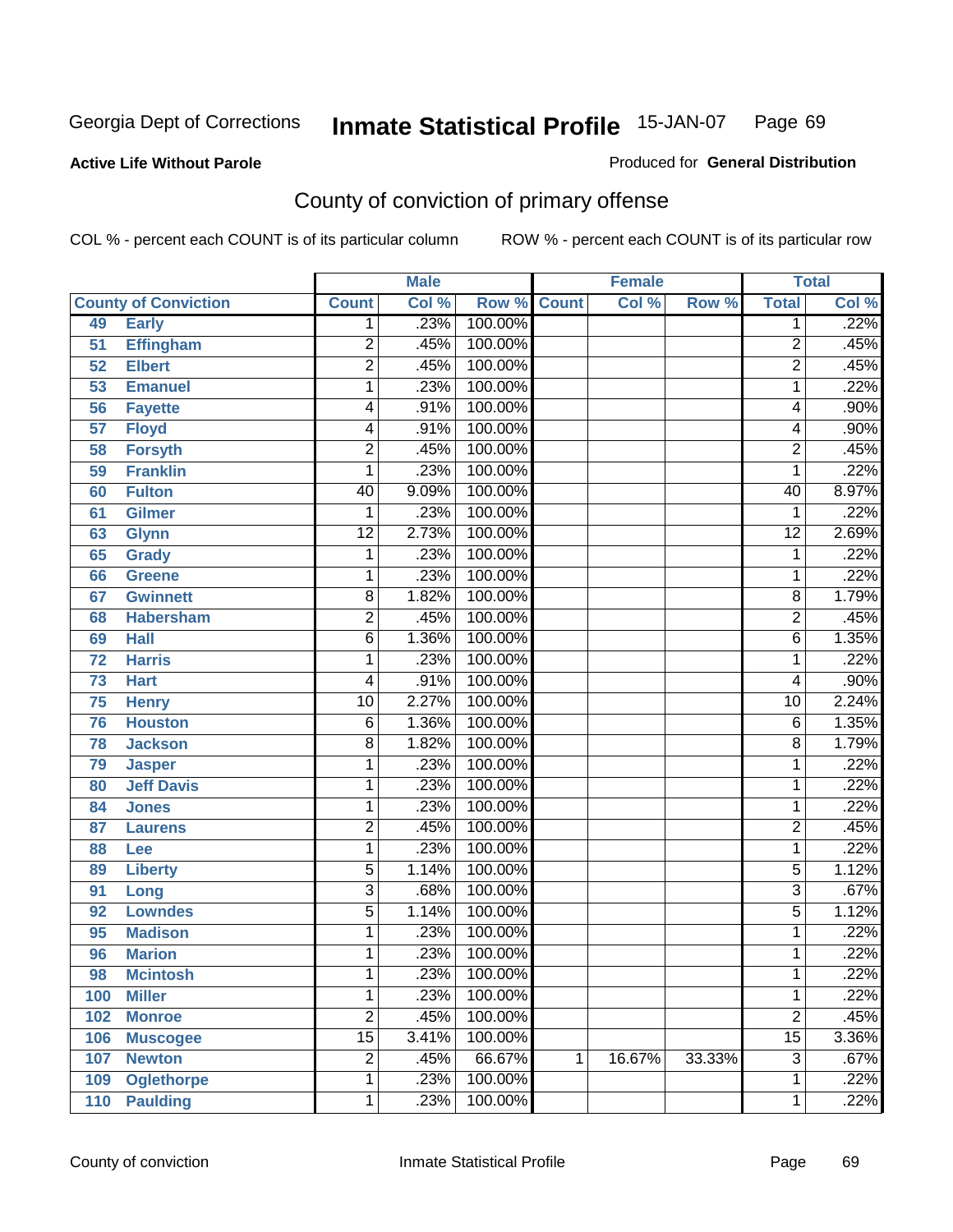### **Active Life Without Parole**

#### Produced for **General Distribution**

# County of conviction of primary offense

|                                     |                         | <b>Male</b> |                    |   | <b>Female</b> |        |                           | <b>Total</b> |
|-------------------------------------|-------------------------|-------------|--------------------|---|---------------|--------|---------------------------|--------------|
| <b>County of Conviction</b>         | <b>Count</b>            | Col %       | <b>Row % Count</b> |   | Col %         | Row %  | <b>Total</b>              | Col %        |
| 113<br><b>Pierce</b>                | $\overline{3}$          | .68%        | 100.00%            |   |               |        | $\overline{3}$            | .67%         |
| 114<br><b>Pike</b>                  | $\overline{3}$          | .68%        | 75.00%             | 1 | 16.67%        | 25.00% | 4                         | $.90\%$      |
| $\overline{115}$<br><b>Polk</b>     | 1                       | .23%        | 100.00%            |   |               |        | 1                         | .22%         |
| 116<br><b>Pulaski</b>               | 1                       | .23%        | 100.00%            |   |               |        | 1                         | .22%         |
| 117<br><b>Putnam</b>                | 4                       | .91%        | 100.00%            |   |               |        | 4                         | .90%         |
| 119<br><b>Rabun</b>                 | 1                       | .23%        | 100.00%            |   |               |        | 1                         | .22%         |
| <b>Randolph</b><br>120              | 1                       | .23%        | 100.00%            |   |               |        | 1                         | .22%         |
| $\overline{121}$<br><b>Richmond</b> | $\overline{19}$         | 4.32%       | 95.00%             | 1 | 16.67%        | 5.00%  | $\overline{20}$           | 4.48%        |
| <b>Rockdale</b><br>122              | 4                       | .91%        | 100.00%            |   |               |        | 4                         | .90%         |
| <b>Spalding</b><br>126              | 5                       | 1.14%       | 100.00%            |   |               |        | 5                         | 1.12%        |
| <b>Stephens</b><br>127              | $\overline{2}$          | .45%        | 100.00%            |   |               |        | $\overline{2}$            | .45%         |
| <b>Sumter</b><br>129                | 1                       | .23%        | 100.00%            |   |               |        | 1                         | .22%         |
| 132<br><b>Tattnall</b>              | 1                       | .23%        | 100.00%            |   |               |        | 1                         | .22%         |
| <b>Terrell</b><br>135               | 1                       | .23%        | 100.00%            |   |               |        | 1                         | .22%         |
| 136<br><b>Thomas</b>                | $\overline{3}$          | .68%        | 100.00%            |   |               |        | $\overline{3}$            | .67%         |
| <b>Tift</b><br>137                  | $\overline{2}$          | .45%        | 100.00%            |   |               |        | $\overline{2}$            | .45%         |
| <b>Toombs</b><br>138                | $\overline{\mathbf{3}}$ | .68%        | 100.00%            |   |               |        | $\overline{\overline{3}}$ | .67%         |
| <b>Towns</b><br>139                 | 1                       | .23%        | 100.00%            |   |               |        | 1                         | .22%         |
| 141<br><b>Troup</b>                 | 1                       | .23%        | 100.00%            |   |               |        | 1                         | .22%         |
| <b>Union</b><br>144                 | 1                       | .23%        | 100.00%            |   |               |        | 1                         | .22%         |
| 145<br><b>Upson</b>                 | 1                       | .23%        | 100.00%            |   |               |        | 1                         | .22%         |
| <b>Walker</b><br>146                | $\overline{2}$          | .45%        | 66.67%             | 1 | 16.67%        | 33.33% | $\overline{3}$            | .67%         |
| <b>Walton</b><br>147                | $\overline{3}$          | .68%        | 100.00%            |   |               |        | $\overline{3}$            | .67%         |
| <b>Ware</b><br>148                  | 8                       | 1.82%       | 100.00%            |   |               |        | 8                         | 1.79%        |
| 150<br><b>Washington</b>            | $\overline{2}$          | .45%        | 100.00%            |   |               |        | $\overline{2}$            | .45%         |
| <b>Wayne</b><br>151                 | 2                       | .45%        | 100.00%            |   |               |        | 2                         | .45%         |
| <b>Whitfield</b><br>155             | $\overline{5}$          | 1.14%       | 100.00%            |   |               |        | $\overline{5}$            | 1.12%        |
| <b>Wilkes</b><br>157                | 1                       | .23%        | 100.00%            |   |               |        | 1                         | .22%         |
| <b>Total Rported</b>                | 440                     | 100%        | 98.65%             | 6 | 100%          | 1.35%  | 446                       | 100%         |

| <b>Reported</b><br>NI. |     |     |
|------------------------|-----|-----|
| int<br>_____           | 440 | 446 |

| M. | MI- | 1ltr |
|----|-----|------|
|    |     |      |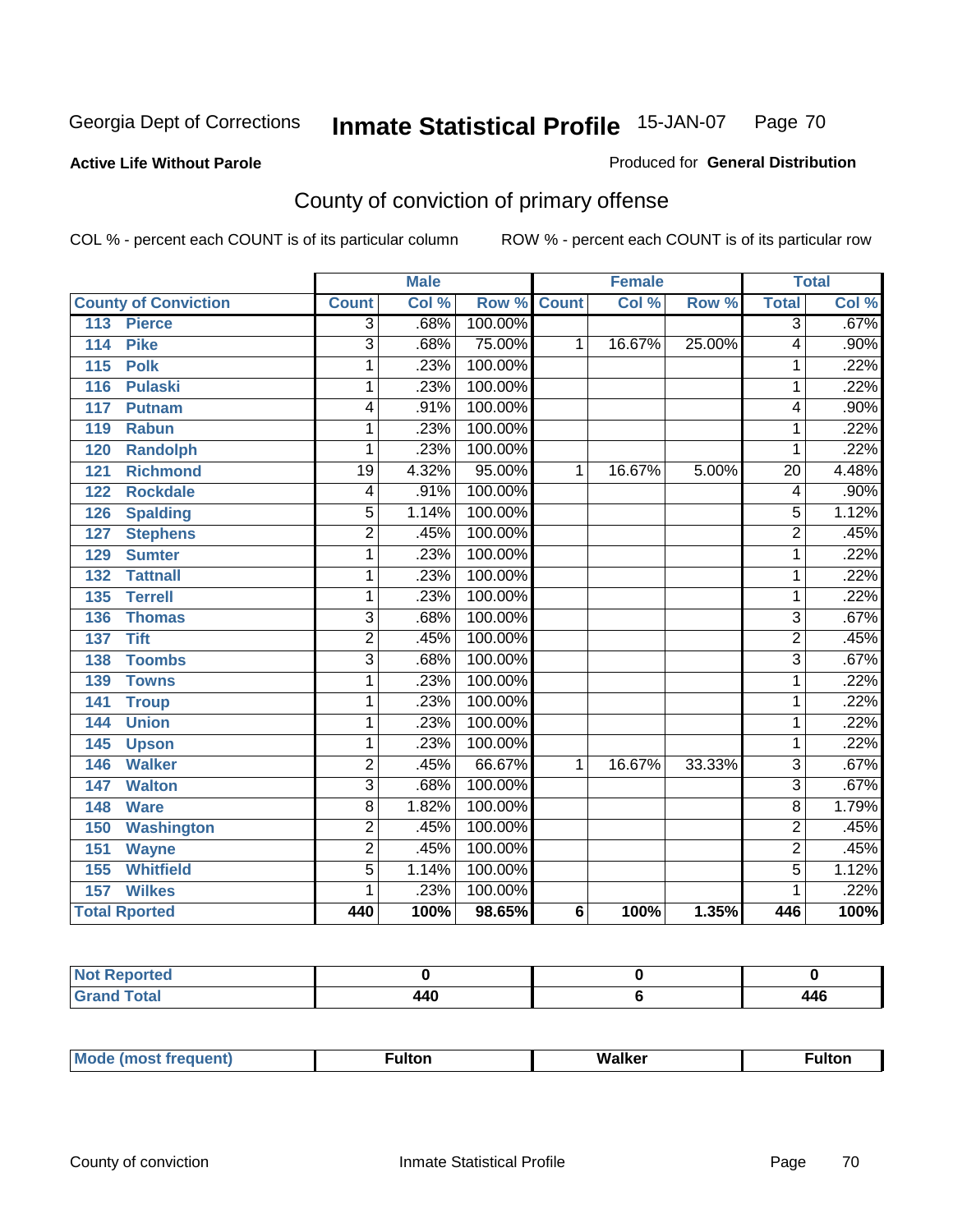**Active Life Without Parole** 

Produced for **General Distribution**

# Circuit of conviction of primary offense

|                         |                                 |                 | <b>Male</b> |             |   | <b>Female</b> |        |                 | <b>Total</b> |
|-------------------------|---------------------------------|-----------------|-------------|-------------|---|---------------|--------|-----------------|--------------|
|                         | <b>Circuit of Conviction</b>    | <b>Count</b>    | Col %       | Row % Count |   | Col %         | Row %  | <b>Total</b>    | Col %        |
| $\overline{1}$          | <b>Alapaha Circuit</b>          | $\overline{5}$  | 1.14%       | 100.00%     |   |               |        | 5               | 1.12%        |
| $\overline{\mathbf{2}}$ | <b>Alcovy Circuit</b>           | $\overline{5}$  | 1.14%       | 83.33%      | 1 | 16.67%        | 16.67% | 6               | 1.35%        |
| 3                       | <b>Atlanta Circuit</b>          | $\overline{40}$ | 9.09%       | 100.00%     |   |               |        | 40              | 8.97%        |
| 4                       | <b>Atlantic Circuit</b>         | 10              | 2.27%       | 100.00%     |   |               |        | 10              | 2.24%        |
| 5                       | <b>Augusta Circuit</b>          | $\overline{29}$ | 6.59%       | 96.67%      | 1 | 16.67%        | 3.33%  | 30              | 6.73%        |
| $6\phantom{1}6$         | <b>Blue Ridge Circuit</b>       | $\overline{2}$  | .45%        | 100.00%     |   |               |        | $\overline{2}$  | .45%         |
| $\overline{7}$          | <b>Brunswick Circuit</b>        | $\overline{19}$ | 4.32%       | 100.00%     |   |               |        | $\overline{19}$ | 4.26%        |
| 8                       | <b>Chattahoochee Circuit</b>    | 17              | 3.86%       | 100.00%     |   |               |        | $\overline{17}$ | 3.81%        |
| 9                       | <b>Cherokee Circuit</b>         | 1               | .23%        | 100.00%     |   |               |        | 1               | .22%         |
| 10                      | <b>Clayton Circuit</b>          | $\overline{16}$ | 3.64%       | 100.00%     |   |               |        | $\overline{16}$ | 3.59%        |
| 11                      | <b>Cobb Circuit</b>             | $\overline{12}$ | 2.73%       | 100.00%     |   |               |        | $\overline{12}$ | 2.69%        |
| 12                      | <b>Conasauga Circuit</b>        | $\overline{5}$  | 1.14%       | 100.00%     |   |               |        | 5               | 1.12%        |
| 13                      | <b>Cordele Circuit</b>          | $\overline{5}$  | 1.14%       | 100.00%     |   |               |        | $\overline{5}$  | 1.12%        |
| 14                      | <b>Coweta Circuit</b>           | $\overline{5}$  | 1.14%       | 100.00%     |   |               |        | 5               | 1.12%        |
| 15                      | <b>Dougherty Circuit</b>        | $\overline{16}$ | 3.64%       | 100.00%     |   |               |        | $\overline{16}$ | 3.59%        |
| 16                      | <b>Dublin Circuit</b>           | $\overline{2}$  | .45%        | 100.00%     |   |               |        | $\overline{2}$  | .45%         |
| 17                      | <b>Eastern Circuit</b>          | $\overline{19}$ | 4.32%       | 100.00%     |   |               |        | 19              | 4.26%        |
| 18                      | <b>Flint Circuit</b>            | 10              | 2.27%       | 100.00%     |   |               |        | 10              | 2.24%        |
| 19                      | <b>Griffin Circuit</b>          | $\overline{13}$ | 2.95%       | 92.86%      | 1 | 16.67%        | 7.14%  | 14              | 3.14%        |
| 20                      | <b>Gwinnett Circuit</b>         | 8               | 1.82%       | 100.00%     |   |               |        | 8               | 1.79%        |
| 21                      | <b>Houston Circuit</b>          | 6               | 1.36%       | 100.00%     |   |               |        | 6               | 1.35%        |
| 22                      | <b>Lookout Mountain Circuit</b> | 4               | .91%        | 80.00%      | 1 | 16.67%        | 20.00% | 5               | 1.12%        |
| 23                      | <b>Macon Circuit</b>            | $\overline{15}$ | 3.41%       | 100.00%     |   |               |        | $\overline{15}$ | 3.36%        |
| 24                      | <b>Middle Circuit</b>           | 6               | 1.36%       | 100.00%     |   |               |        | 6               | 1.35%        |
| 25                      | <b>Mountain Circuit</b>         | 5               | 1.14%       | 100.00%     |   |               |        | 5               | 1.12%        |
| 26                      | <b>Northeastern Circuit</b>     | $\overline{6}$  | 1.36%       | 100.00%     |   |               |        | 6               | 1.35%        |
| 27                      | <b>Northern Circuit</b>         | $\overline{9}$  | 2.05%       | 100.00%     |   |               |        | 9               | 2.02%        |
| 28                      | <b>Ocmulgee Circuit</b>         | $\overline{13}$ | 2.95%       | 100.00%     |   |               |        | $\overline{13}$ | 2.91%        |
| 29                      | <b>Oconee Circuit</b>           | $\overline{3}$  | .68%        | 100.00%     |   |               |        | $\overline{3}$  | .67%         |
| 30                      | <b>Ogeechee Circuit</b>         | $\overline{3}$  | .68%        | 100.00%     |   |               |        | $\overline{3}$  | .67%         |
| 31                      | <b>Pataula Circuit</b>          | 4               | .91%        | 100.00%     |   |               |        | 4               | .90%         |
| 32                      | <b>Piedmont Circuit</b>         | 12              | 2.73%       | 100.00%     |   |               |        | 12              | 2.69%        |
| 33                      | <b>Rome Circuit</b>             | 4               | .91%        | 100.00%     |   |               |        | 4               | .90%         |
| 34                      | <b>South Georgia Circuit</b>    | $\overline{2}$  | .45%        | 100.00%     |   |               |        | $\overline{2}$  | .45%         |
| 35                      | <b>Southern Circuit</b>         | $\overline{12}$ | 2.73%       | 100.00%     |   |               |        | $\overline{12}$ | 2.69%        |
| 36                      | <b>Southwestern Circuit</b>     | $\overline{2}$  | .45%        | 100.00%     |   |               |        | $\overline{2}$  | .45%         |
| 37                      | <b>Stone Mountain Circuit</b>   | $\overline{36}$ | 8.18%       | 97.30%      | 1 | 16.67%        | 2.70%  | $\overline{37}$ | 8.30%        |
| 38                      | <b>Tallapoosa Circuit</b>       | $\mathbf 1$     | .23%        | 100.00%     |   |               |        | 1               | .22%         |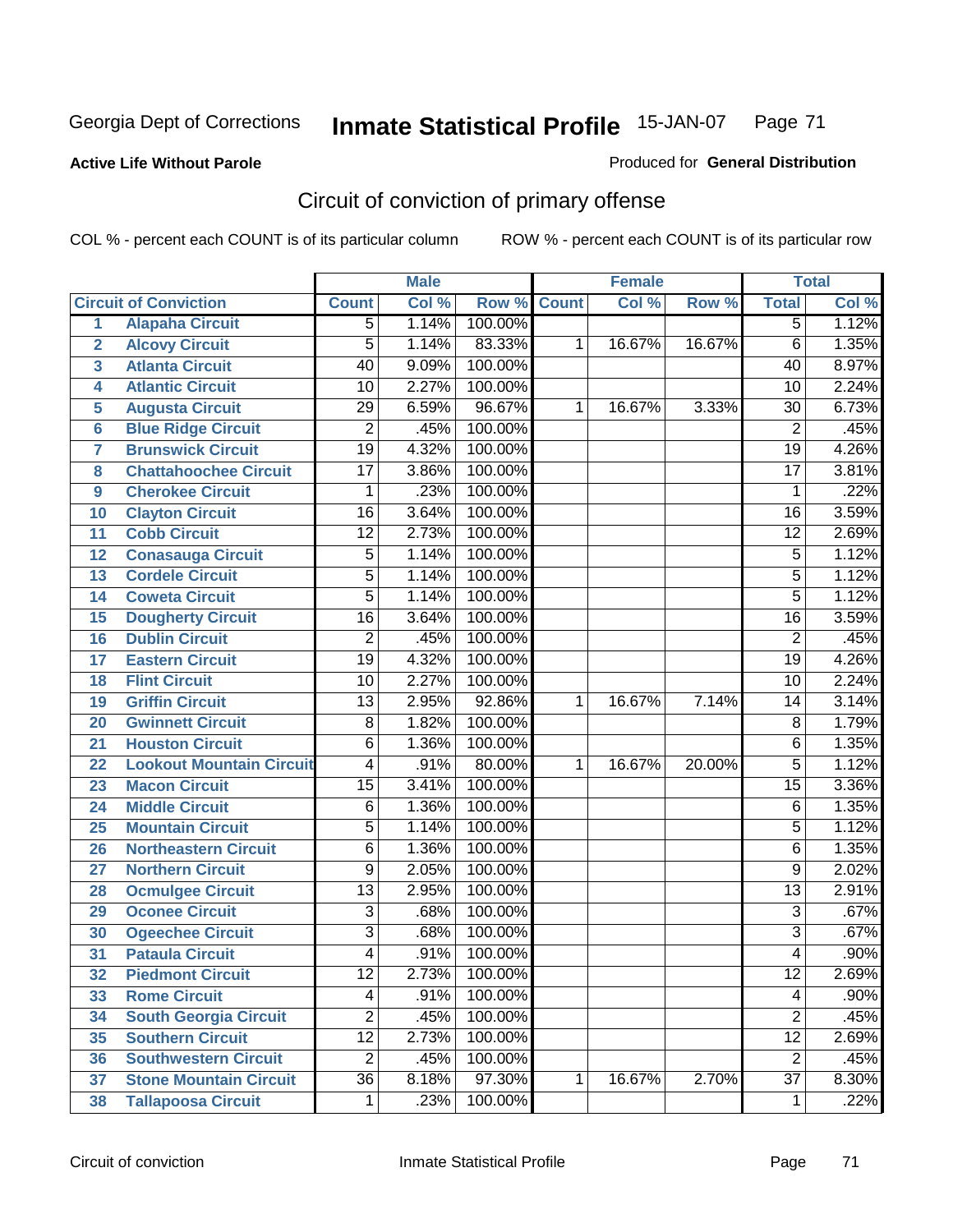**Active Life Without Parole** 

#### Produced for **General Distribution**

# Circuit of conviction of primary offense

|    |                              |              | <b>Male</b> |         |              | <b>Female</b> |       |                | <b>Total</b> |
|----|------------------------------|--------------|-------------|---------|--------------|---------------|-------|----------------|--------------|
|    | <b>Circuit of Conviction</b> | <b>Count</b> | Col %       | Row %   | <b>Count</b> | Col %         | Row % | <b>Total</b>   | Col %        |
| 39 | <b>Tifton Circuit</b>        | 2            | .45%        | 100.00% |              |               |       |                | .45%         |
| 40 | <b>Toombs Circuit</b>        |              | .23%        | 100.00% |              |               |       |                | .22%         |
| 41 | <b>Waycross Circuit</b>      | 17           | 3.86%       | 100.00% |              |               |       | 17             | 3.81%        |
| 42 | <b>Western Circuit</b>       | 11           | 2.50%       | 100.00% |              |               |       | 11             | 2.47%        |
| 43 | <b>Rockdale Circuit</b>      | 4            | .91%        | 100.00% |              |               |       | 4              | $.90\%$      |
| 44 | <b>Douglas Circuit</b>       | 12           | 2.73%       | 92.31%  |              | 16.67%        | 7.69% | 13             | 2.91%        |
| 45 | <b>Appalachian Circuit</b>   |              | .23%        | 100.00% |              |               |       |                | .22%         |
| 46 | <b>Enotah Circuit</b>        | 2            | .45%        | 100.00% |              |               |       | 2              | .45%         |
| 47 | <b>Bell-Forsyth Circuit</b>  | 2            | .45%        | 100.00% |              |               |       | $\overline{2}$ | .45%         |
| 48 | <b>Towaliga Circuit</b>      | 5            | 1.14%       | 100.00% |              |               |       | 5              | 1.12%        |
| 49 | <b>Paulding Circuit</b>      |              | .23%        | 100.00% |              |               |       |                | .22%         |
|    | <b>Total Rported</b>         | 440          | 100%        | 98.65%  | 6            | 100%          | 1.35% | 446            | 100%         |

| oorted<br>N            |     |                     |
|------------------------|-----|---------------------|
| <b>Total</b><br>$\sim$ | 440 | A A G<br><b>.46</b> |

| īМ<br>----<br>taın<br>----<br>514<br>MOL<br>нс |
|------------------------------------------------|
|------------------------------------------------|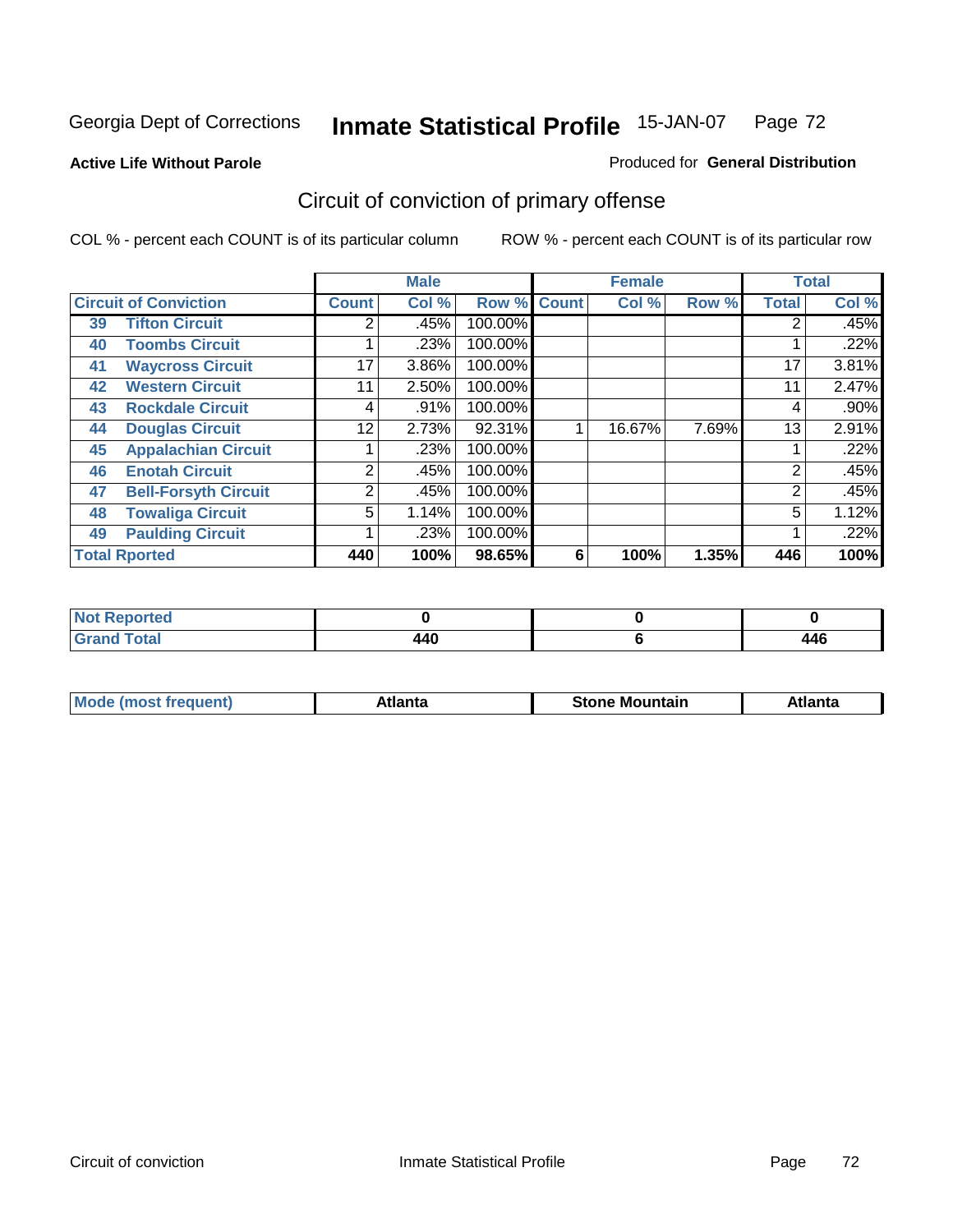### **Active Life Without Parole**

#### Produced for **General Distribution**

## Years served (jail + prison) in this incarceration

|                       |                 | <b>Male</b> |         |                 | <b>Female</b> |       |                 | <b>Total</b> |
|-----------------------|-----------------|-------------|---------|-----------------|---------------|-------|-----------------|--------------|
| <b>Years Served</b>   | <b>Count</b>    | Col %       | Row %   | <b>Count</b>    | Col %         | Row % | <b>Total</b>    | Col %        |
| Less than one year    | 3               | 0.69%       | 100.00% |                 |               |       | $\overline{3}$  | 0.68%        |
| 1 to 1.99 years       | 17              | 3.89%       | 100.00% |                 |               |       | 17              | 3.84%        |
| 2 to 2.99 years       | $\overline{25}$ | 5.72%       | 100.00% |                 |               |       | 25              | 5.64%        |
| 3 to 3.99 years       | $\overline{28}$ | 6.41%       | 96.55%  | $\mathbf{1}$    | 16.67%        | 3.45% | $\overline{29}$ | 6.55%        |
| 4 to 4.99 years       | $\overline{38}$ | 8.70%       | 92.68%  | $\overline{3}$  | 50.00%        | 7.32% | $\overline{41}$ | 9.26%        |
| 5 to 5.99 years       | 40              | 9.15%       | 100.00% |                 |               |       | 40              | 9.03%        |
| 6 to 6.99 years       | 47              | 10.76%      | 100.00% |                 |               |       | $\overline{47}$ | 10.61%       |
| 7 to 7.99 years       | $\overline{33}$ | 7.55%       | 100.00% |                 |               |       | $\overline{33}$ | 7.45%        |
| 8 to 8.99 years       | 40              | 9.15%       | 97.56%  | 1               | 16.67%        | 2.44% | 41              | 9.26%        |
| 9 to 9.99 years       | 43              | 9.84%       | 97.73%  | 1               | 16.67%        | 2.27% | 44              | 9.93%        |
| 10 to 10.99 years     | 44              | 10.07%      | 100.00% |                 |               |       | 44              | 9.93%        |
| 11 to 11.99 years     | 19              | 4.35%       | 100.00% |                 |               |       | 19              | 4.29%        |
| 12 to 12.99 years     | $\overline{23}$ | 5.26%       | 100.00% |                 |               |       | $\overline{23}$ | 5.19%        |
| 13 to 13.99 years     | $\overline{14}$ | 3.20%       | 100.00% |                 |               |       | $\overline{14}$ | 3.16%        |
| 14 to 14.99 years     | 3               | 0.69%       | 100.00% |                 |               |       | $\overline{3}$  | 0.68%        |
| 15 to 15.99 years     | 5               | 1.14%       | 100.00% |                 |               |       | $\overline{5}$  | 1.13%        |
| 16 to 16.99 years     | 1               | 0.23%       | 100.00% |                 |               |       | 1               | 0.23%        |
| 17 to 17.99 years     | 4               | 0.92%       | 100.00% |                 |               |       | 4               | 0.90%        |
| 18 to 18.99 years     | 1               | 0.23%       | 100.00% |                 |               |       | 1               | 0.23%        |
| 19 to 19.99 years     | $\overline{2}$  | 0.46%       | 100.00% |                 |               |       | $\overline{2}$  | 0.45%        |
| 20 to 20.99 years     | 1               | 0.23%       | 100.00% |                 |               |       | $\mathbf{1}$    | 0.23%        |
| 22 to 22.99 years     | 1               | 0.23%       | 100.00% |                 |               |       | 1               | 0.23%        |
| 26 to 26.99 years     | 1               | 0.23%       | 100.00% |                 |               |       | 1               | 0.23%        |
| 28 to 28.99 years     | 1               | 0.23%       | 100.00% |                 |               |       | 1               | 0.23%        |
| 29 to 29.99 years     | 3               | 0.69%       | 100.00% |                 |               |       | 3               | 0.68%        |
| <b>Total Reported</b> | 437             | 100%        | 98.65%  | $6\phantom{1}6$ | 100%          | 1.35% | 443             | 100.0%       |

| <b>Not Reported</b>      |                 |                 |                 |
|--------------------------|-----------------|-----------------|-----------------|
| <b>Grand Total</b>       | 440             |                 | 446             |
|                          |                 |                 |                 |
| <b>Mean</b><br>(average) | 7.99            | 5.75            | 7.96            |
| <b>Median (middle)</b>   | 7.42            |                 | 7.36            |
| Mode<br>(most frequent)  | 6 to 6.99 years | 4 to 4.99 years | 6 to 6.99 years |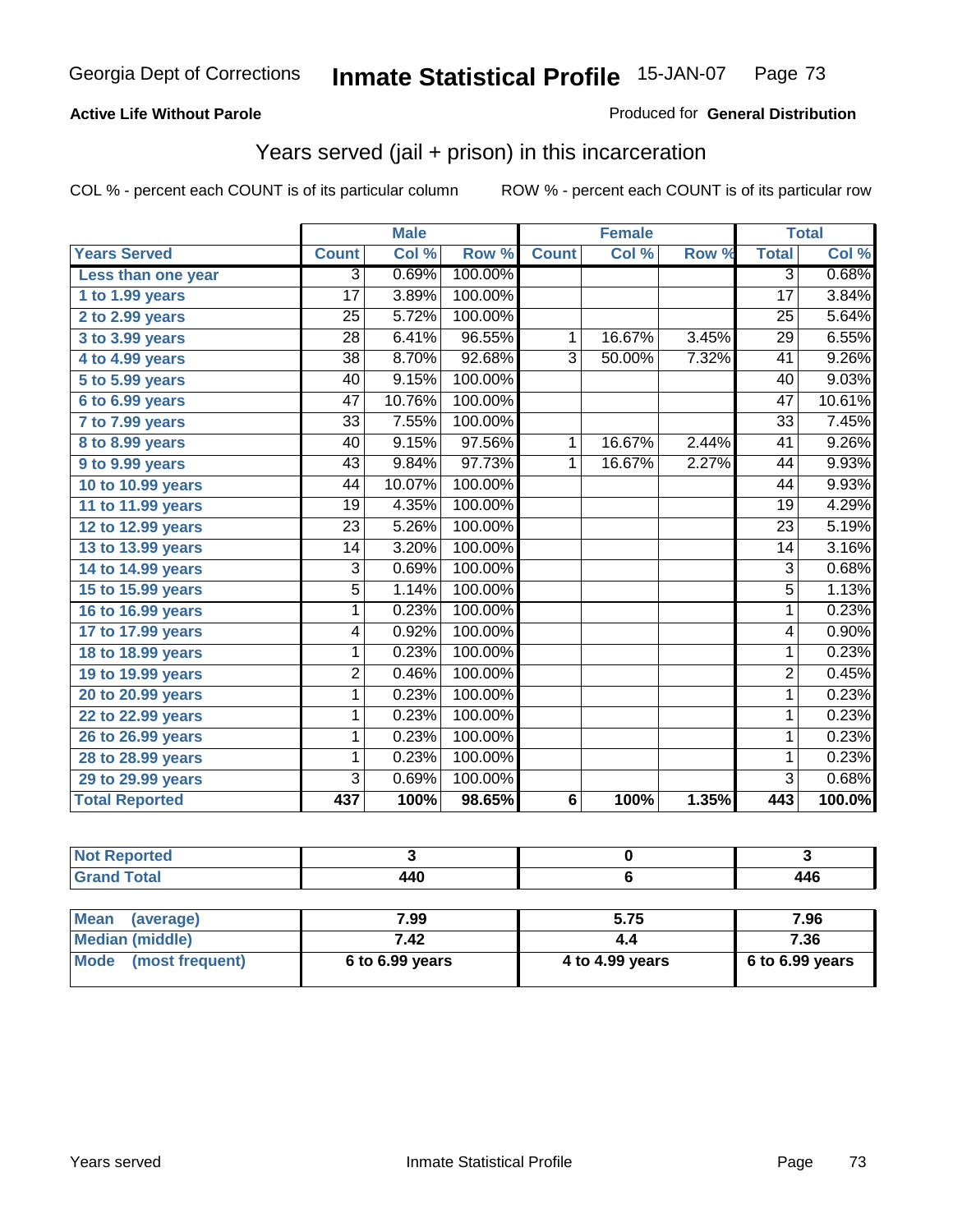### **Active Life Without Parole**

Produced for **General Distribution**

## Results of most recent HIV tests

|                         |              | <b>Male</b> |        |              | <b>Female</b> |        |       | Total    |
|-------------------------|--------------|-------------|--------|--------------|---------------|--------|-------|----------|
| <b>HIV Test Results</b> | <b>Count</b> | Col %       | Row %  | <b>Count</b> | Col %         | Row %  | Total | Col %    |
| <b>Positive</b>         |              | 0.69%       | 75.00% |              | 16.67%        | 25.00% |       | $0.90\%$ |
| <b>Negative</b>         | 434          | 99.31%      | 98.86% |              | $83.33\%$     | 1.14%  | 439   | 99.10%   |
| <b>Total Reported</b>   | 437          | 100%        | 98.65% |              | 100%          | 1.35%  | 443   | 100%     |

| <b>Not Reported</b>  |               |               |
|----------------------|---------------|---------------|
| <b>Total</b><br>Gr2r | 1 A N<br>+4 U | 446<br>$\sim$ |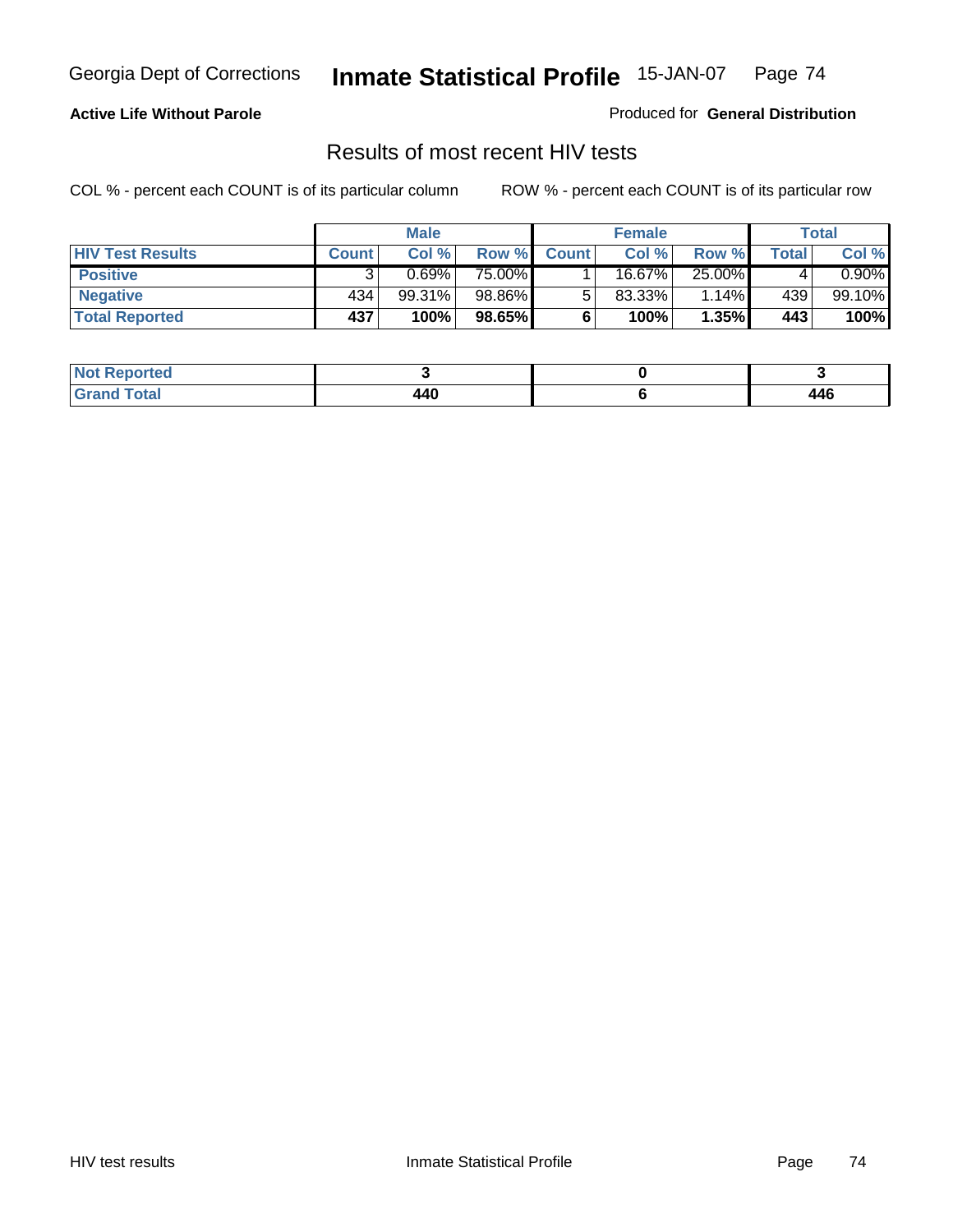### **Active Life Without Parole**

#### Produced for **General Distribution**

## Results of most recent tuberculosis test

|                                  |              | <b>Male</b> |         |              | <b>Female</b> |       |       | Total    |
|----------------------------------|--------------|-------------|---------|--------------|---------------|-------|-------|----------|
| <b>Tuberculosis Test Results</b> | <b>Count</b> | Col%        | Row %   | <b>Count</b> | Col%          | Row % | Total | Col %    |
| <b>Positive on current test</b>  | 22           | $5.07\%$    | 100.00% |              |               |       | 22    | $5.00\%$ |
| <b>Positive on previous test</b> | 79           | $18.20\%$   | 100.00% |              |               |       | 79    | 17.95%   |
| <b>Negative</b>                  | 333          | 76.73%      | 98.23%  | 6            | 100.00%       | 1.77% | 339   | 77.05%   |
| <b>Total Reported</b>            | 434          | 100%        | 98.64%  | 6            | 100%          | 1.36% | 440   | 100%     |

| <b>Not Reported</b> |                |               |
|---------------------|----------------|---------------|
| <b>Total</b>        | 11 N<br>$\sim$ | 1 A C<br>44 U |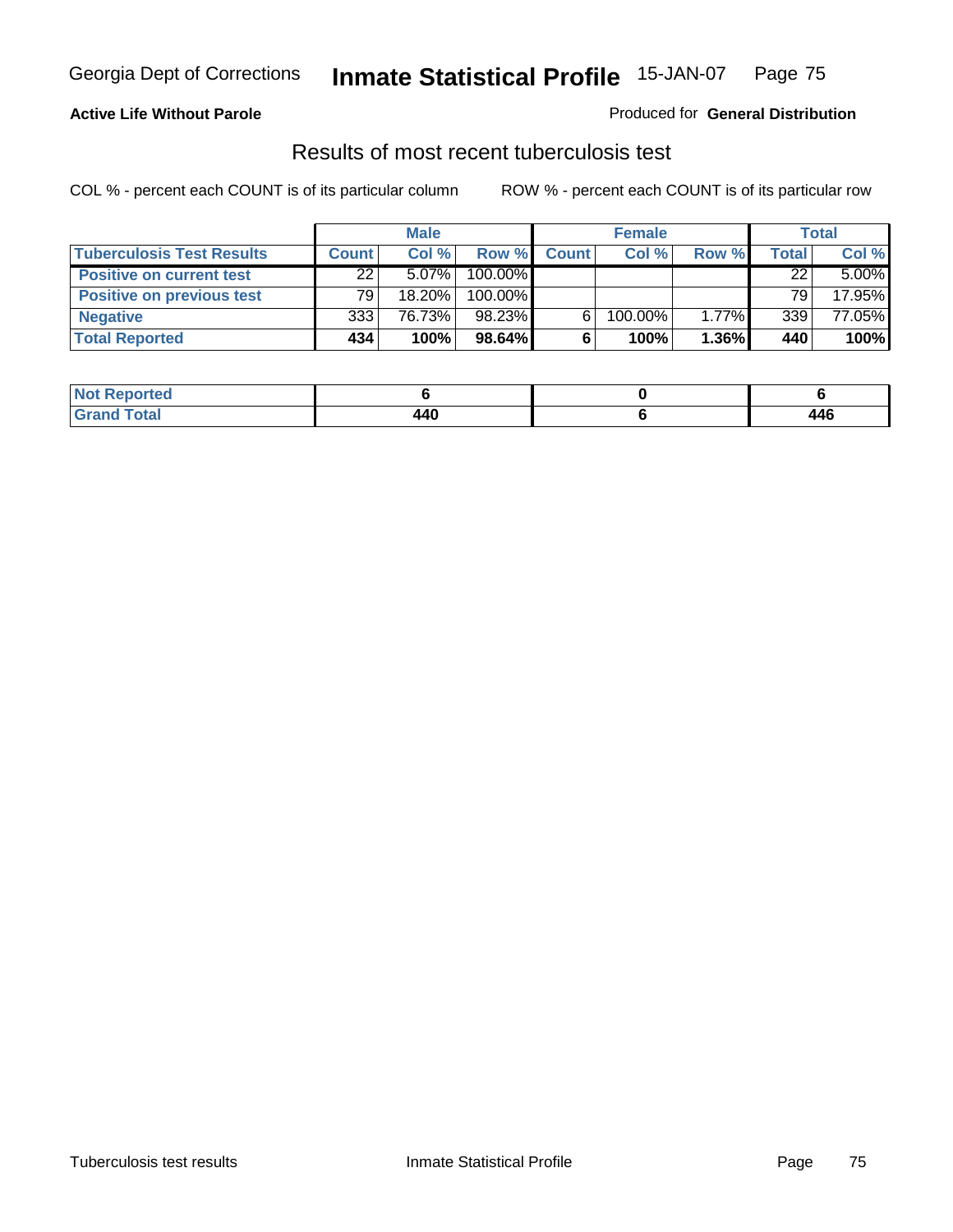### **Active Life Without Parole**

Produced for **General Distribution**

## Results of most recent syphilis test

|                                 |              | <b>Male</b> |         |              | <b>Female</b> |          |       | Total  |
|---------------------------------|--------------|-------------|---------|--------------|---------------|----------|-------|--------|
| <b>Syphilis Test Results</b>    | <b>Count</b> | Col%        | Row %   | <b>Count</b> | Col%          | Row %    | Total | Col %  |
| <b>Positive on current test</b> | 14           | 3.23%       | 100.00% |              |               |          | 14    | 3.19%  |
| <b>Negative</b>                 | 419'         | 96.77%      | 98.59%  |              | 100.00%       | $1.41\%$ | 425   | 96.81% |
| <b>Total Reported</b>           | 433          | 100%        | 98.63%  |              | 100%          | $1.37\%$ | 439   | 100%   |

| <b>Not Reported</b> |     |               |
|---------------------|-----|---------------|
| <b>Grand Total</b>  | 440 | 446<br>$\sim$ |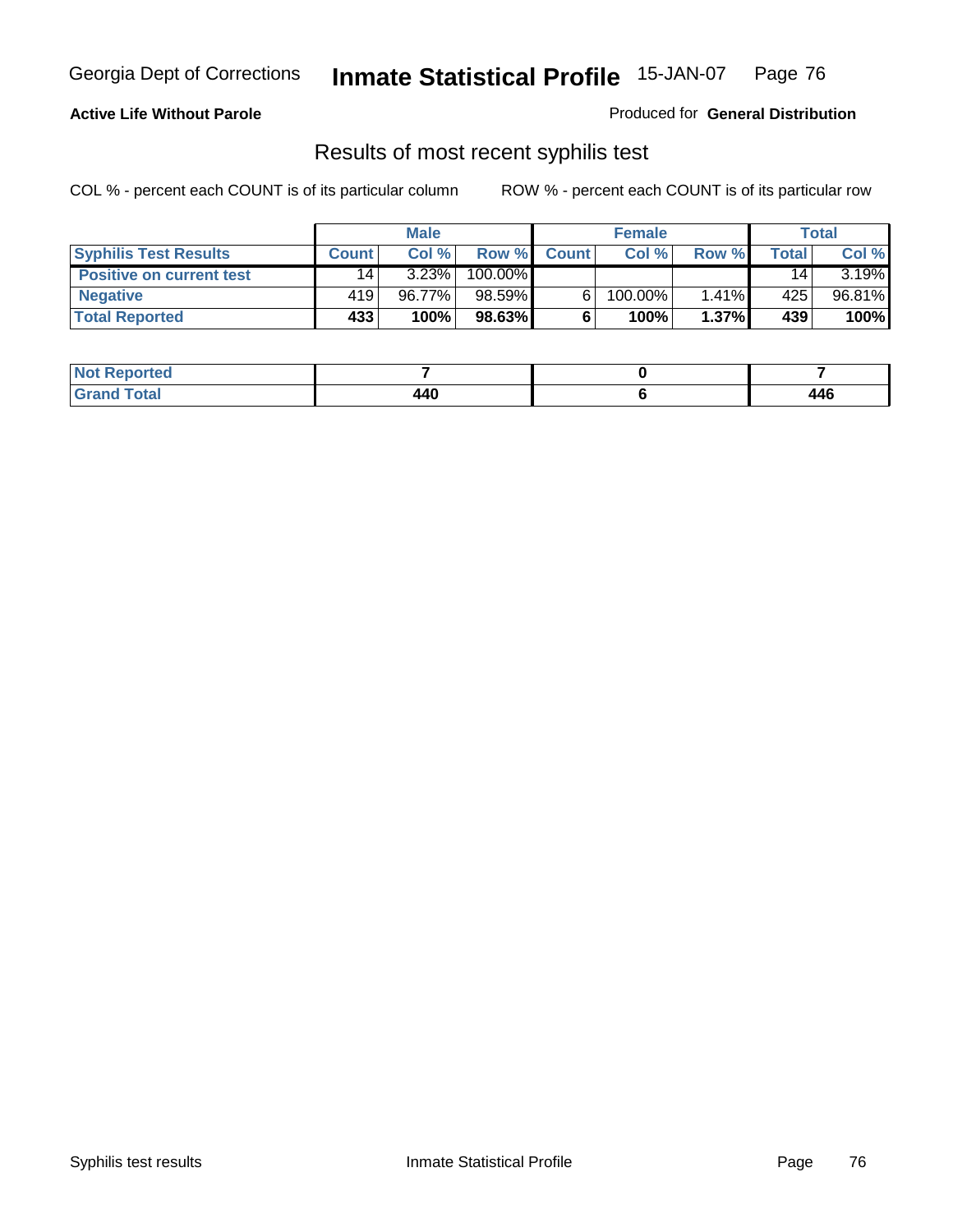### **Active Life Without Parole**

Produced for **General Distribution**

## Results of most recent Hepatitis-C test

|                                 |              | <b>Male</b> |         |             | <b>Female</b> |          |              | <b>Total</b> |
|---------------------------------|--------------|-------------|---------|-------------|---------------|----------|--------------|--------------|
| <b>Hepatitis-C Test Results</b> | <b>Count</b> | Col%        |         | Row % Count | Col %         | Row %    | <b>Total</b> | Col %        |
| <b>Positive on current test</b> |              | 33.33%      | 100.00% |             |               |          |              | 33.33%       |
| <b>Negative</b>                 |              | 66.67%      | 100.00% |             |               |          |              | 66.67%       |
| <b>Total Reported</b>           |              | 100%        | 100.00% |             | %             | $0.00\%$ |              | 100%         |

| <b>Not Reported</b> | $10-$<br>−~   | 443 |
|---------------------|---------------|-----|
| <b>Total</b><br>Gr2 | 1 A C<br>44 V | 446 |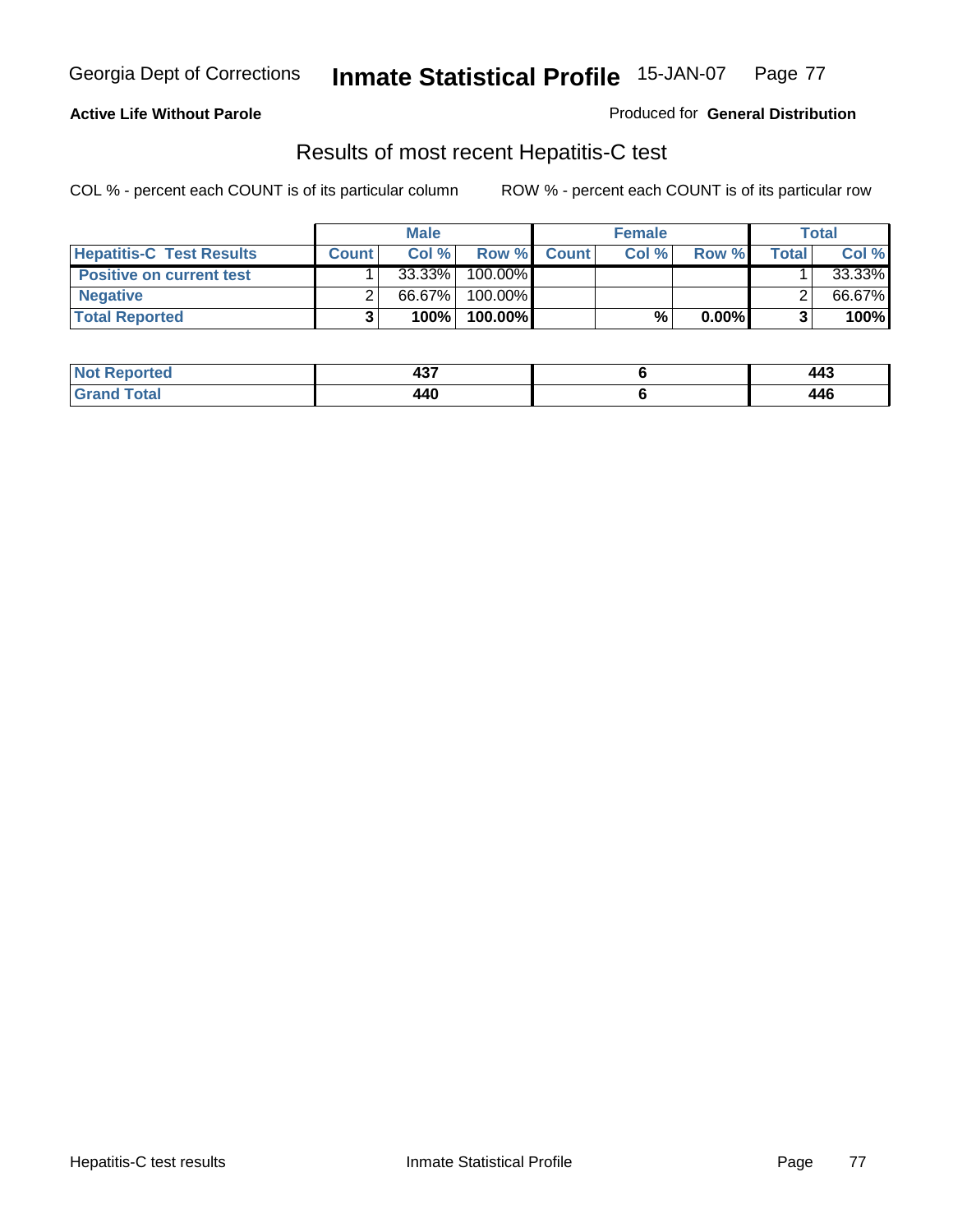### **Active Life Without Parole**

Produced for **General Distribution**

### Results of most recent pregnancy test

|                               |              | <b>Male</b> |          |              | <b>Female</b> |         |              | <b>Total</b> |
|-------------------------------|--------------|-------------|----------|--------------|---------------|---------|--------------|--------------|
| <b>Pregnancy Test Results</b> | <b>Count</b> | Col%        | Row %    | <b>Count</b> | Col %         | Row %   | <b>Total</b> | Col %        |
| <b>Negative</b>               |              |             |          |              | 100.00%       | 100.00% |              | 100.00%      |
| <b>Total Reported</b>         |              | %           | $0.00\%$ |              | 100%          | 100.00% |              | 100%         |

| Reported<br><b>NOT</b> | 440                  | 440         |
|------------------------|----------------------|-------------|
| <b>otal</b><br>.       | 11 N<br>44 U<br>$ -$ | 446<br>$ -$ |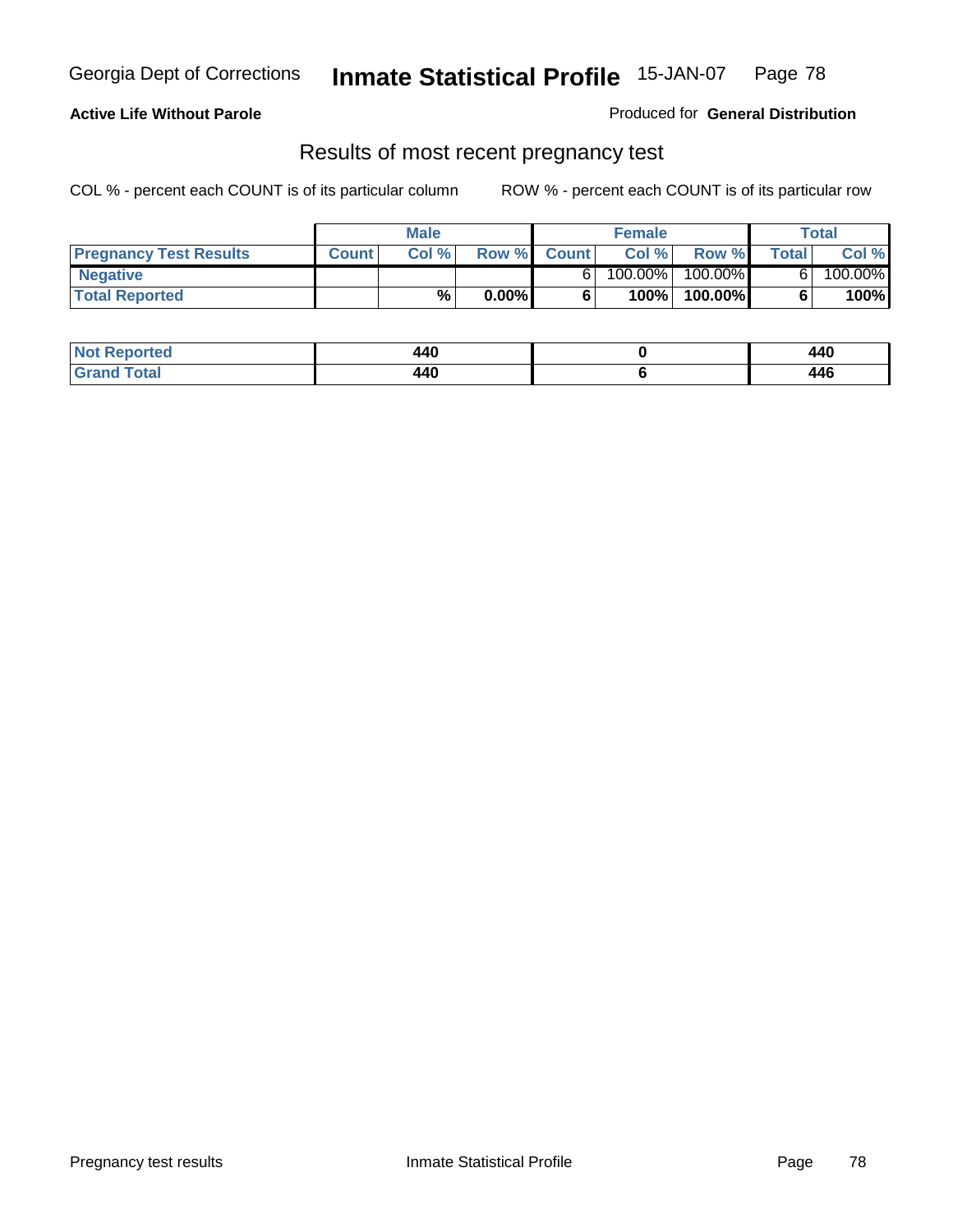### **Active Life Without Parole**

#### Produced for **General Distribution**

## Results of most recent diabetes test

|                                 | <b>Male</b>  |         |            | <b>Female</b> |      |          | Total        |         |
|---------------------------------|--------------|---------|------------|---------------|------|----------|--------------|---------|
| <b>Diabetes Test Results</b>    | <b>Count</b> | Col %   |            | Row % Count   | Col% | Row %    | <b>Total</b> | Col %   |
| <b>Positive on current test</b> |              | 100.00% | $100.00\%$ |               |      |          |              | 100.00% |
| <b>Total Reported</b>           |              | 100%    | 100.00%    |               | %    | $0.00\%$ |              | 100%    |

| Reported             | 190<br>490           | 444         |
|----------------------|----------------------|-------------|
| <b>otal</b><br>_____ | 11 N<br>44 U<br>$ -$ | 446<br>$ -$ |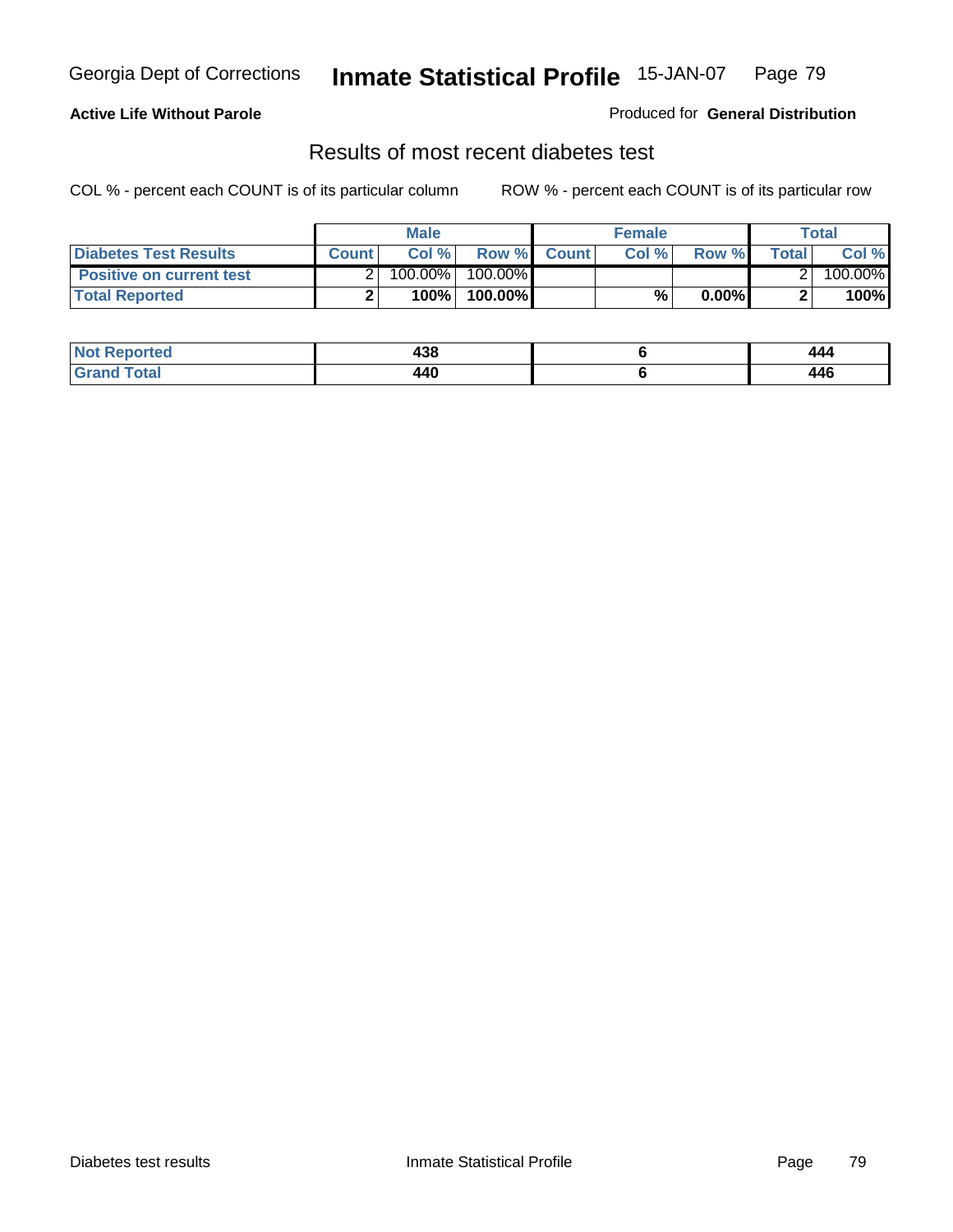### **Active Life Without Parole**

#### Produced for **General Distribution**

### Results of most recent hypertension test

|                                  | <b>Male</b>  |         |            | <b>Female</b> |      |          | Total  |         |
|----------------------------------|--------------|---------|------------|---------------|------|----------|--------|---------|
| <b>Hypertension Test Results</b> | <b>Count</b> | Col %   |            | Row % Count   | Col% | Row %    | Totall | Col %   |
| <b>Positive on current test</b>  |              | 100.00% | $100.00\%$ |               |      |          |        | 100.00% |
| <b>Total Reported</b>            |              | 100%    | 100.00%    |               | %    | $0.00\%$ |        | 100%    |

| Reported<br><b>NOT</b> | . .<br>404          | 440         |
|------------------------|---------------------|-------------|
| <b>otal</b><br>_____   | 11N<br>44 U<br>$ -$ | 446<br>$ -$ |